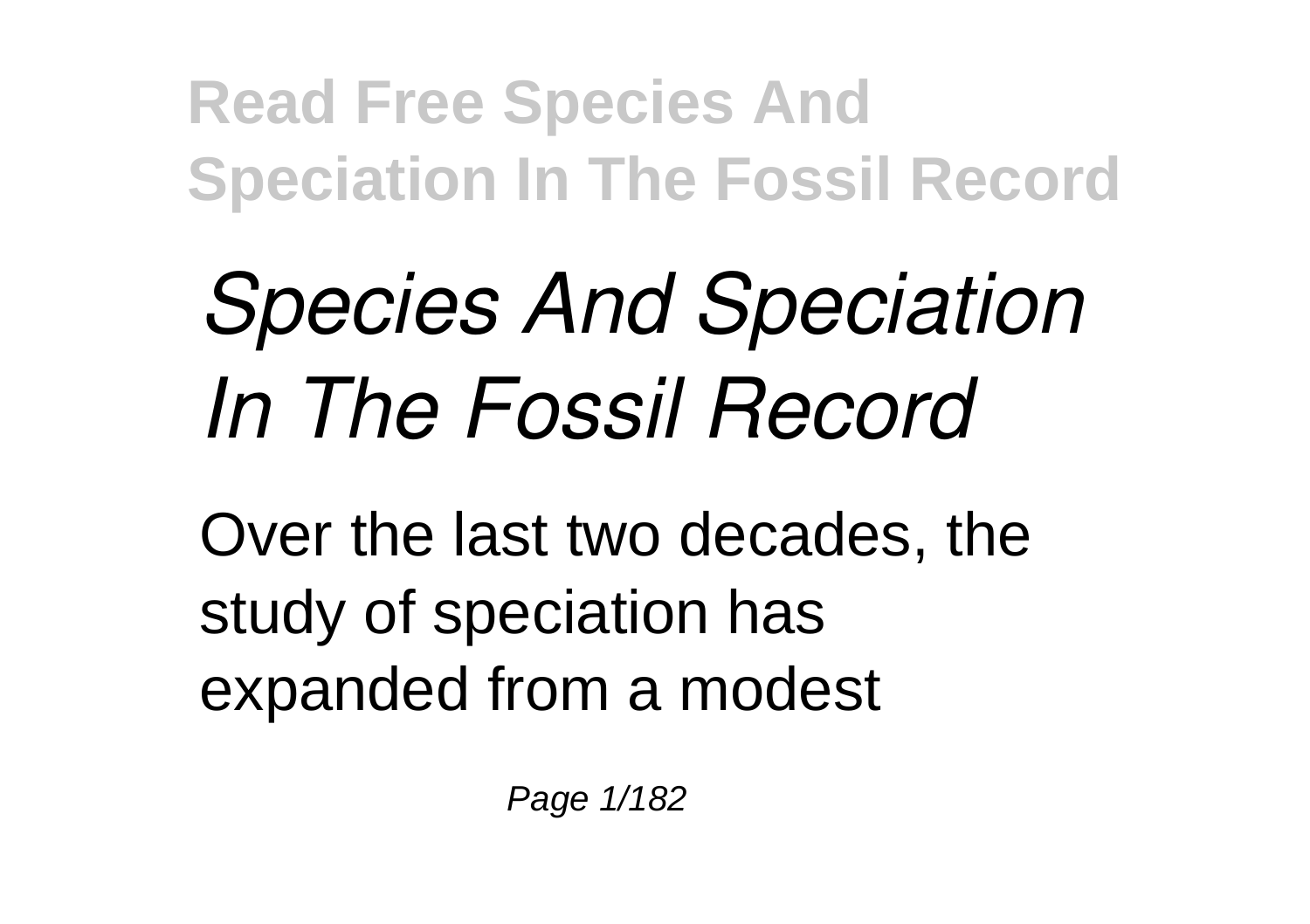backwater of evolutionary biology into a large and vigorous discipline. Speciation is designed to provide a unified, critical and up-to-date overview of the field. Aimed at professional biologists, graduate students and advanced Page 2/182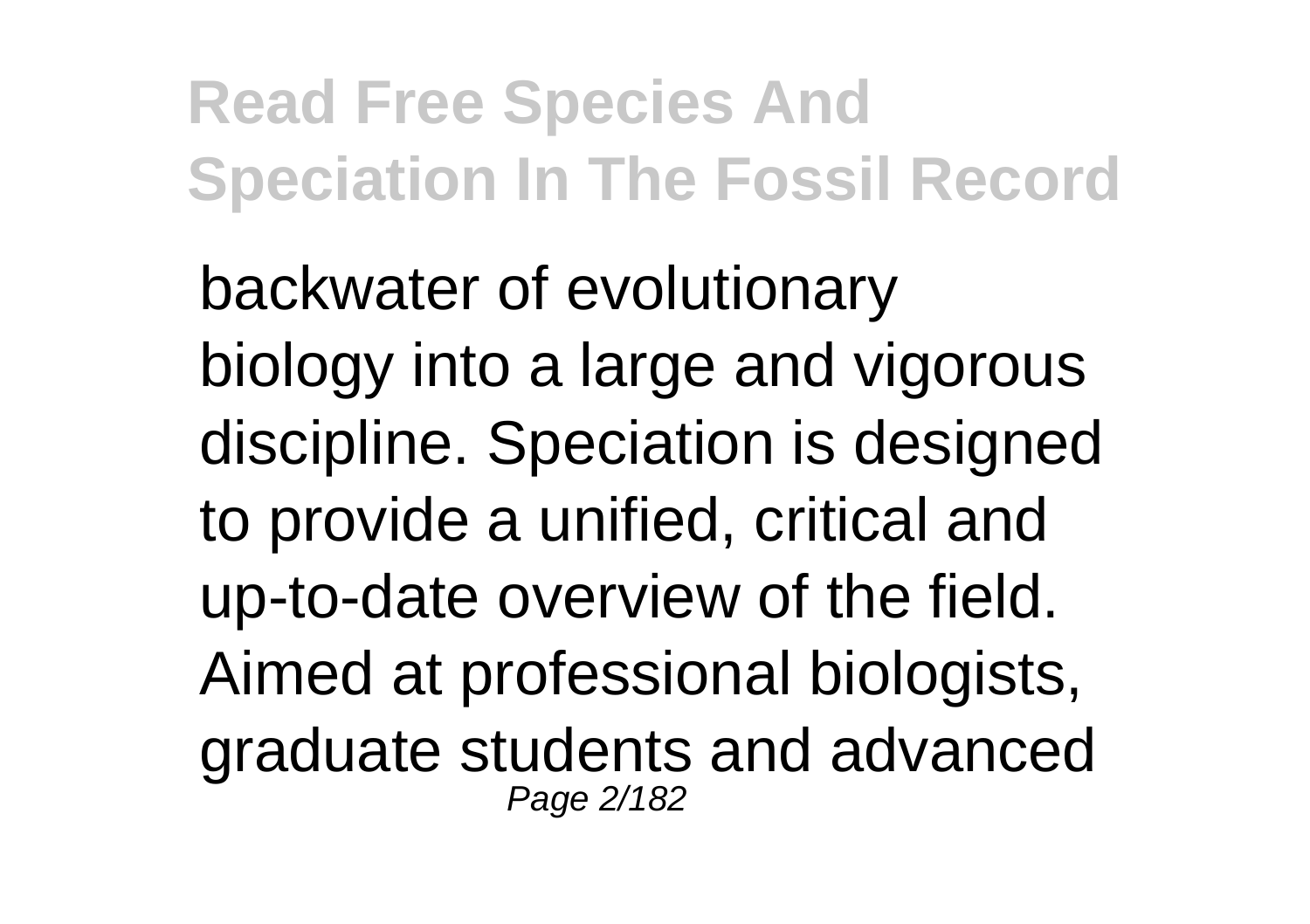undergraduates, it covers both plants and animals and deals with all relevant areas of research, including biogeography, field work, systematics, theory, and genetic and molecular studies. It gives Page 3/182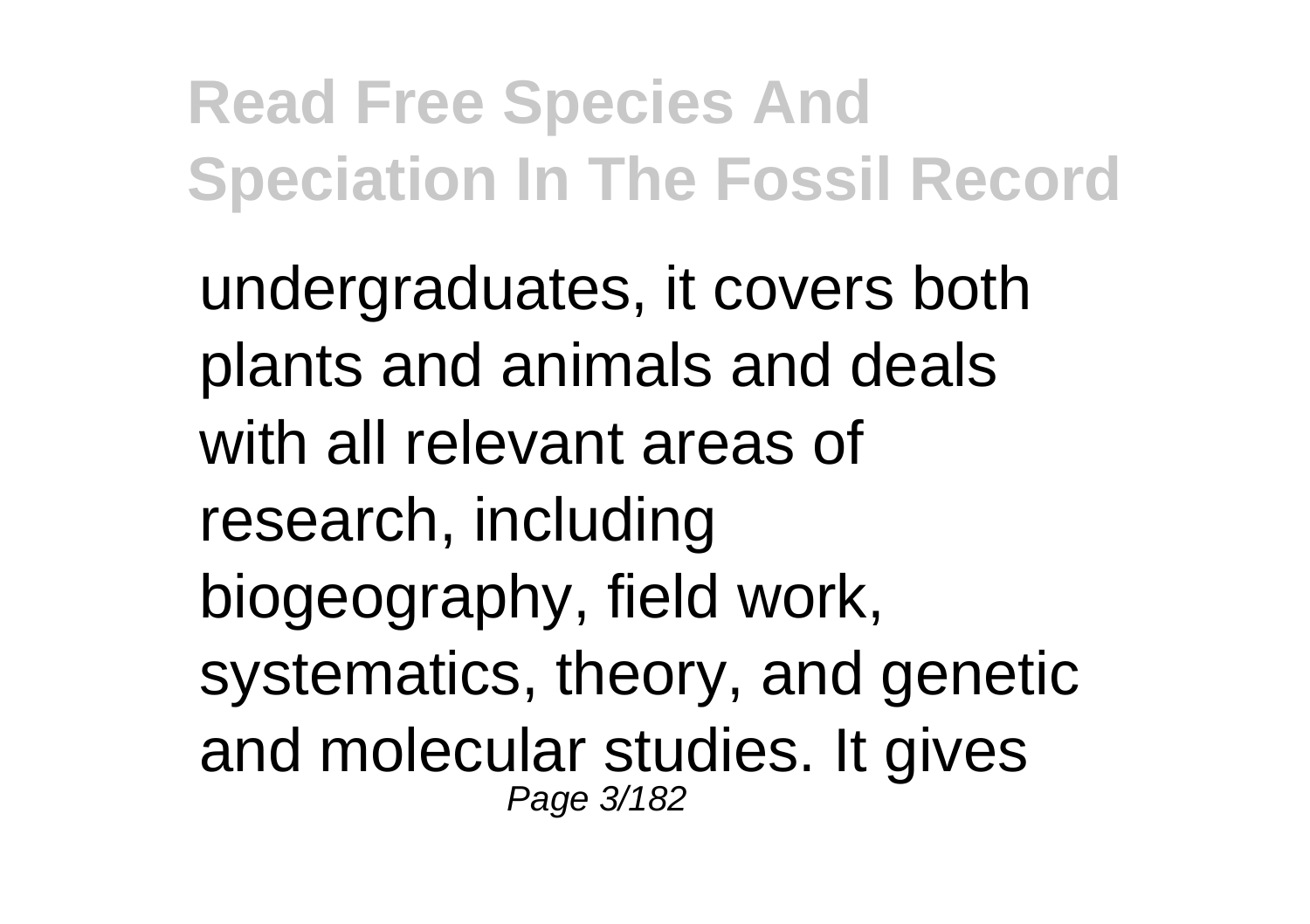special emphasis to topics that are either controversial or the subject of active research, including sympatric speciation, reinforcement, the role of hybridization in speciation, the search for genes causing<br><sup>Page 4/182</sup>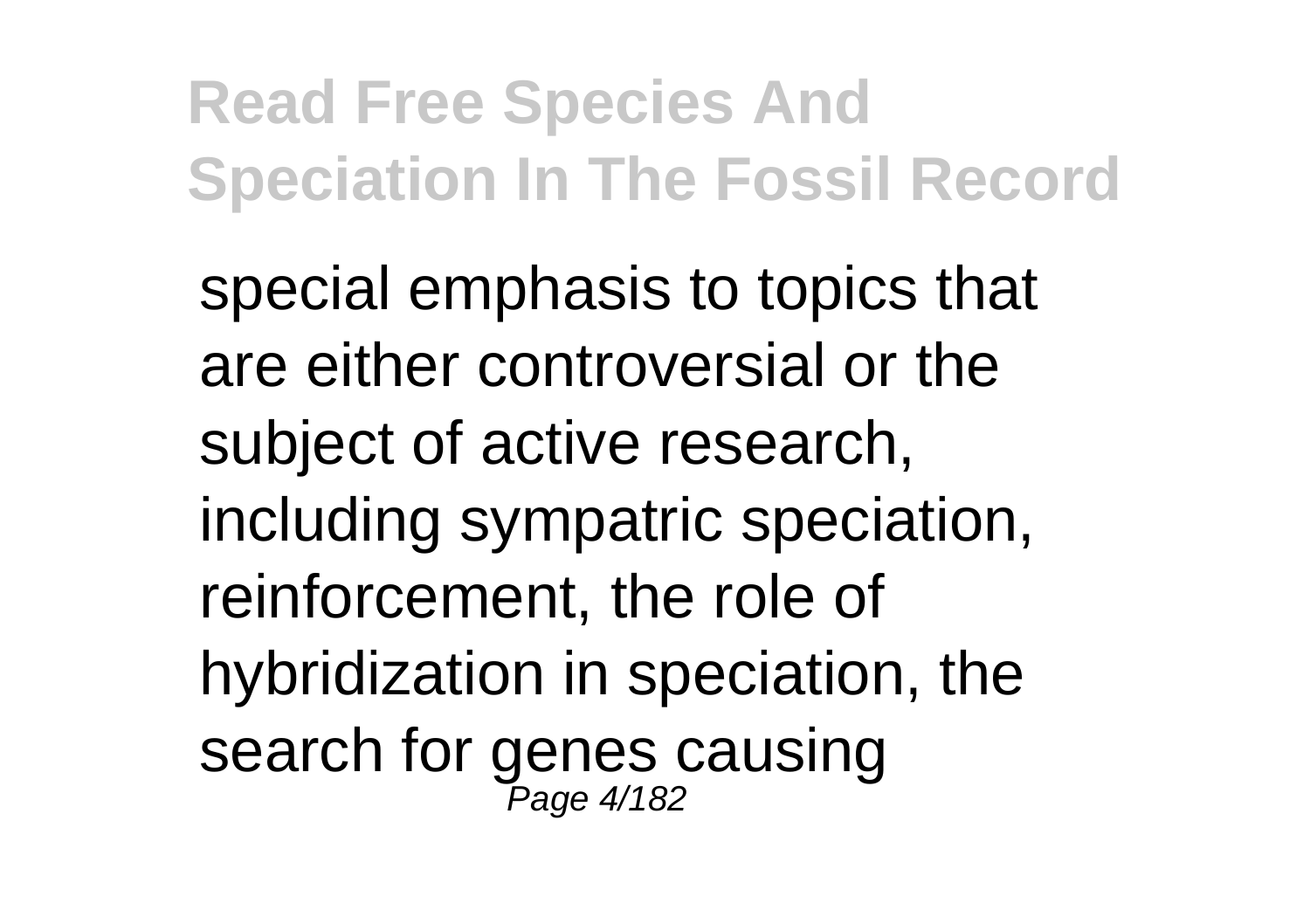reproductive isolation, and mounting evidence for the role of natural and sexual selection in the origin of species. Charles Darwin's experiences in the Galápagos Islands in 1835 helped to guide his thoughts Page 5/182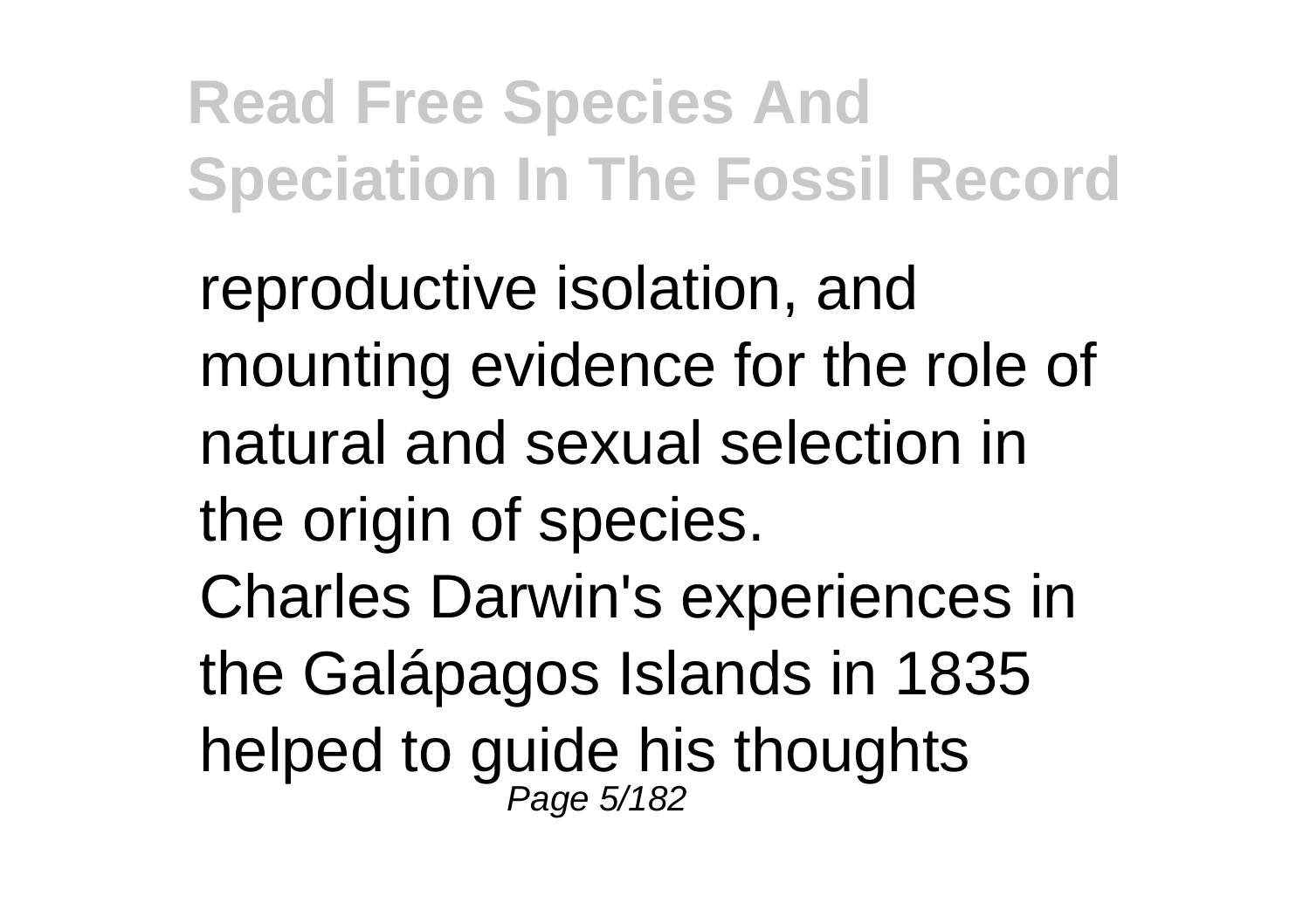toward a revolutionary theory: that species were not fixed but diversified from their ancestors over many generations, and that the driving mechanism of evolutionary change was natural selection. In this concise, Page 6/182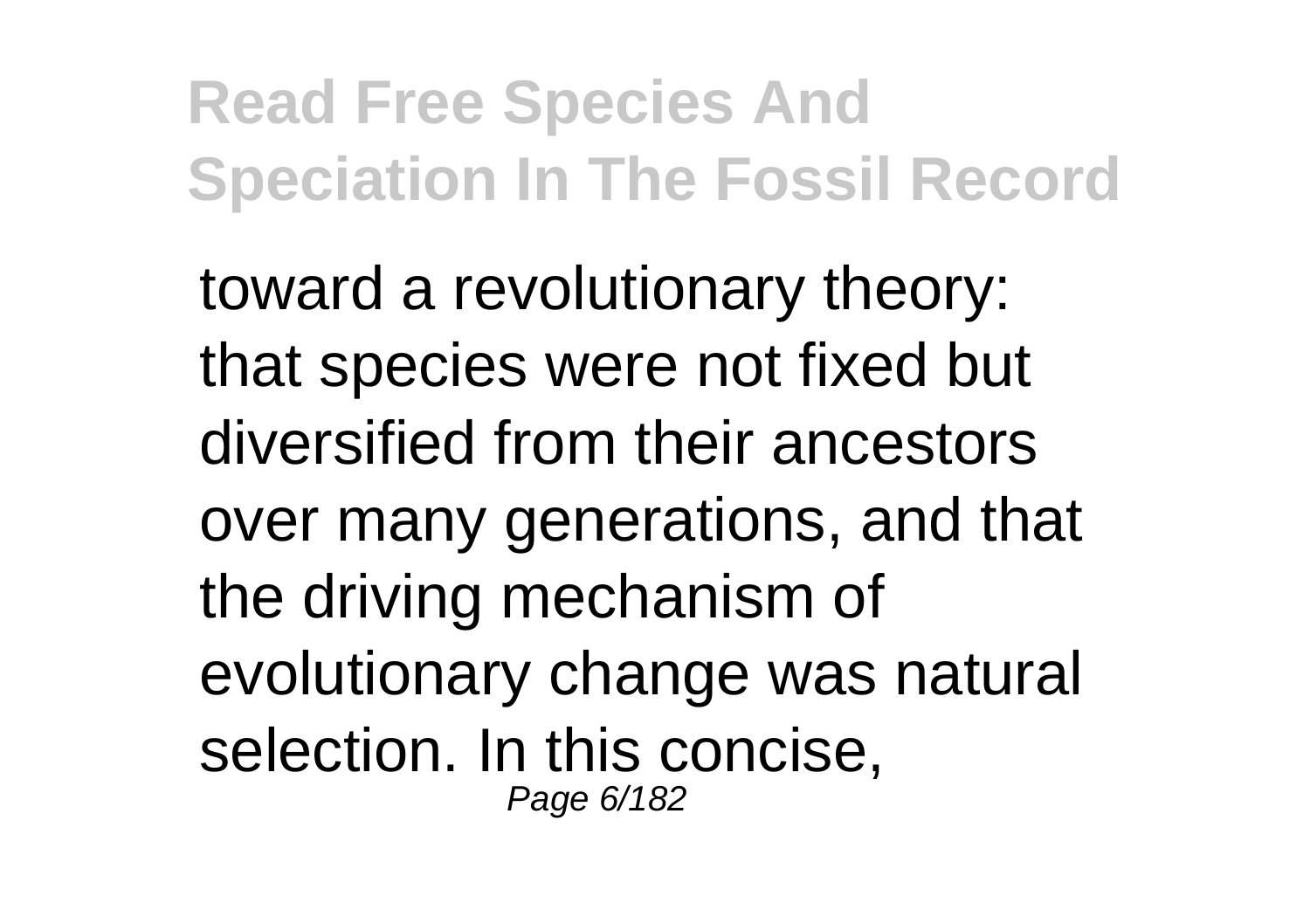accessible book, Peter and Rosemary Grant explain what we have learned about the origin and evolution of new species through the study of the finches made famous by that great scientist: Darwin's finches. Page 7/182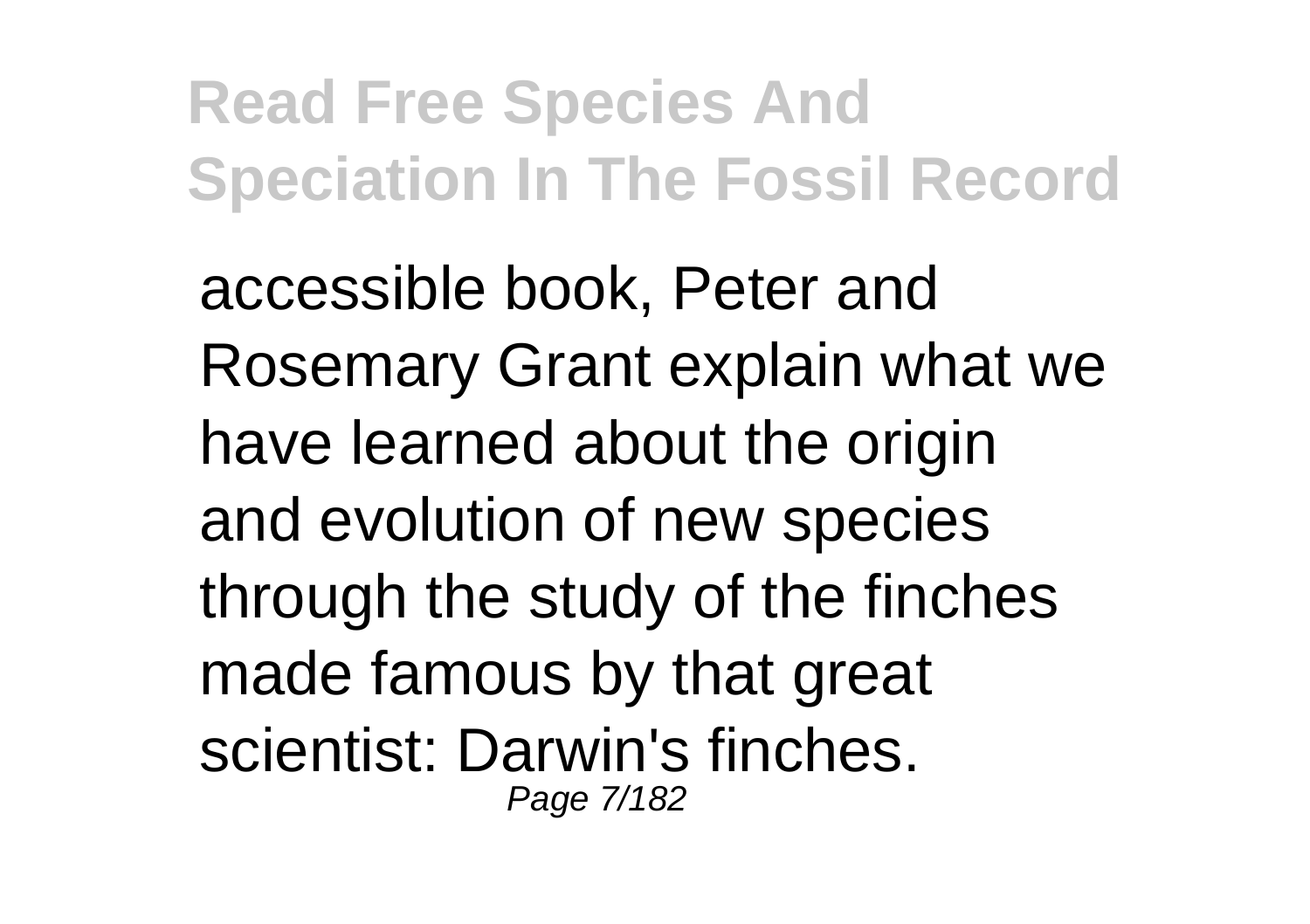Drawing upon their unique observations of finch evolution over a thirty-four-year period, the Grants trace the evolutionary history of fourteen different species from a shared ancestor three million years ago. They<br>
Page 8/182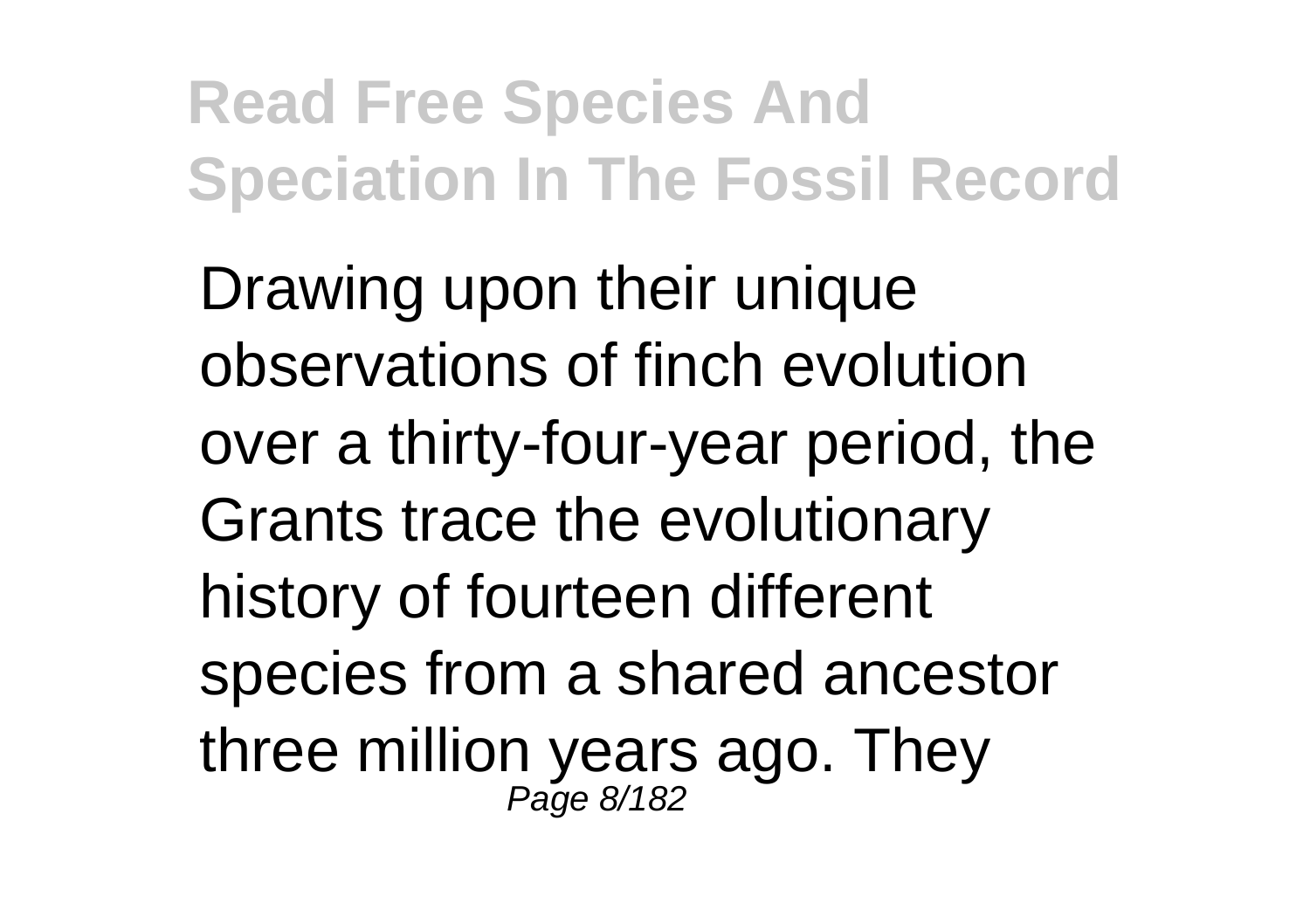show how repeated cycles of speciation involved adaptive change through natural selection on beak size and shape, and divergence in songs. They explain other factors that drive finch evolution, including Page 9/182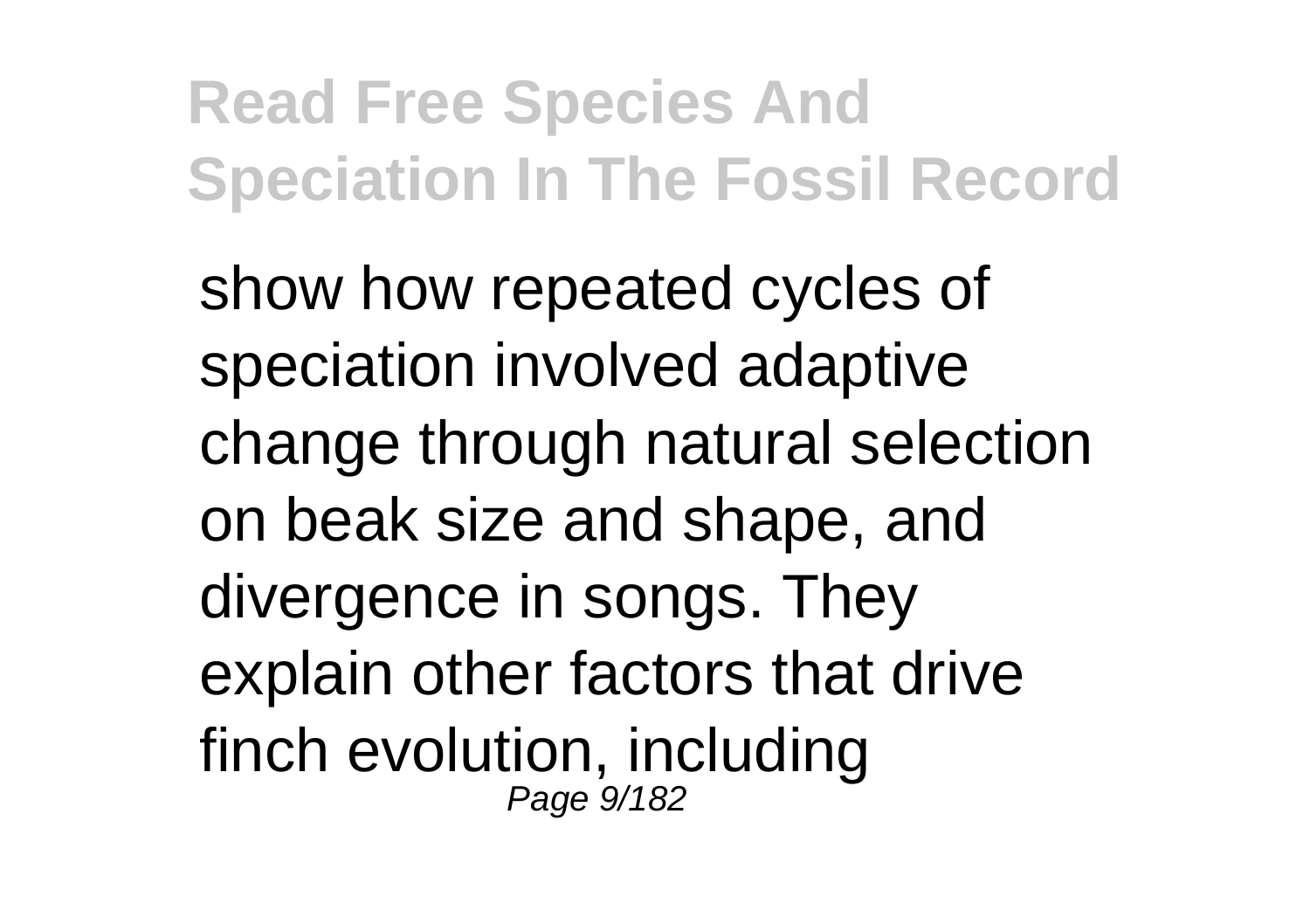geographical isolation, which has kept the Galápagos relatively free of competitors and predators; climate change and an increase in the number of islands over the last three million years, which enhanced Page 10/182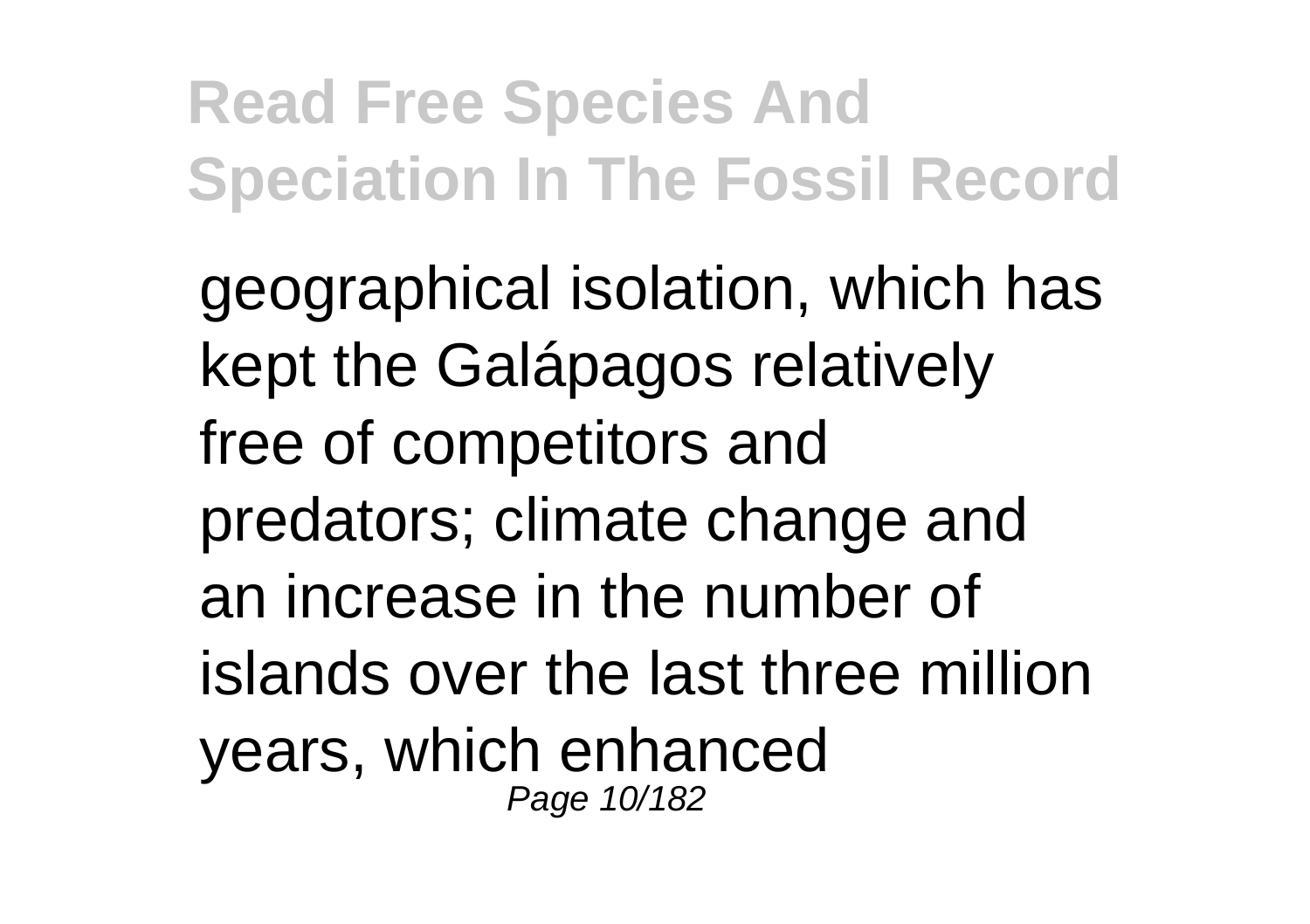opportunities for speciation; and flexibility in the early learning of feeding skills, which helped species to exploit new food resources. Throughout, the Grants show how the laboratory tools of developmental biology Page 11/182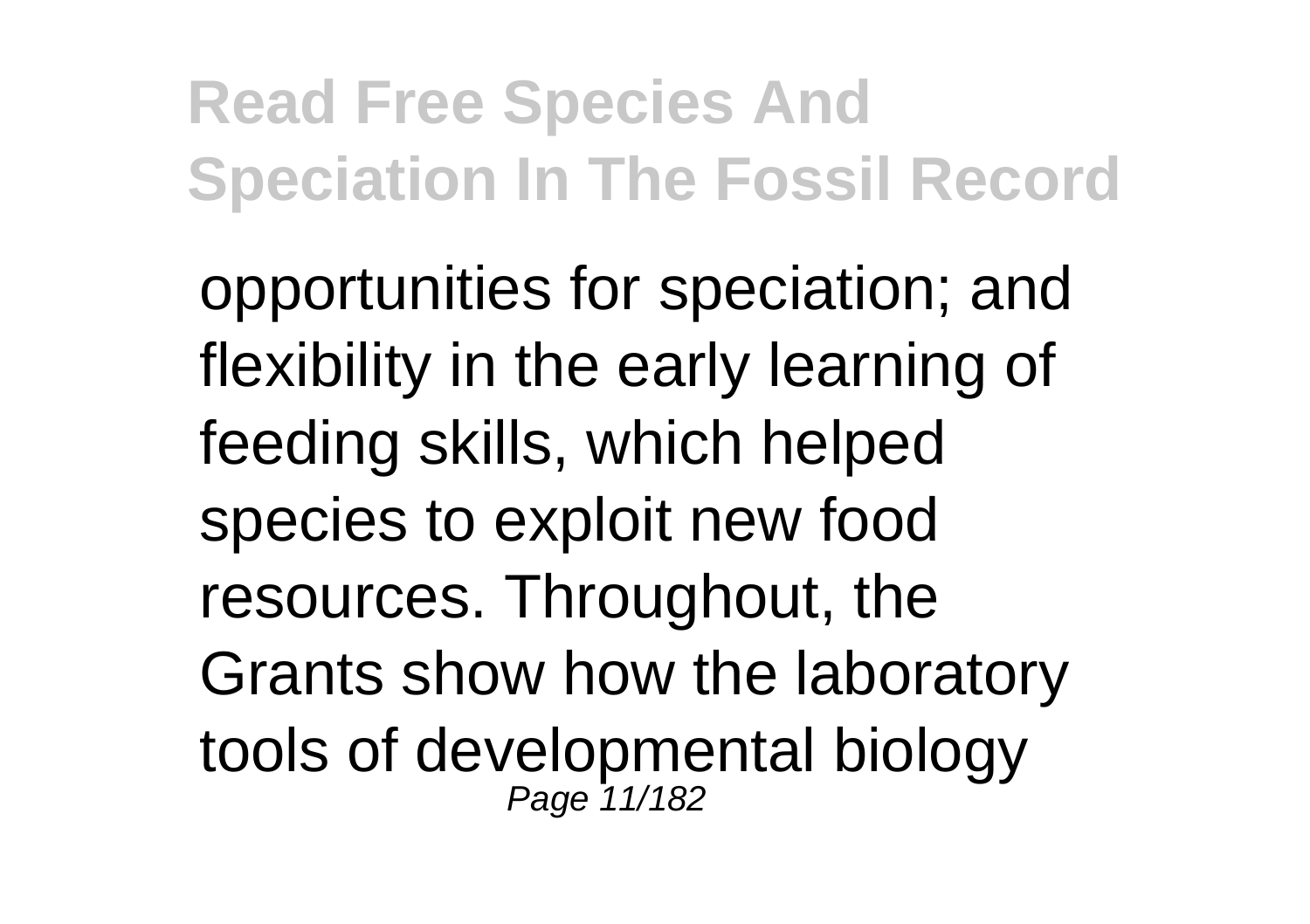and molecular genetics can be combined with observations and experiments on birds in the field to gain deeper insights into why the world is so biologically rich and diverse. Written by two preeminent evolutionary Page 12/182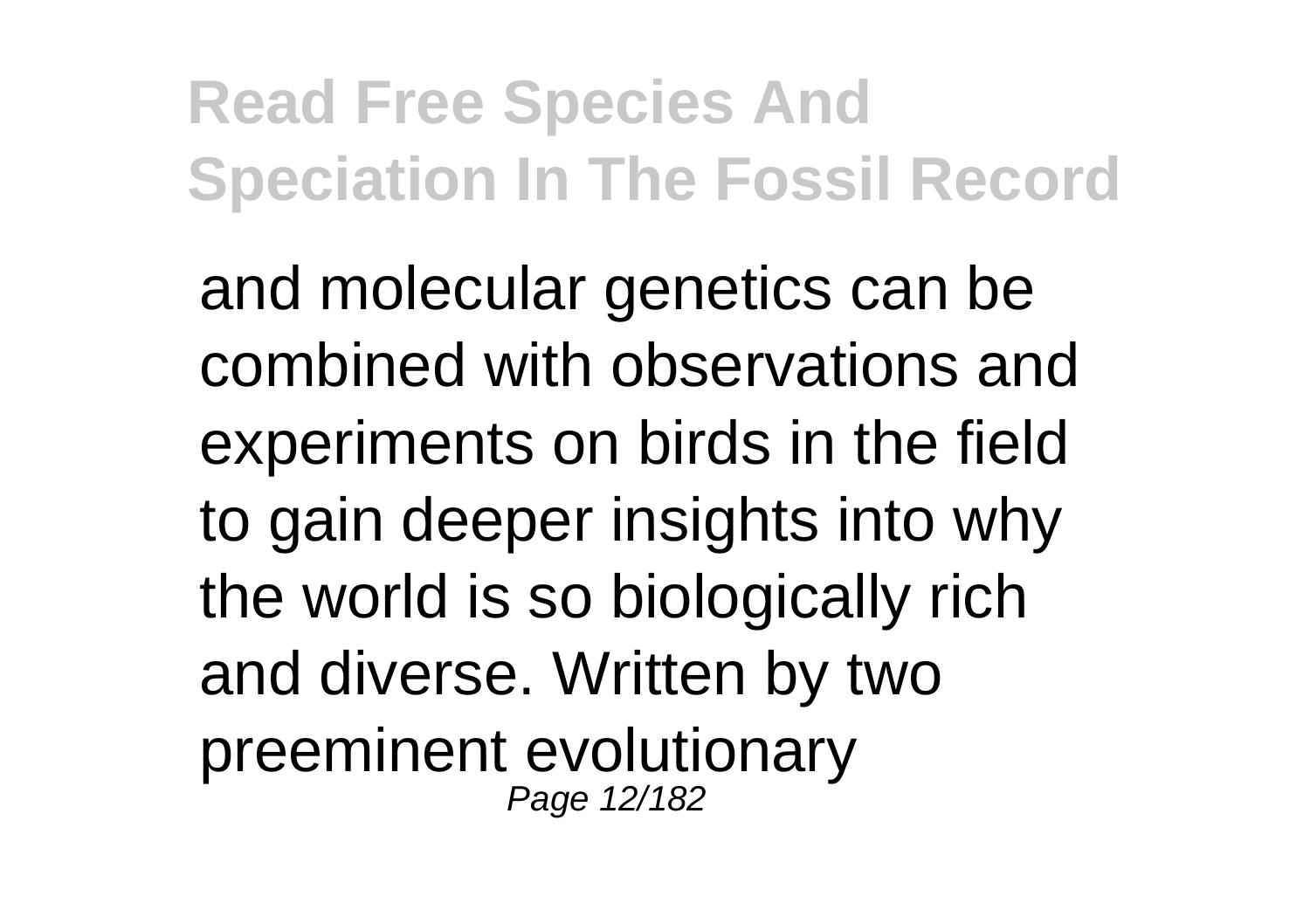biologists, How and Why Species Multiply helps to answer fundamental questions about evolution--in the Galápagos and throughout the world. The landscape of southwestern Wyoming around the ghost town Page 13/182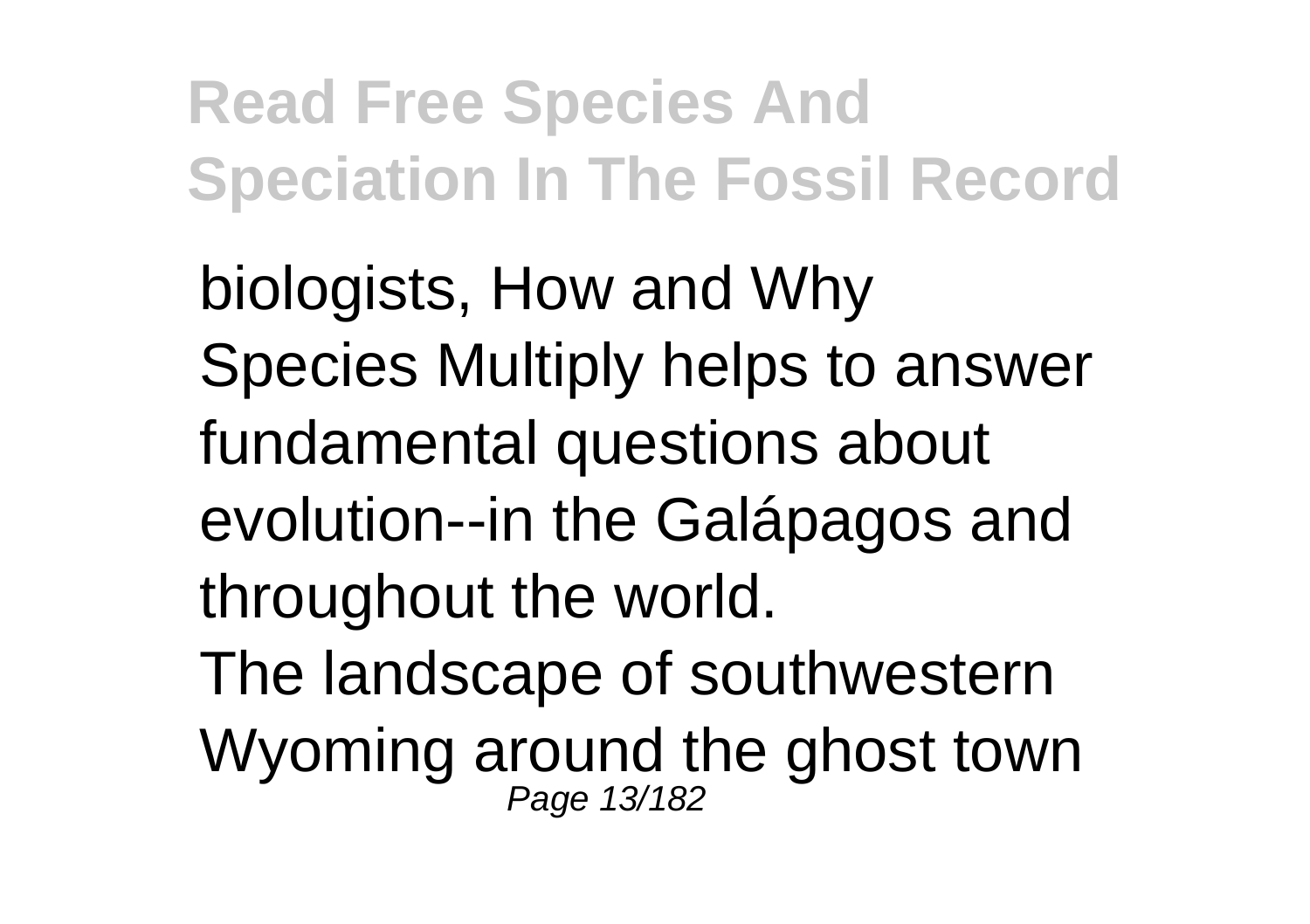of Fossil is beautiful but harsh; a dry, high mountain desert with cool nights and long, cold winters inhabited by a sparse mountain desert community. But during the early Eocene, more than fifty million years ago, it was a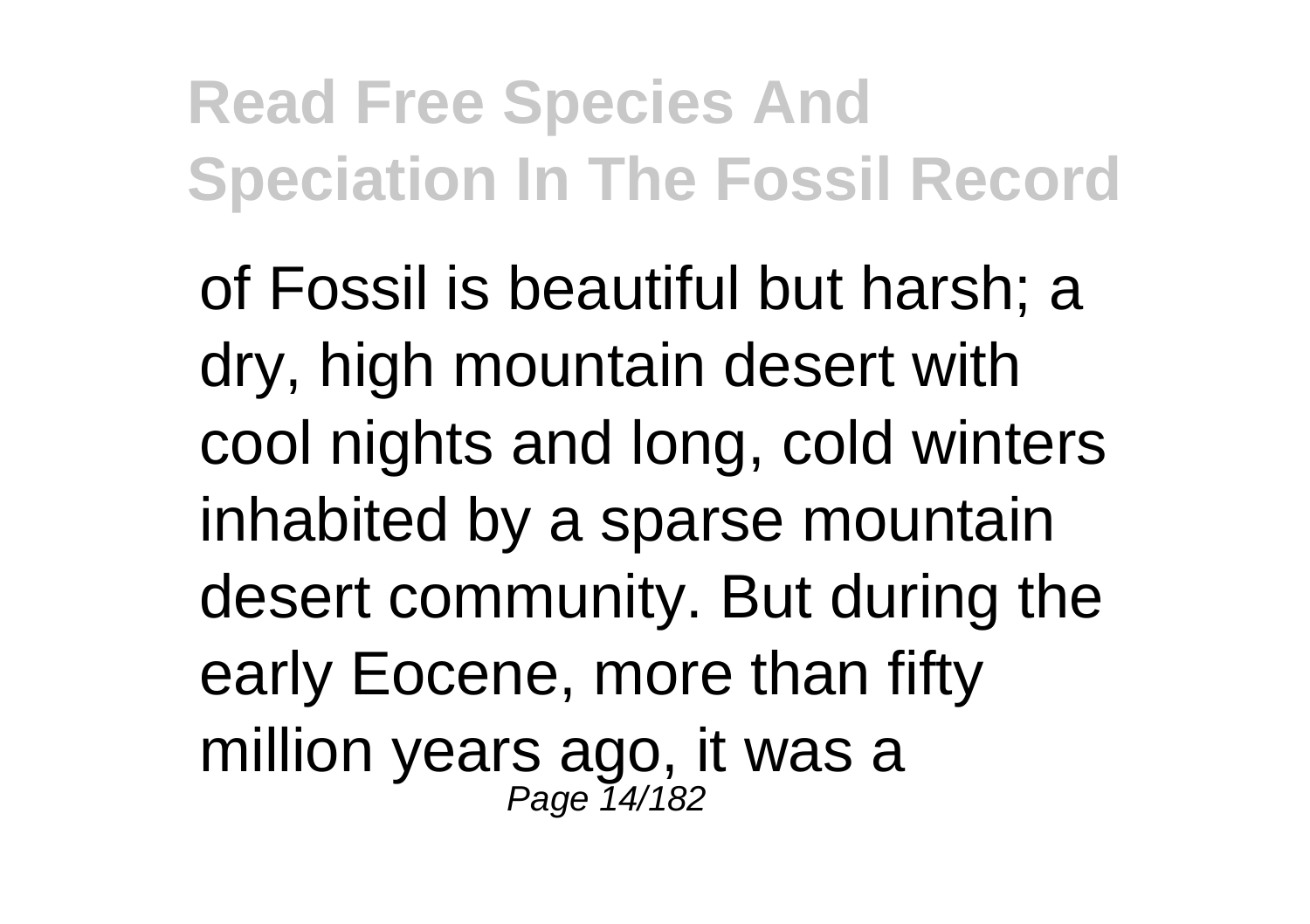subtropical lake, surrounded by volcanoes and forests and teeming with life. Buried within the sun-baked limestone is spectacular evidence of the lush vegetation and plentiful fauna of the ancient past, a transitional<br> *Page 15/182*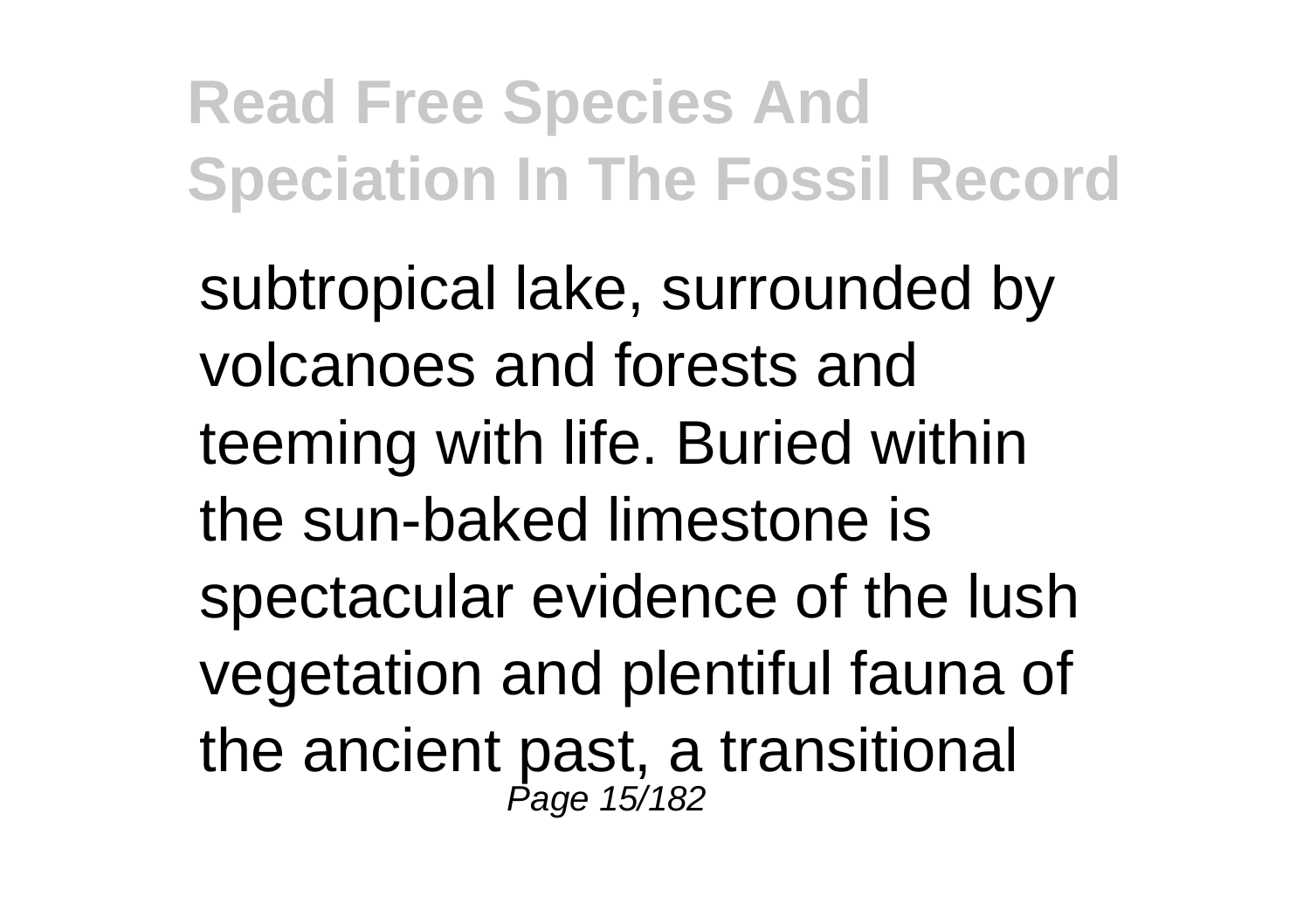ecosystem giving us clues to how North America recovered from a great extinction event that wiped out dinosaurs and the majority of all species on the planet. Paleontologists have been conducting excavations at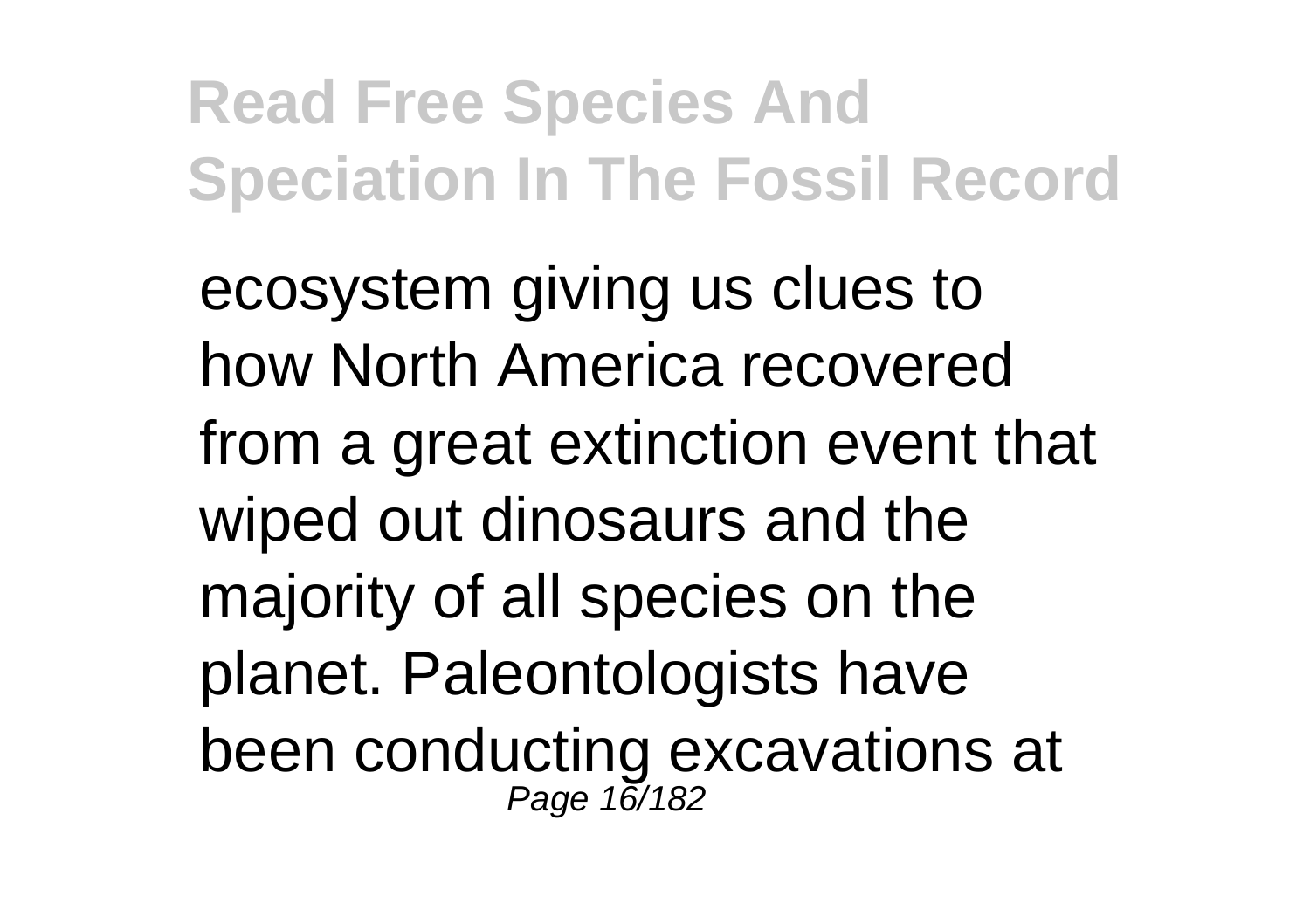Fossil Butte for more than 150 years, and with The Lost World of Fossil Lake, one of the world's leading experts on the fossils from this spectacular locality takes readers on a fascinating journey through the<br> **Page 17/182**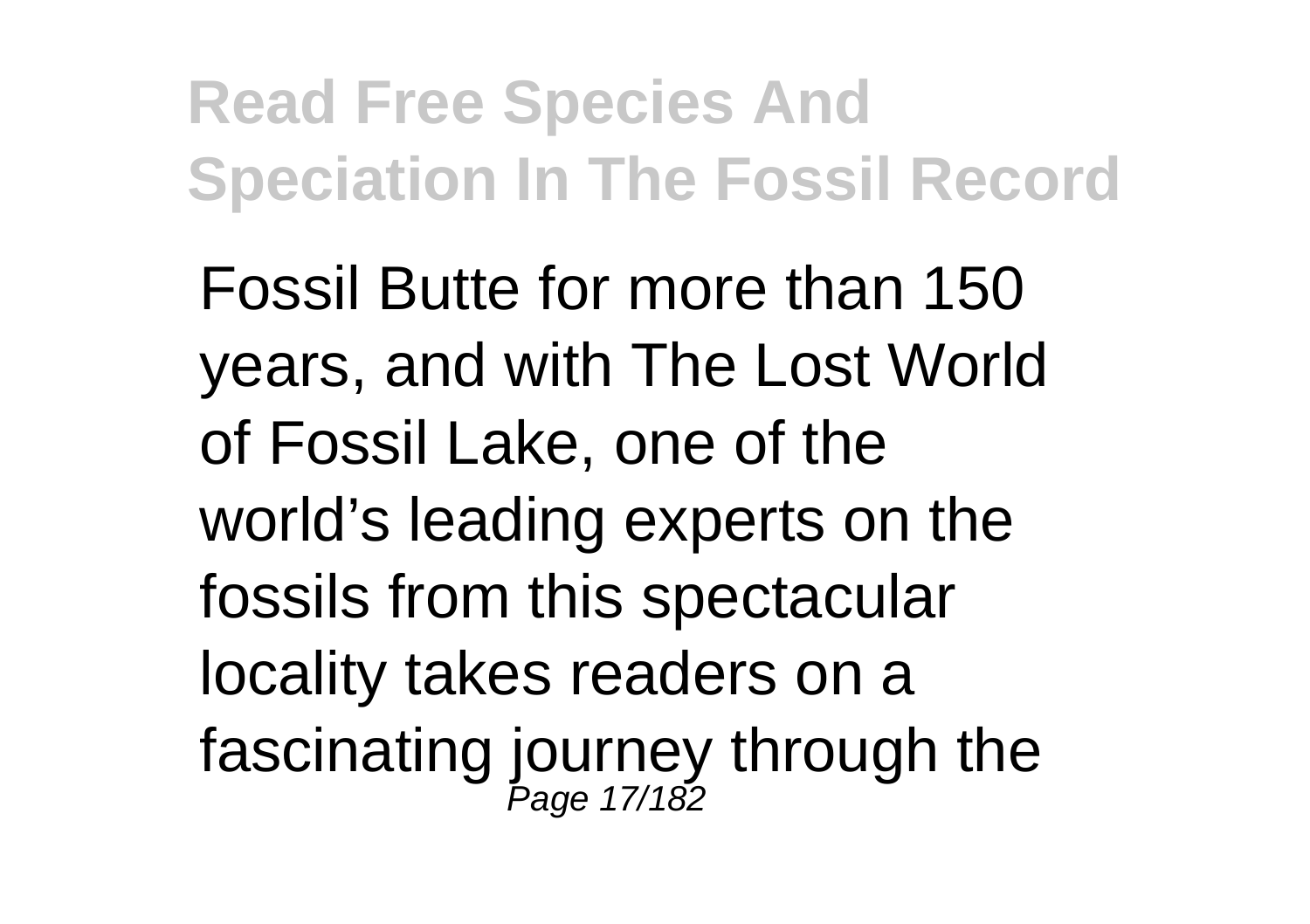history of the discovery and exploration of the site. Deftly mixing incredible color photographs of the remarkable fossils uncovered at the site with an explanation of their evolutionary significance,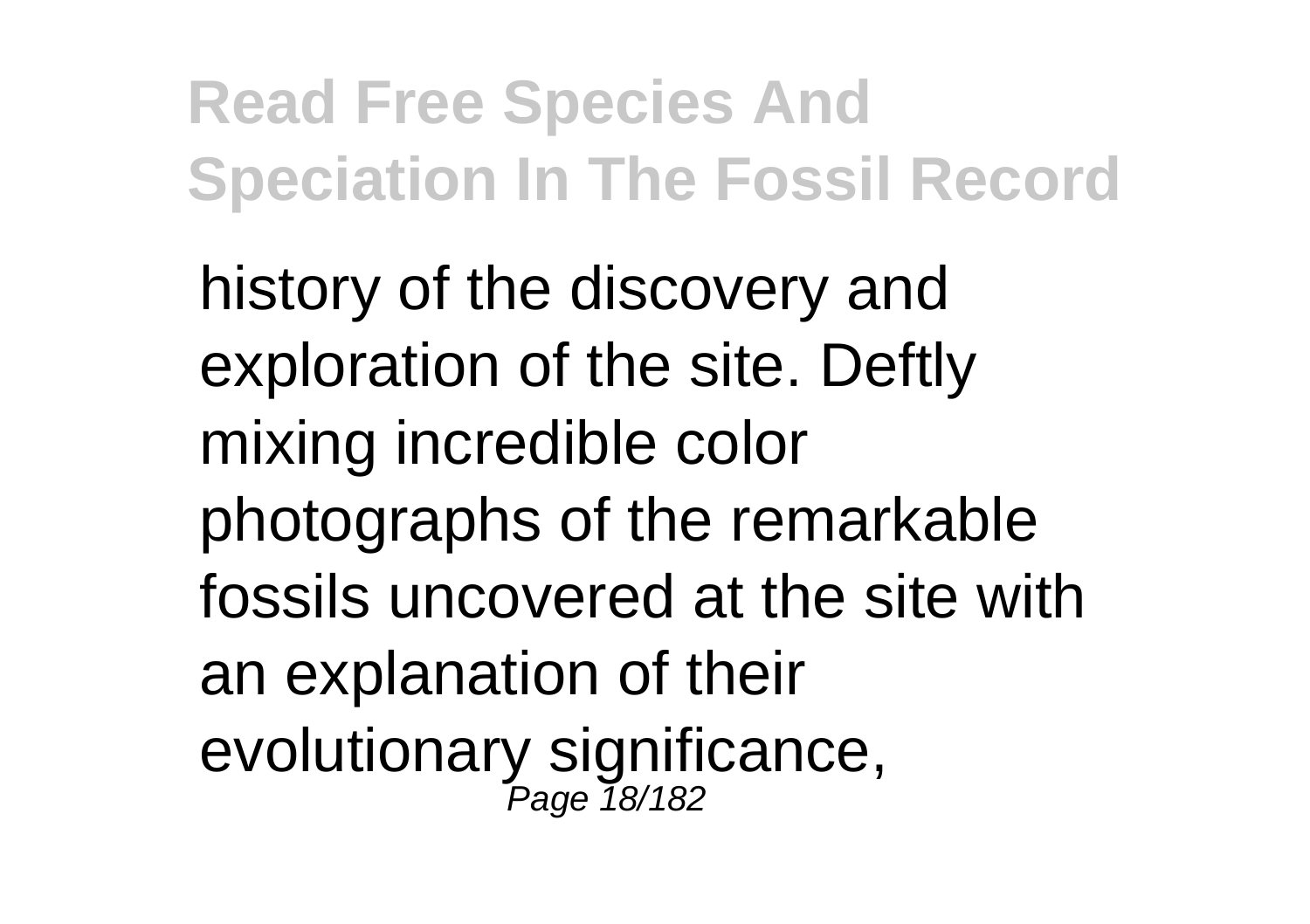Grande presents an unprecedented, comprehensive portrait of the site, its treasures, and what we've learned from them. Grande presents a broad range of fossilized organisms from Fossil Lake—from single-Page 19/182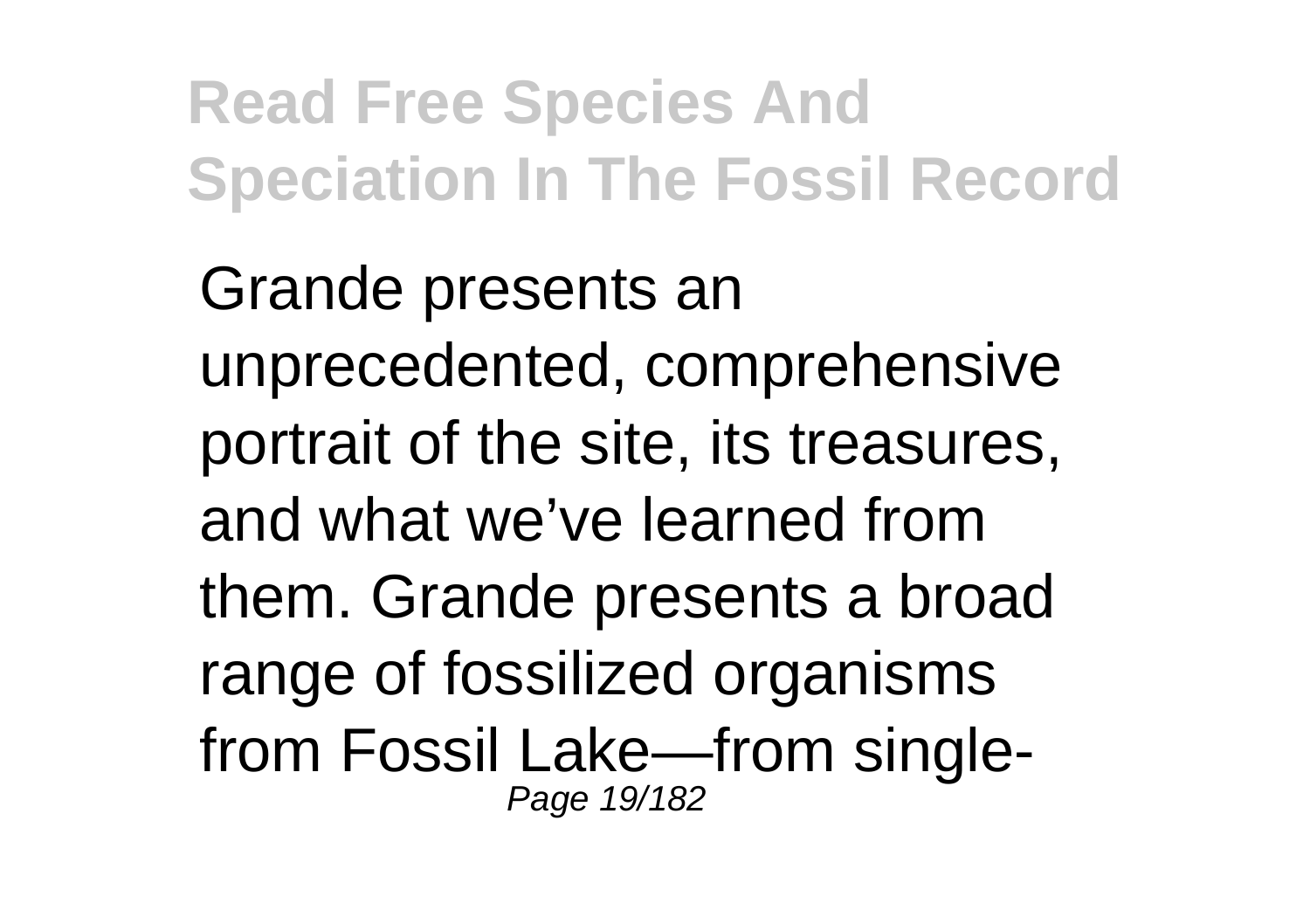celled algae to palm trees to crocodiles—and together they make this long-extinct community come to life in all its diversity and splendor. A field guide and atlas round out the book, enabling readers to identify Page 20/182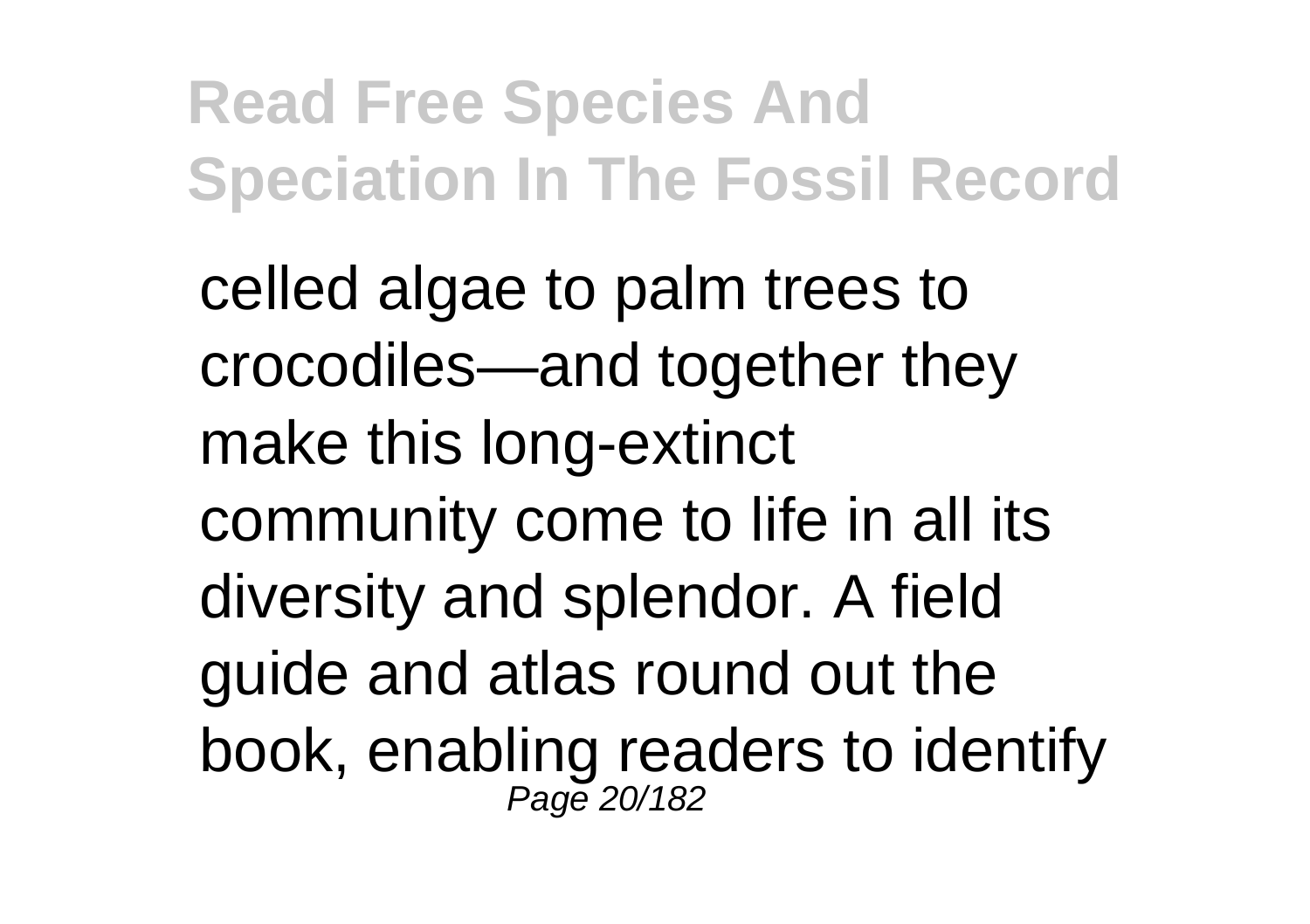and classify the majority of the known fossils from the site. Lavishly produced in full color, The Lost World of Fossil Lake is a stunning reminder of the intellectual and physical beauty of scientific investigation—and a Page 21/182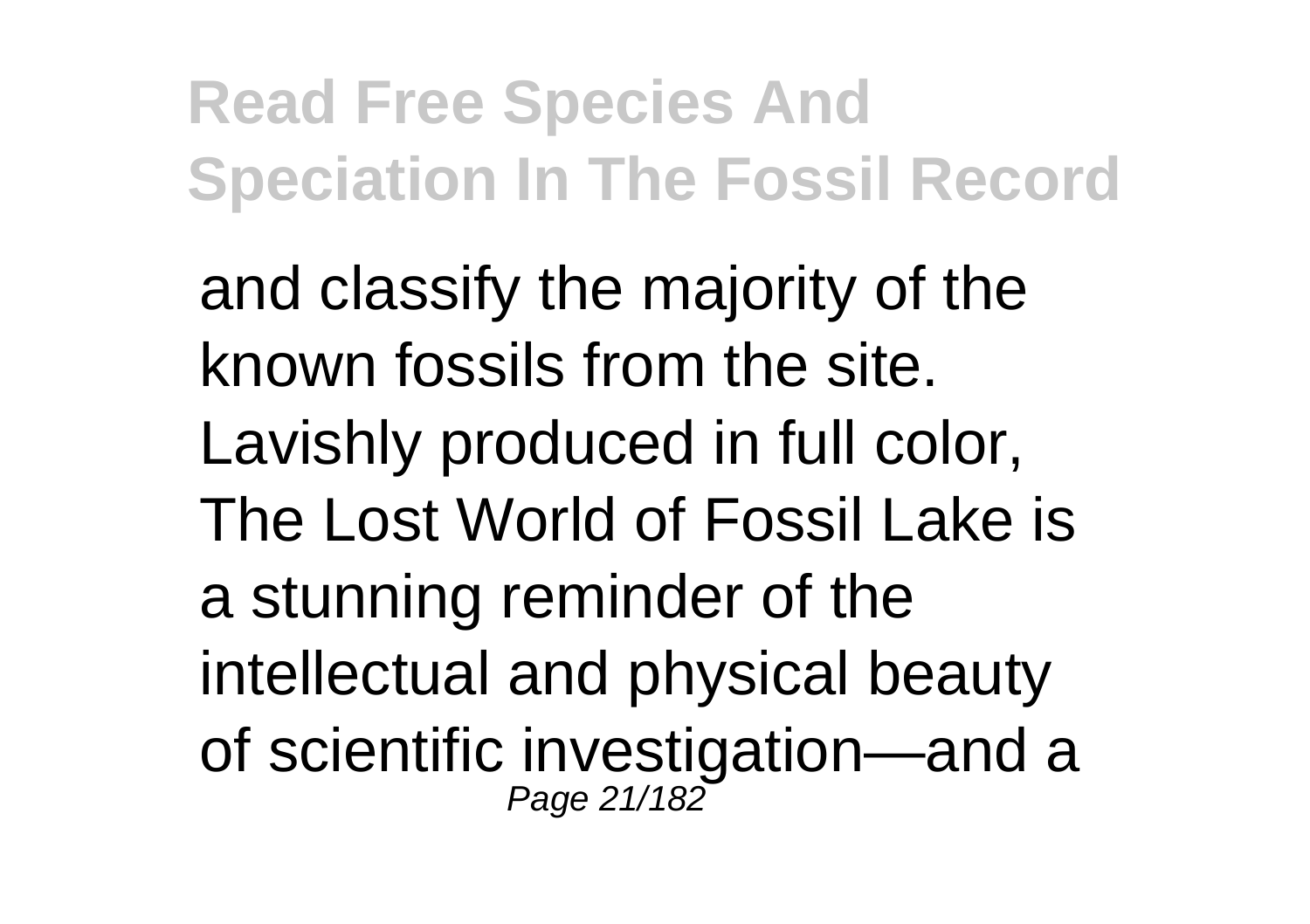breathtaking window onto our planet's long-lost past. How They Arise, Modify and Vanish Evolution On the Origin of Species Through Heteropatric Page 22/182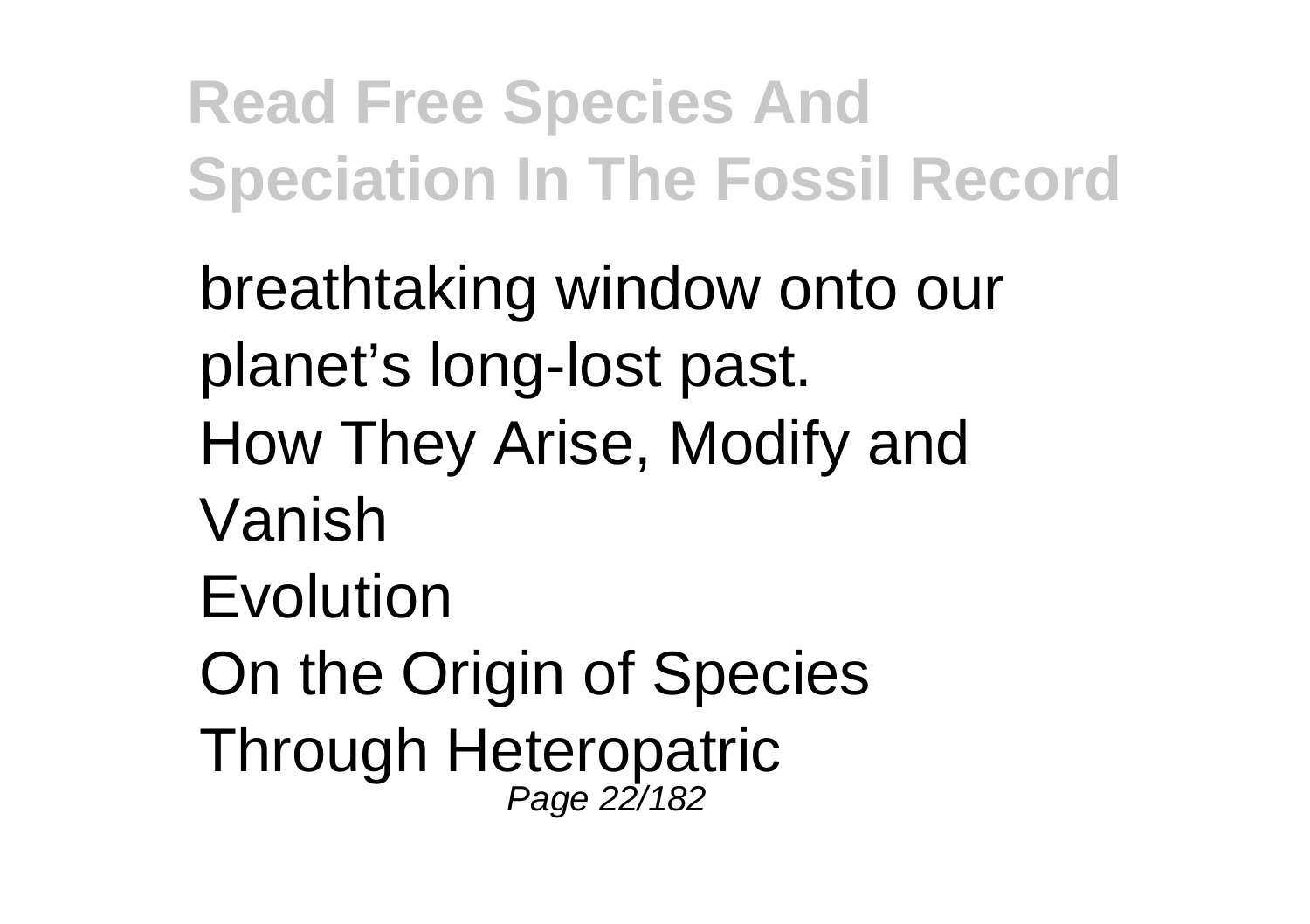Differentiation The Evolutionary Biology of Species Plant Speciation How and Why Species Multiply **Bringing together the viewpoints of leading ecologists concerned** Page 23/182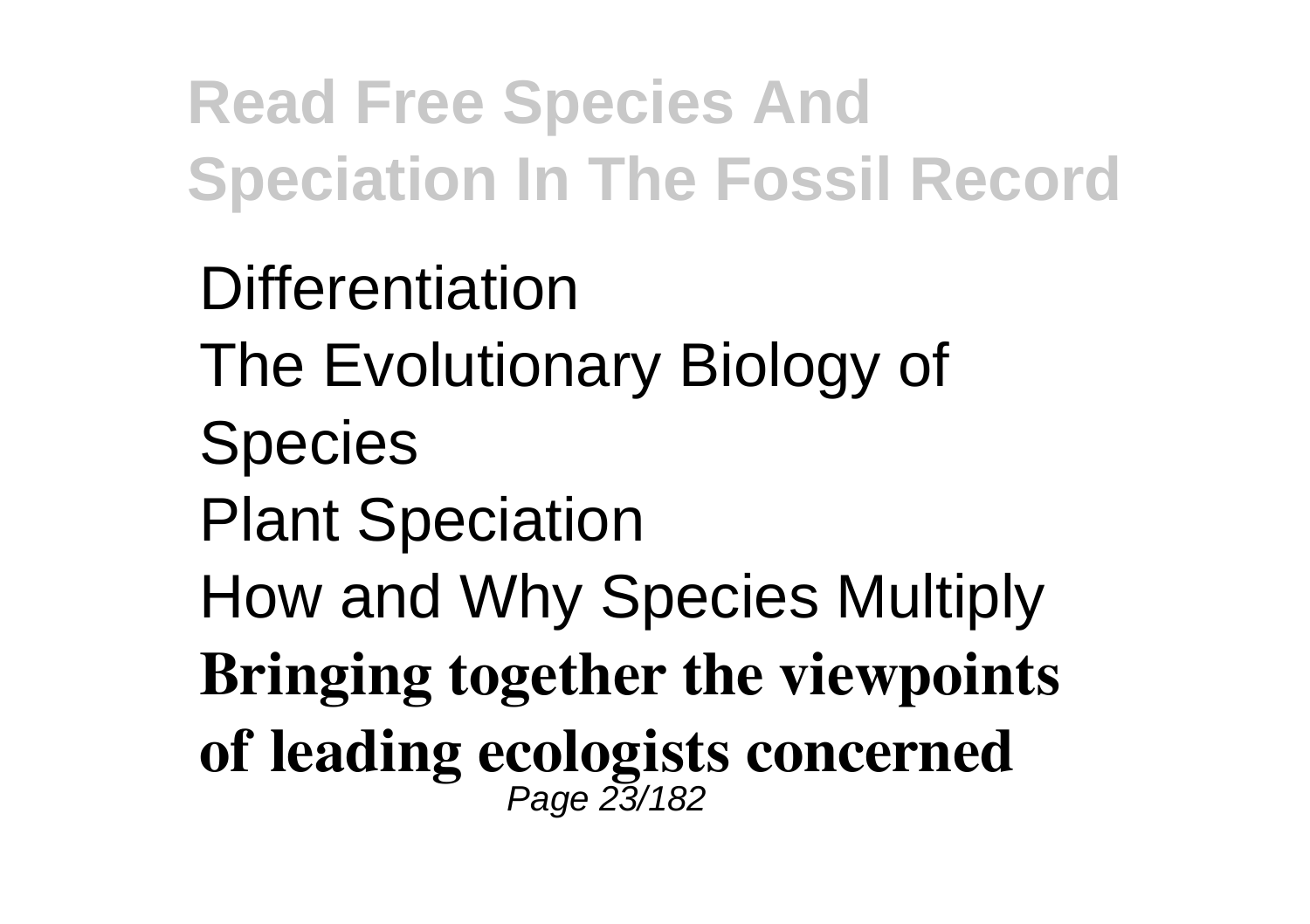**with the processes that generate patterns of diversity, and evolutionary biologists who focus on mechanisms of speciation, this book opens up discussion in order to broaden understanding of how speciation affects patterns of** Page 24/182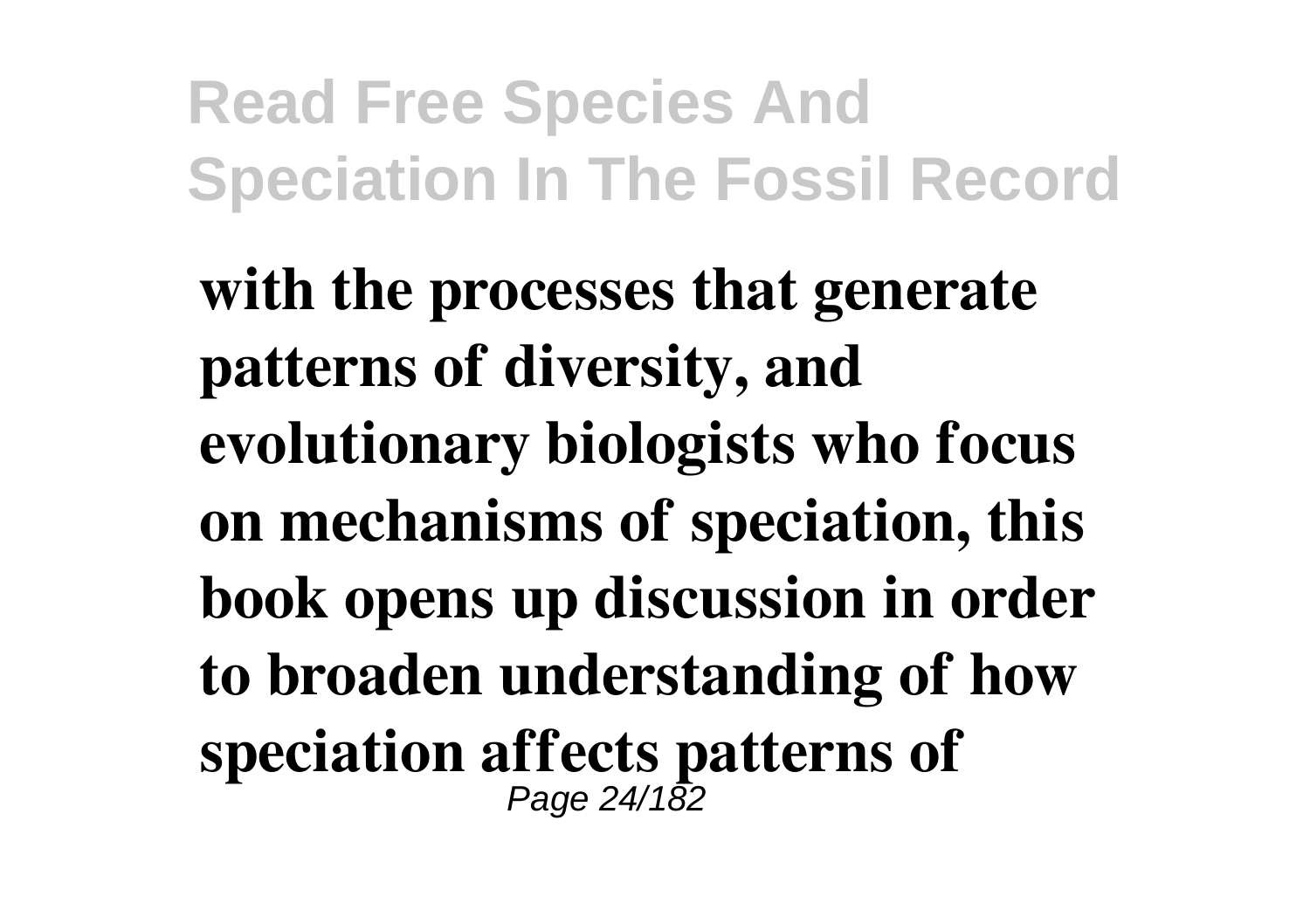**biological diversity, especially the uneven distribution of diversity across time, space and taxa studied by macroecologists. The contributors discuss questions such as: Are species equivalent units, providing meaningful** Page 25/182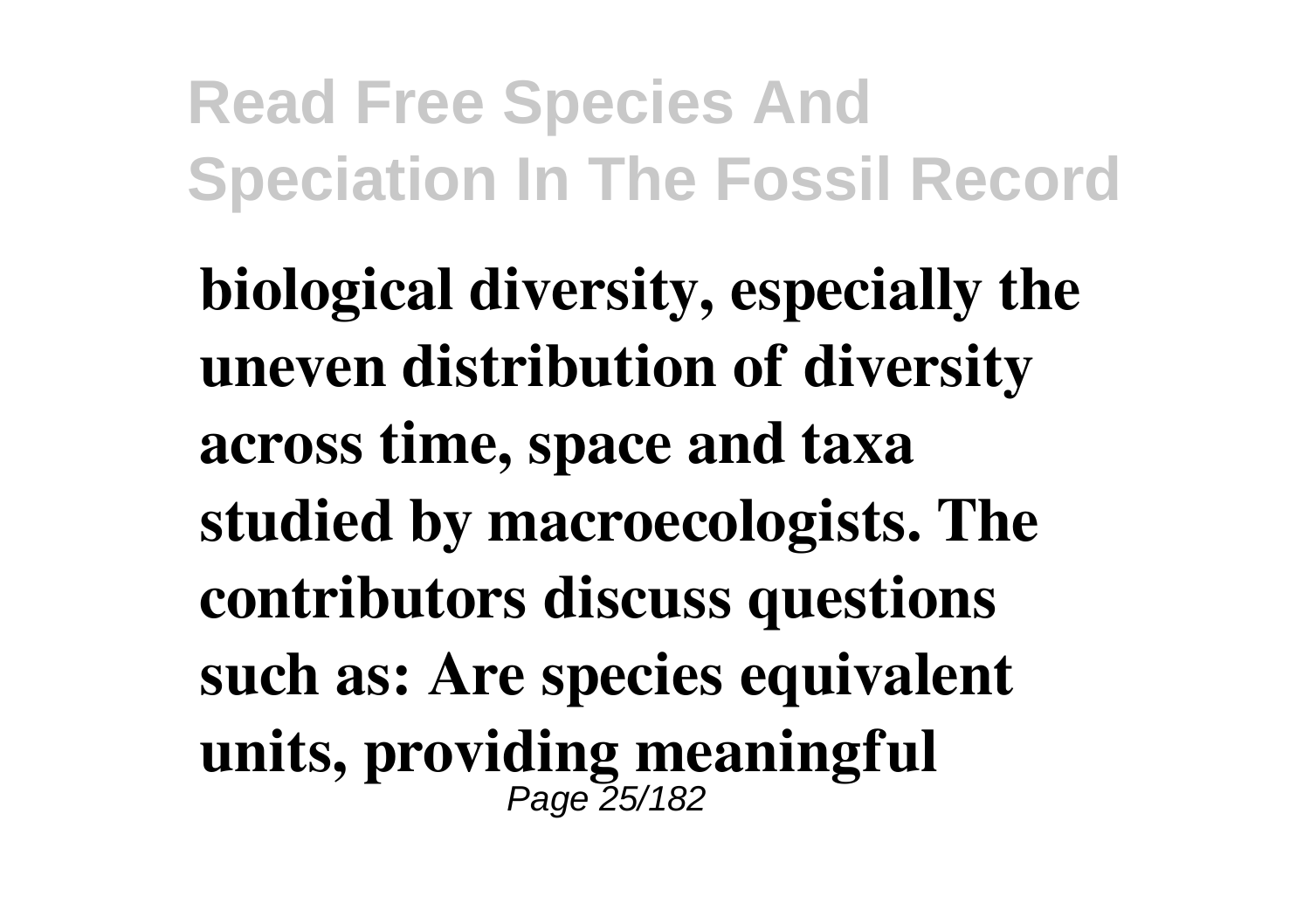**measures of diversity? To what extent do mechanisms of speciation affect the functional nature and distribution of species diversity? How can speciation rates be measured using molecular phylogenies or data** Page 26/182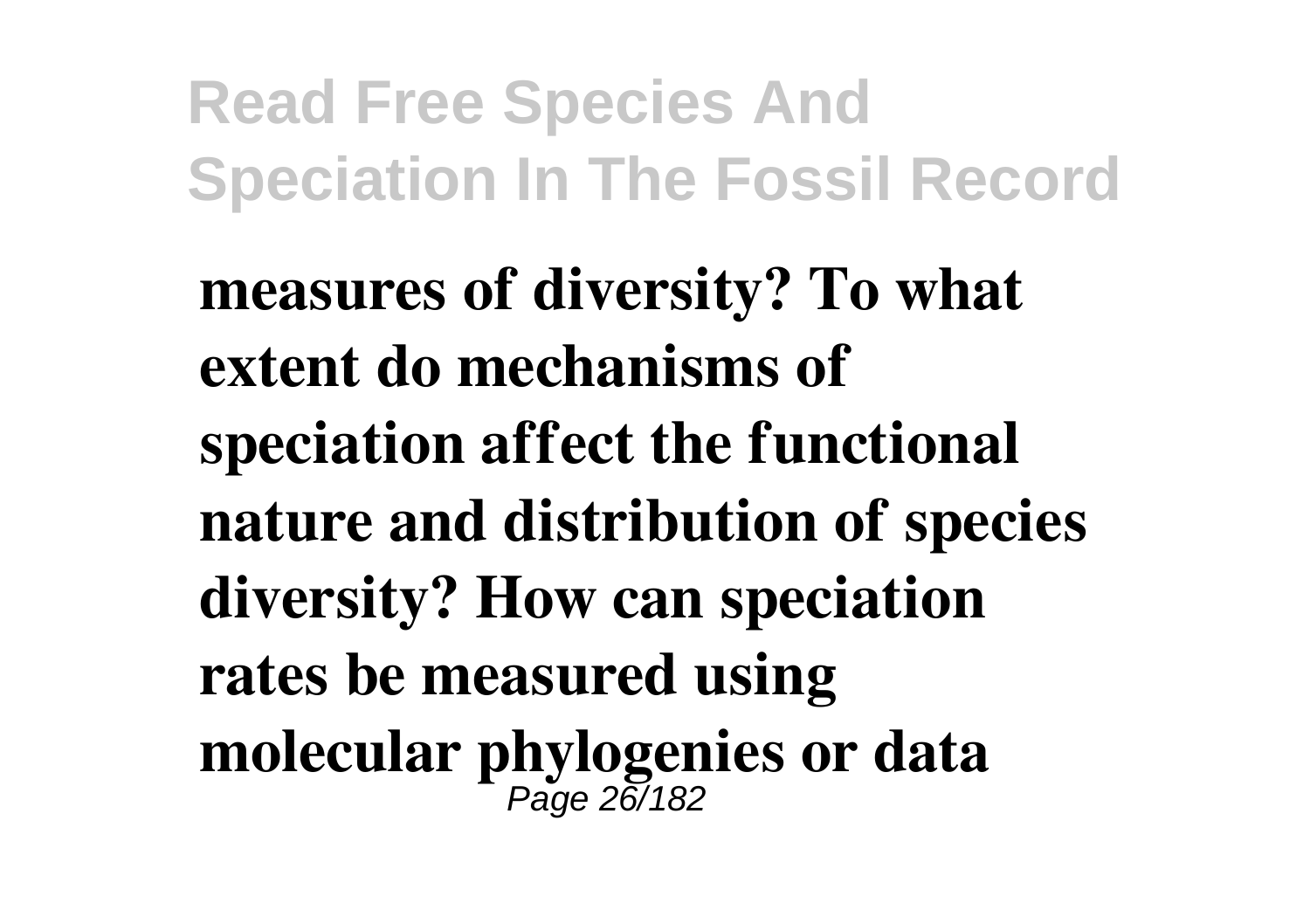**from the fossil record? What are the factors that explain variation in rates? Written for graduate students and academic researchers, the book promotes a more complete understanding of the interaction between** Page 27/182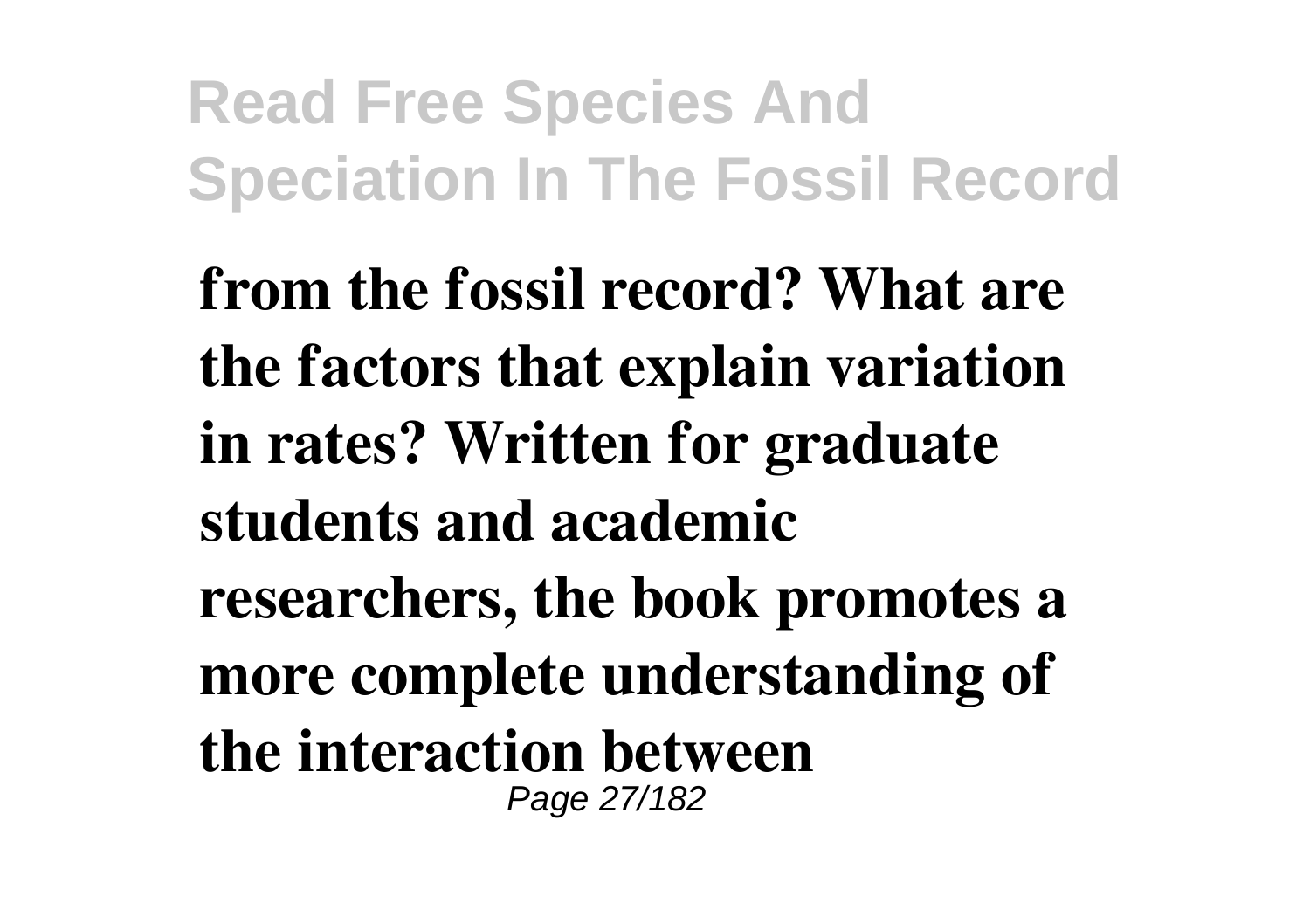**mechanisms and rates of speciation and these patterns in biological diversity. Although the species is one of the fundamental units of biological classification, there is remarkably little consensus among biologists** Page 28/182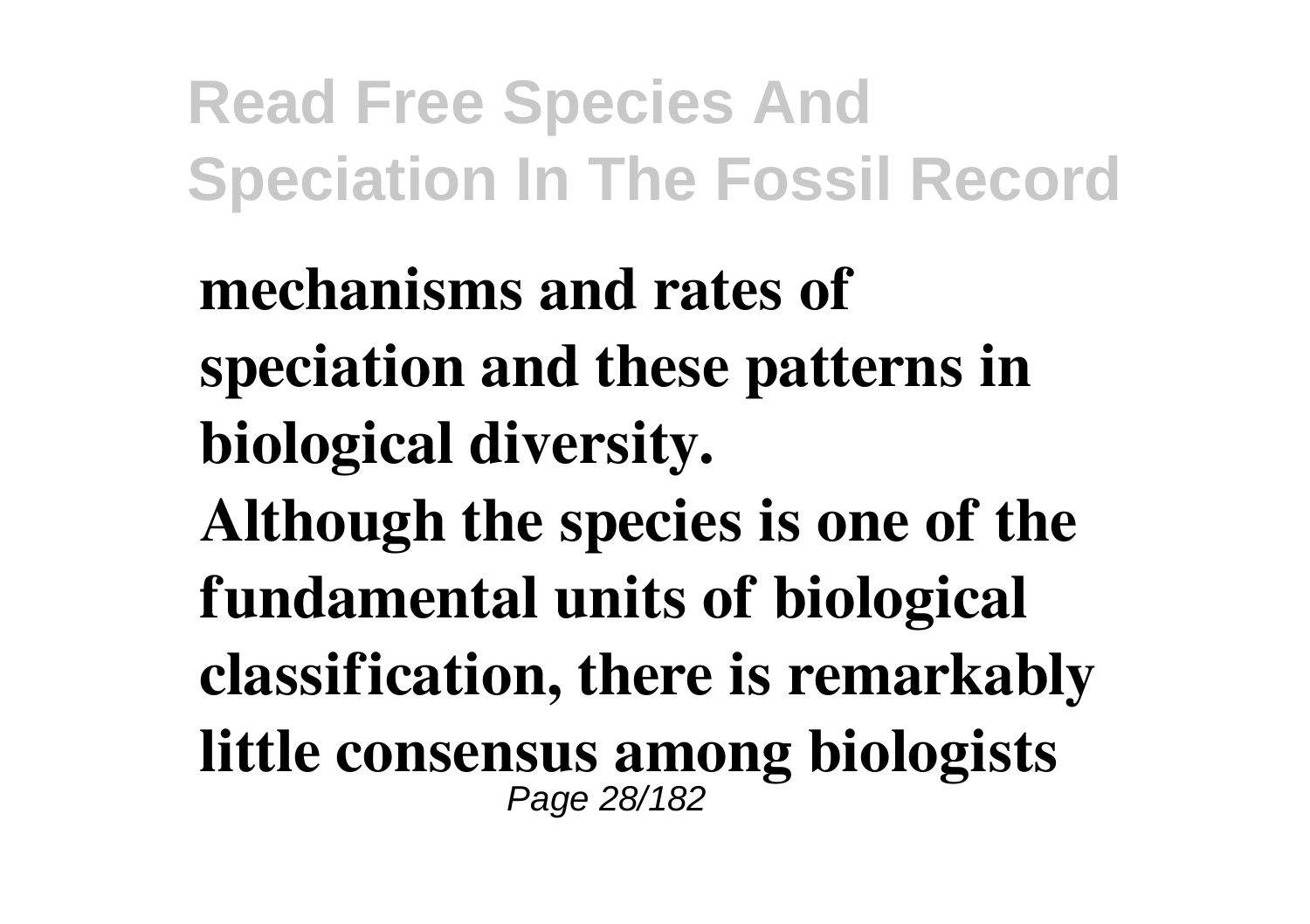**about what defines a species, even within distinct sub-disciplines. The literature of paleobiology, in particular, is littered with qualifiers and cautions about applying the term to the fossil record or equating such species** Page 29/182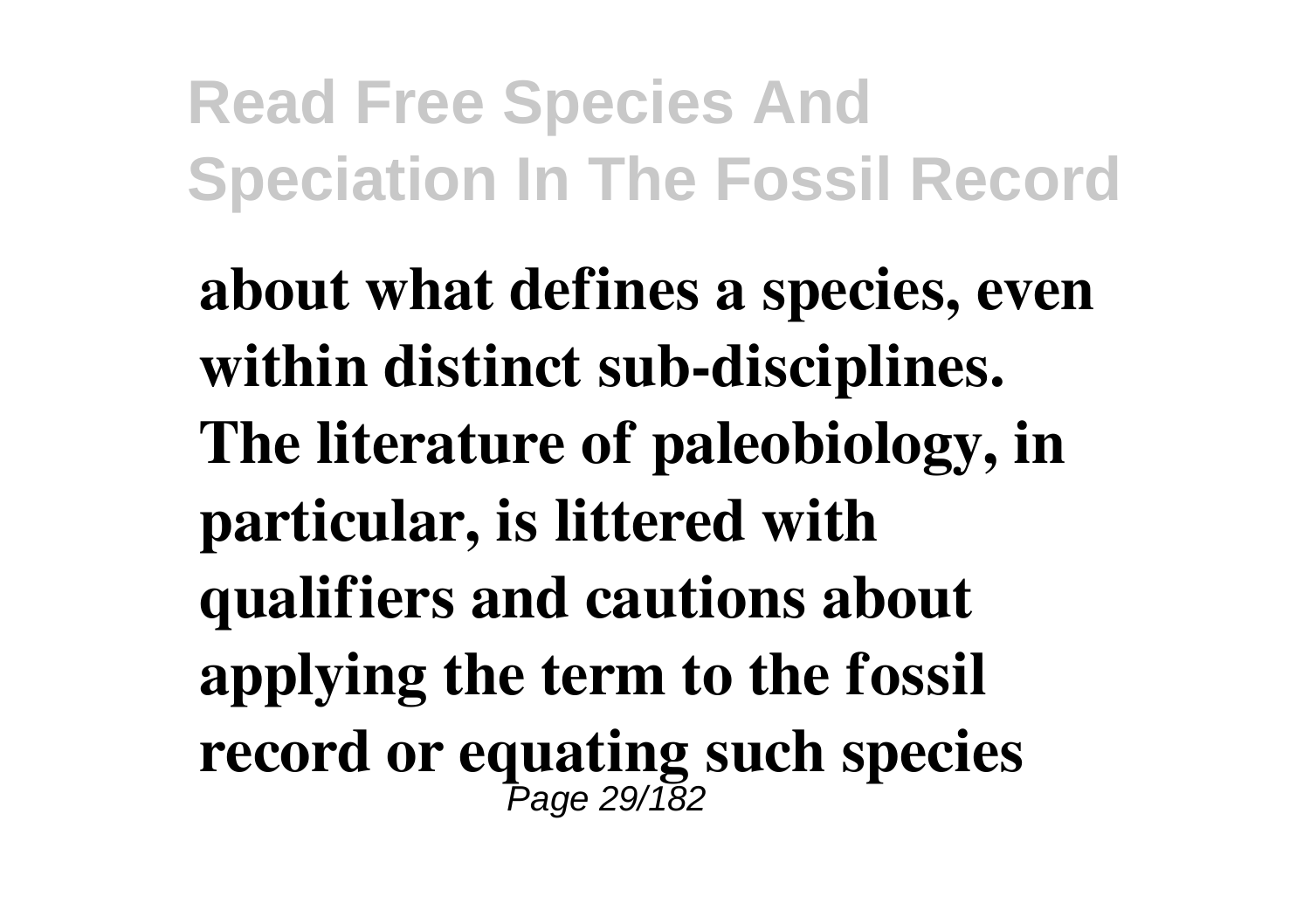**with those recognized among living organisms. In Species and Speciation in the Fossil Record, experts in the field examine how they conceive of species of fossil animals and consider the implications these different** Page 30/182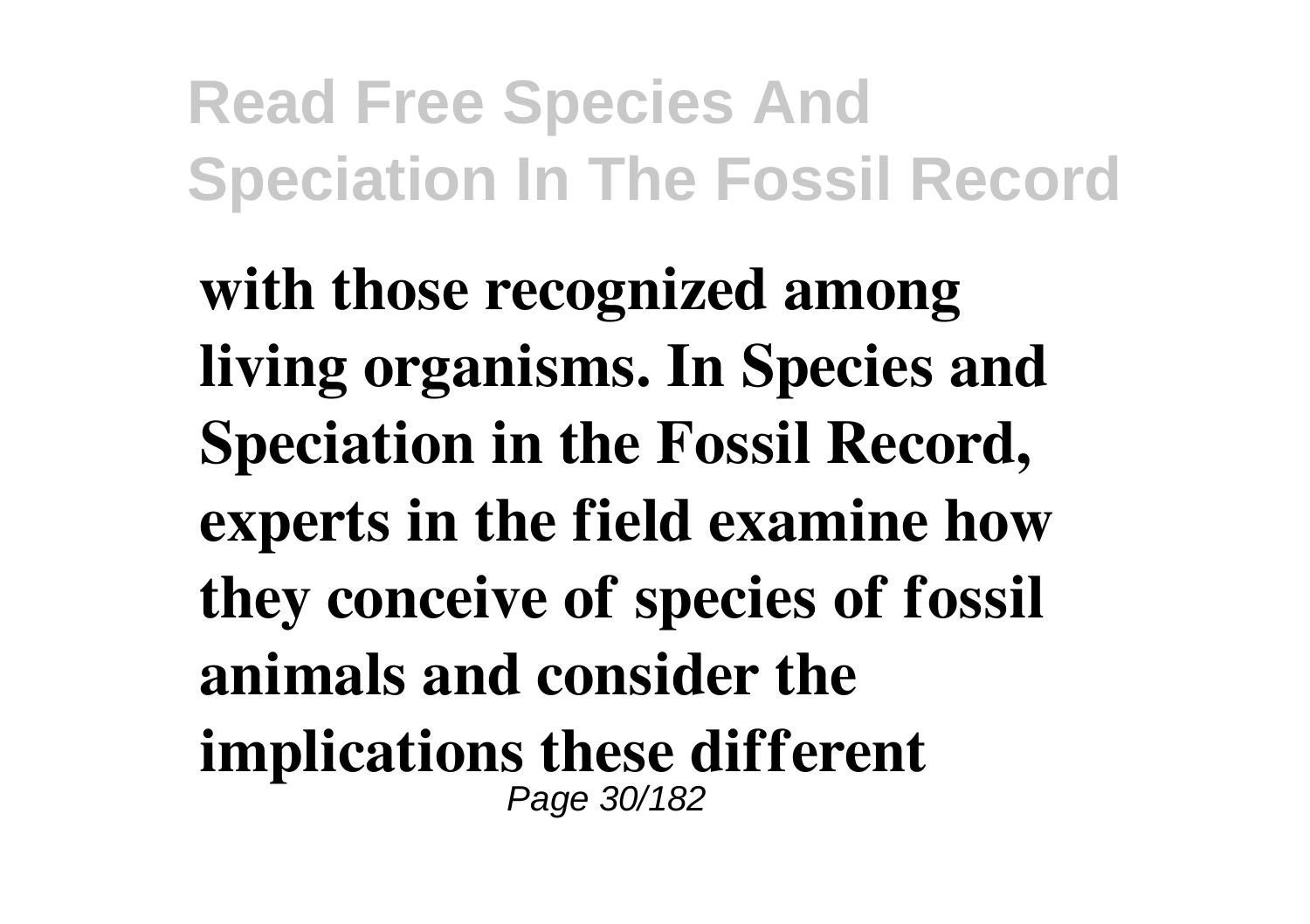**approaches have for thinking about species in the context of macroevolution. After outlining views of the Modern Synthesis of evolutionary disciplines and detailing the development within paleobiology of quantitative** Page 31/182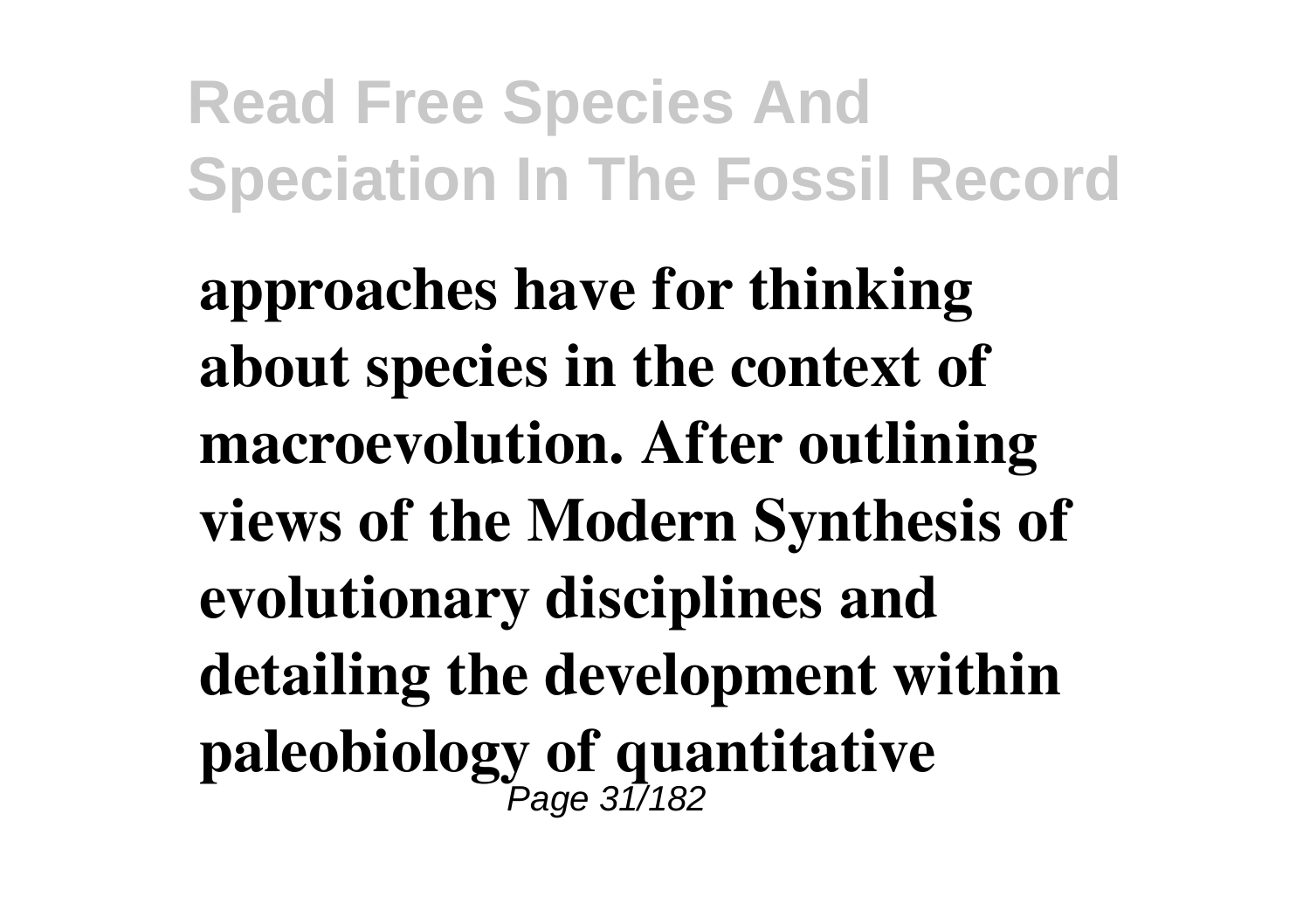**methods for documenting and analyzing variation within fossil assemblages, contributors explore the challenges of recognizing and defining species from fossil specimens—and offer potential solutions. Addressing both the** Page 32/182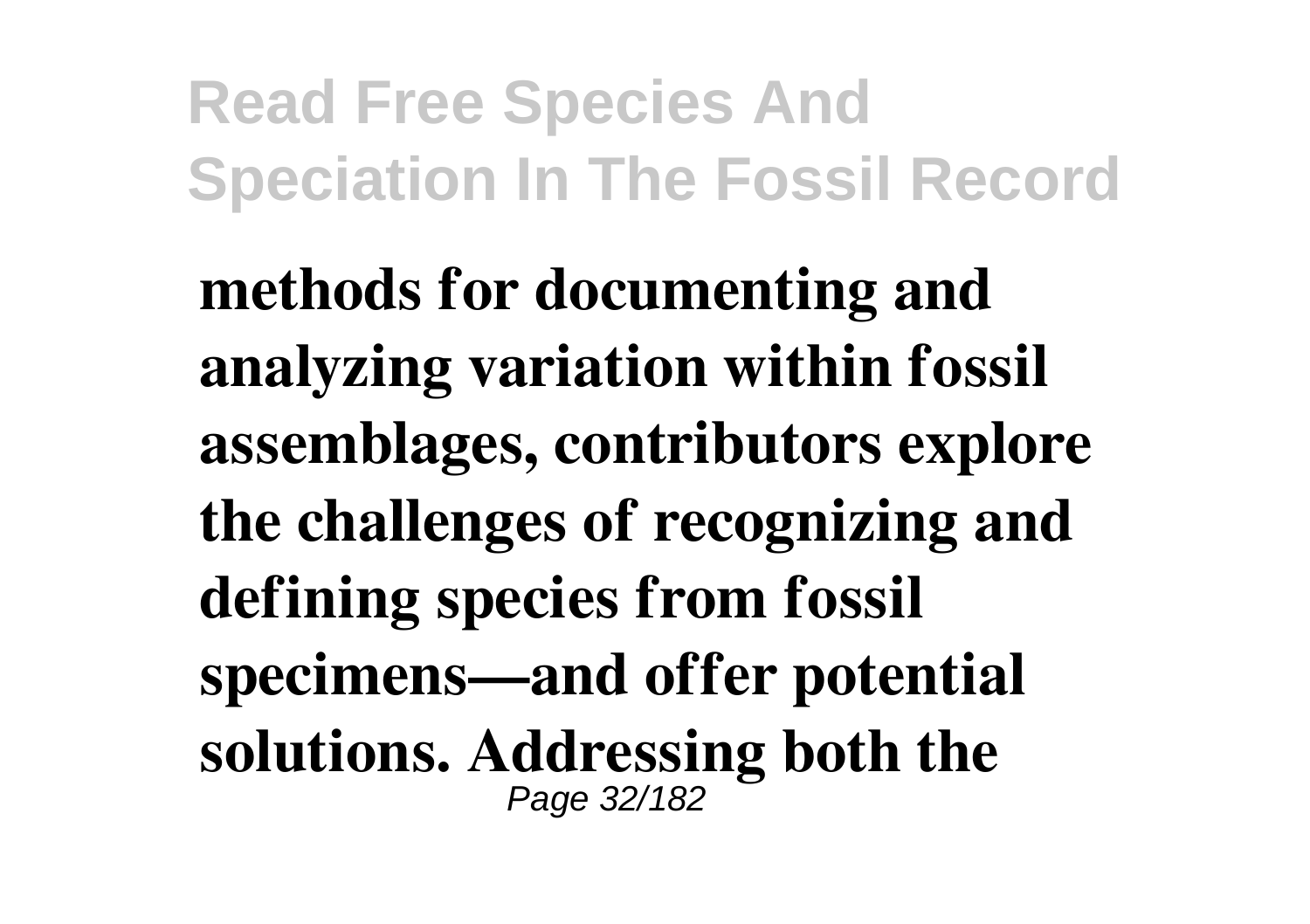**tempo and mode of speciation over time, they show how with careful interpretation and a clear species concept, fossil species may be sufficiently robust for meaningful paleobiological analyses. Indeed, they** Page 33/182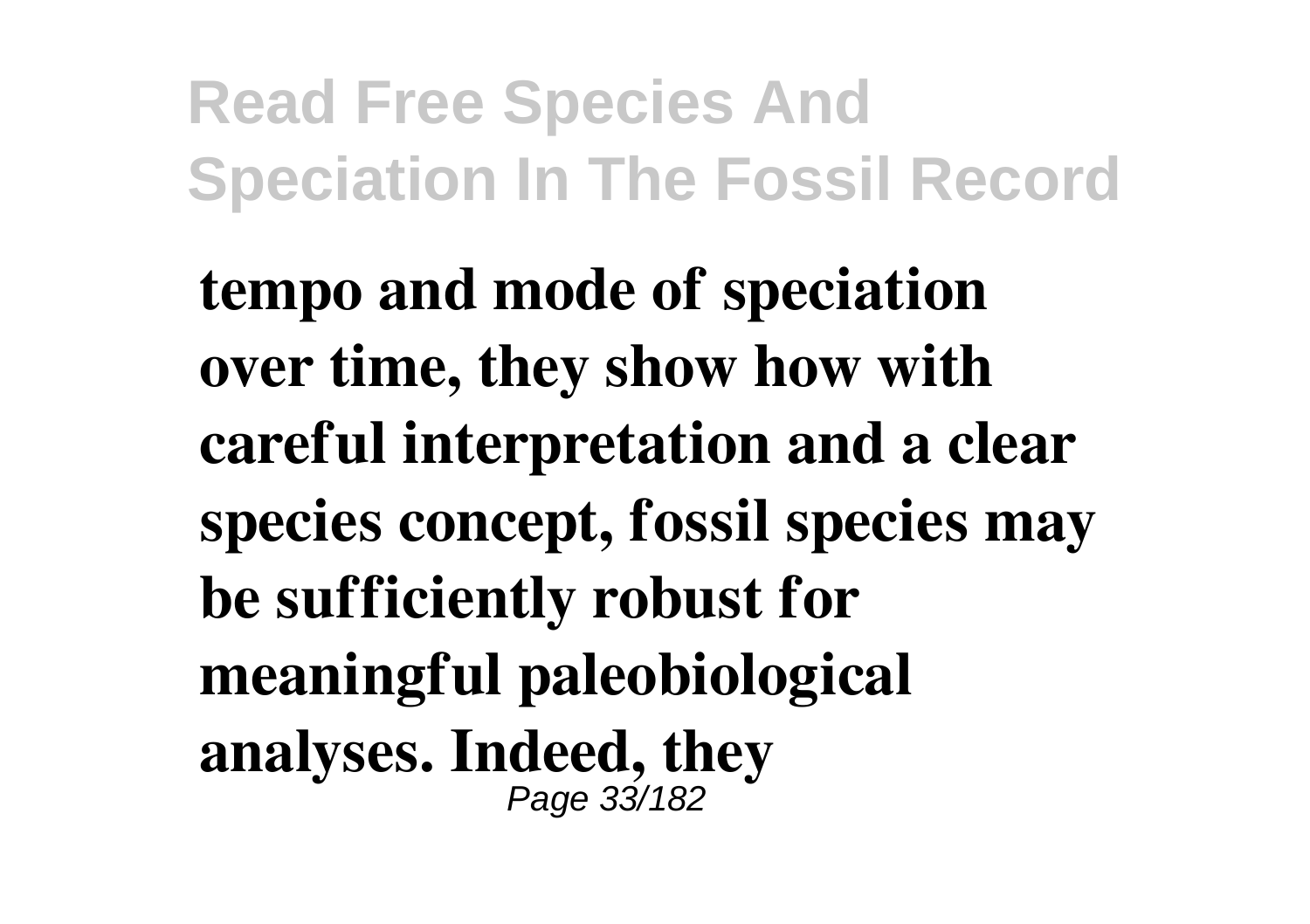**demonstrate that the species concept, if more refined, could unearth a wealth of information about the interplay between species origins and extinctions, between local and global climate change, and greatly deepen our** Page 34/182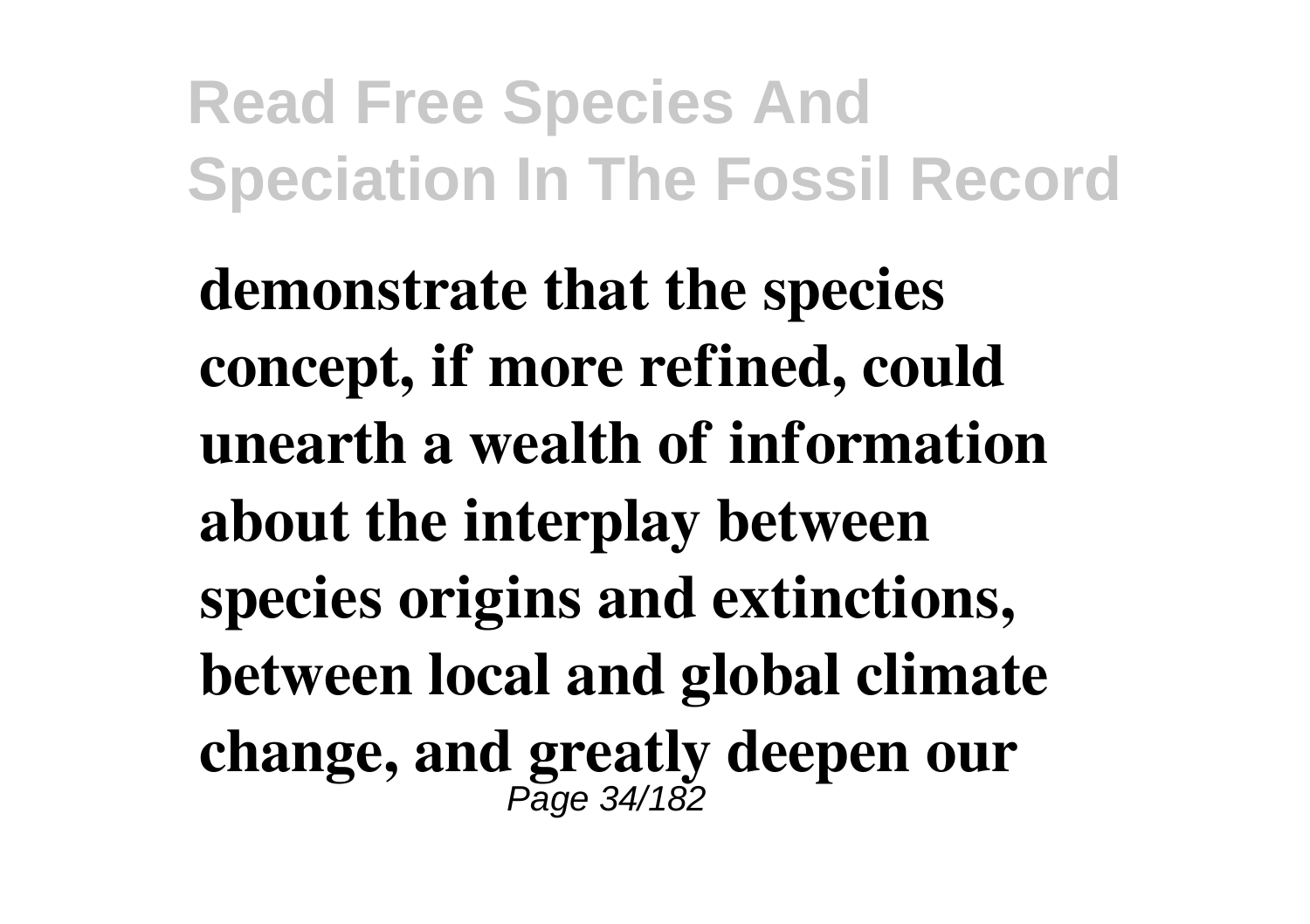## **understanding of the evolution of life.**

**Deals with speciation phenomena in higher plants beginning with a consideration of populations and races followed by a discussion of the nature and behavior of** Page 35/182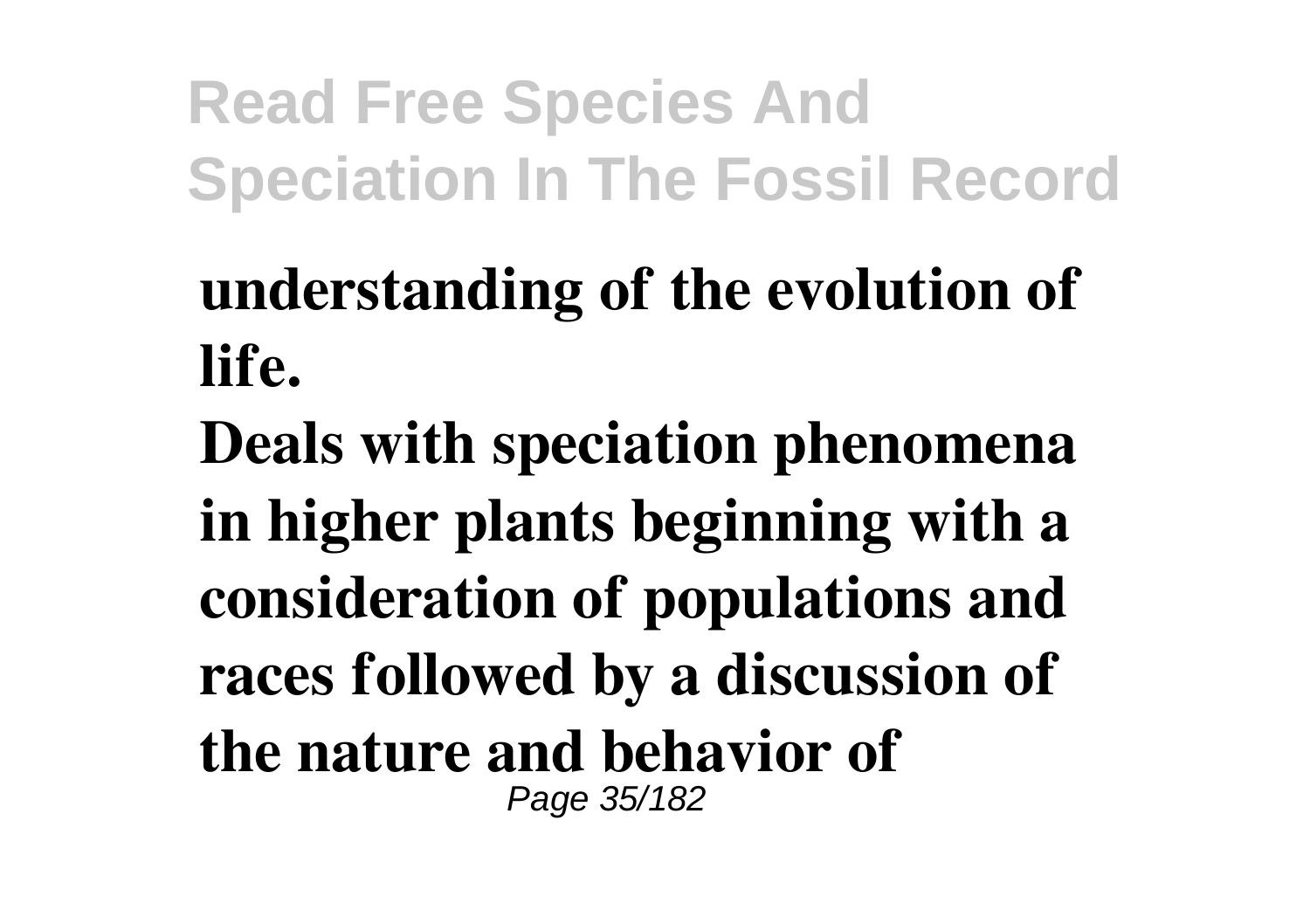**species, and the primary divergence of species. Natural Processes, Genetics and Biodiversity A Review and a Model of Speciation in Migratory Animals Species and Speciation in** Page 36/182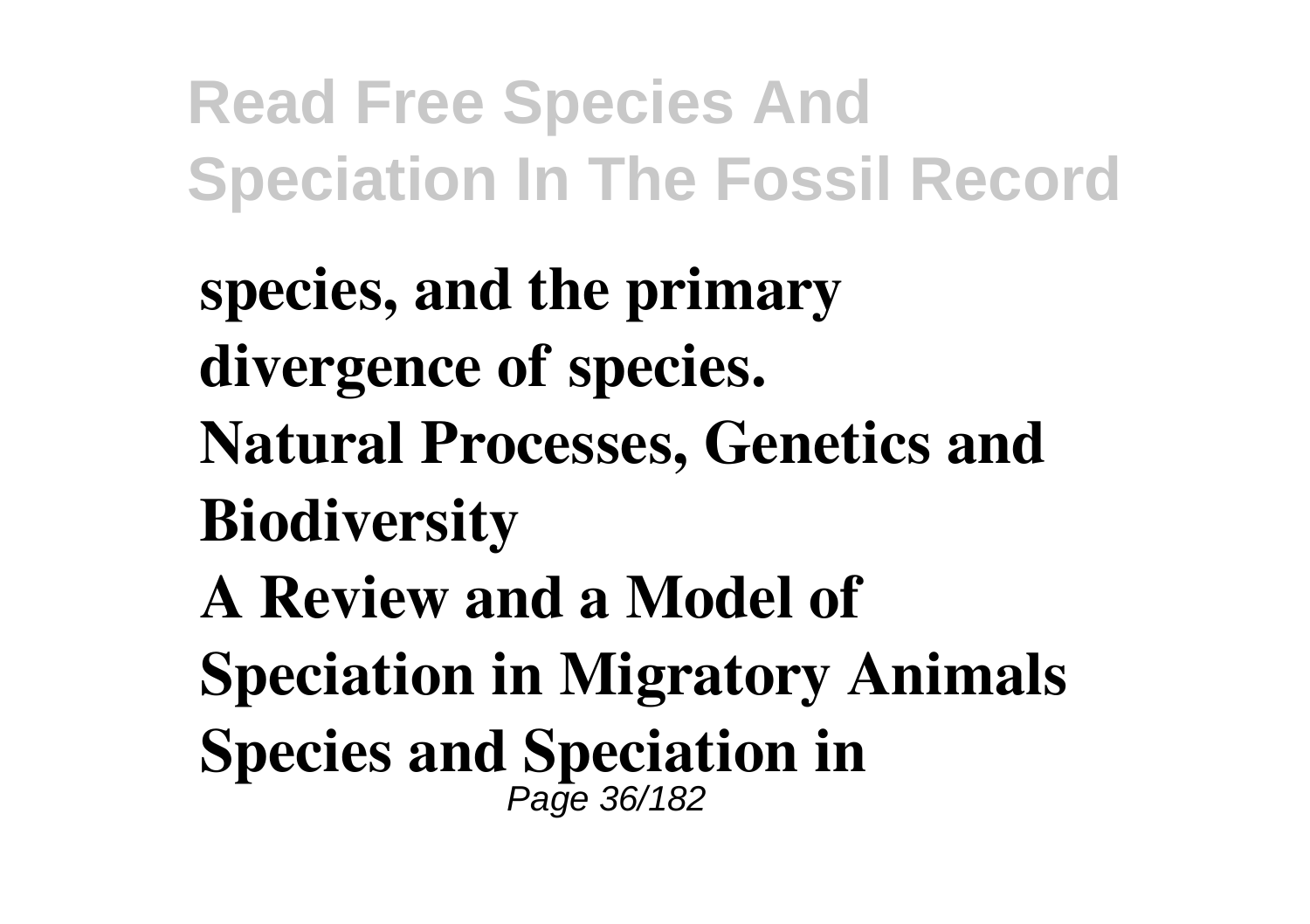**Phylloscopus and Seicercus Speciation and the Recognition Concept The Origin of Species, V םירצמה ןיבב די** It then reviews the three components of ecological<br>
Page 37/182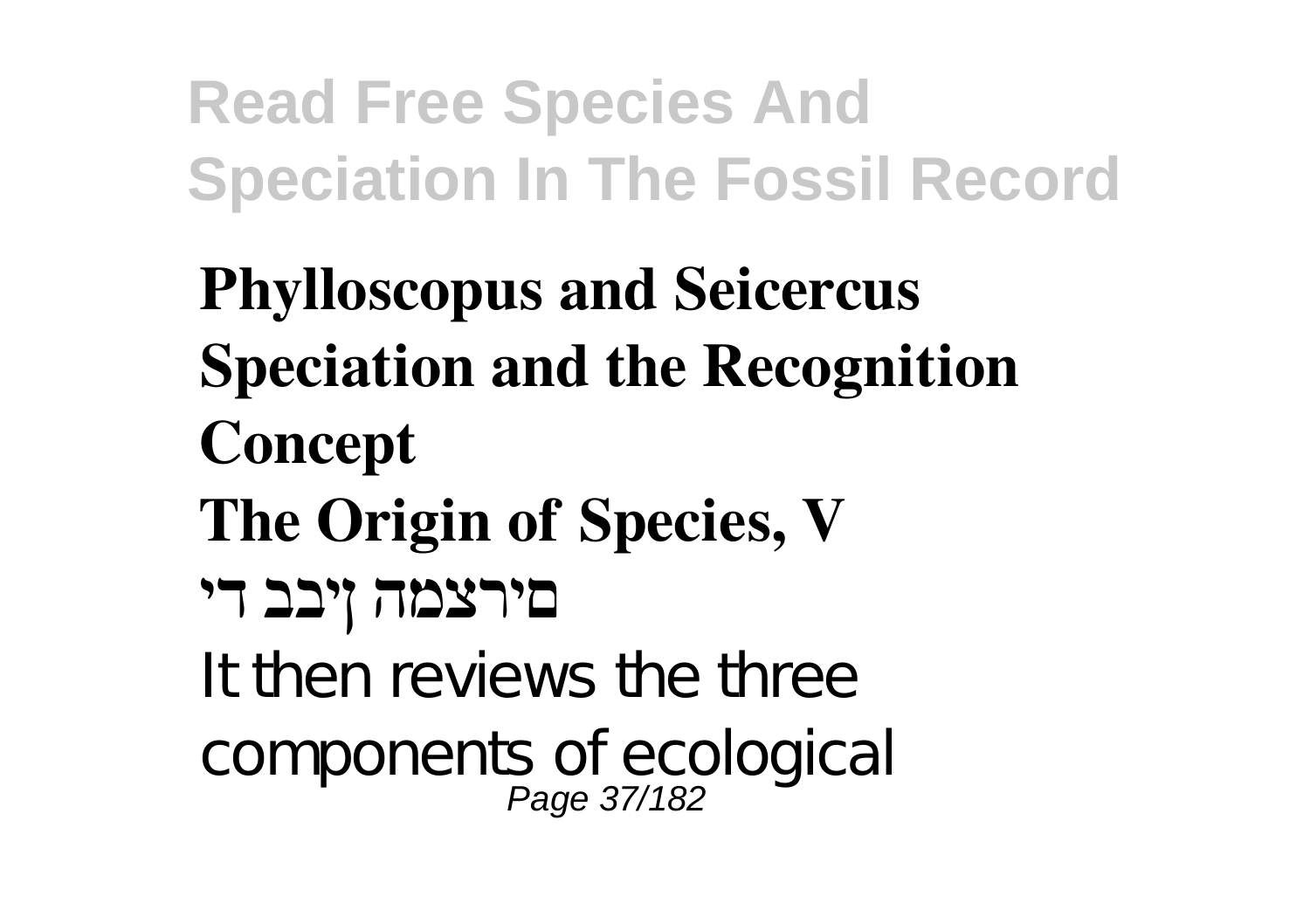speciation and discusses the geography and genomic basis of the process. The origin of biological diversity, via the formation of new species, can be inextricably linked to adaptation to the ecological<br>Page 38/182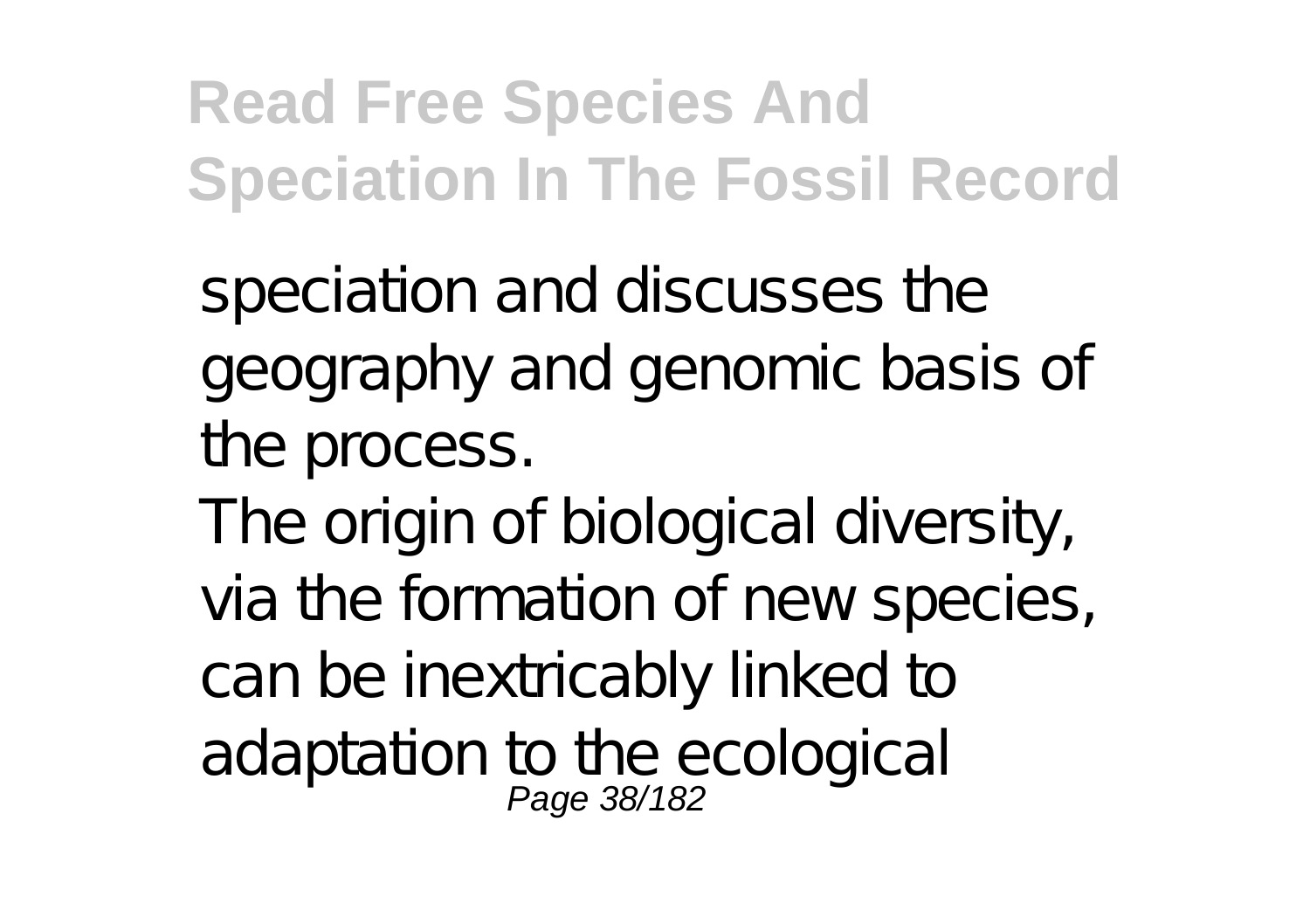environment. Specifically, ecological processes are central to the formation of new species when barriers to gene flow (reproductive isolation) evolve between populations as a result ofecologically-based divergent<br>Page 39/182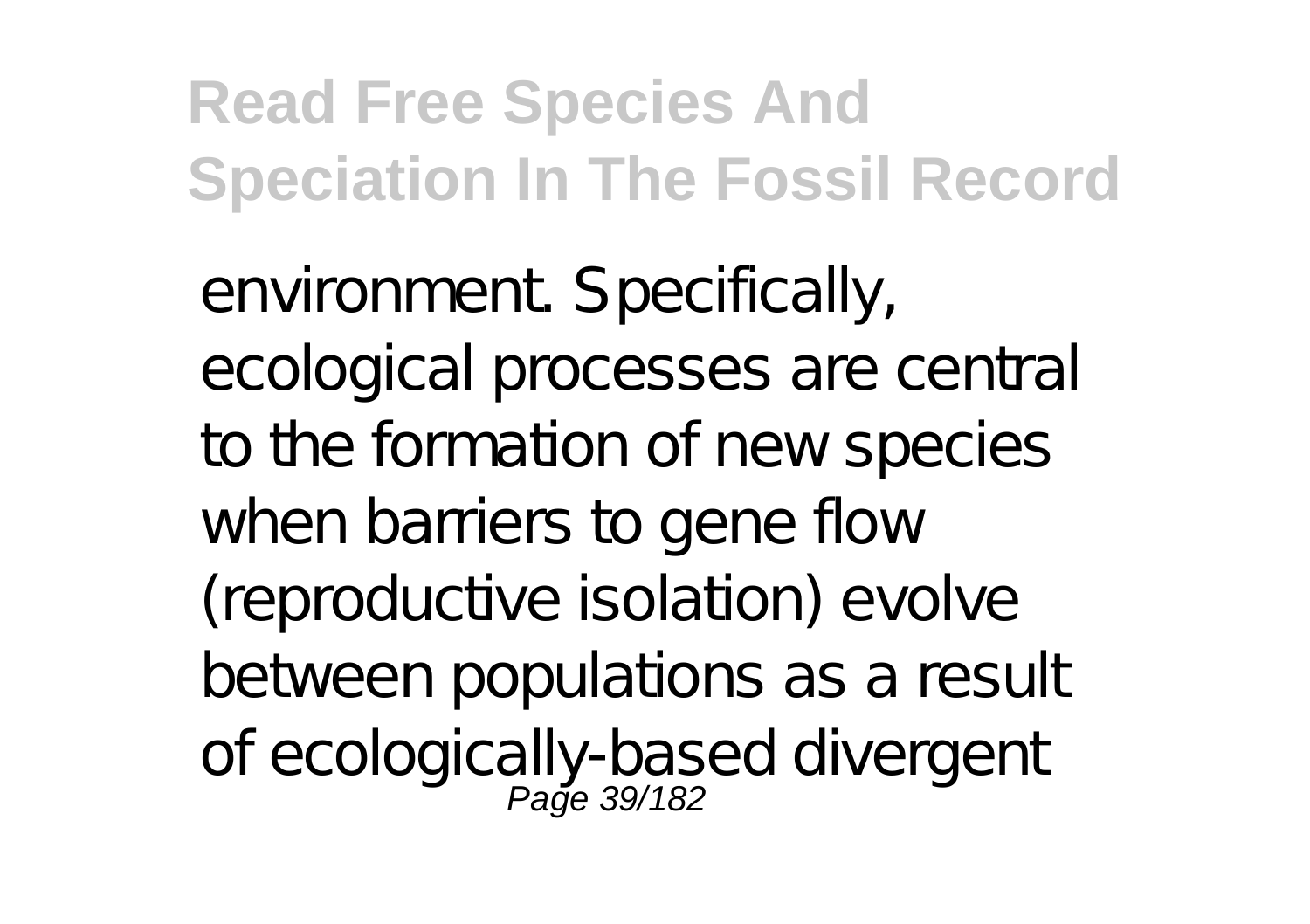natural selection. This process of 'ecological speciation' has seen a large body of particularly focused research in the last 10-15 years, and a review and synthesis of the theoretical and empirical literature is now timely. The book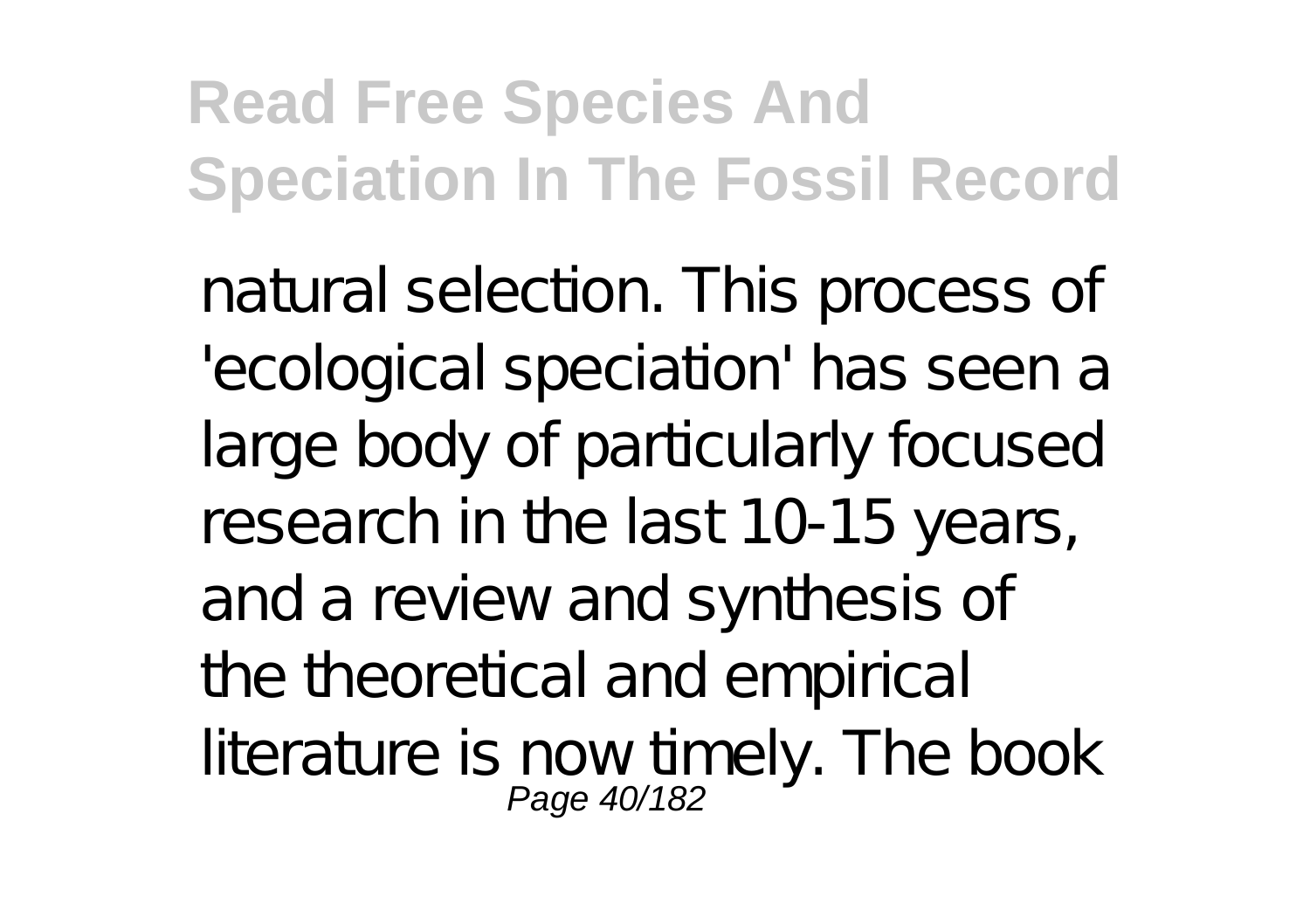begins by clarifying what ecological speciation is, its alternatives, and the predictions that can be used to test for it. It then reviews the three components of ecological speciation and discusses the Page 41/182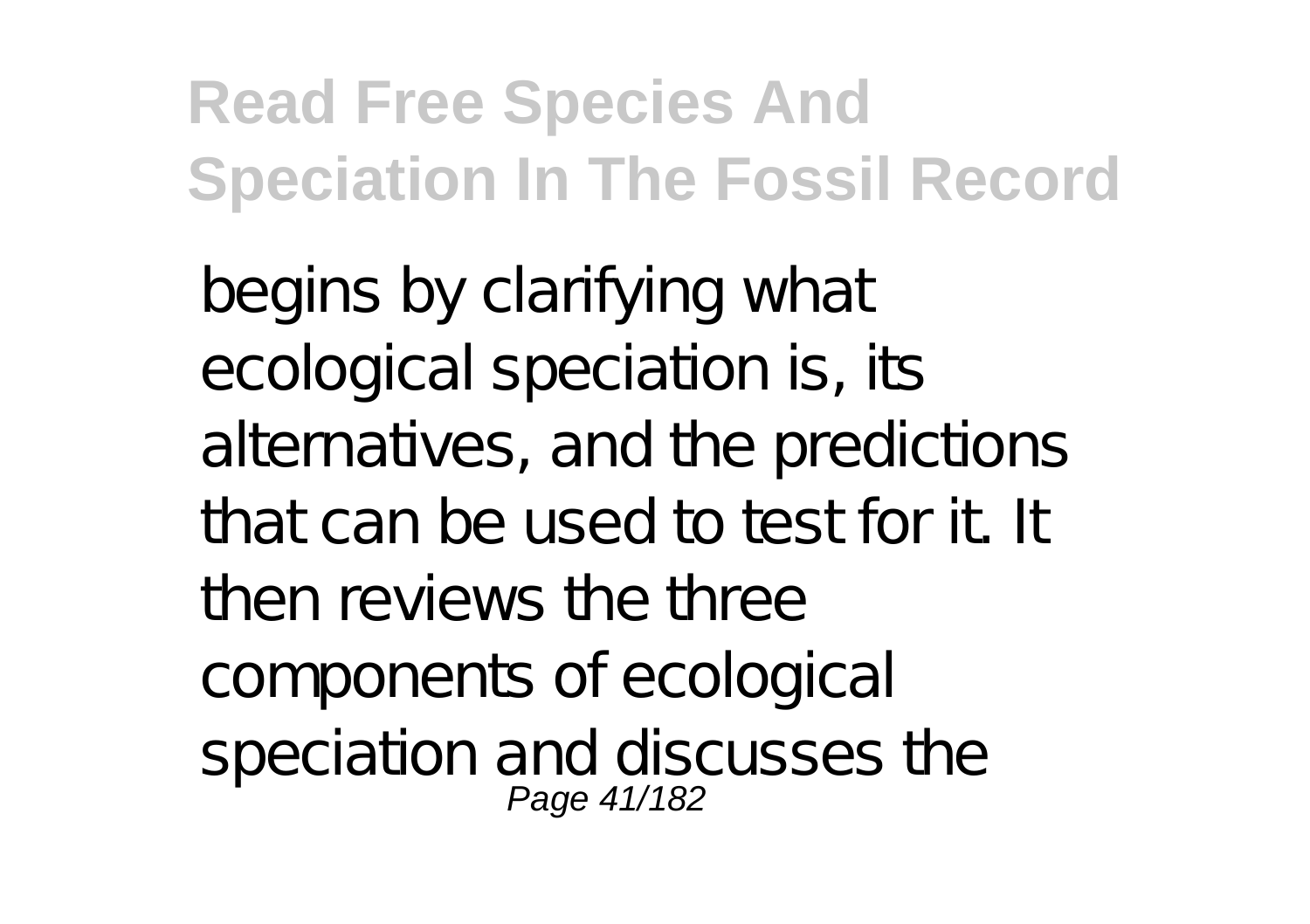geography and genomic basis of the process. A final chapter highlights future research directions, describing the approaches and experiments which might be used to conduct that future work. The ecological Page 42/182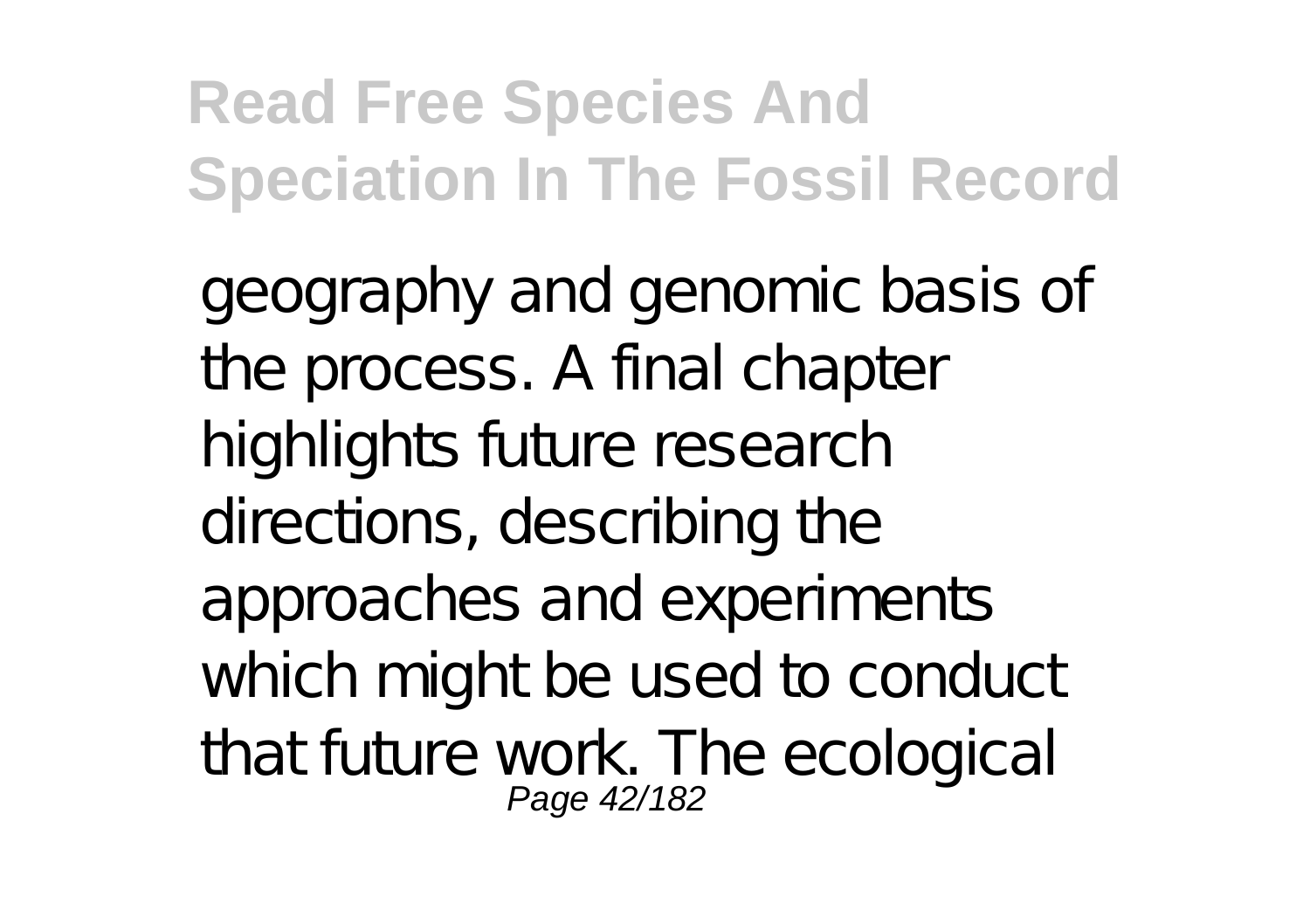and genetic literature is integrated throughout the text with the goal of shedding new insight into the speciation process, particularly when the empirical data is then further integrated with theory.<br>Page 43/182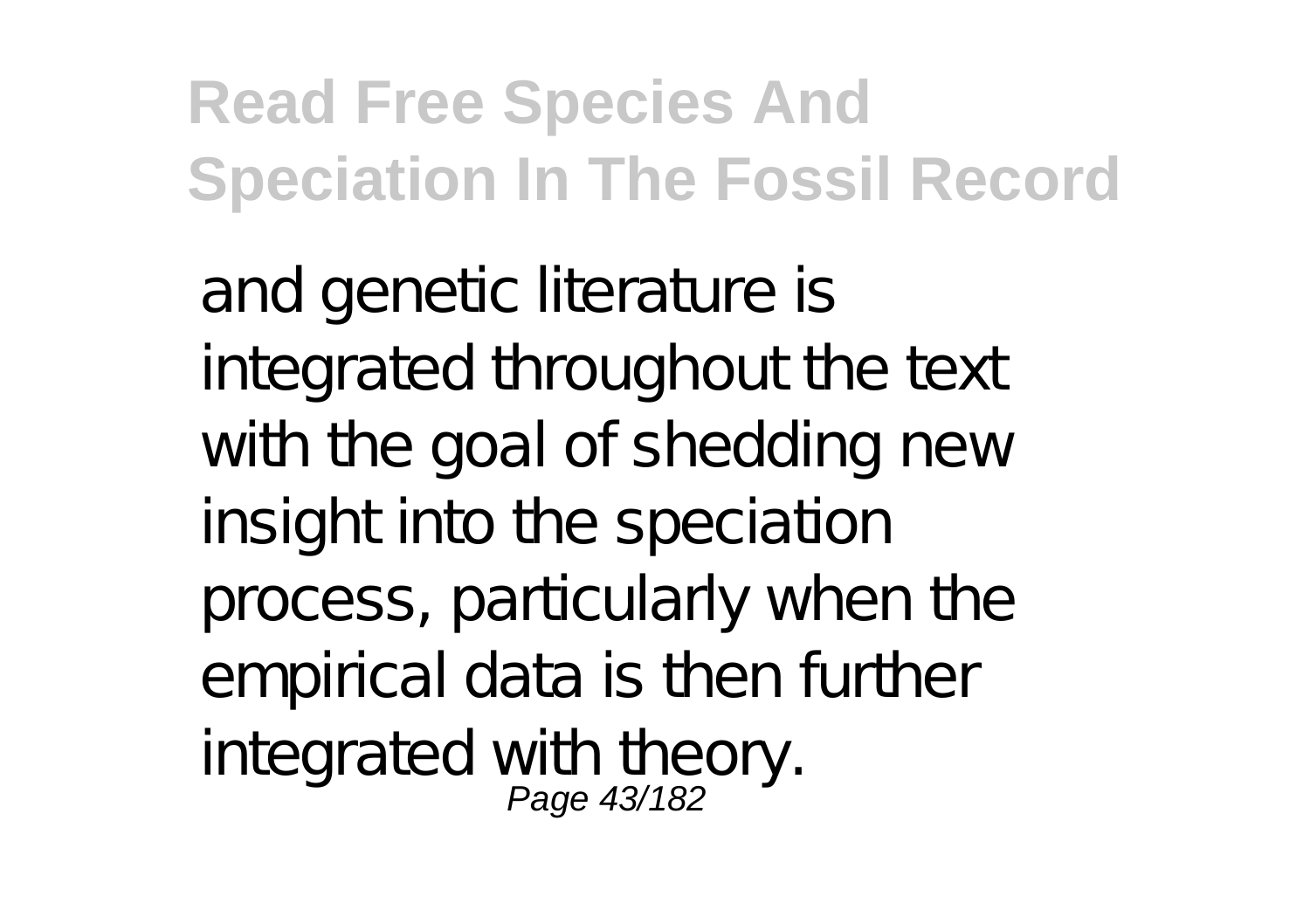Hugh E. H. Paterson's ideas on species and speciation--the process of evolutionary "branching" by which new species are formed--have become increasingly important to an understanding of evolution.<br>Page 44/182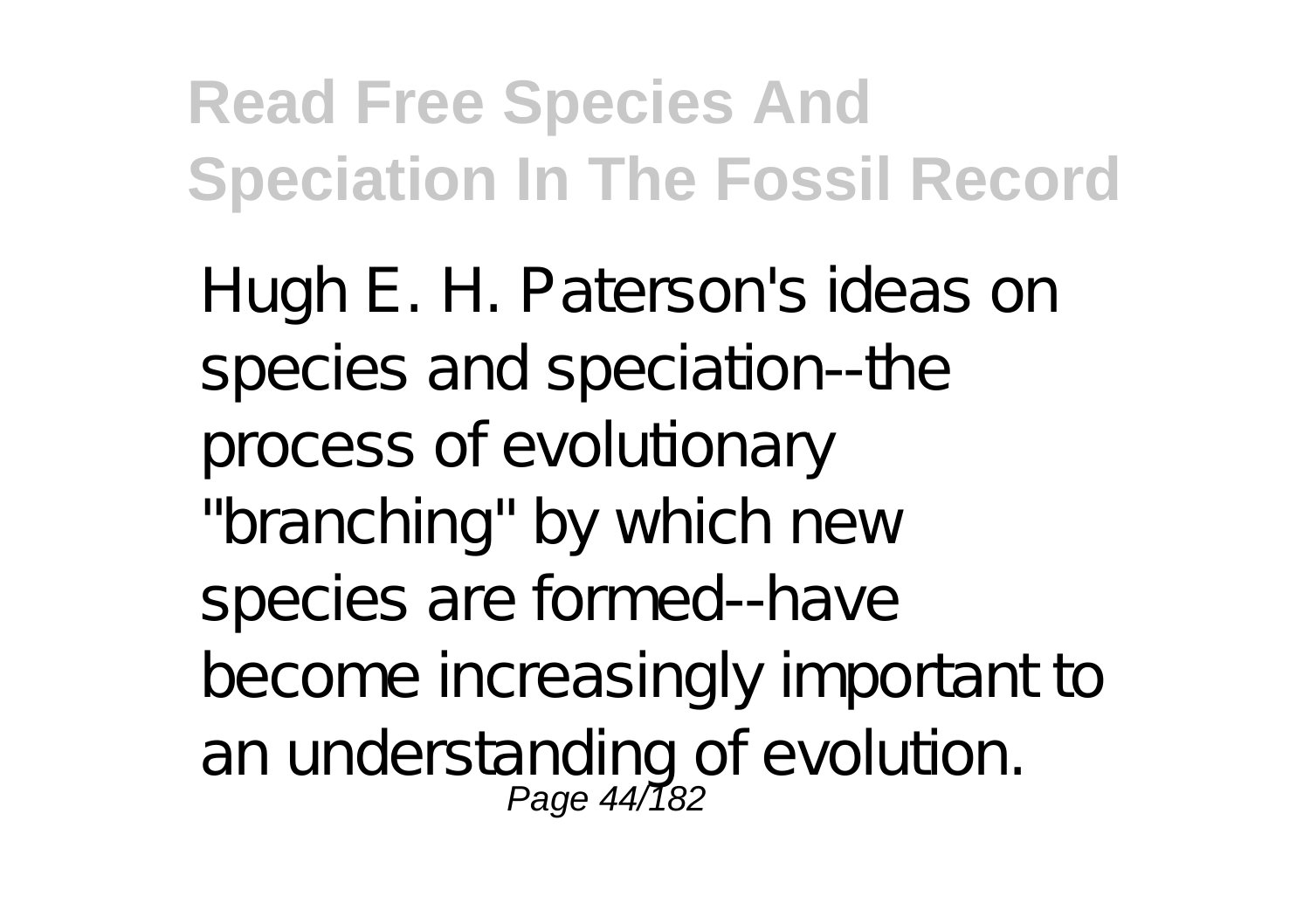Over the last 35 years Paterson has presented his research in a variety of scientific journals published around the world, many of which are not easily available in North America. Edited by Shane McEvey,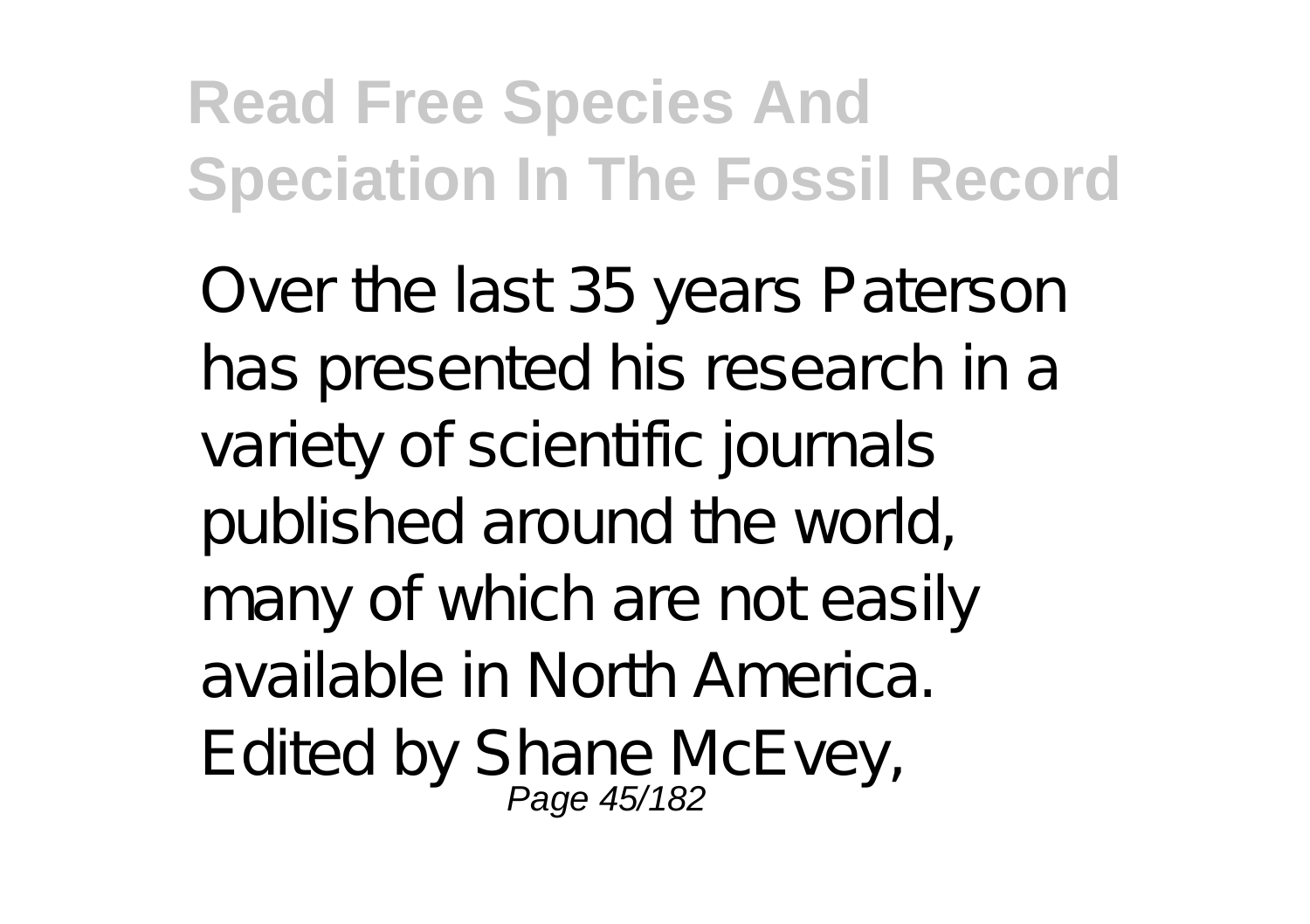Evolution and the Recognition Concept of Species brings together for the first time all of Paterson's work on species and speciation. In new introductions prepared especially for this volume, Paterson comments on Page 46/182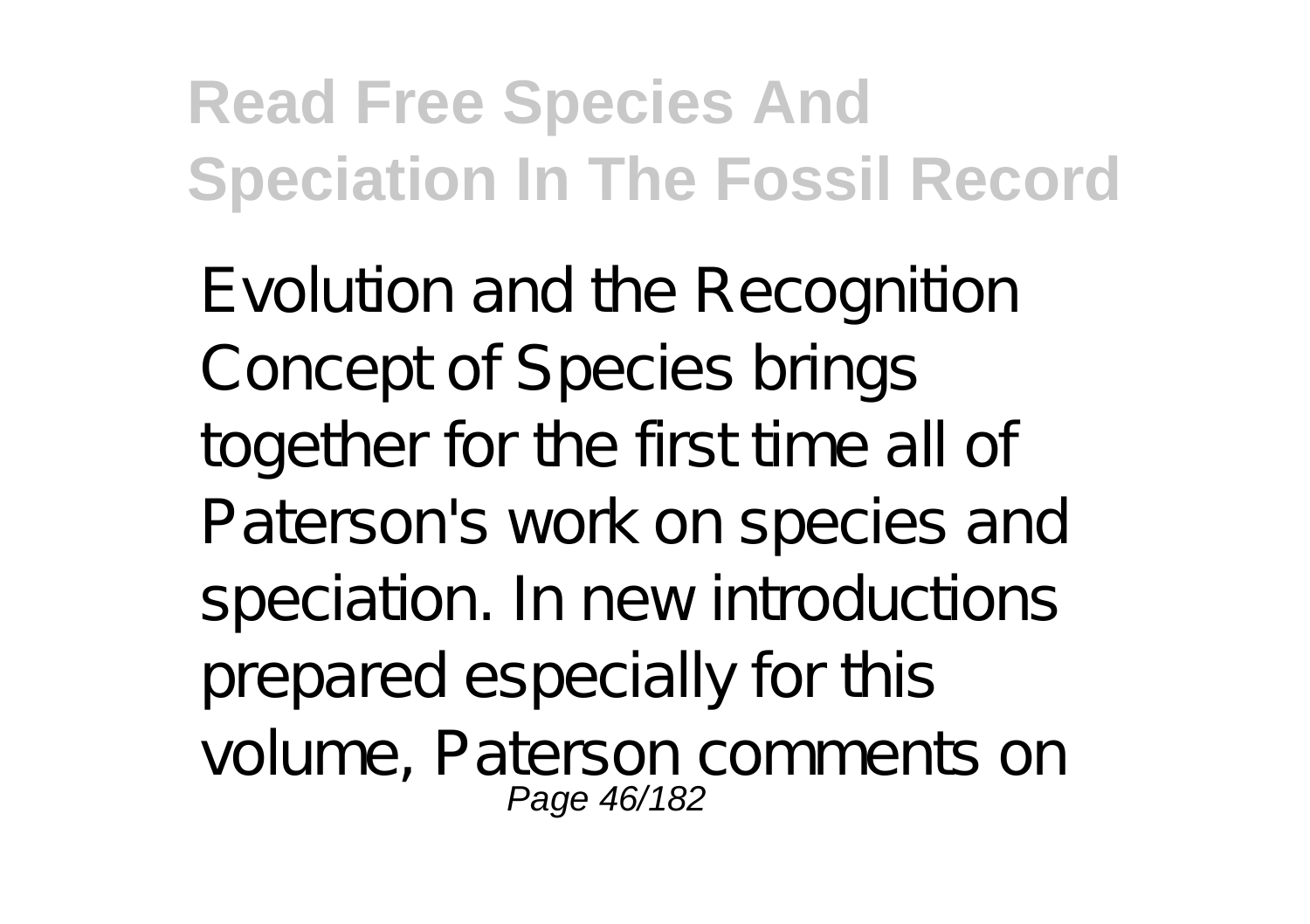each paper and describes its reception by other scientists. From 1956 to the present Paterson has developed a widely known and respected research program on how speciation occurs. Paterson contends that Page 47/182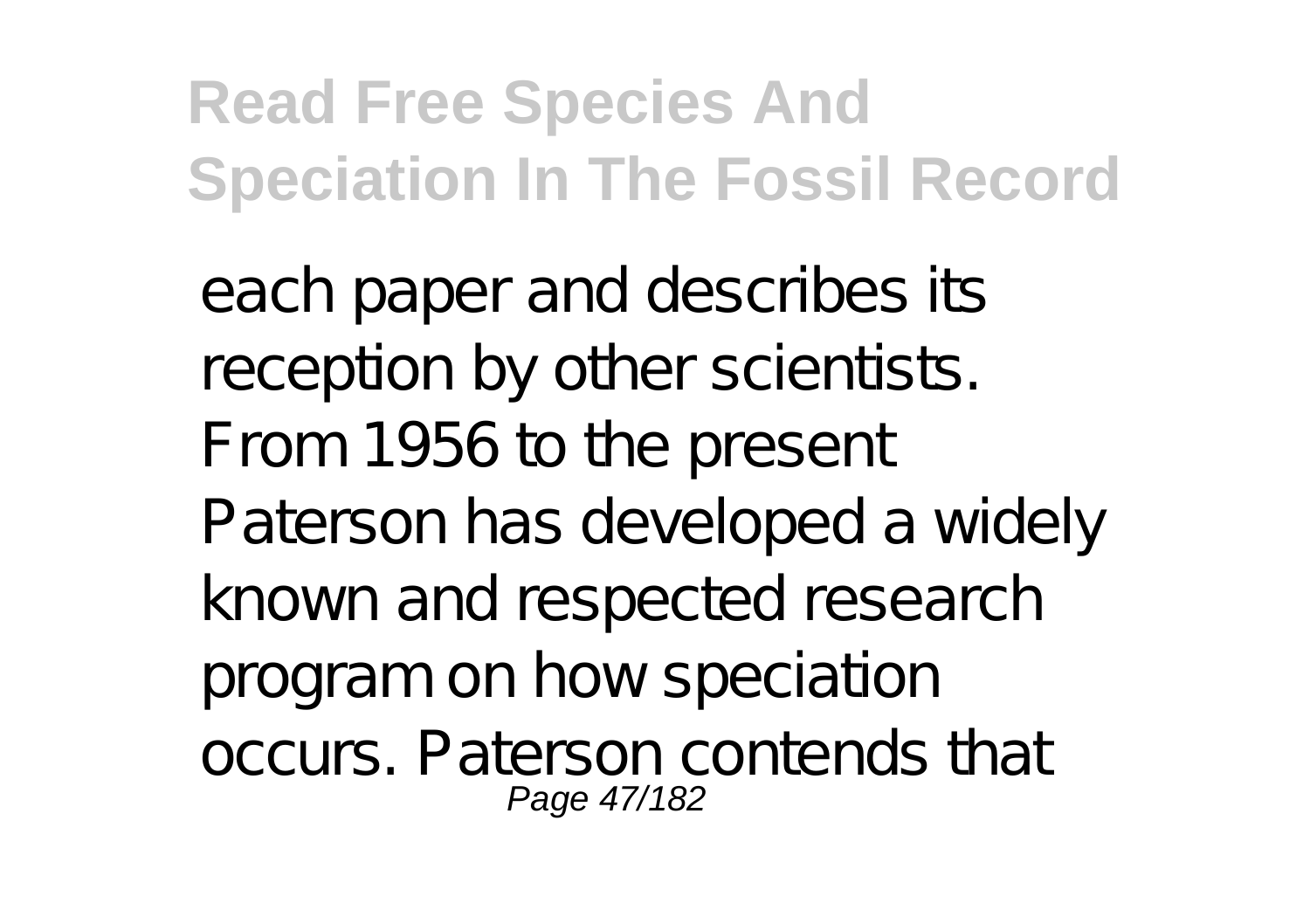speciation is not an adaptive process, but a passive consequence of the adaptation of intraspecific bonding mechanisms to a new environment. The conceptual basis of his research has come Page 48/182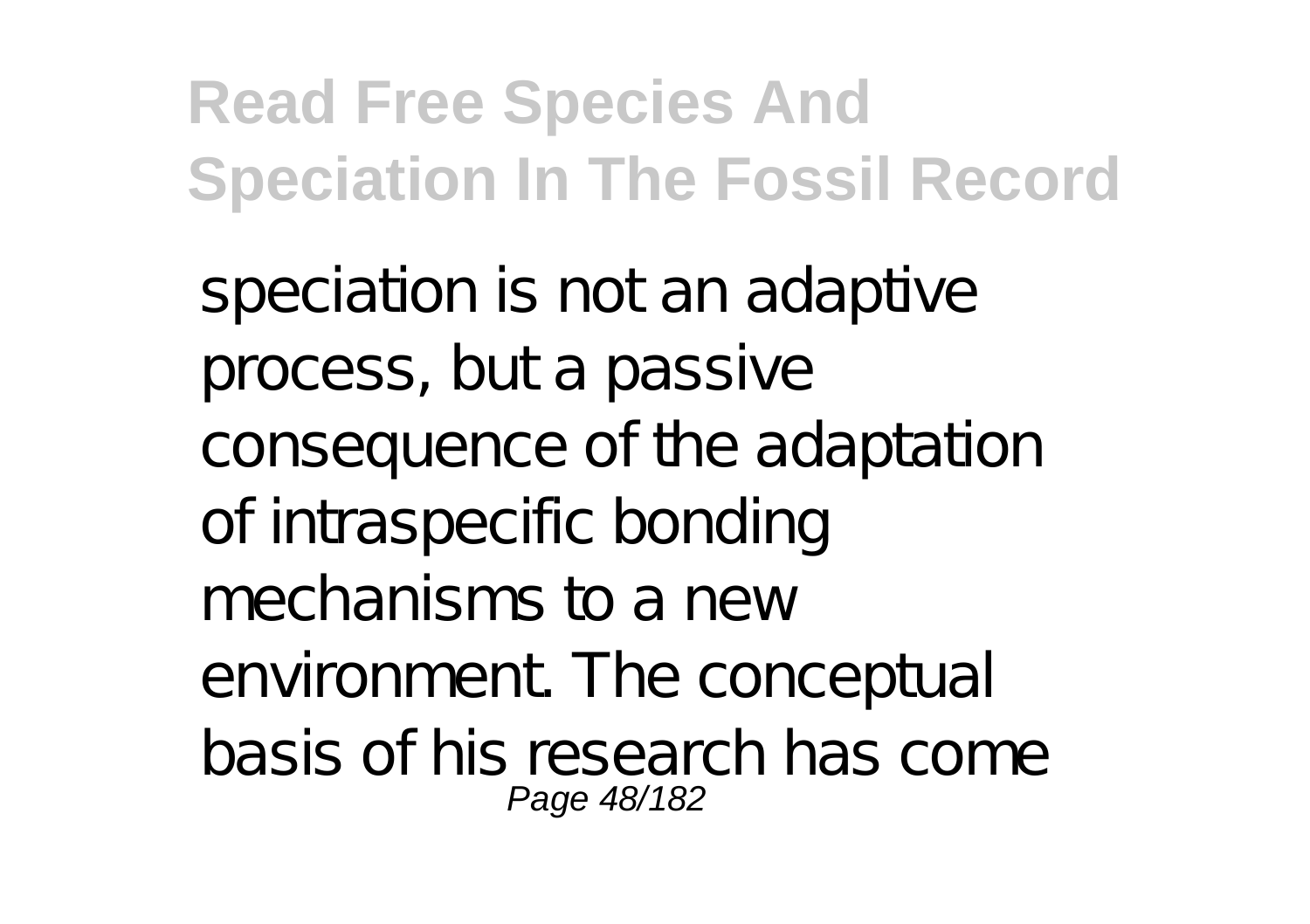to be called the Recognition Concept of Species involving the Specific-Mate Recognition System. Evolution and the Recognition Concept of Species provides not only a collection of original source material, but also Page 49/182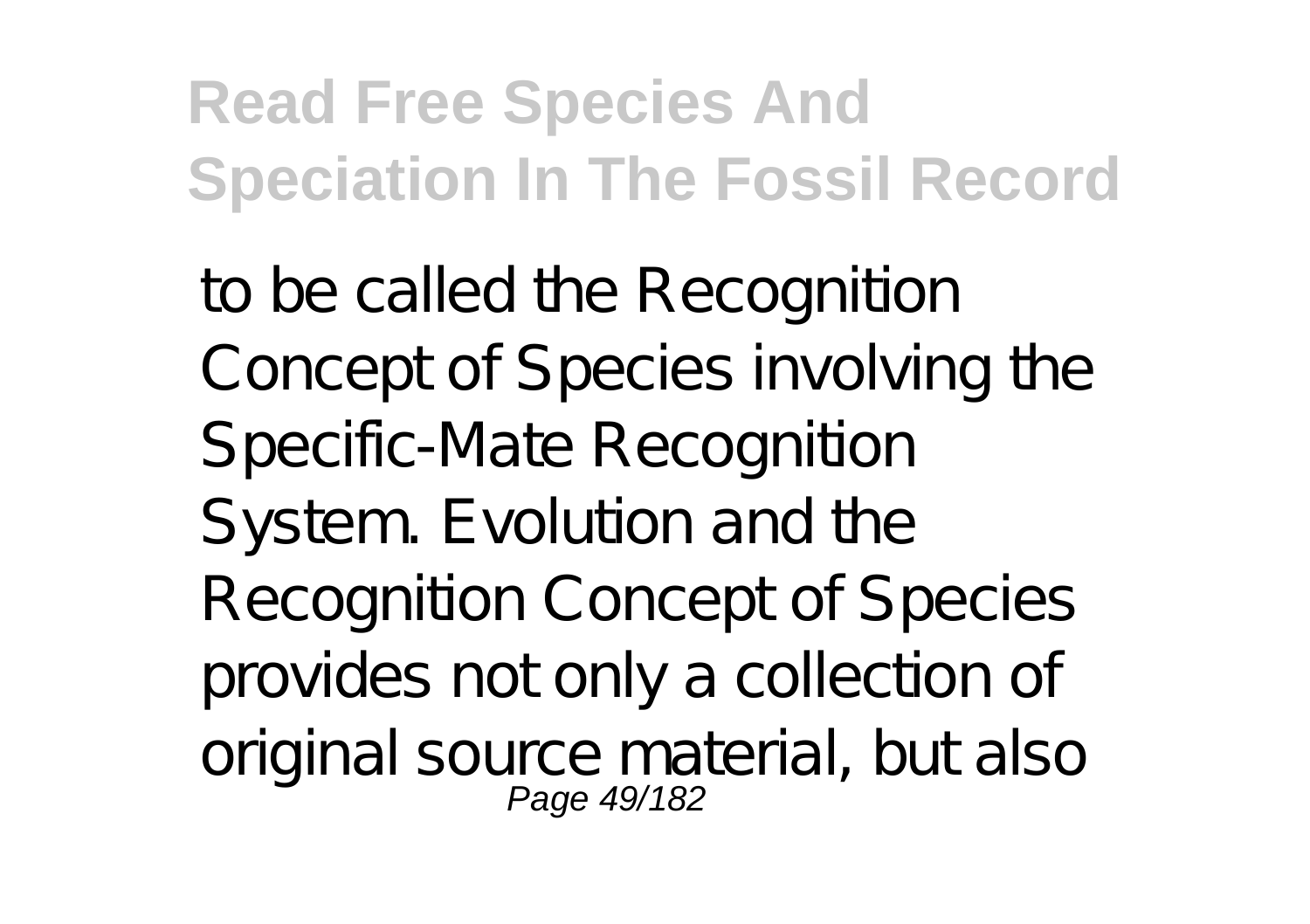an annotated history of thedevelopment of a scientific idea. "Evolutionary biologists, behavioral ecologists, ethnologists, animal behaviorists, ecologists, and systematists will want to read Evolution and the Page 50/182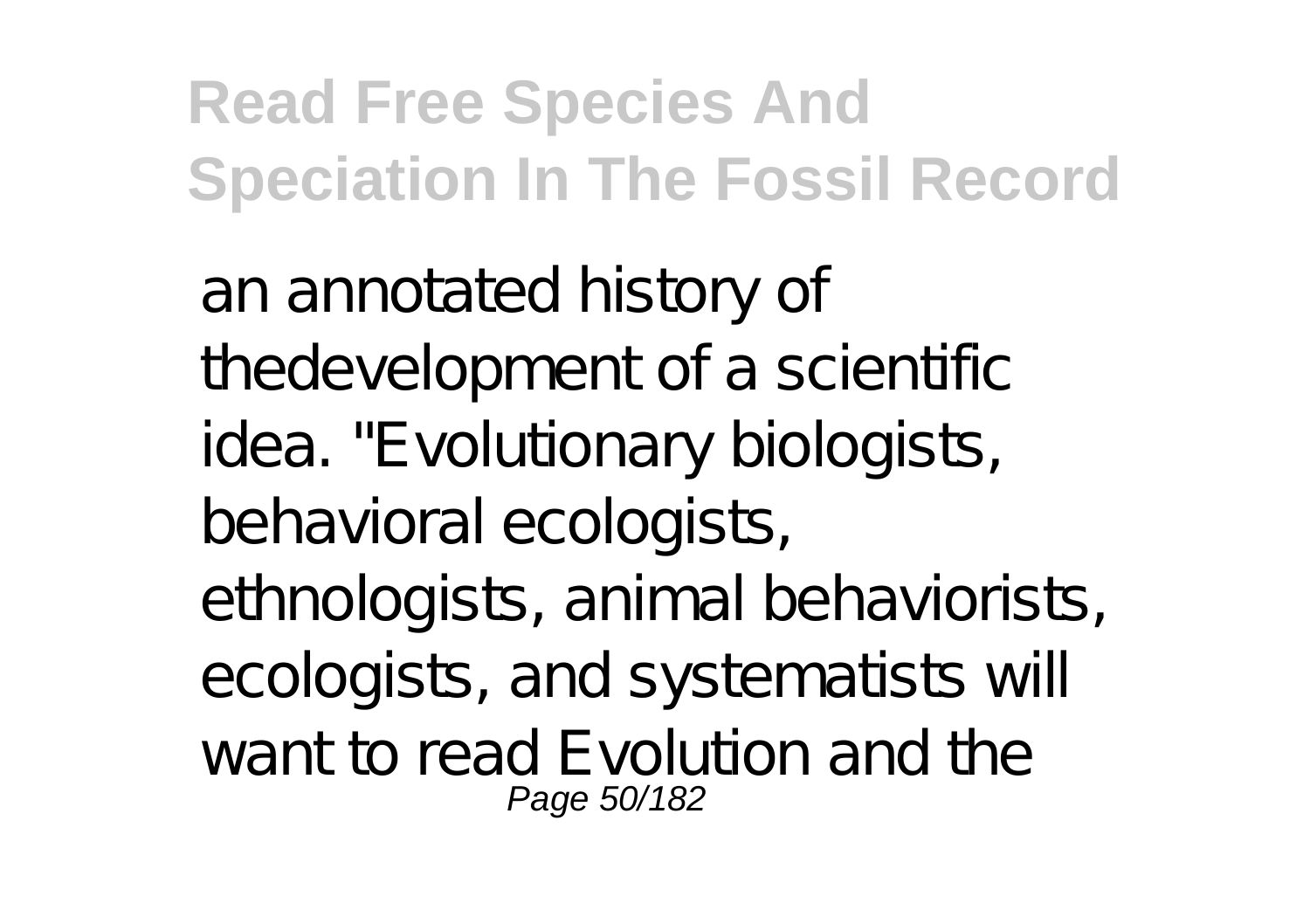Recognition Concept of Species. Paterson's writings represent an interesting, original, and useful viewpoint on the species concept, but have been almost impossible to find until the publication of this book."--John Page 51/182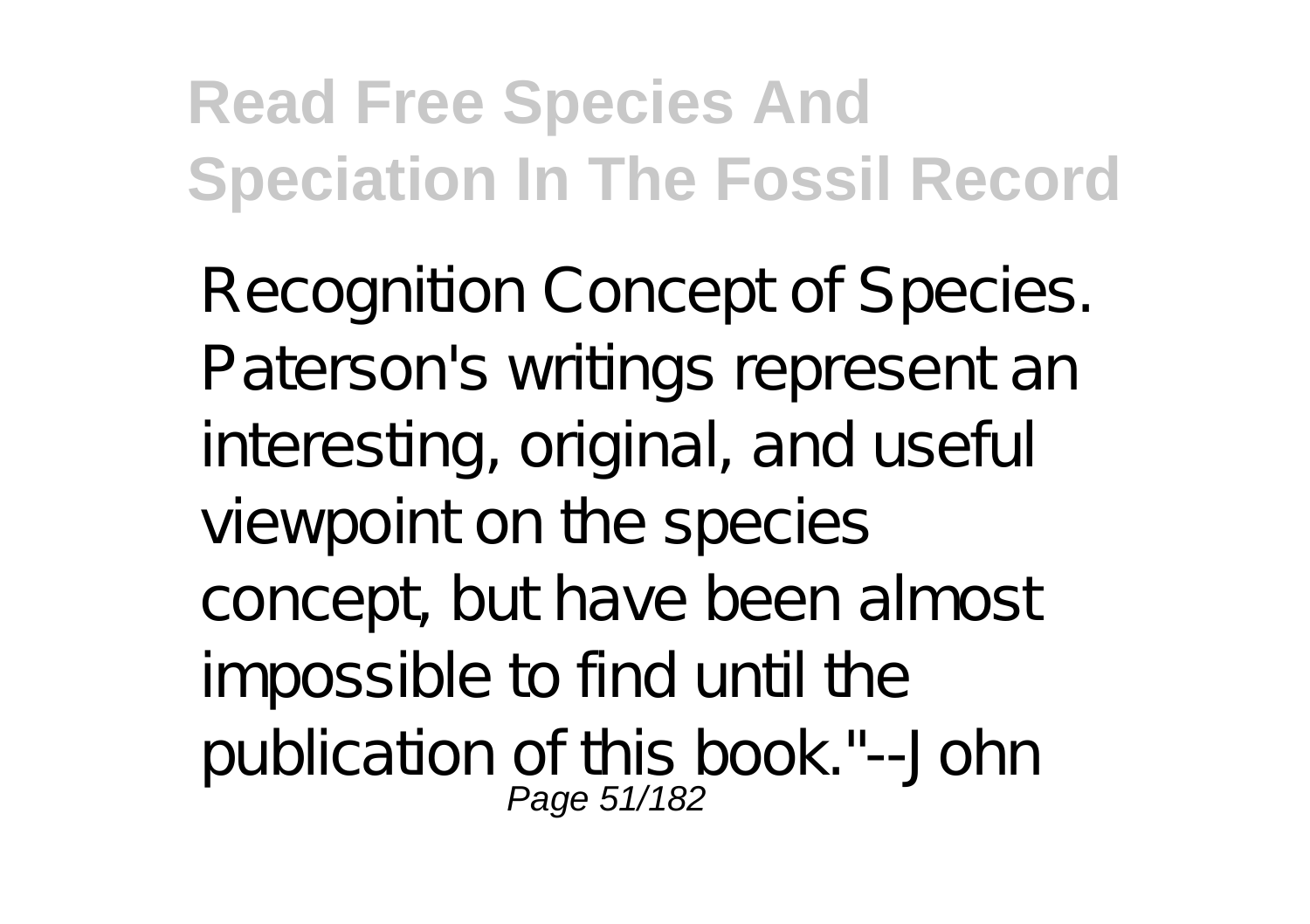Endler, University of California, Santa Barbara.

"Speciesconcepts are central to all biology. Everyone interested in species and speciation should read Paterson's articles, and this book is a convenient place to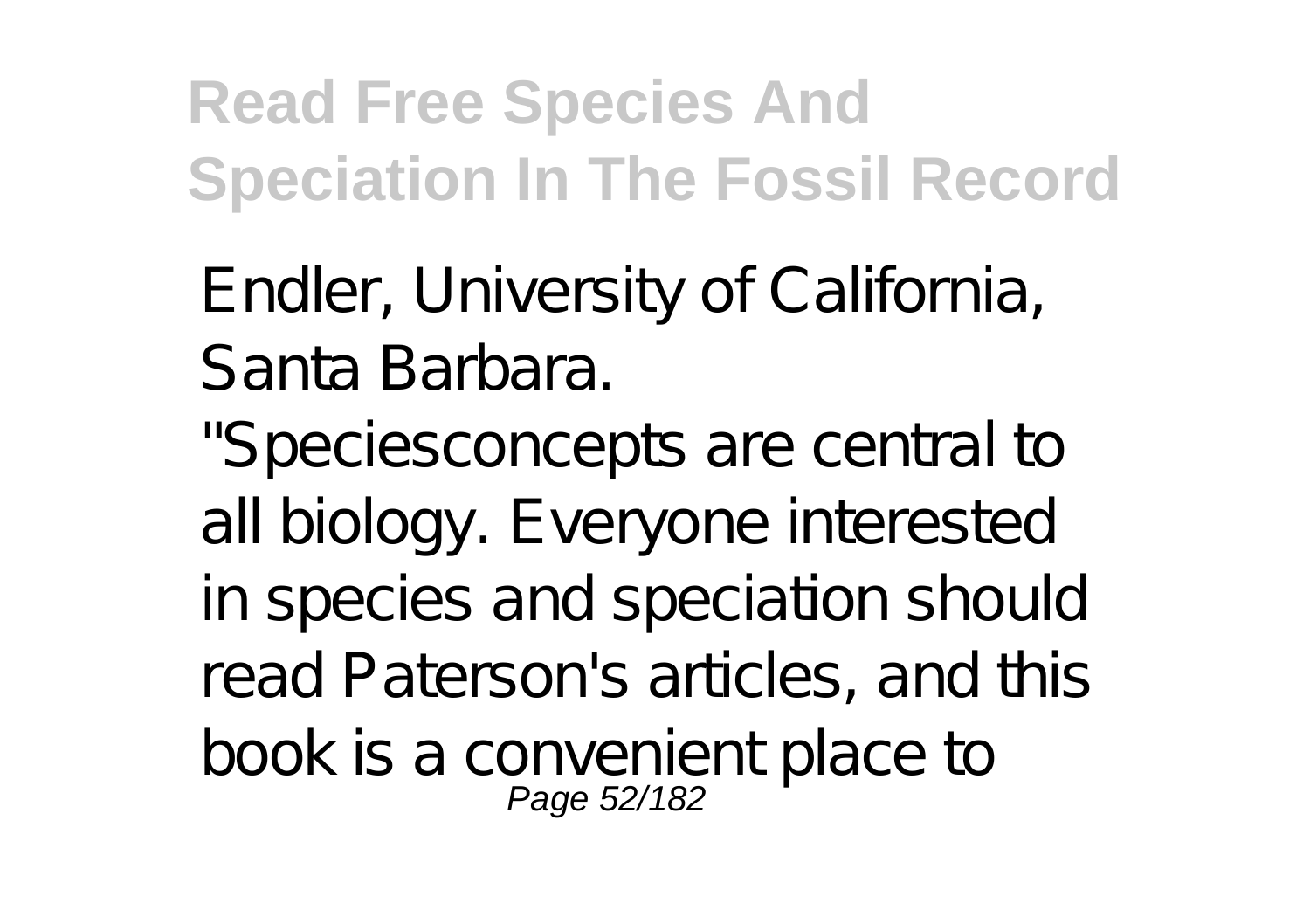start, because it brings together publications that may not be readily obtained in many libraries."--BioScience. "The book is well-produced and its value is enhanced by the introductory Preface and notes to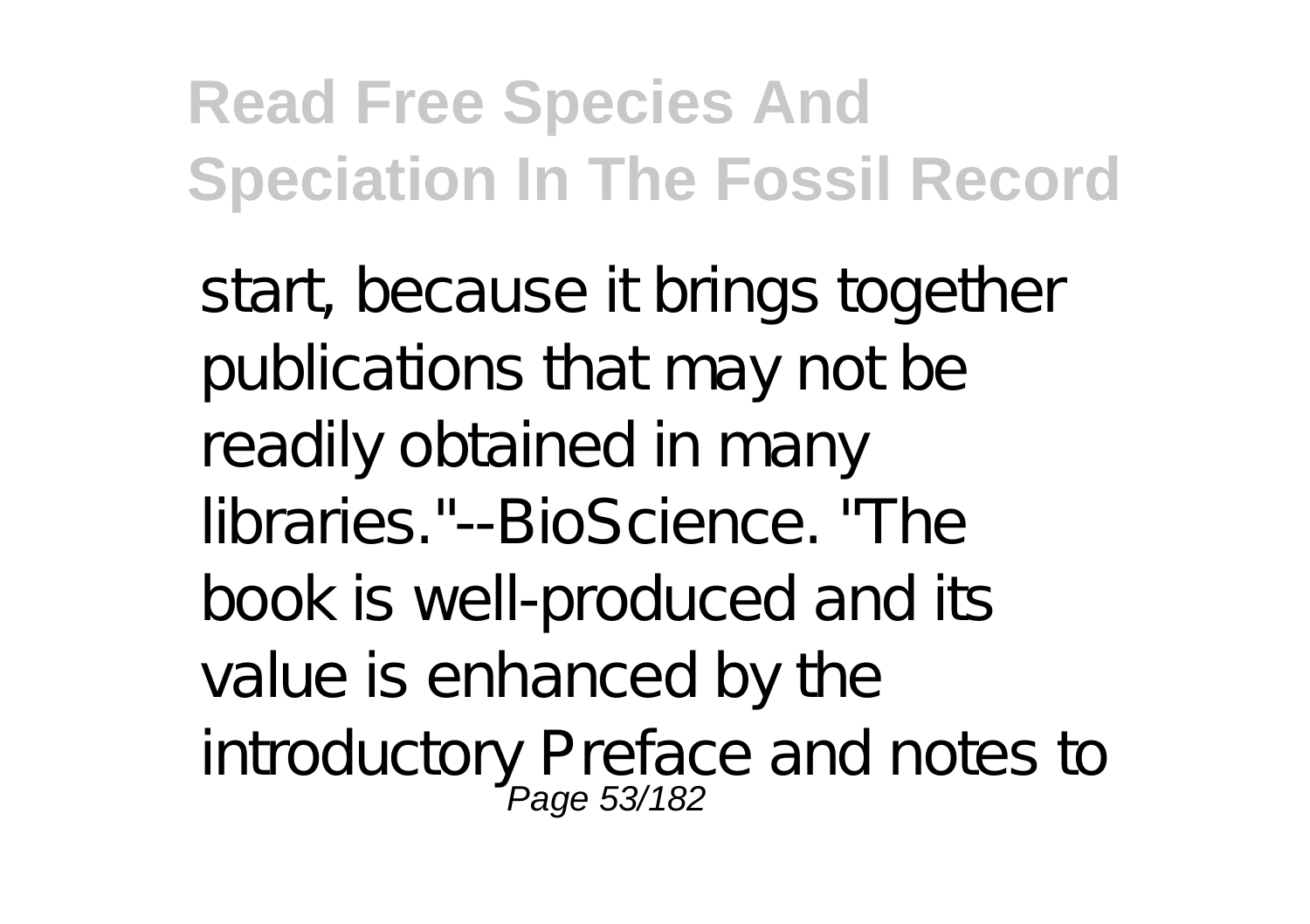each of the chapters provided by Hugh Paterson himself."--Heredity The Lost World of Fossil Lake Macroevolution and Development Theory and Application<br>Page 54/182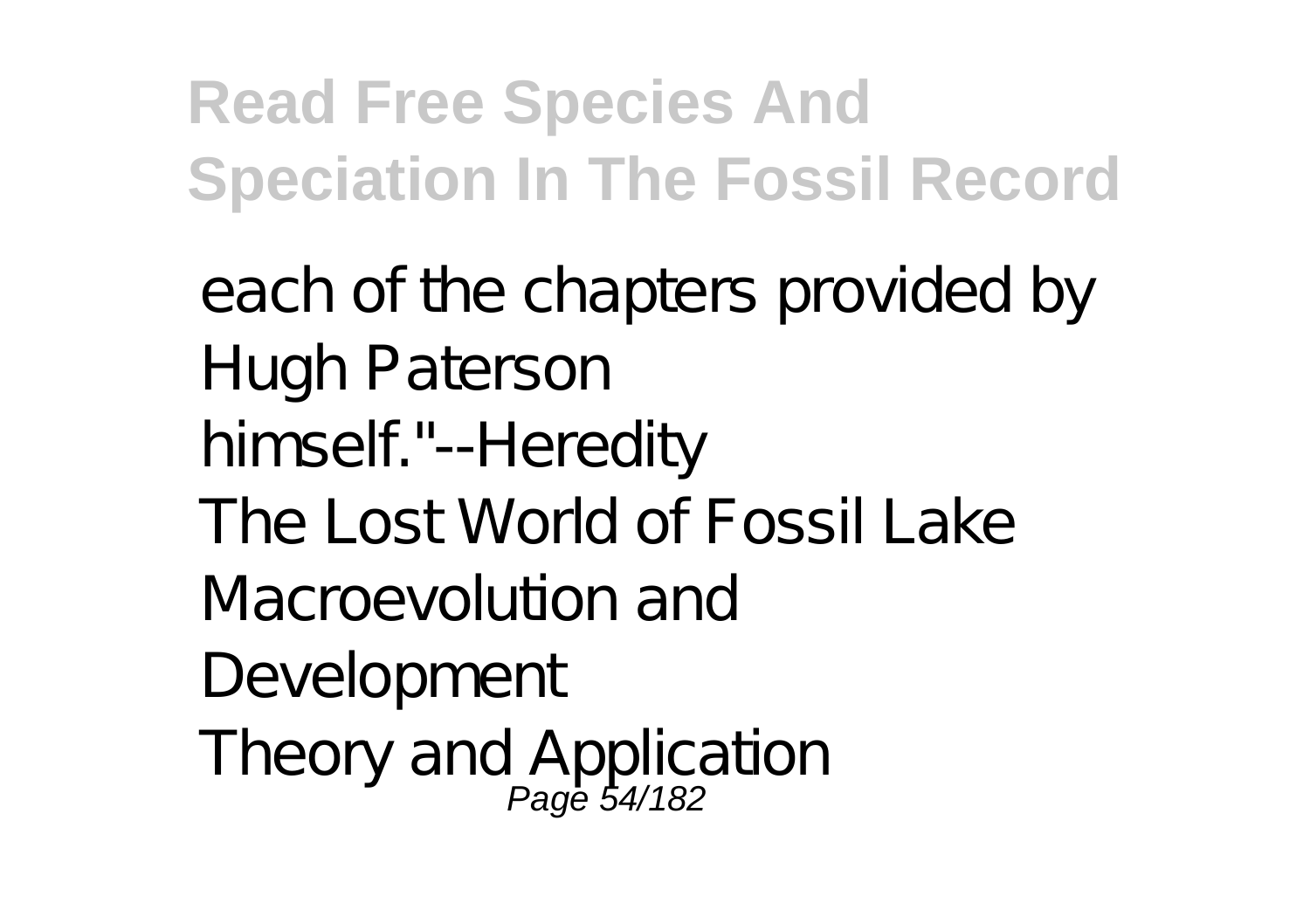The Evolutionary Biology of Herbivorous Insects Genetics and the Origin of Species Bird Species *Radiations, or Evolution in Action We have just celebrated* Page 55/182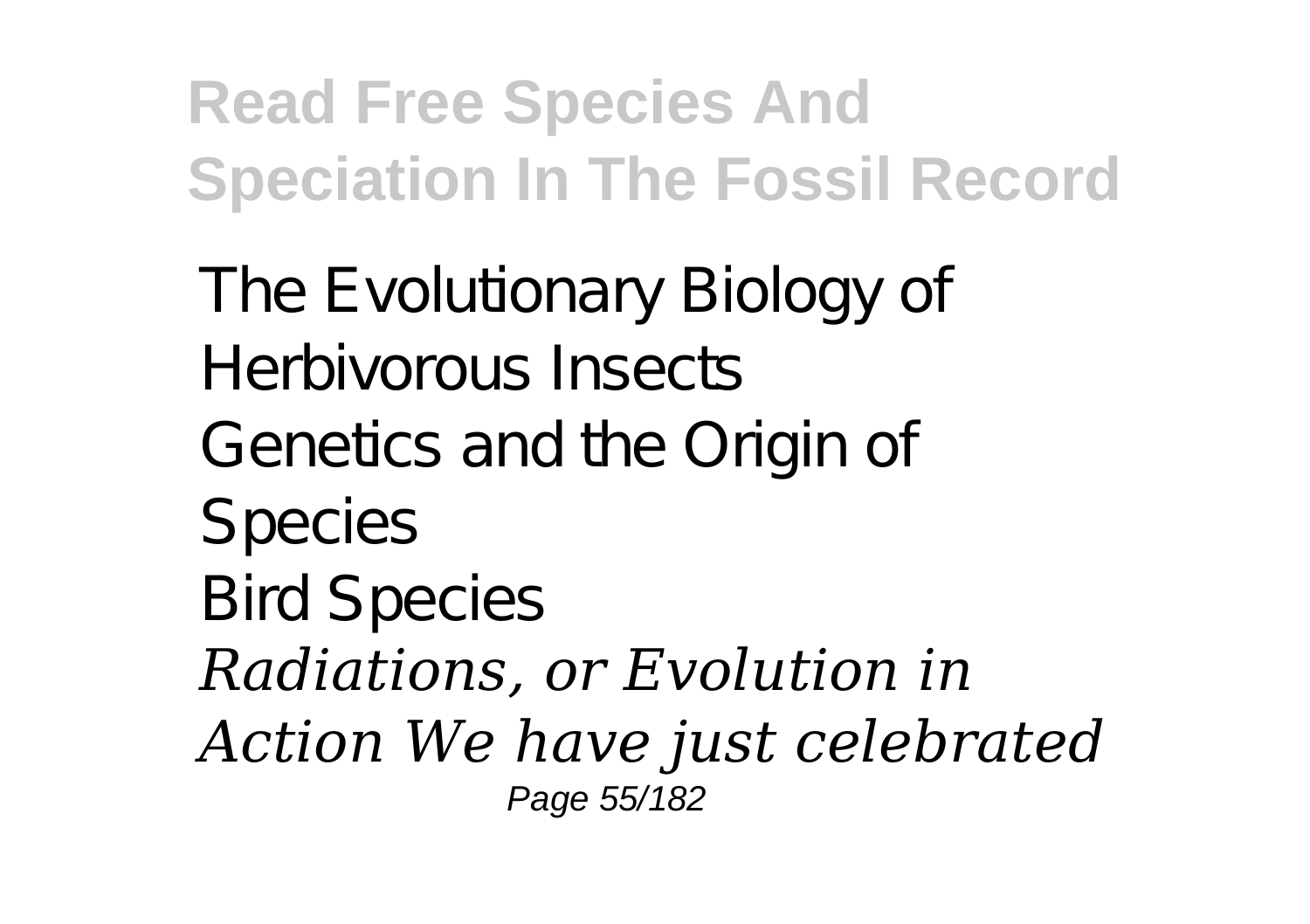*the "Darwin Year" with the double anniversary of his 200th birthday and 150th year of his masterpiece, "On the Origin of Species by means of Natural Selection". In this work, Darwin established the*

Page 56/182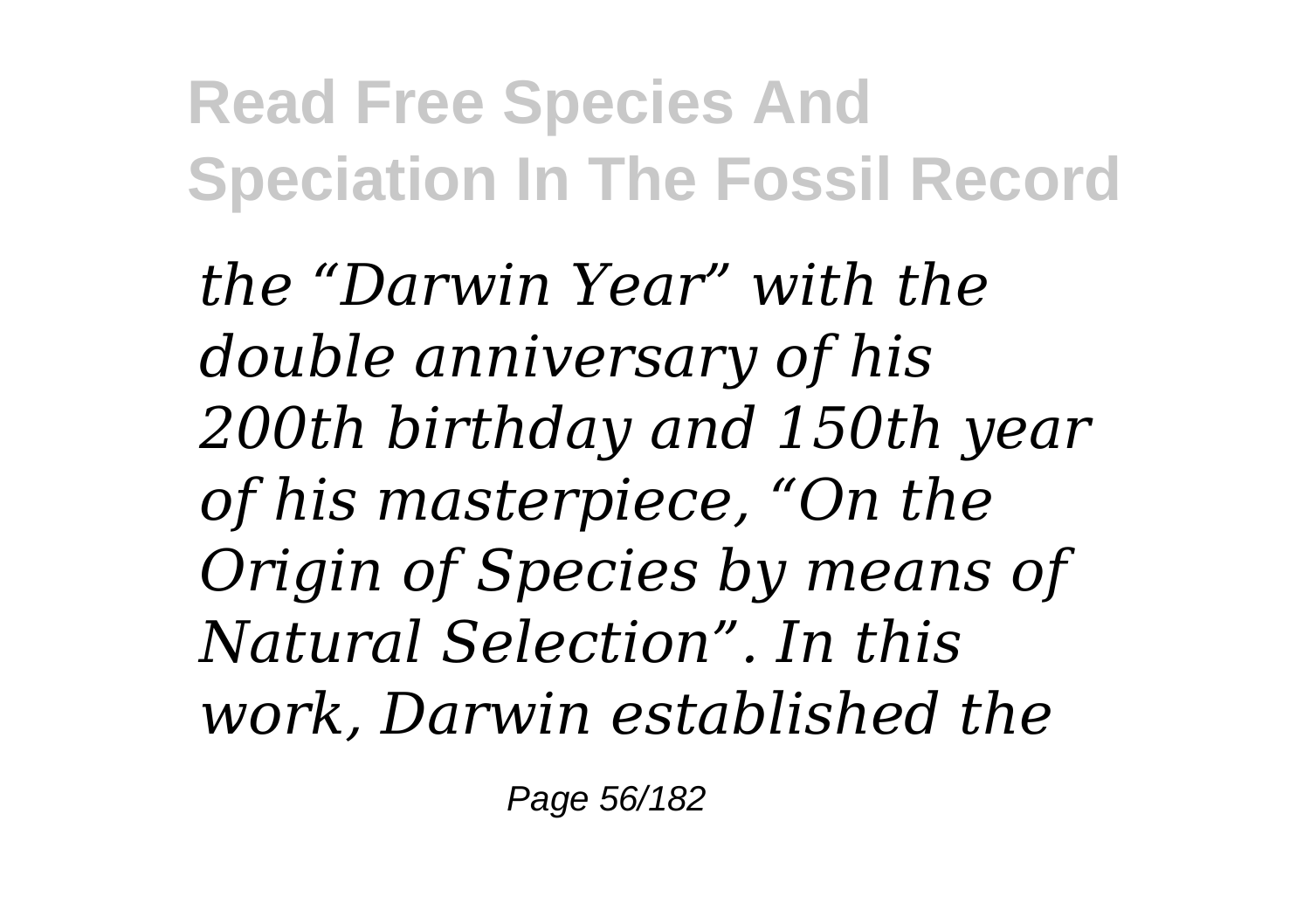*factual evidence of biological evolution, that species change over time, and that new organisms arise by the splitting of ancestral forms into two or more descendant species. However, above all,*

Page 57/182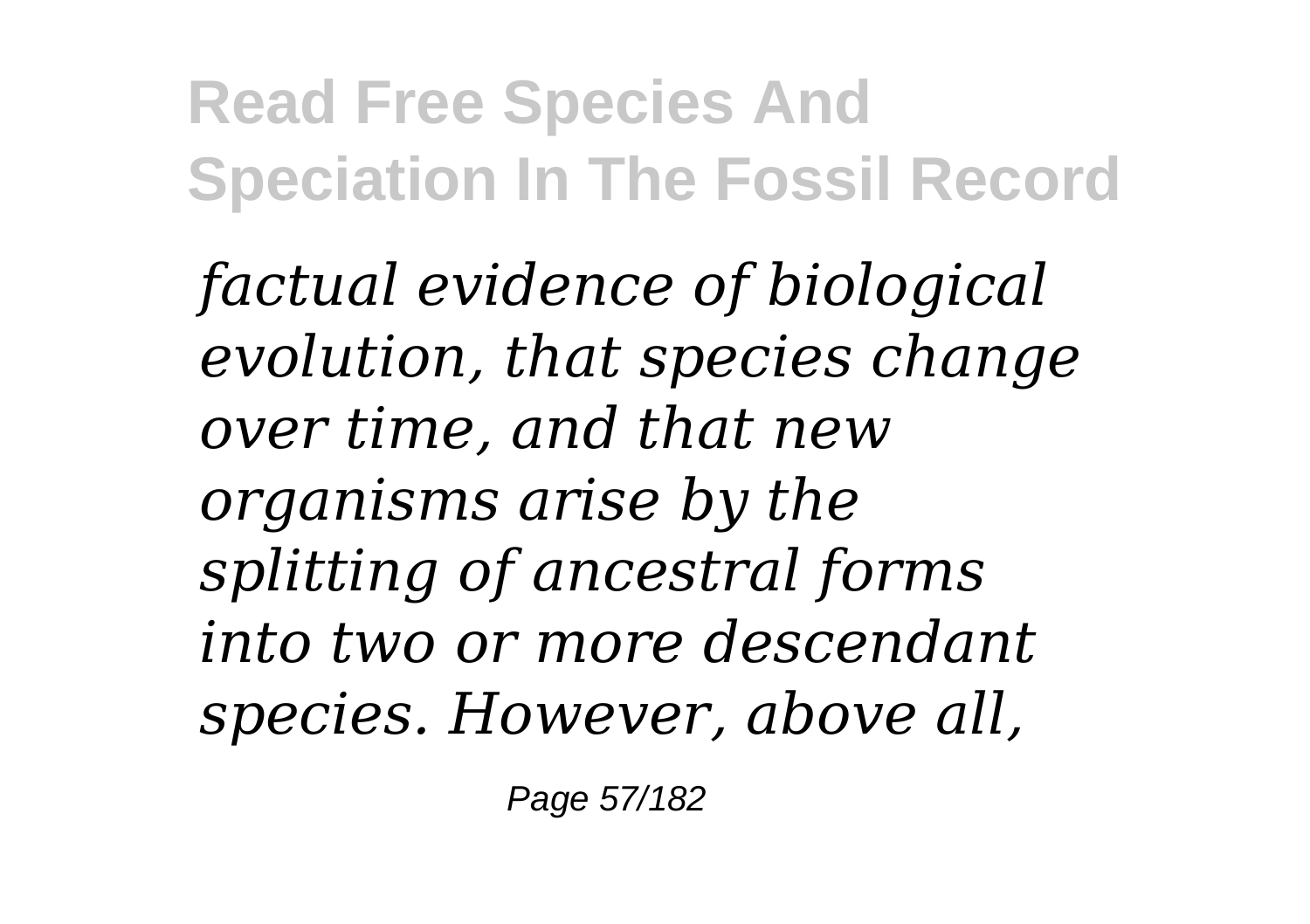*Darwin provided the mechanisms by arguing convincingly that it is by natural selection – as well as by sexual selection (as he later added) – that organisms adapt to their environment. The*

Page 58/182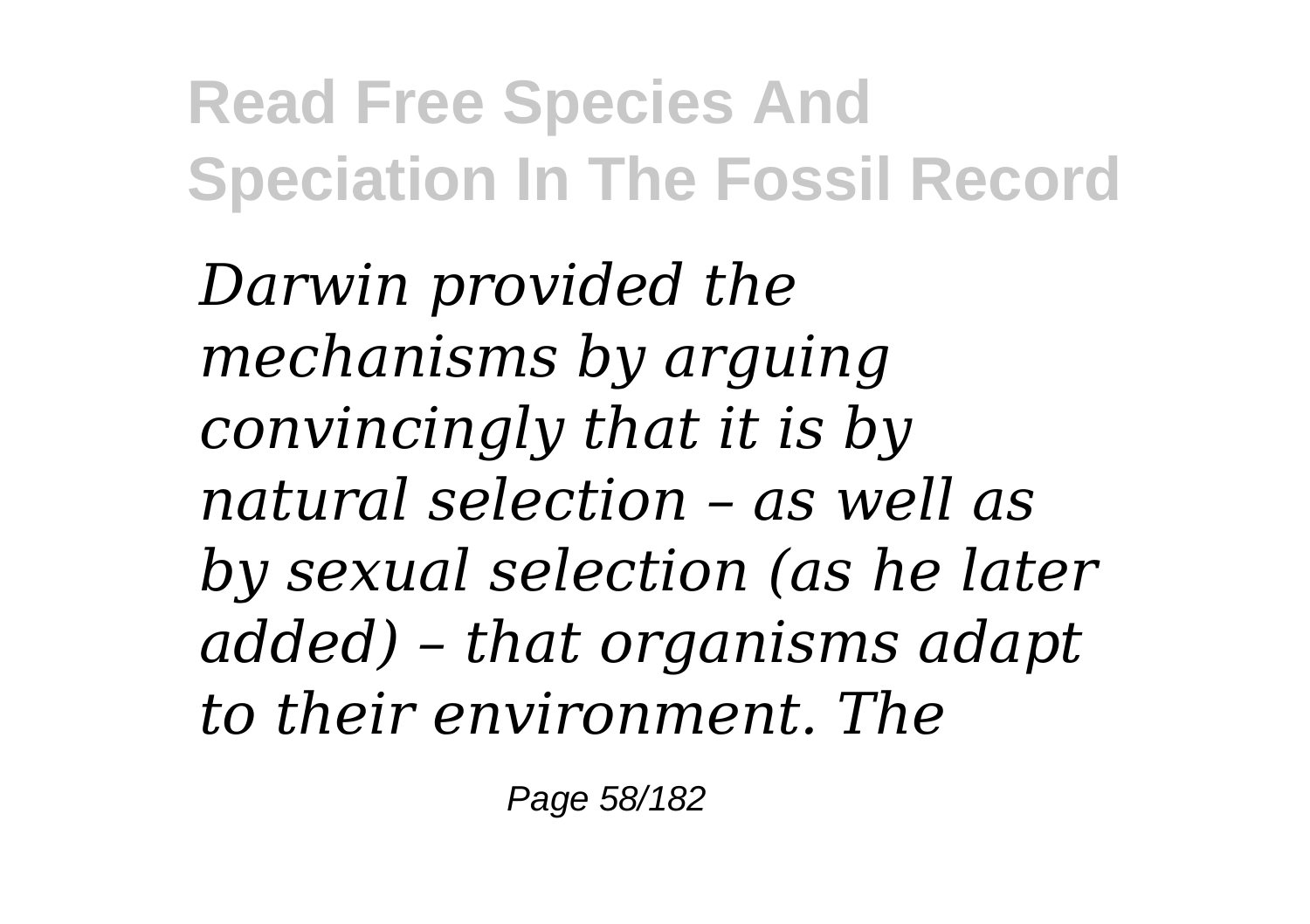*many discoveries since then have essentially con?rmed and strengthened Darwin's central theses, with latest evidence, for example, from molecular genetics, revealing the evolutionary relationships of*

Page 59/182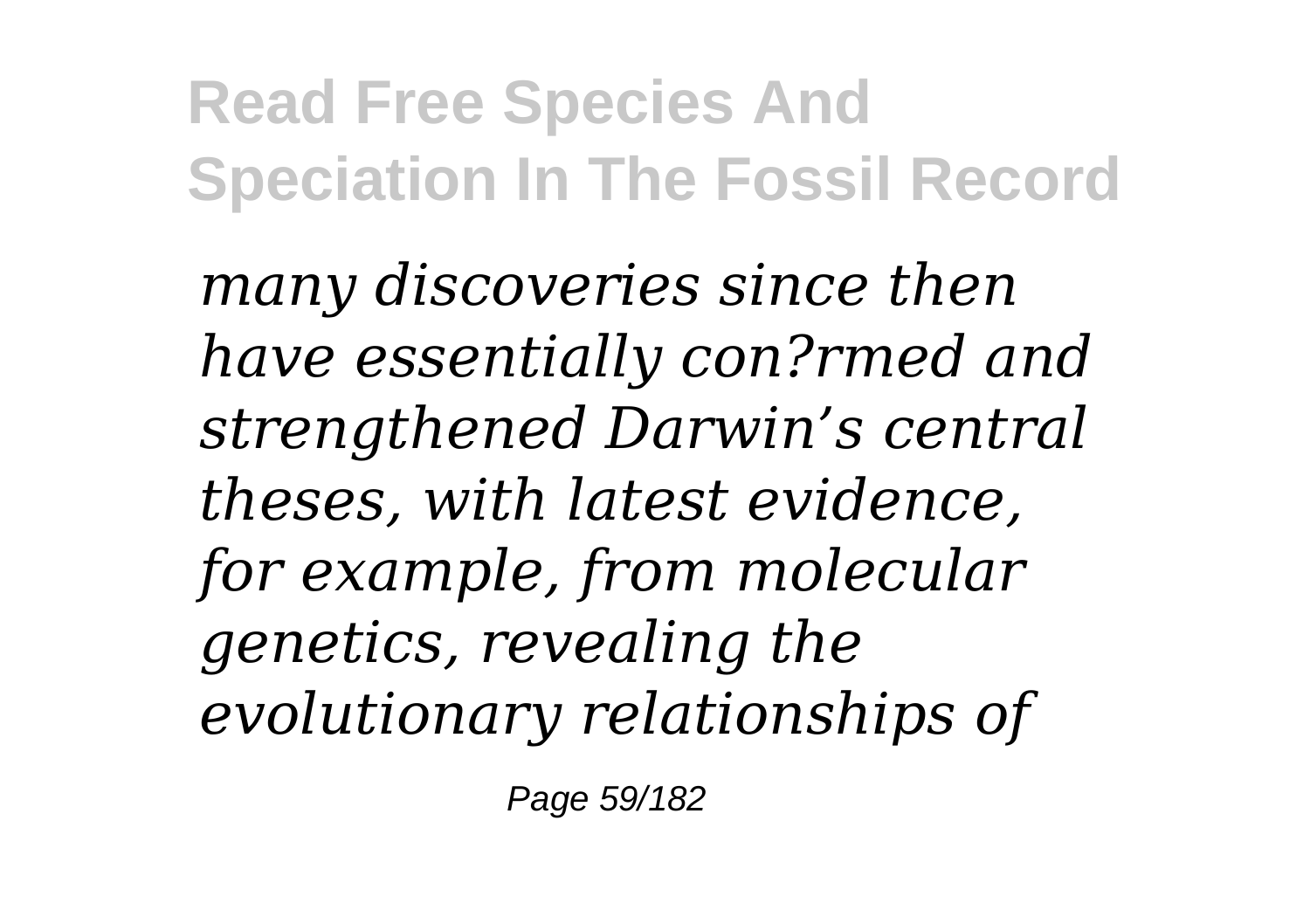*all life forms through one shared history of descent from a common ancestor. We have also come a long way to progressively understand more on how new species actually originate, i. e. on speciation*

Page 60/182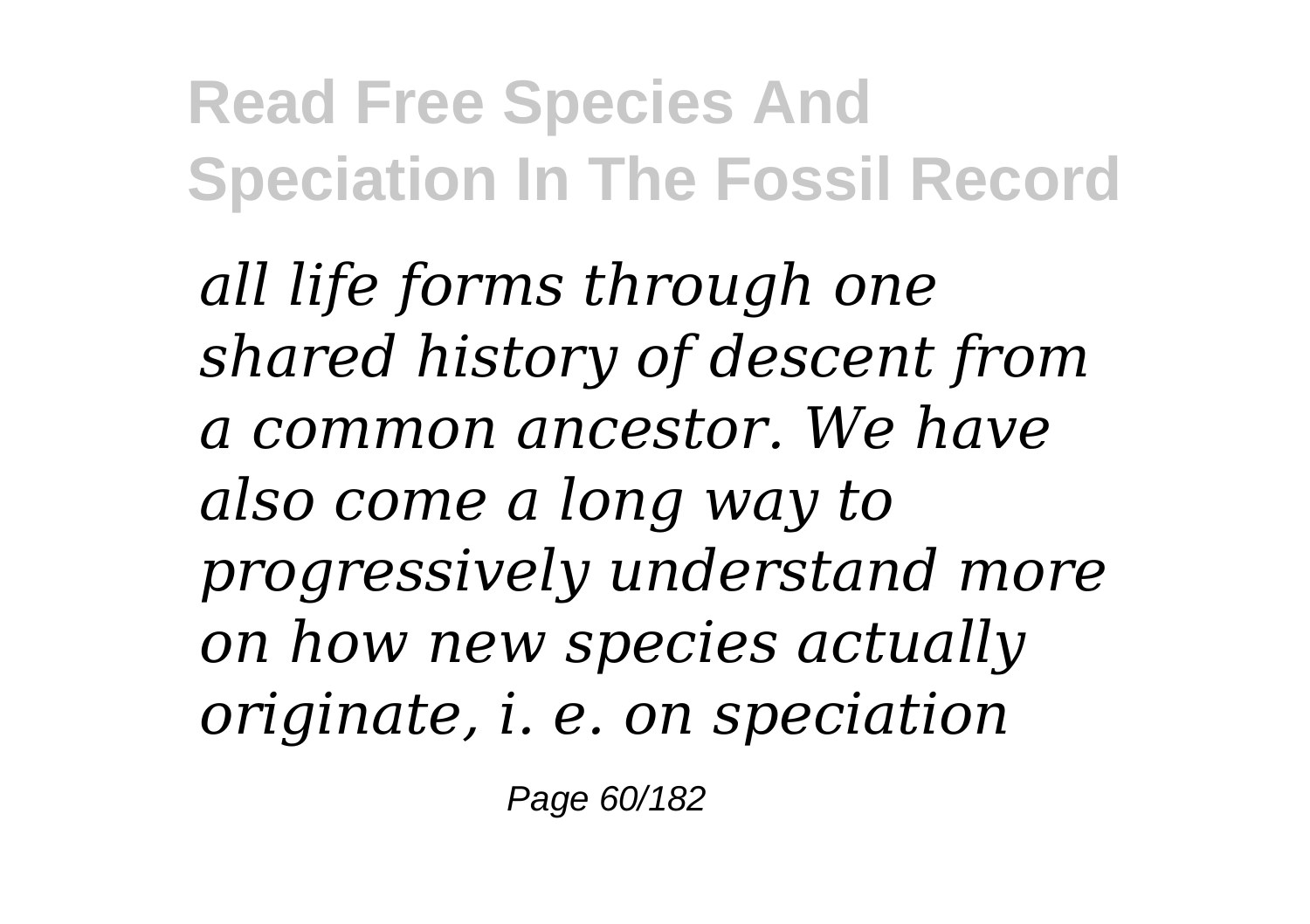*which remained Darwin's "mystery of m- teries", as noted in one of his earliest transmutation notebooks. Since speciation is the underlying mechanism for radiations, it is the ultimate*

Page 61/182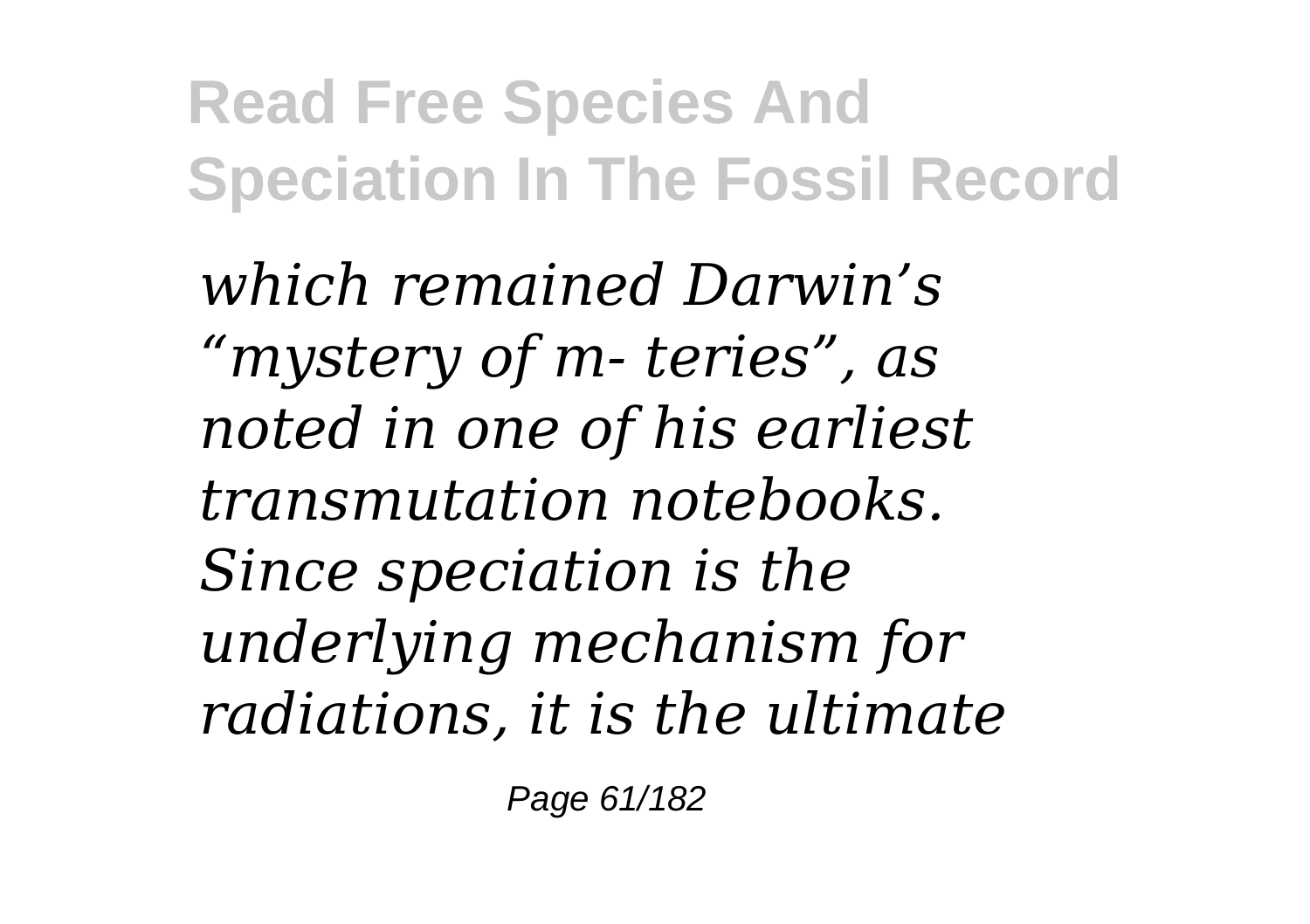*causation for the biological diversity of life that surrounds us.*

*The Paleobiological Revolution chronicles the incredible ascendance of the oncemaligned science of*

Page 62/182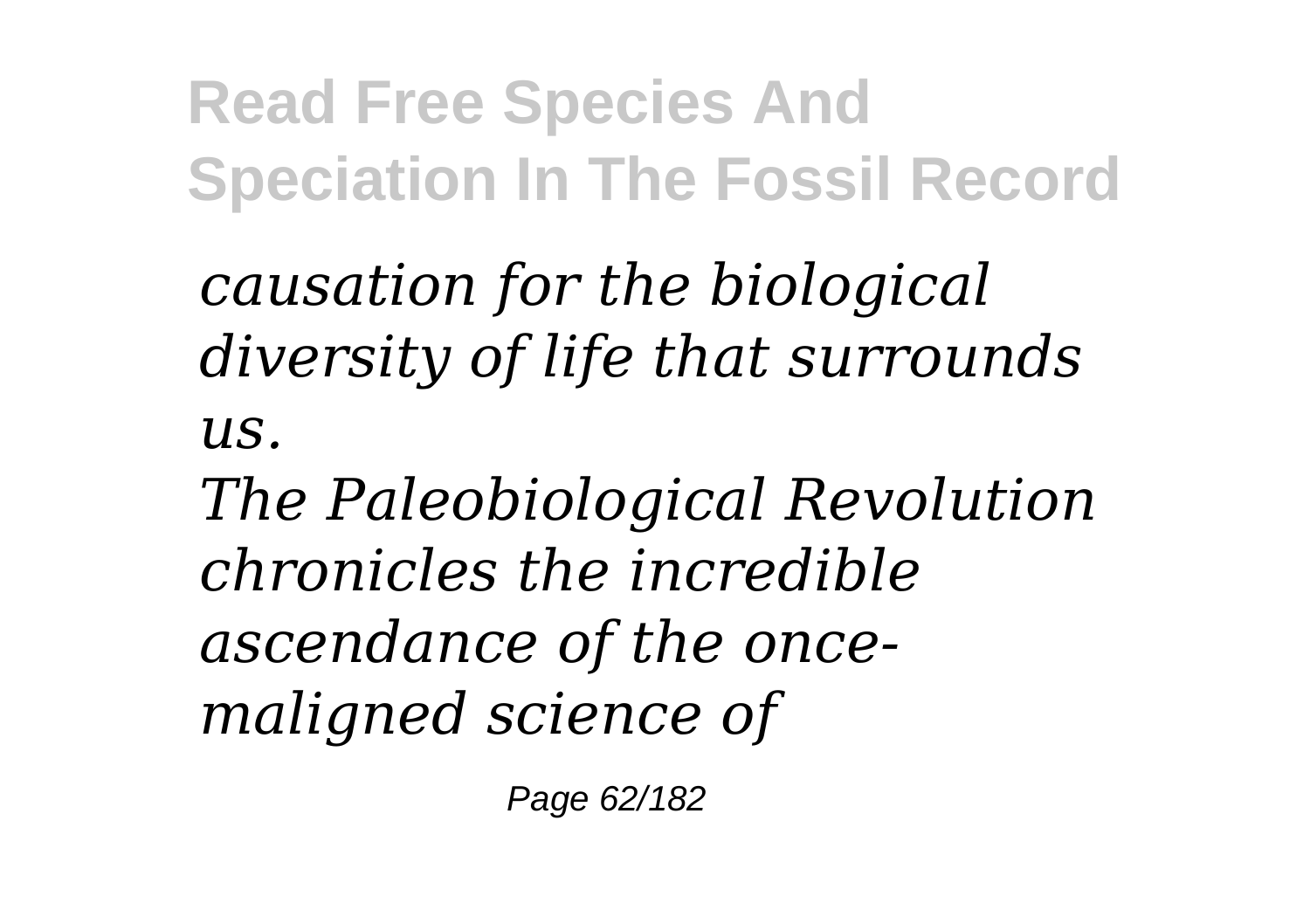*paleontology to the vanguard of a field. With the establishment of the modern synthesis in the 1940s and the pioneering work of George Gaylord Simpson, Ernst Mayr, and Theodosius Dobzhansky,*

Page 63/182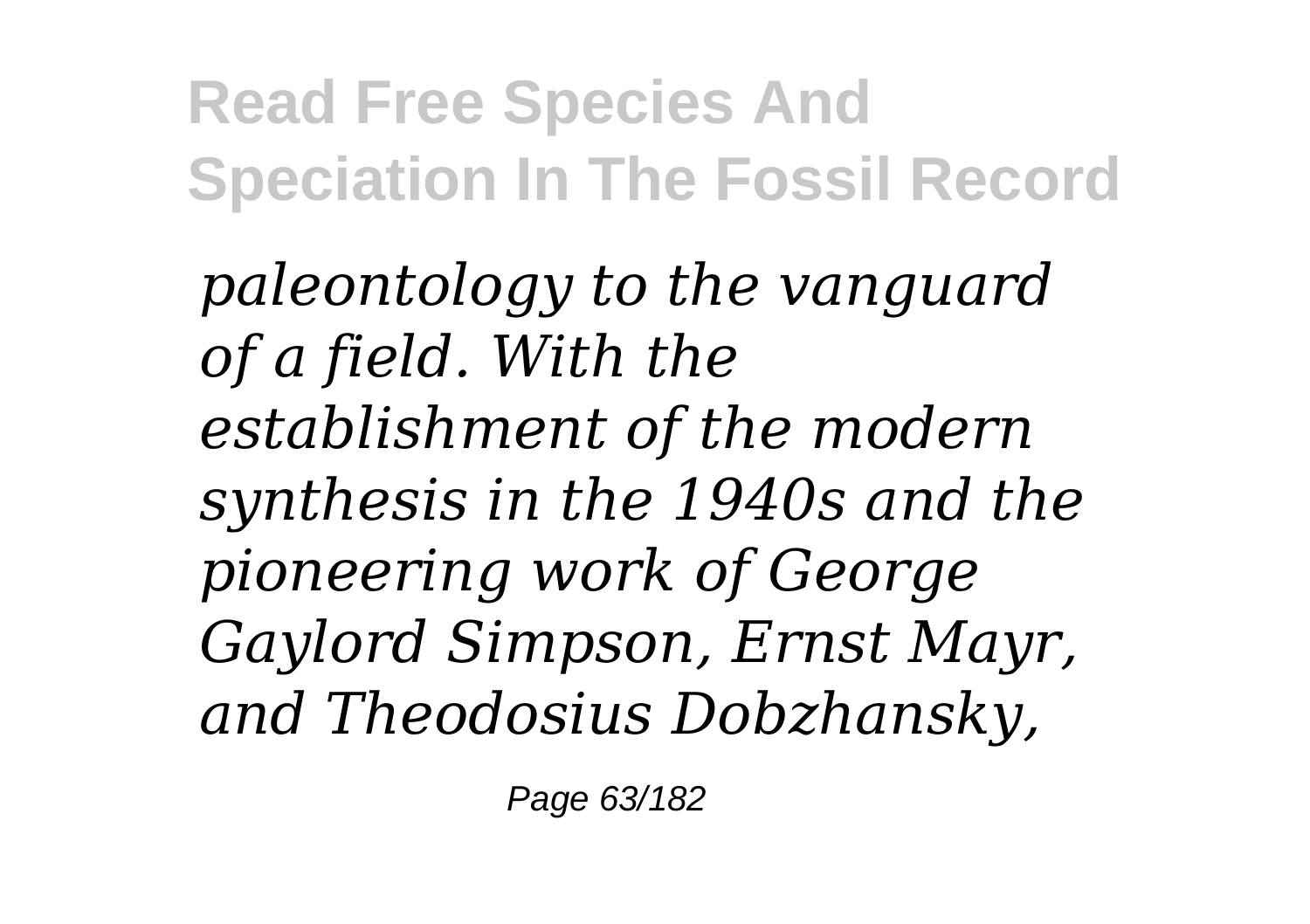*as well as the subsequent efforts of Stephen Jay Gould, David Raup, and James Valentine, paleontology became embedded in biology and emerged as paleobiology, a first-rate discipline central to*

Page 64/182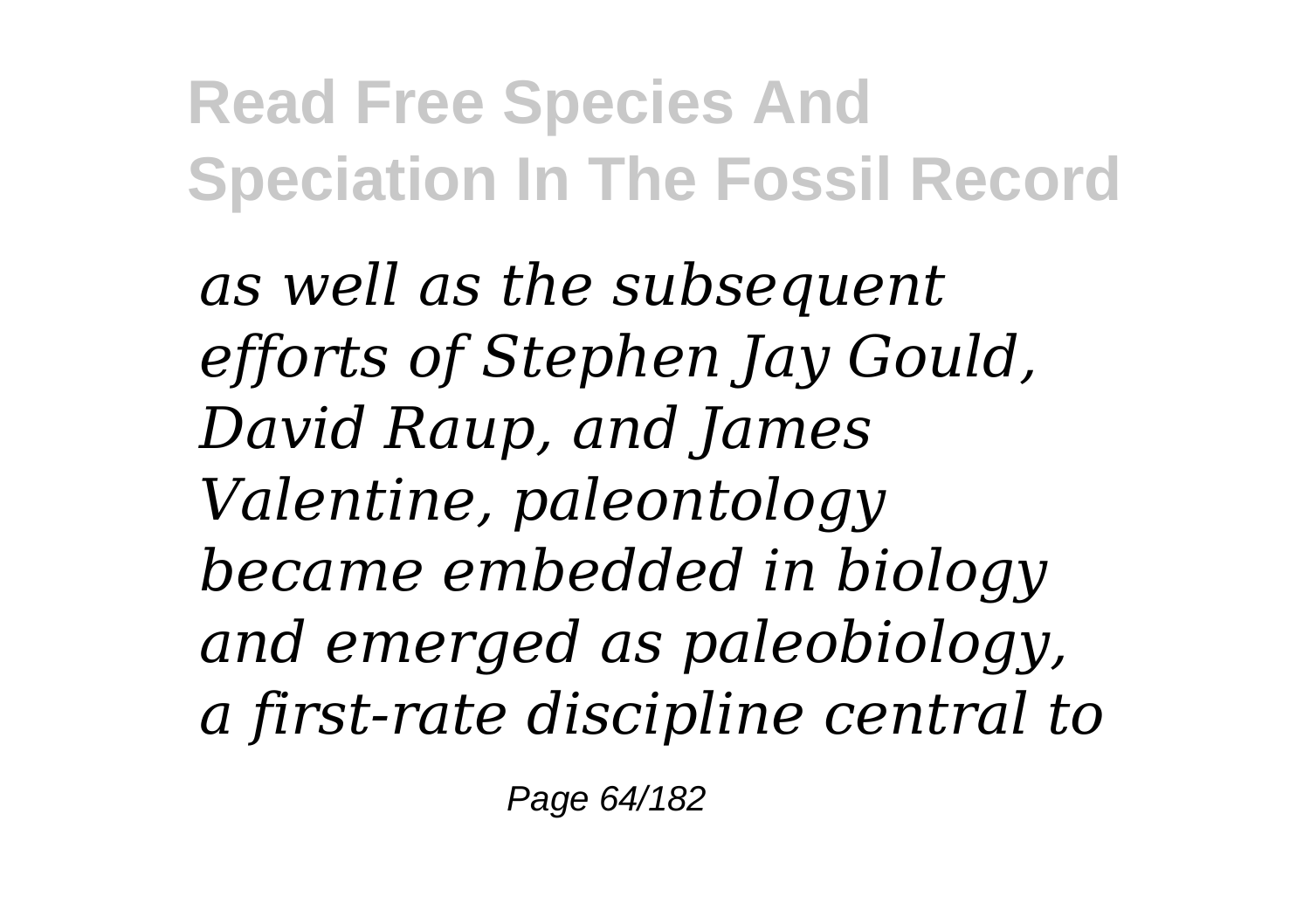*evolutionary studies. Pairing contributions from some of the leading actors of the transformation with overviews from historians and philosophers of science, the essays here capture the*

Page 65/182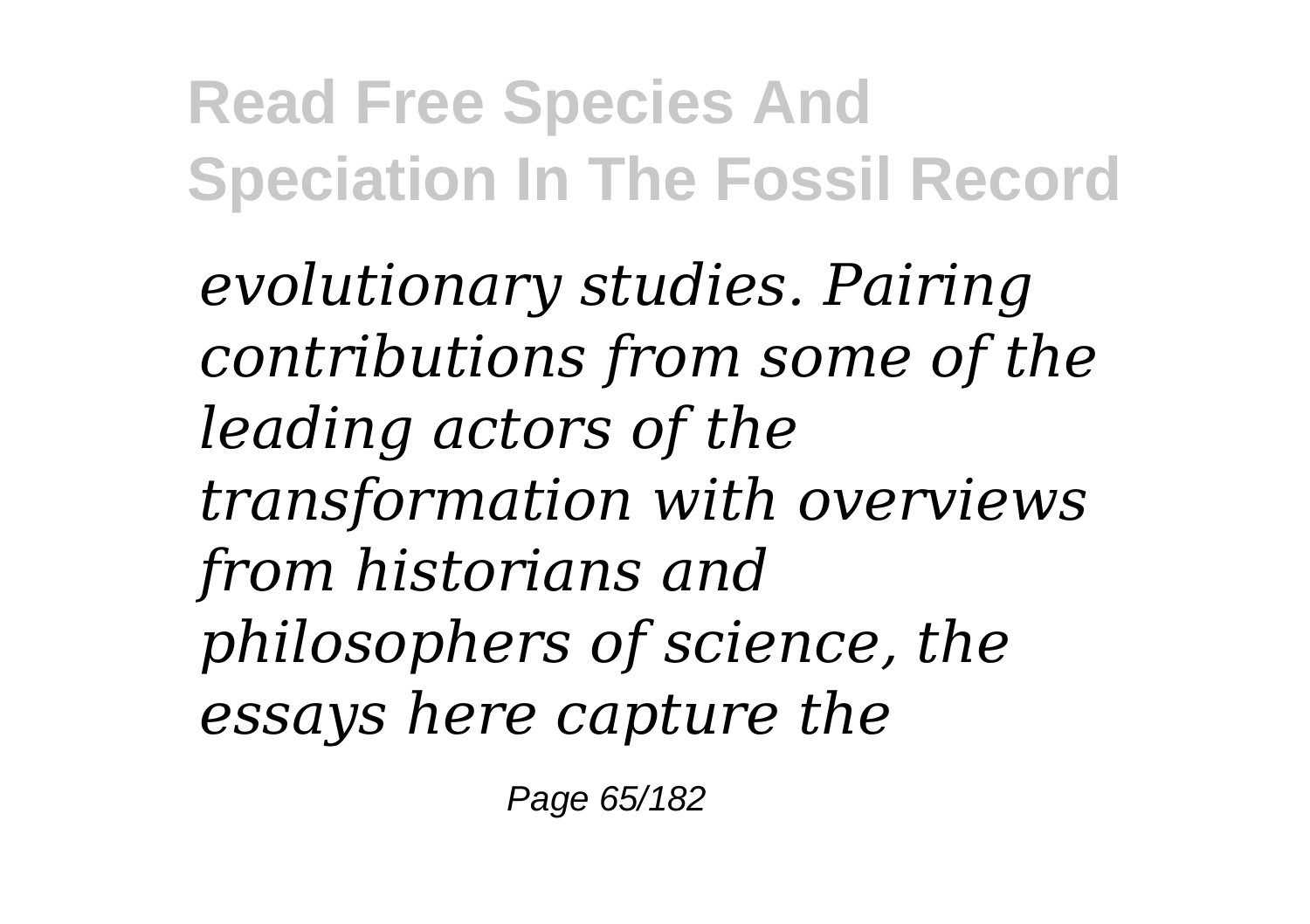*excitement of the seismic changes in the discipline. In so doing, David Sepkoski and Michael Ruse harness the energy of the past to call for further study of the conceptual development of modern*

Page 66/182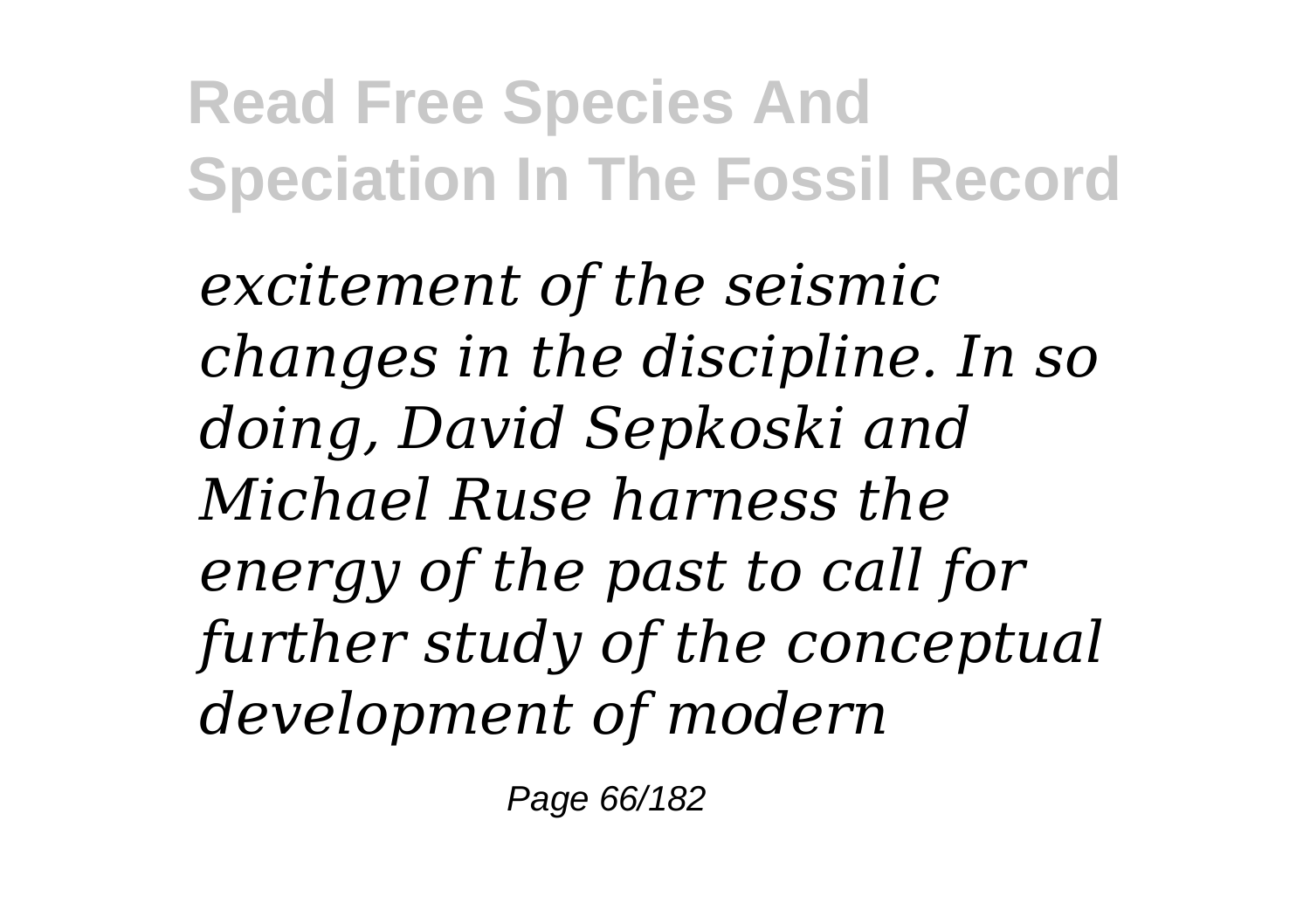*paleobiology. Developed by Hugh E. H. Paterson in the 1970s, the Recognition Concept of Species stressed the importance of the Specific-Mate Recognition System*

Page 67/182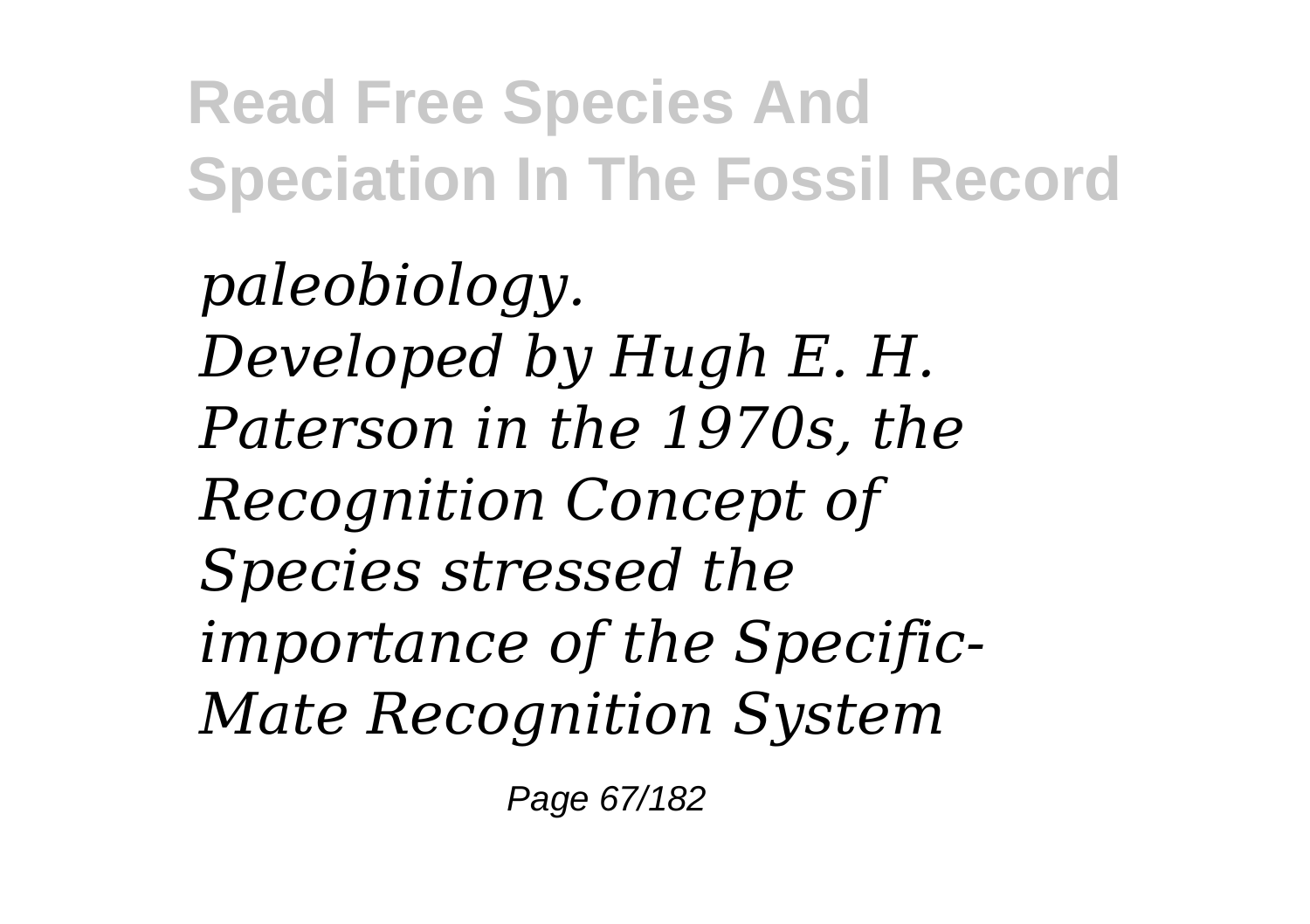*(SMRS) and offered a view of species which was radically different from the traditional Isolation Concept. Paterson held that new species were formed through incidental changes in the SMRS rather*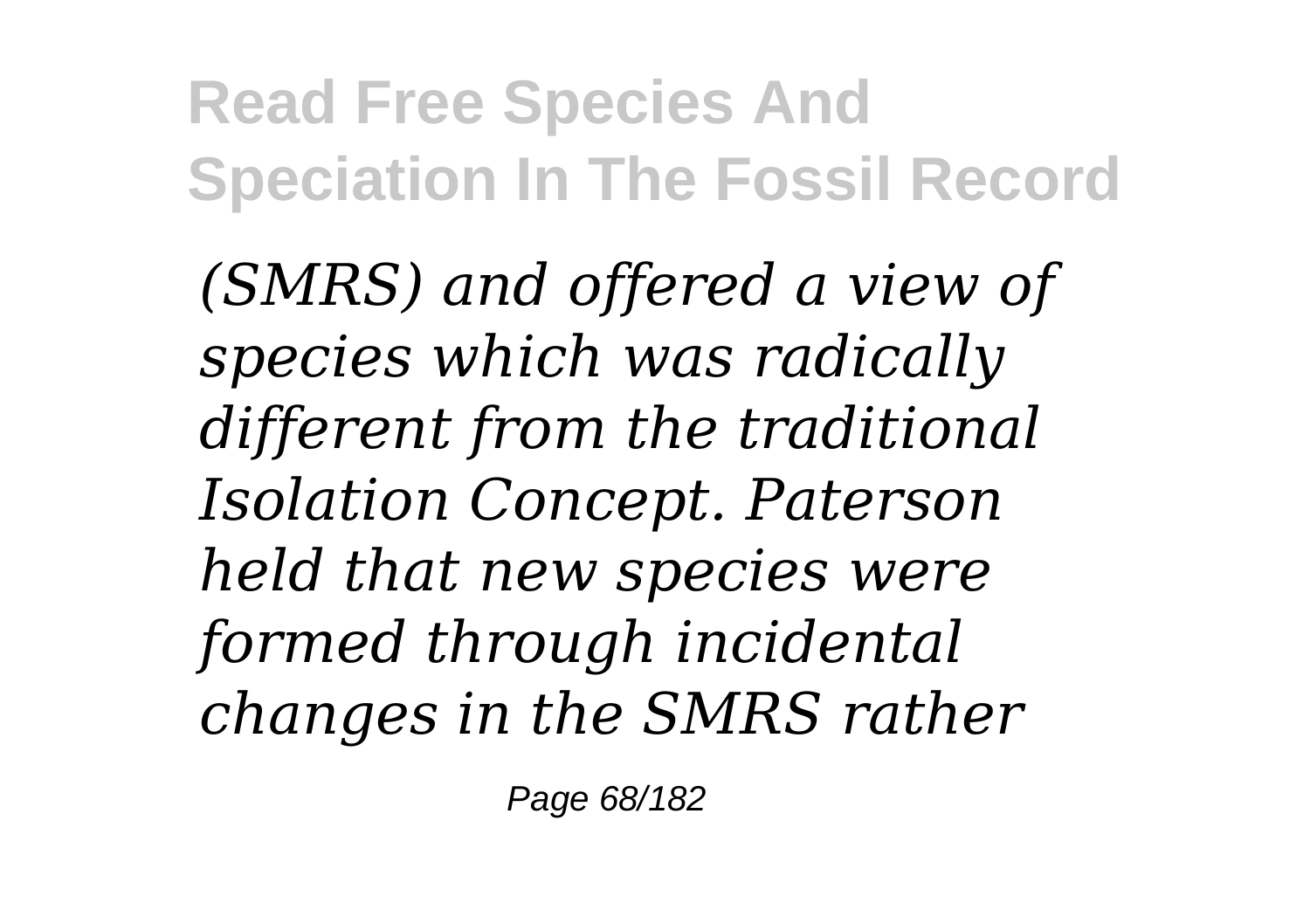*than being directly promoted. In the two decades since Paterson first advanced his theory, evolutionary biologists around the world have had the opportunity to use this approach in their work.*

Page 69/182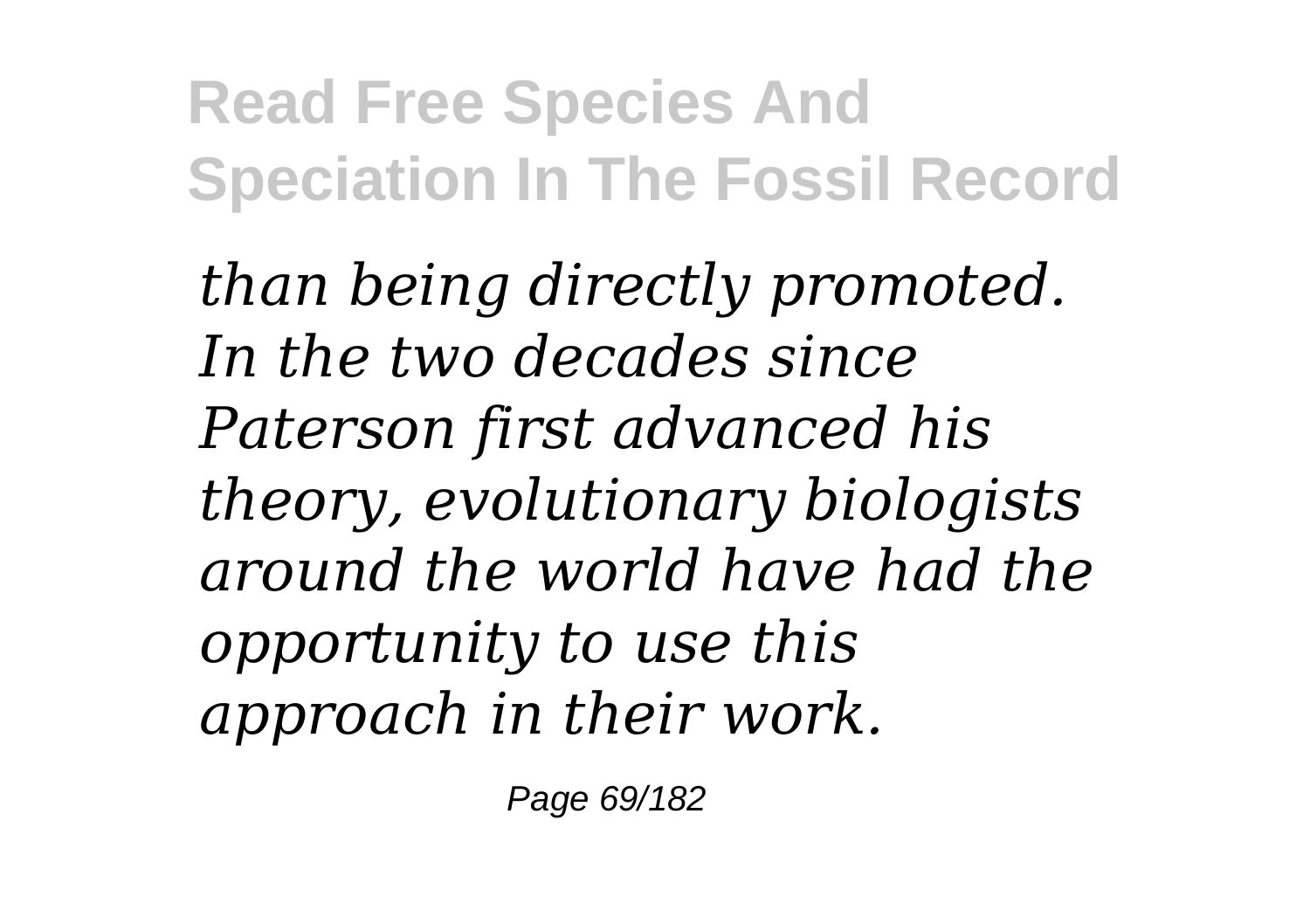*Speciation and the Recognition Concept is the first book to bring together a group of leading researchers to examine the relevance of Paterson's ideas today for this important topic in evolutionary*

Page 70/182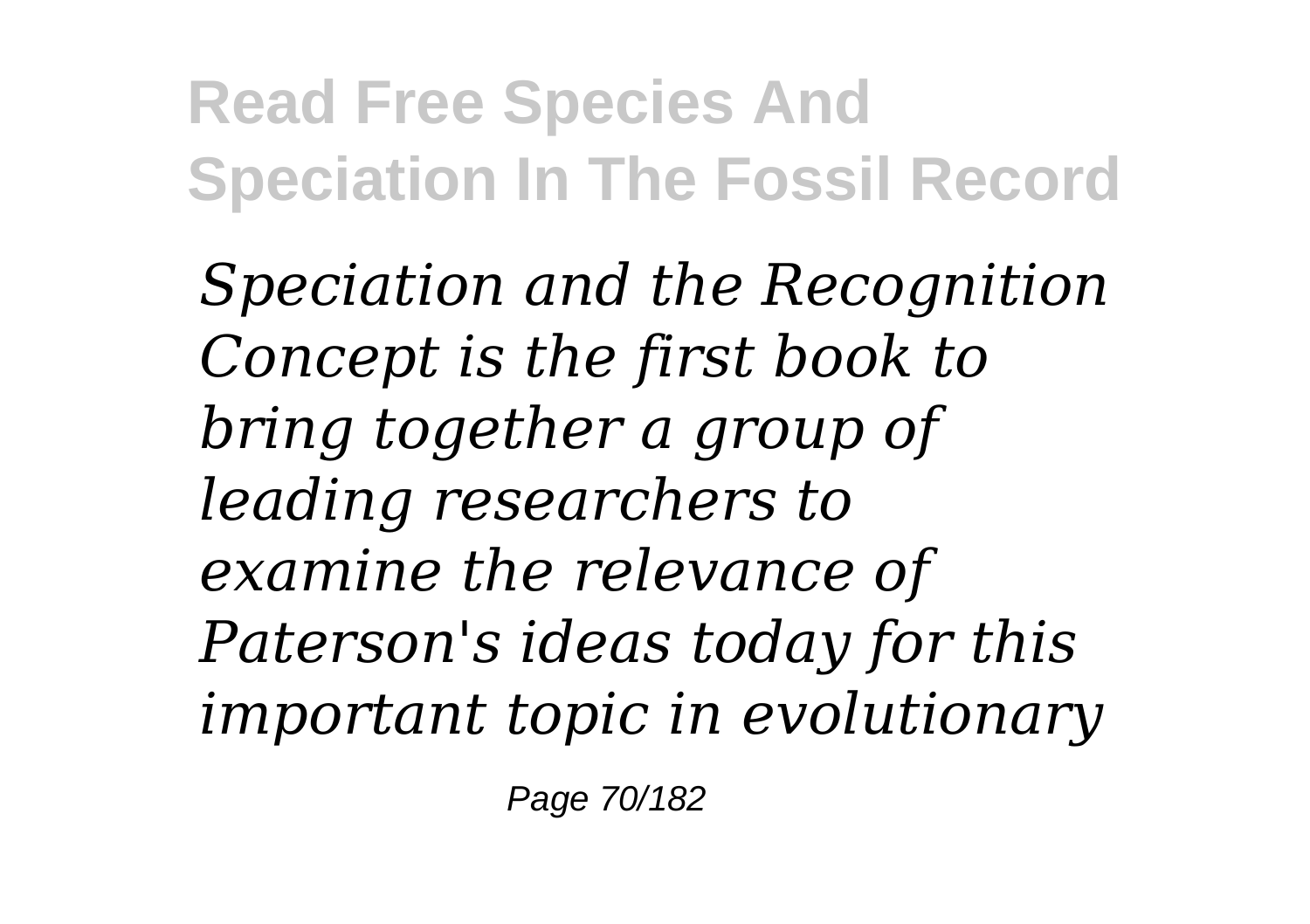*biology. Representing a wide variety of viewpoints, the contributors explore the consequences of applying the concept to areas as diverse as the fossil record, insect taxonomy, the structure of*

Page 71/182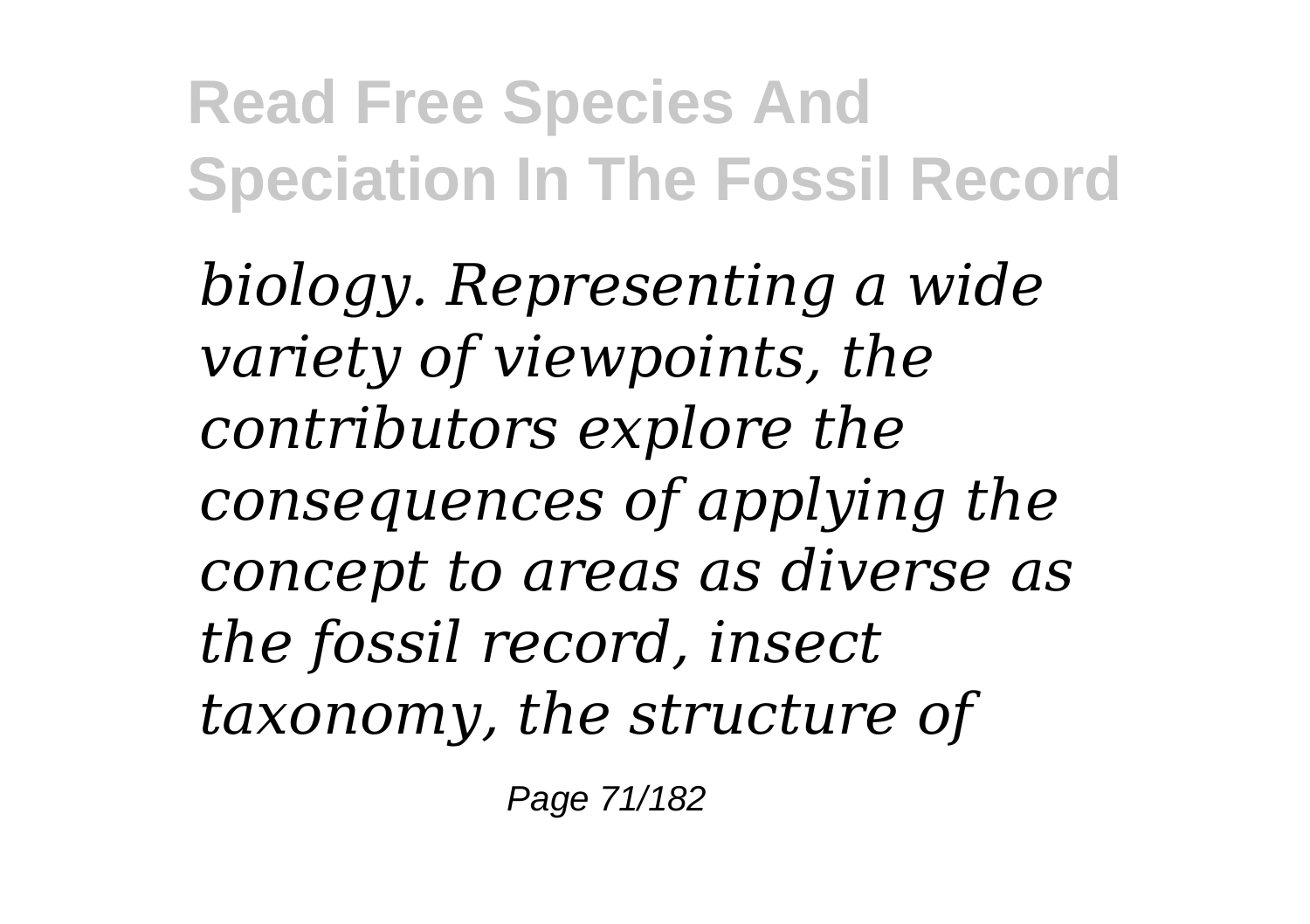*mate recognition systems, speciation models, and the concept function in biology. "The Recognition Concept of species," write the editors, "is important to biology because it represents an innovative*

Page 72/182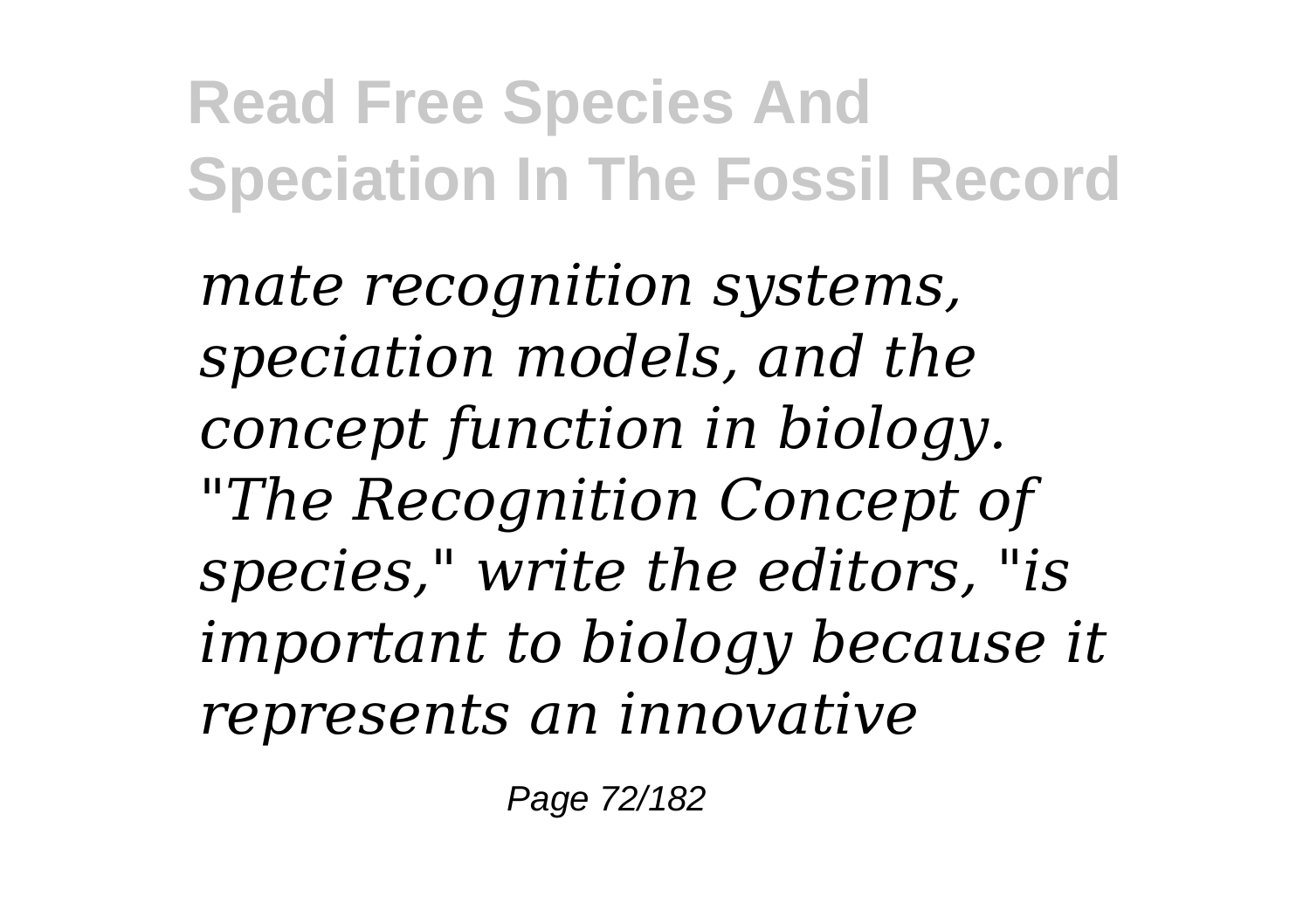*approach to the resolution of the problem of biological diversity. The concept is based upon an analysis of the logic and language of species studies. Consequently, it offers significant implications for*

Page 73/182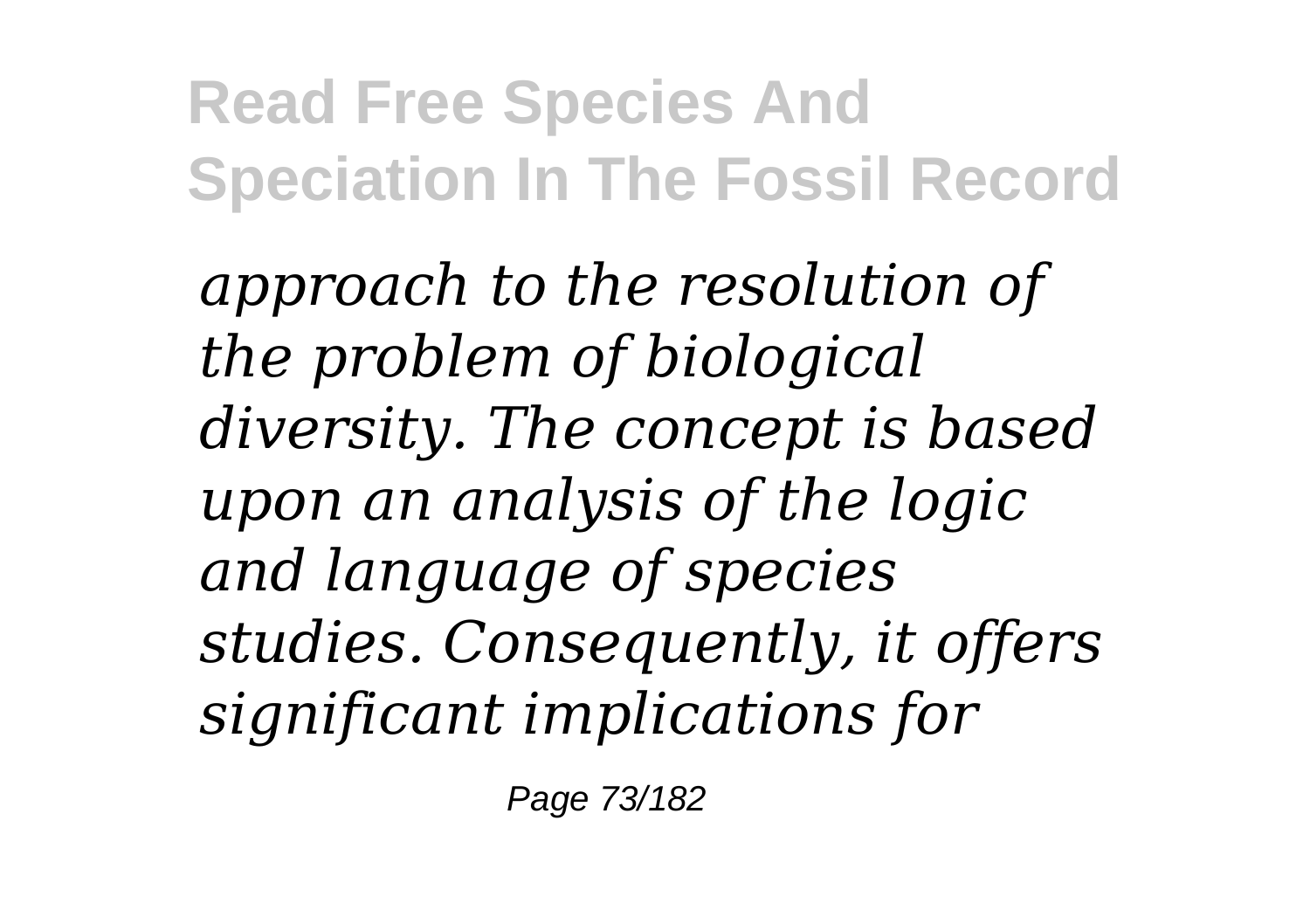*ideas about the origin of species." : םירצמה ןיבו תוינעת תוכלה לע םיקסופב ...ע"ושב וראבתנש יפכ ...םינורחאו םינושאר Species and Speciation The Radiation of Darwin's*

Page 74/182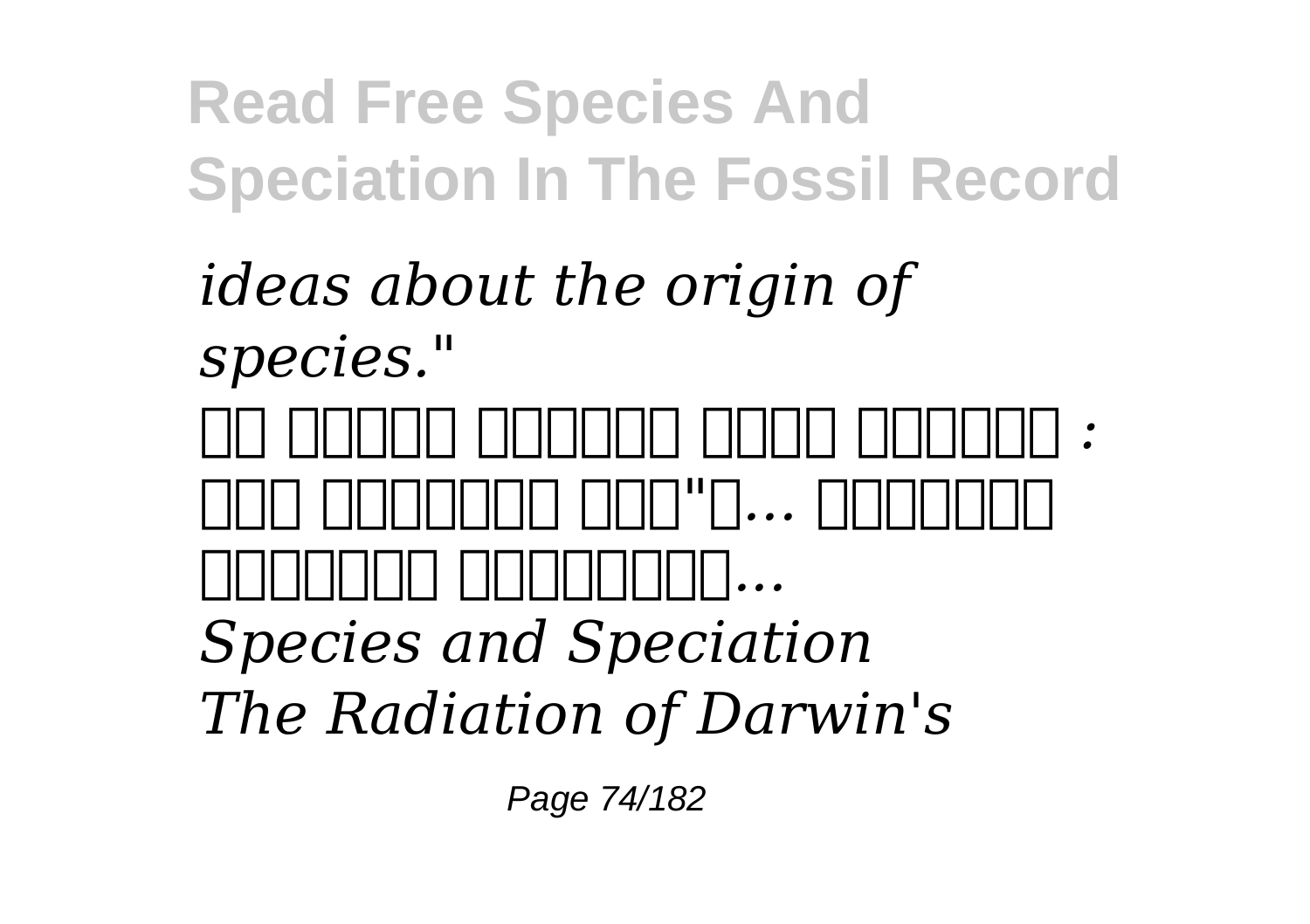*Finches The Paleobiological Revolution Unit 13, Macroevolution and Development. Species and speciation Collected Writings* Speciation is one of the great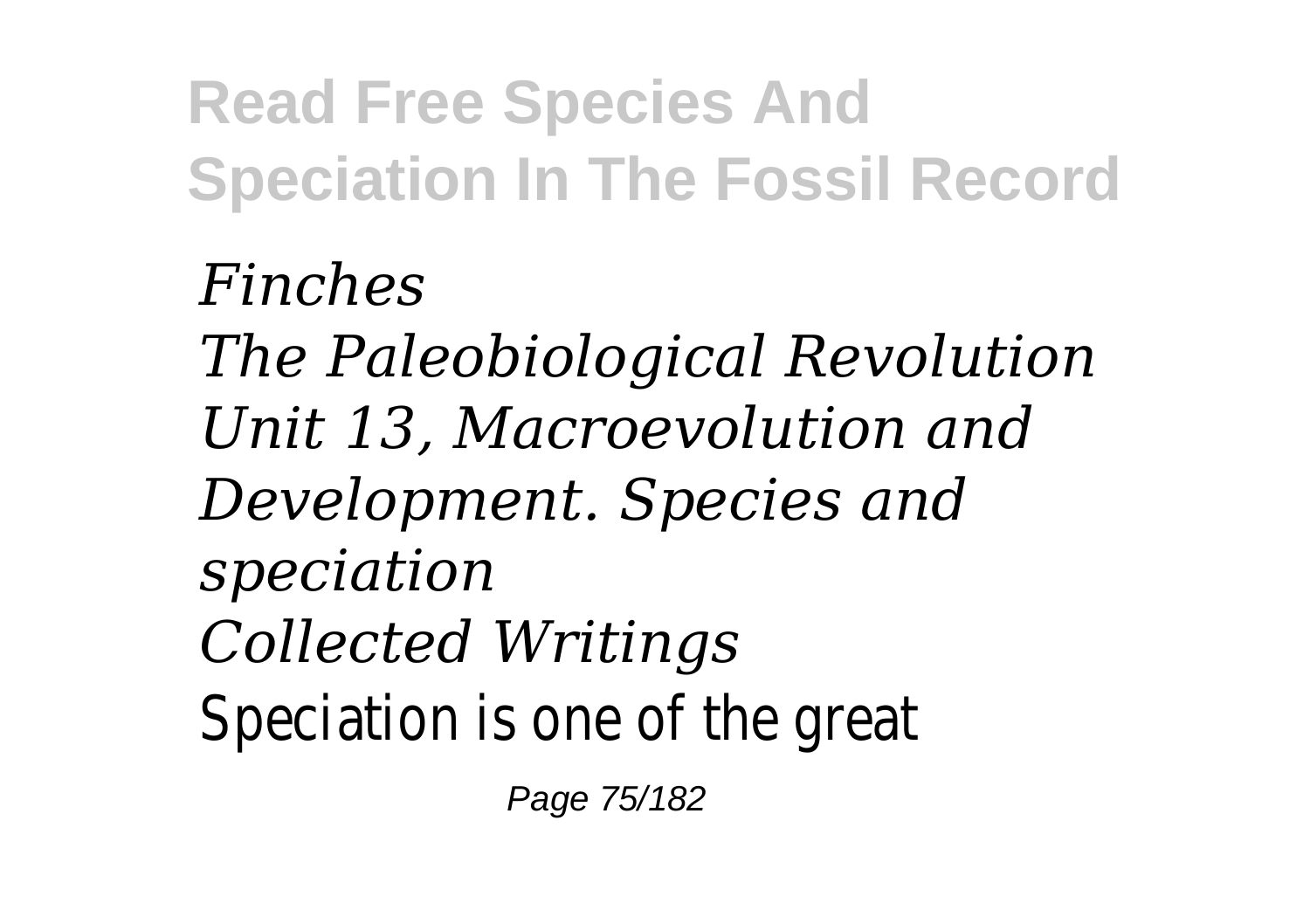themes of evolutionary biology. It is the process through which new species are born and diversity generated. Yet for many years our understanding of the process consisted of little Page 76/182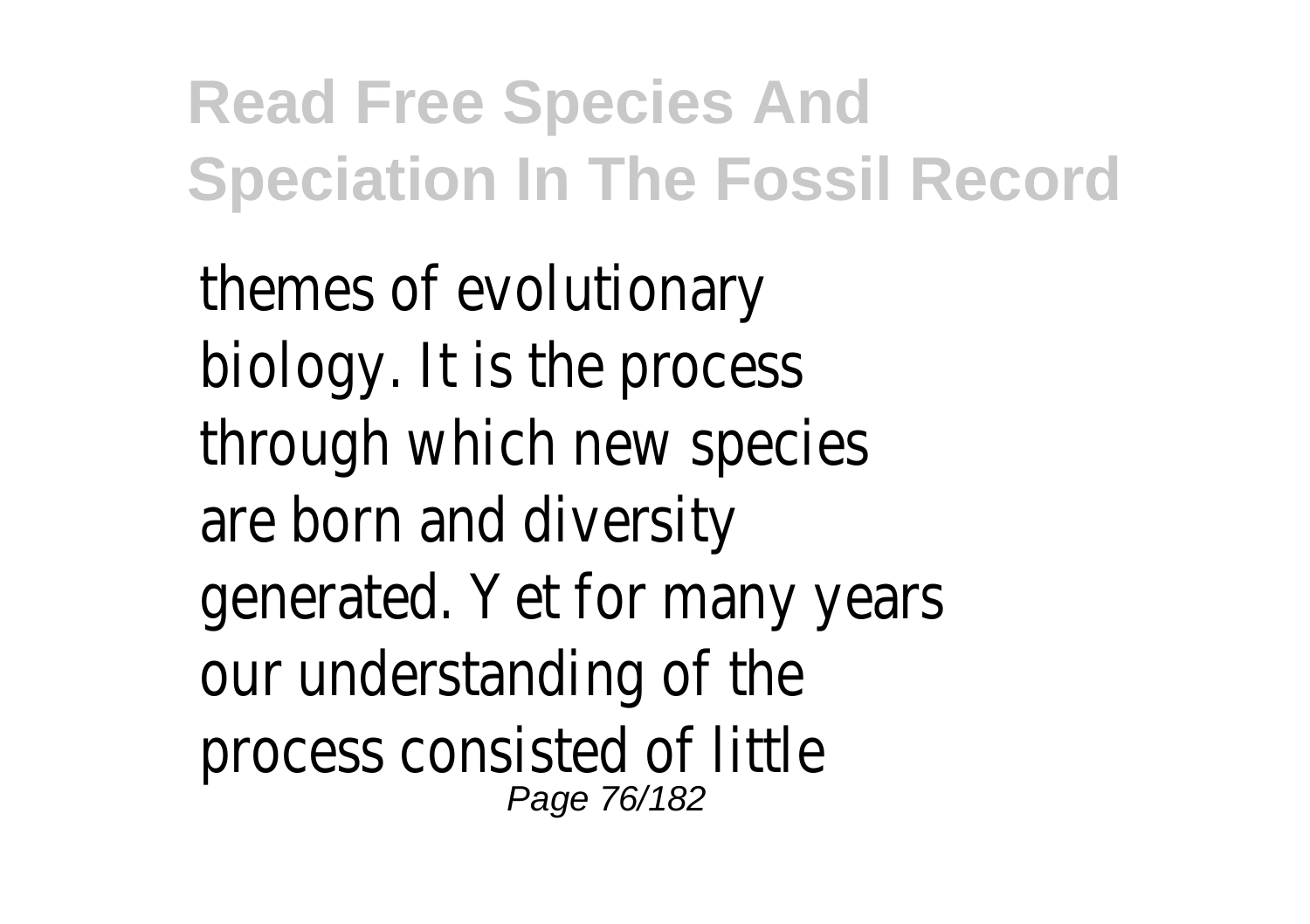more than a perception that if populations are isolated geographically, they will diverge genetically and may come to form new species. This situation began to change in the 1960s as an increasing Page 77/182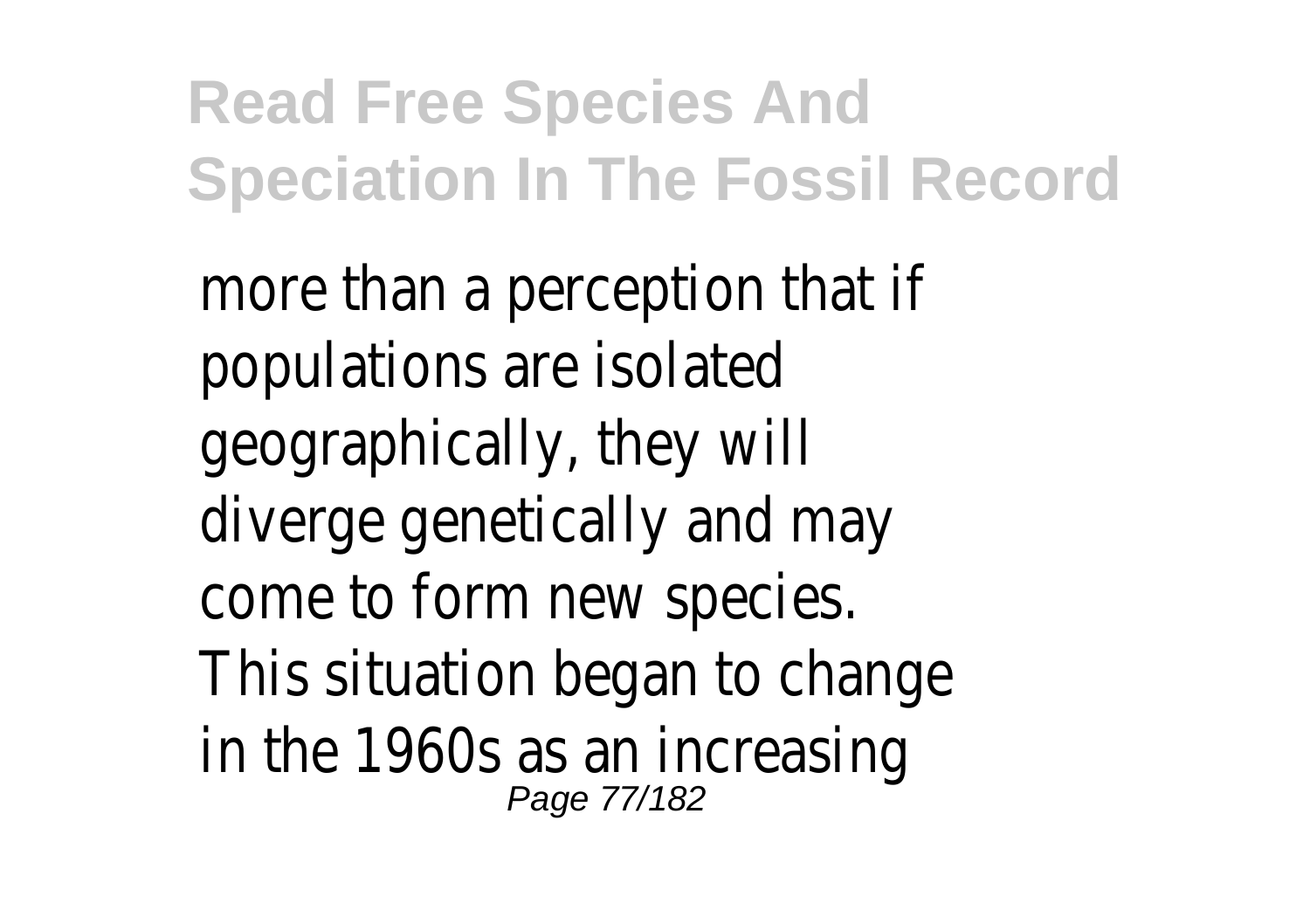number of biologists challenged the exclusivity of allopatric speciation and began to probe more deeply into the actual process by which divergence occurs and reproductive isolation is Page 78/182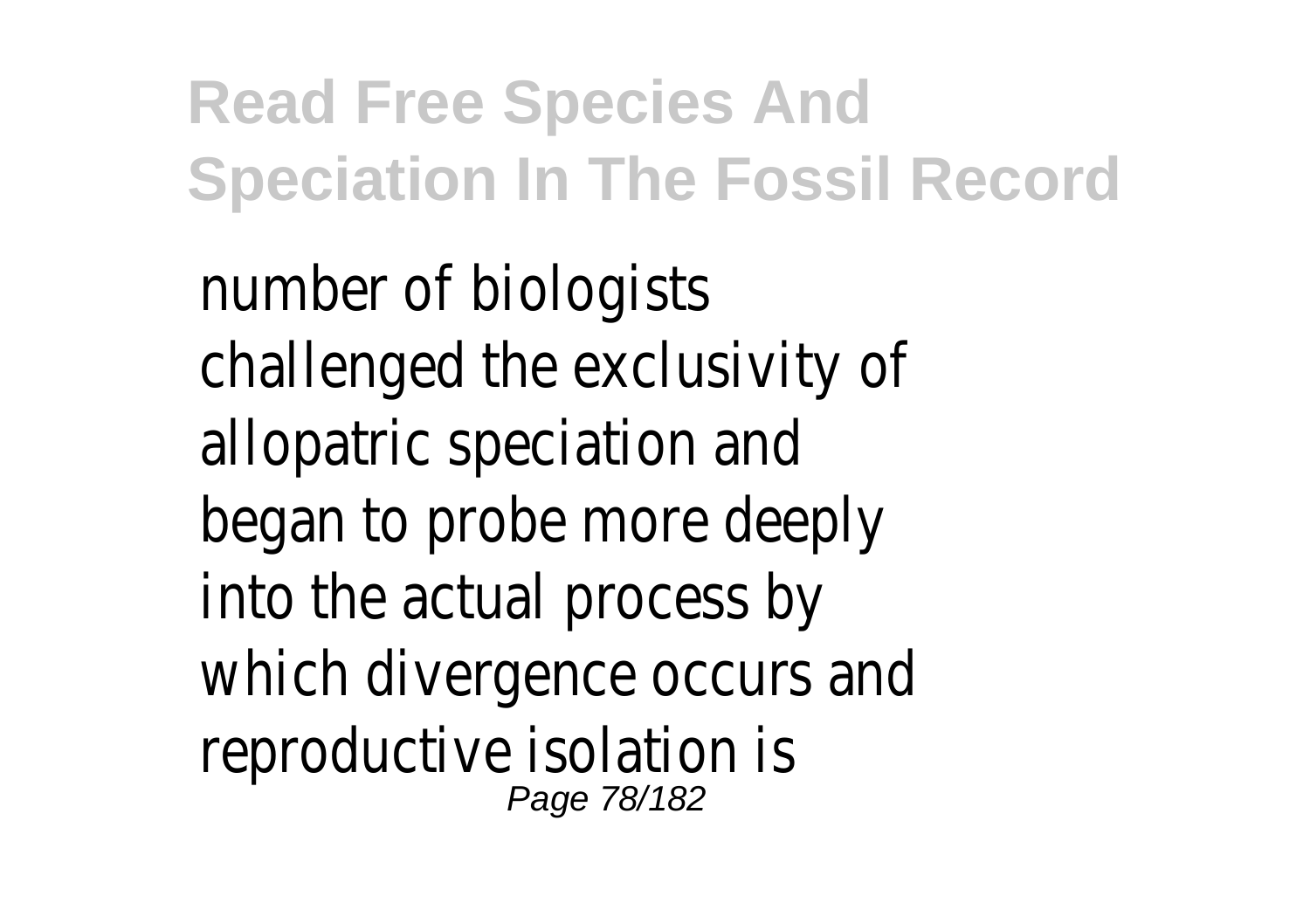acquired. This focus on process led to many new insights, but numerous questions remain and speciation is now one of the most dynamic areas of research in modern Page 79/182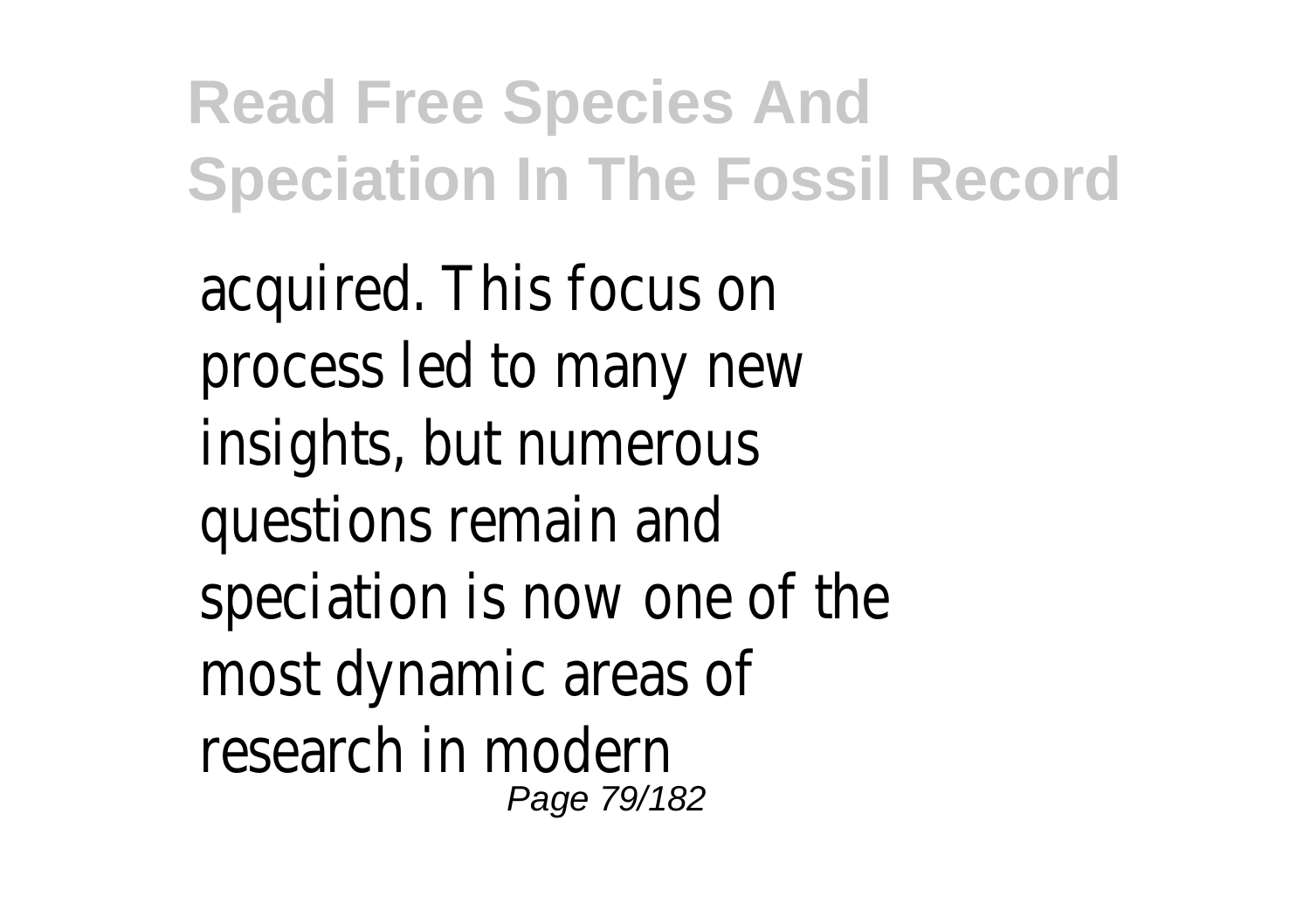evolutionary biology. This volume presents the newest research findings on speciation bringing readers up to day on species concepts, modes of speciation, and the nature of reproductive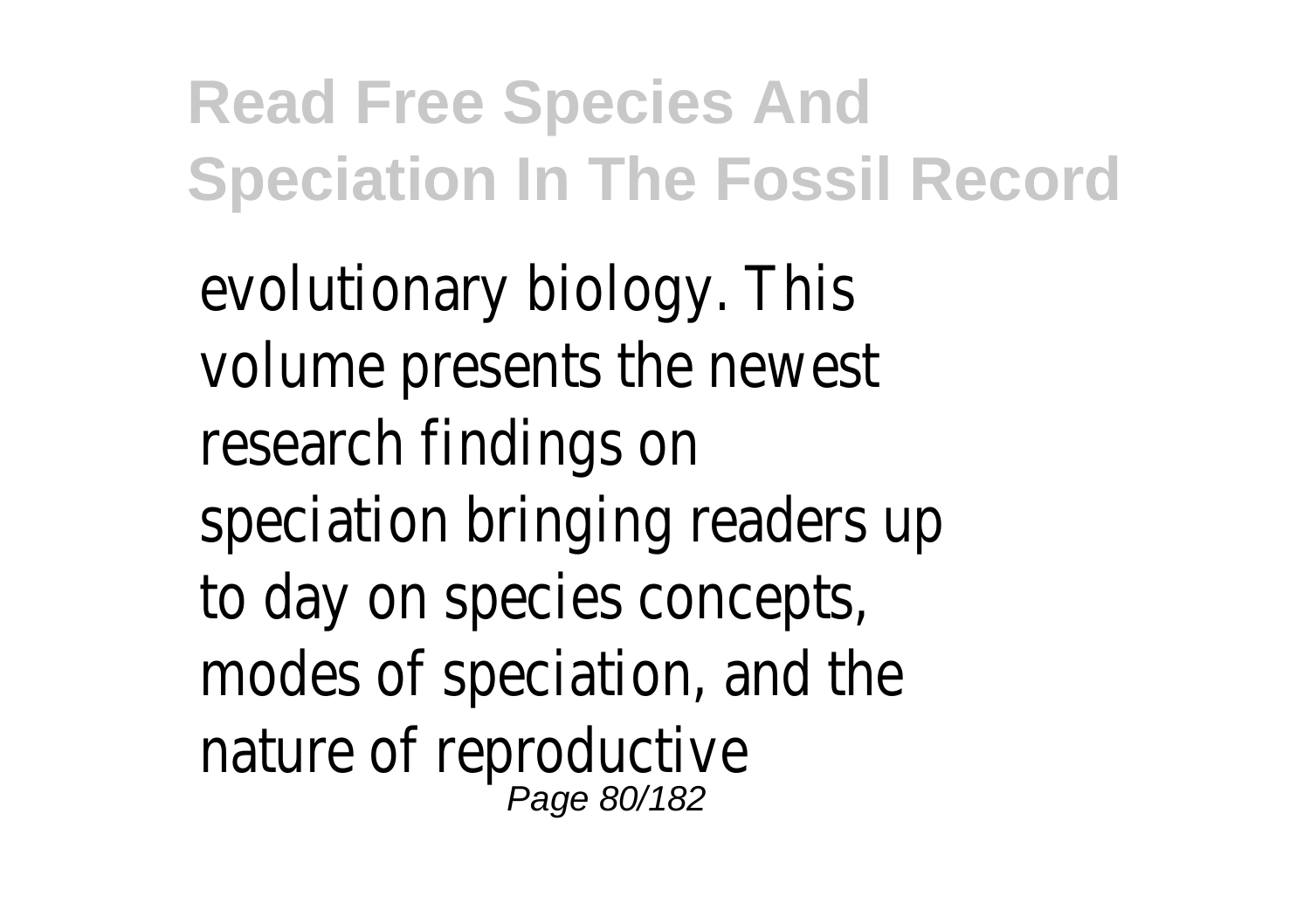barriers. It also discusses the forces that drive divergence of populations, the genetic control of reproductive isolation, and the role played by hybrid zones and hybridization in speciation.<br><sup>Page 81/182</sup>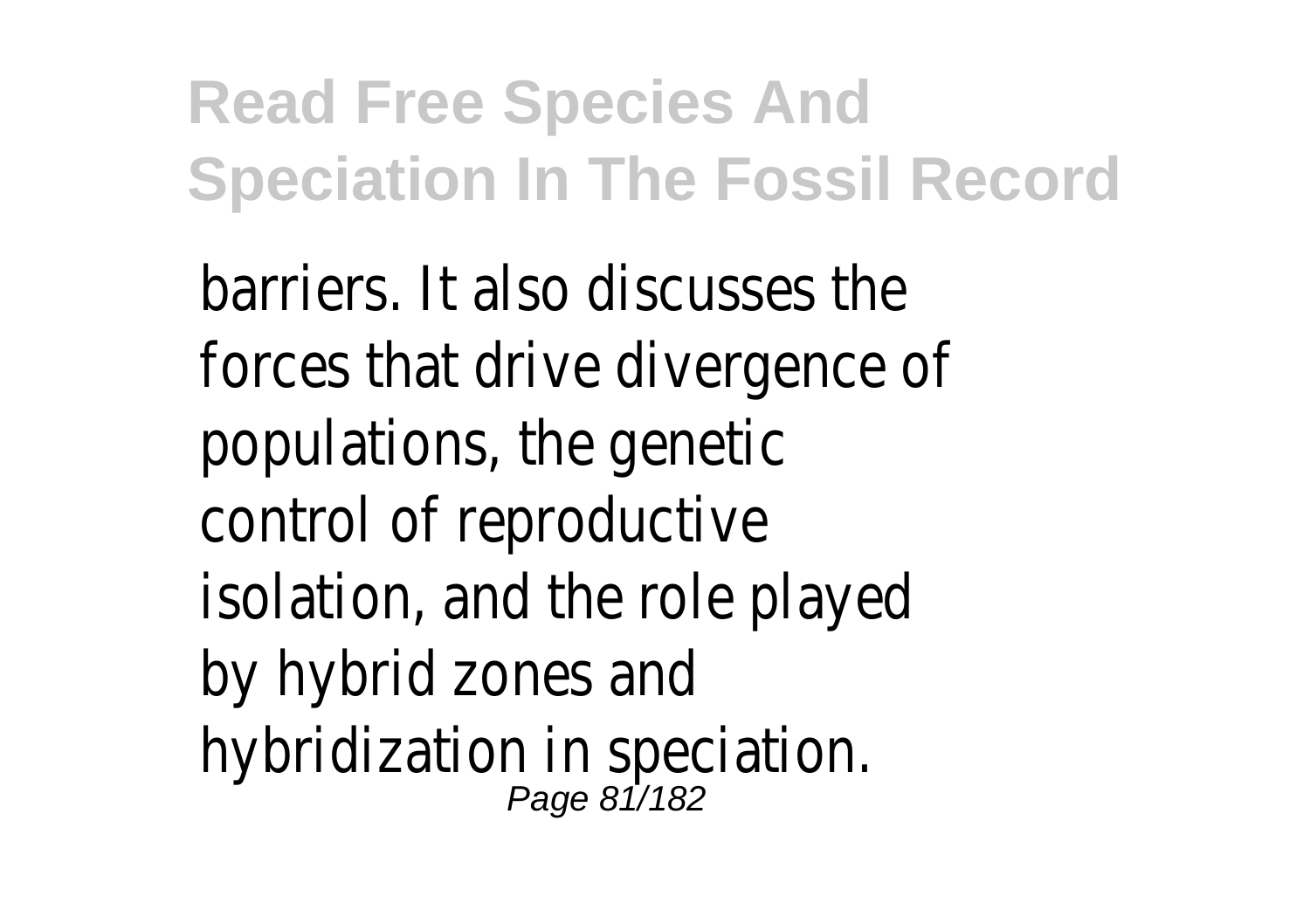Biodiversity-the genetic variety of life-is an exuberant product of the evolutionary past, a vast human-supportive resource (aesthetic, intellectual, and material) of the present, and a rich legacy Page 82/182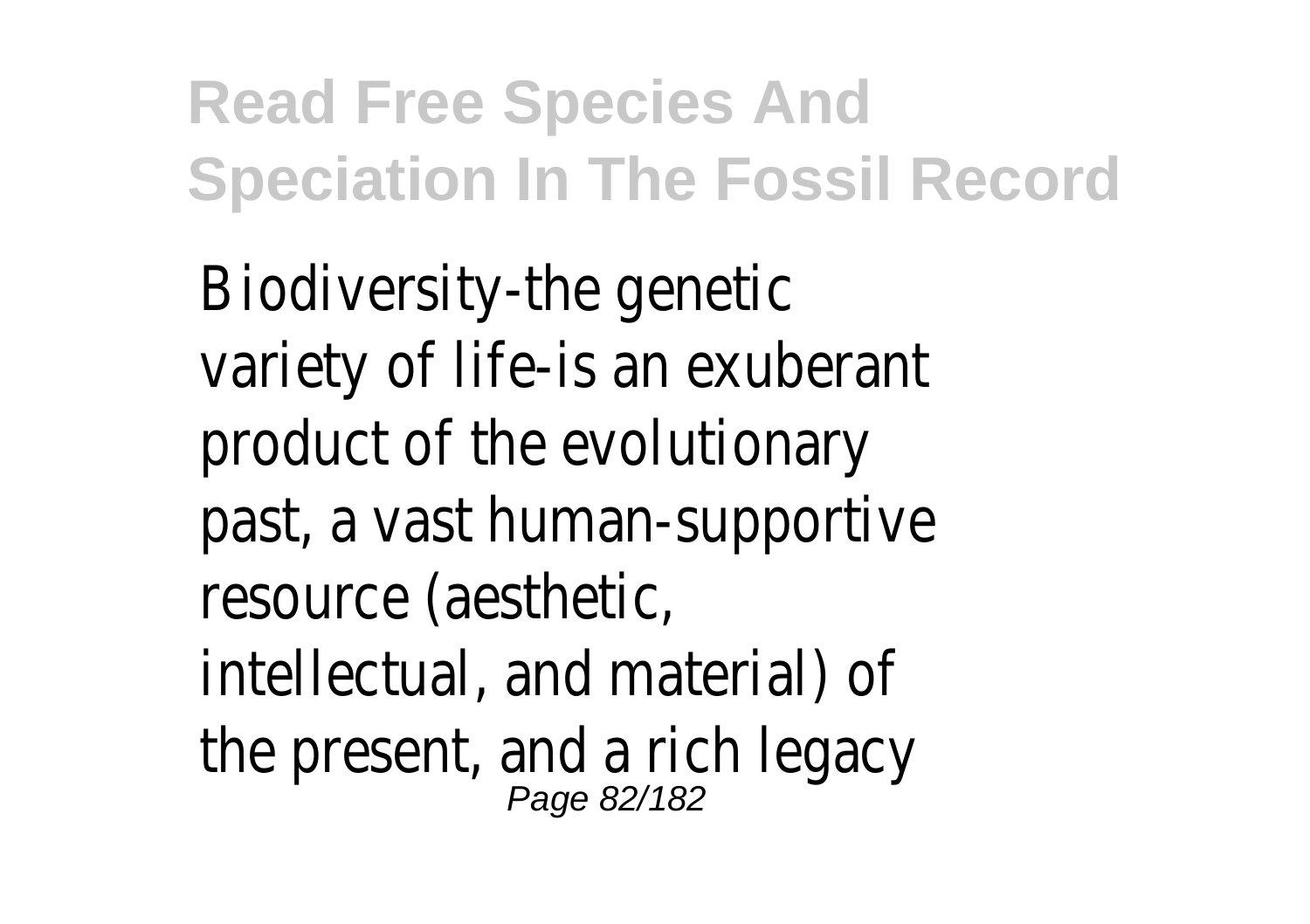to cherish and preserve for the future. Two urgent challenges, and opportunities, for 21stcentury science are to gain deeper insights into the evolutionary processes that foster biotic diversity, and to Page 83/182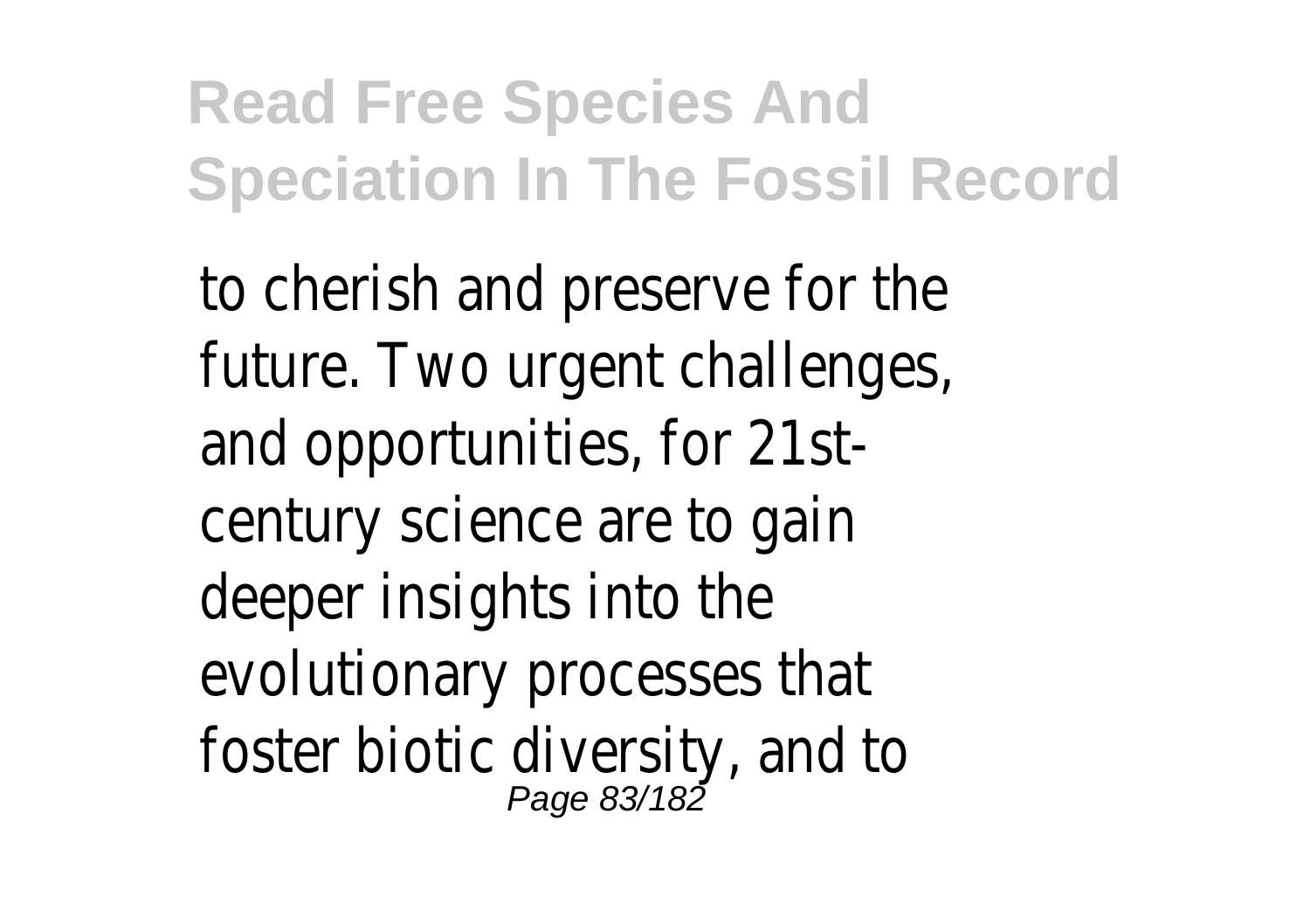translate that understanding into workable solutions for the regional and global crises that biodiversity currently faces. A grasp of evolutionary principles and processes is important in other societal Page 84/182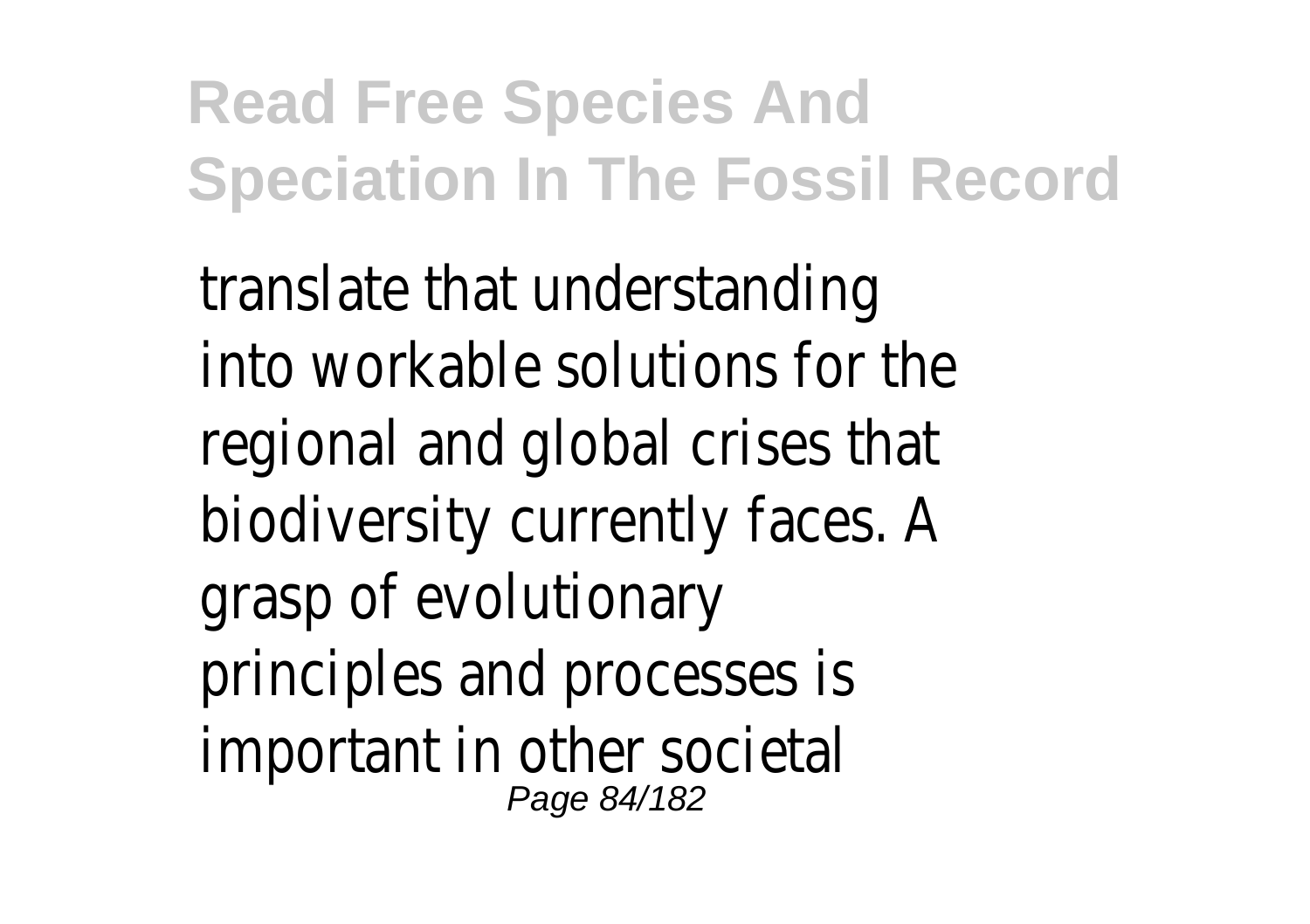arenas as well, such as education, medicine, sociology, and other applied fields including agriculture, pharmacology, and biotechnology. The ramifications of evolutionary Page 85/182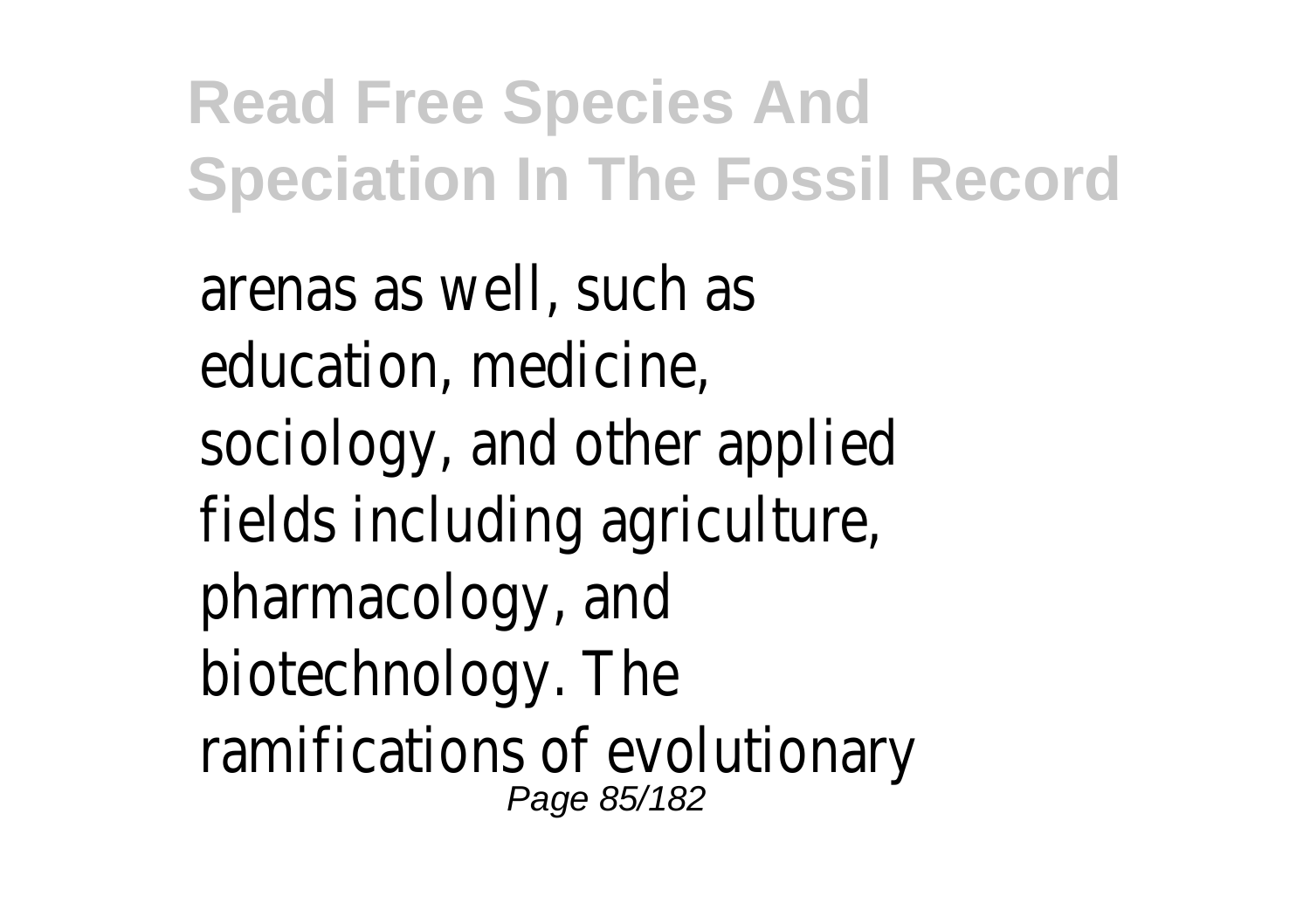thought also extend into learned realms traditionally reserved for philosophy and religion. The central goal of the In the Light of Evolution (ILE) series is to promote the evolutionary sciences through<br><sup>Page 86/182</sup>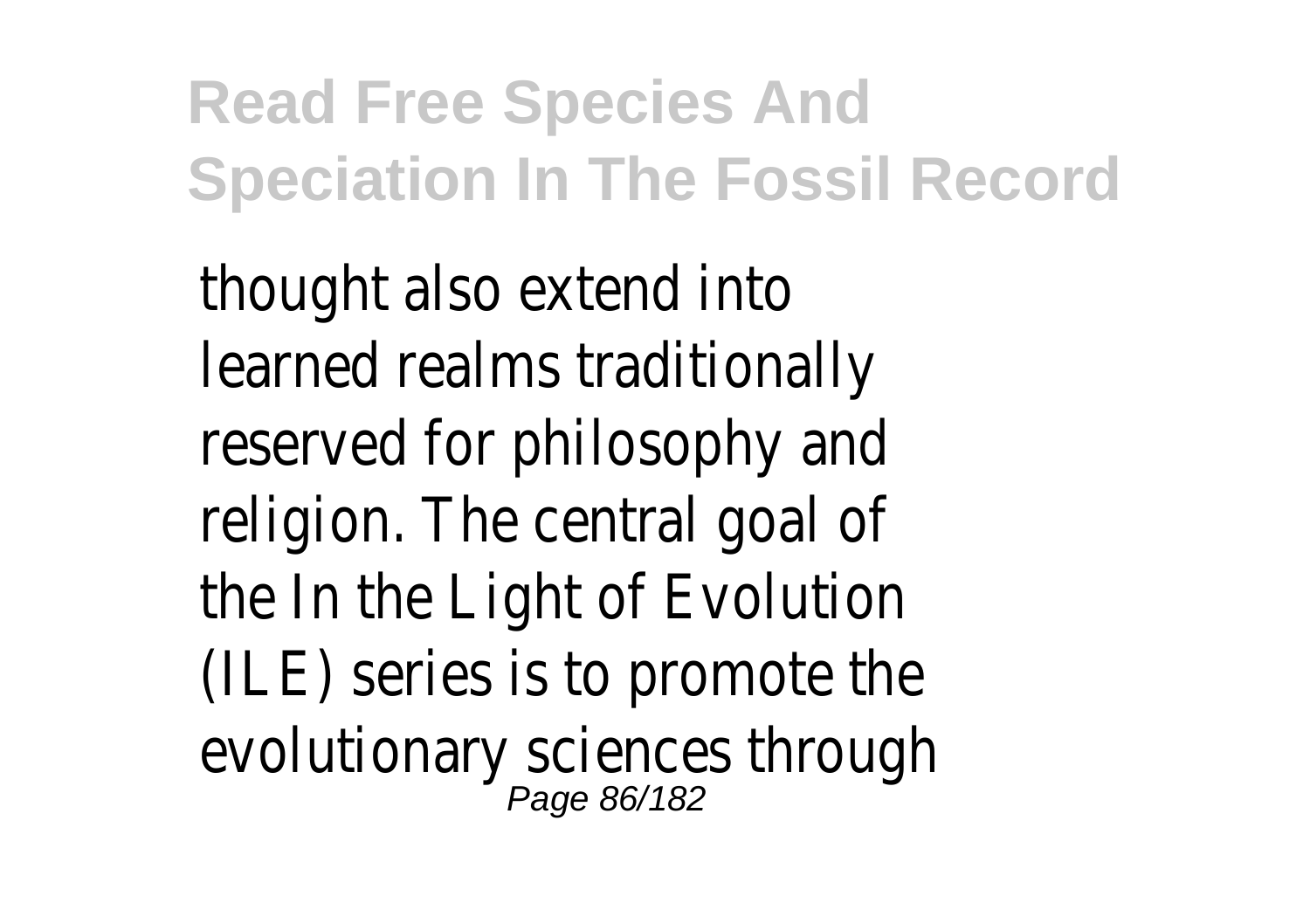state-of-the-art colloquia-in the series of Arthur M. Sackler colloquia sponsored by the National Academy of Sciencesand their published proceedings. Each installment explores evolutionary Page 87/182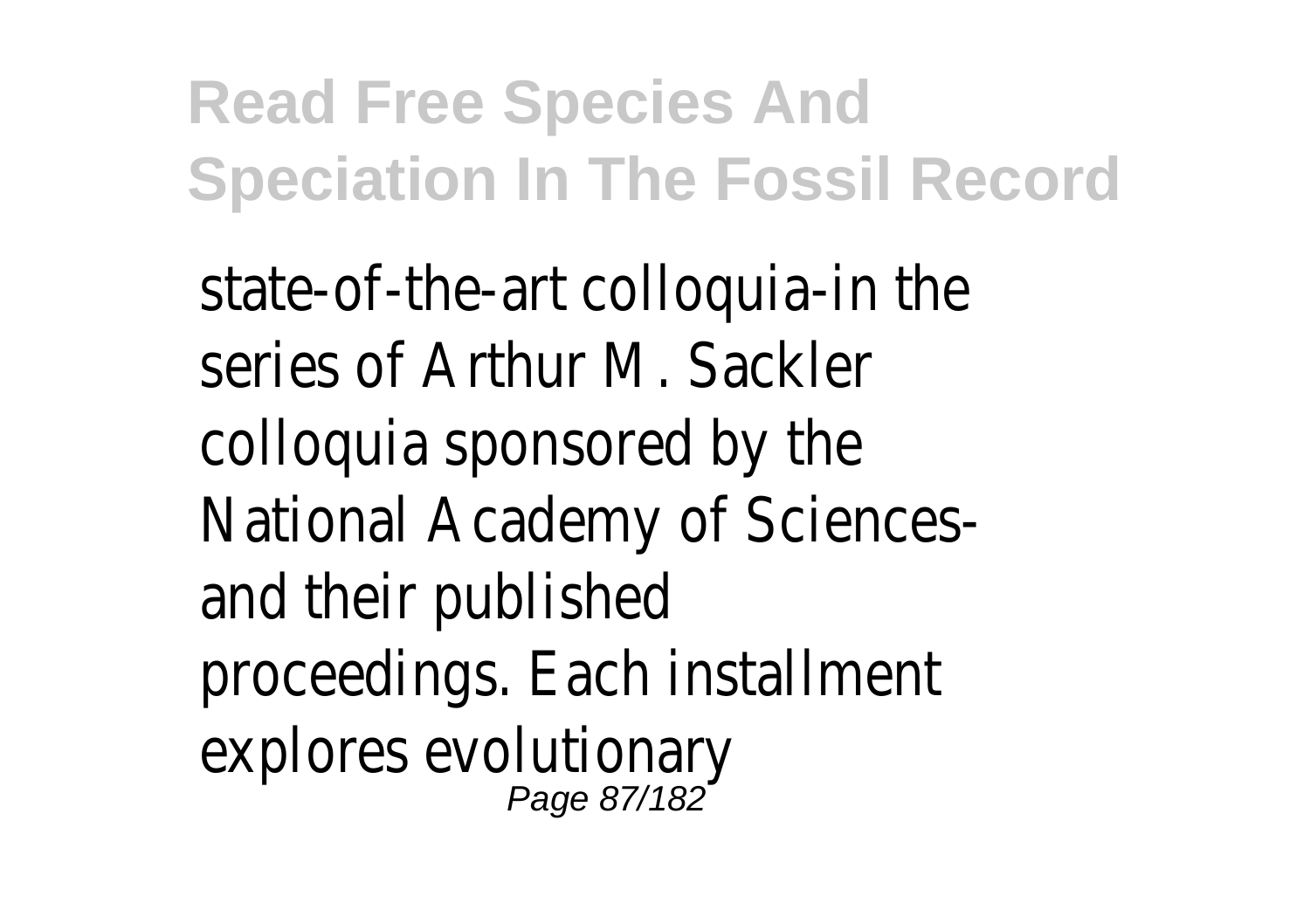perspectives on a particular biological topic that is scientifically intriguing but also has special relevance to contemporary societal issues or challenges. This tenth and final edition of the In the Light Page 88/182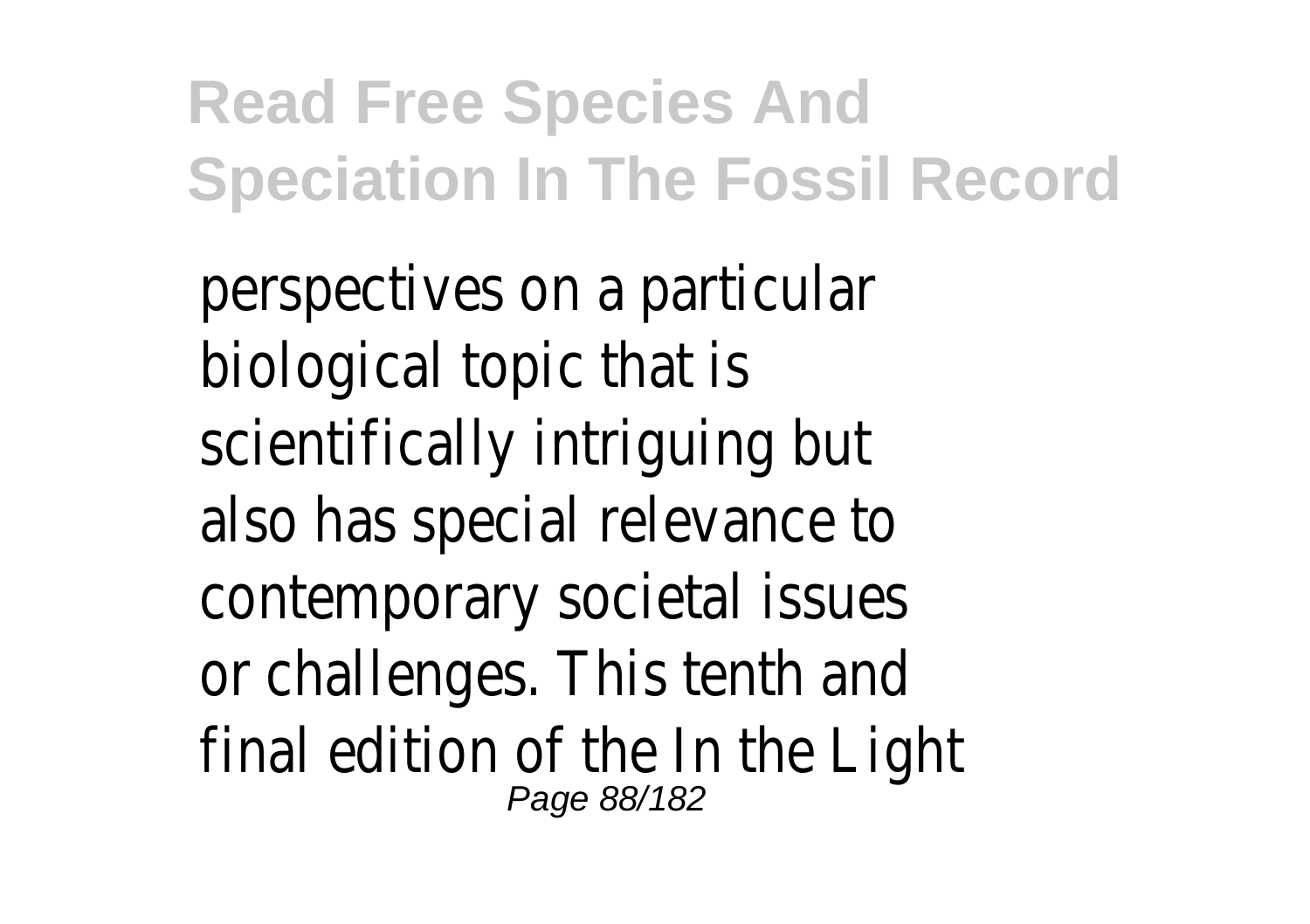of Evolution series focuses on recent developments in phylogeographic research and their relevance to past accomplishments and future research directions.

The nature of populations,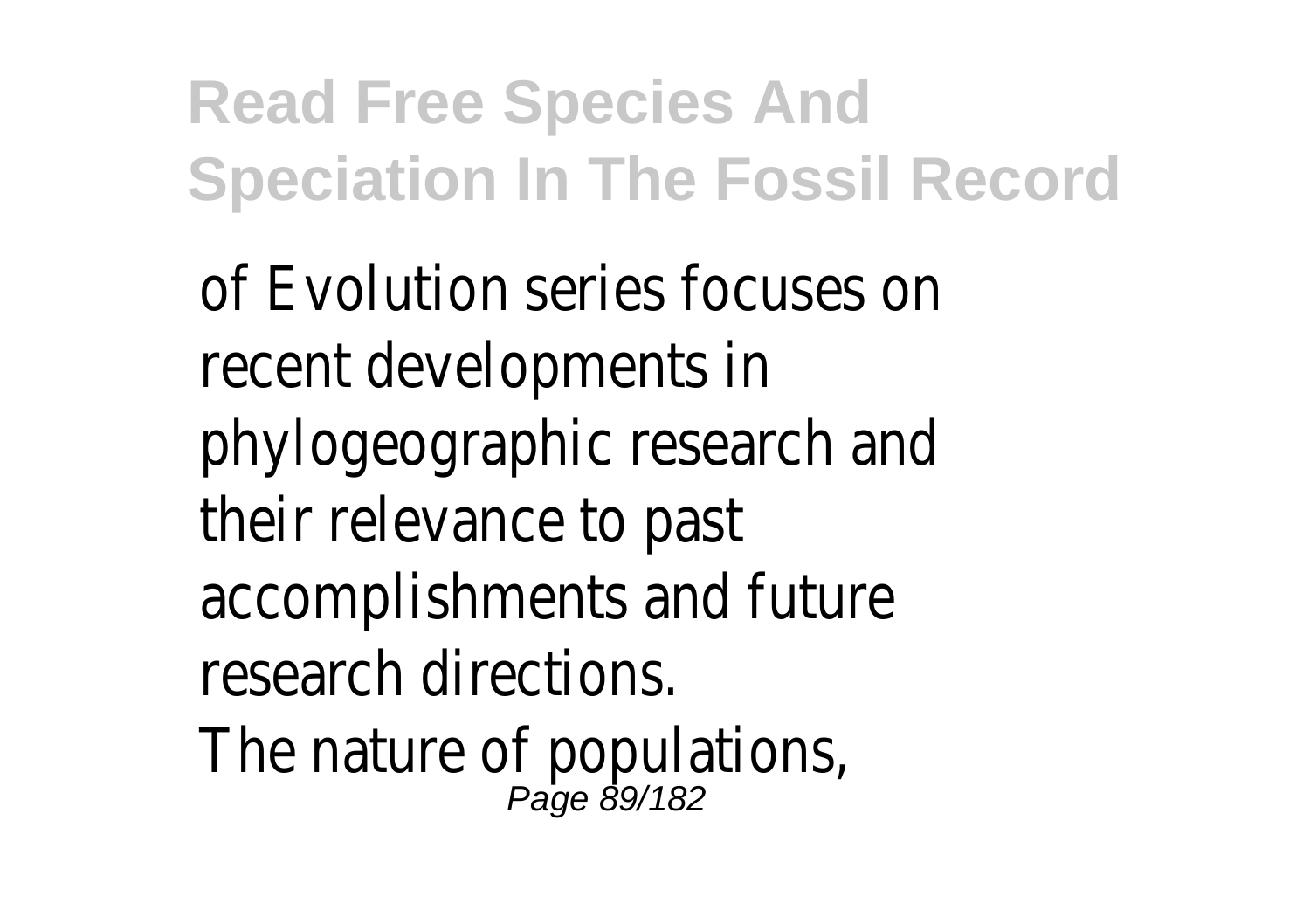races, subspecies, and species. Genetic basis of isolation. Origin of isolation theoretical. Origin of isolation - experimental. The nature of the speciation process. Frogs Flies and Dandelions Page 90/182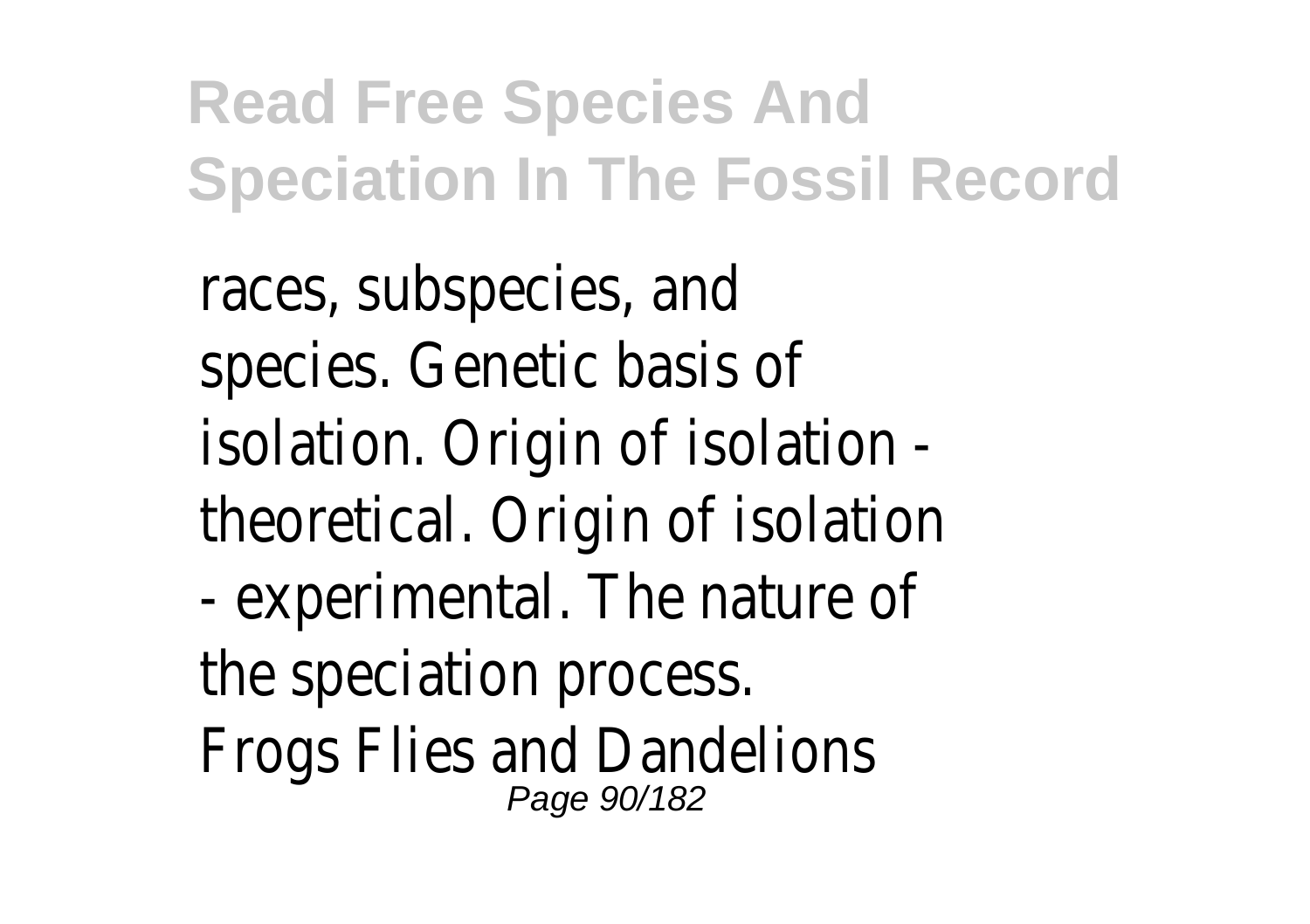Specialization, Speciation, and Radiation Species and Speciation in Micro-organisms Speciation and Mutation Volume X: Comparative Phylogeography<br>
Page 91/182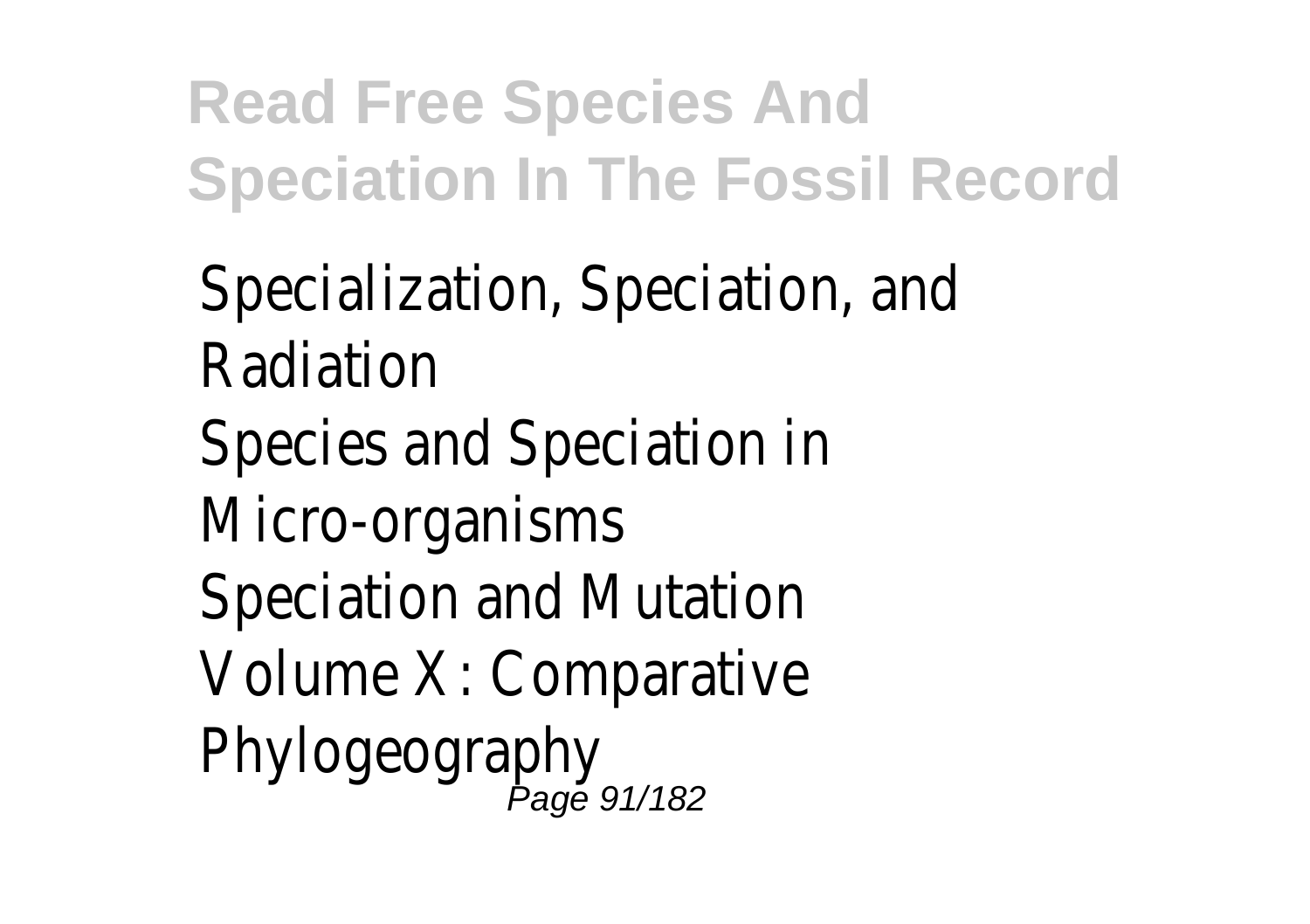Speciation and Its **Consequences** This volume captures the state-of-the-art in the study of insect-plant interactions, and marks the transformation of Page 92/182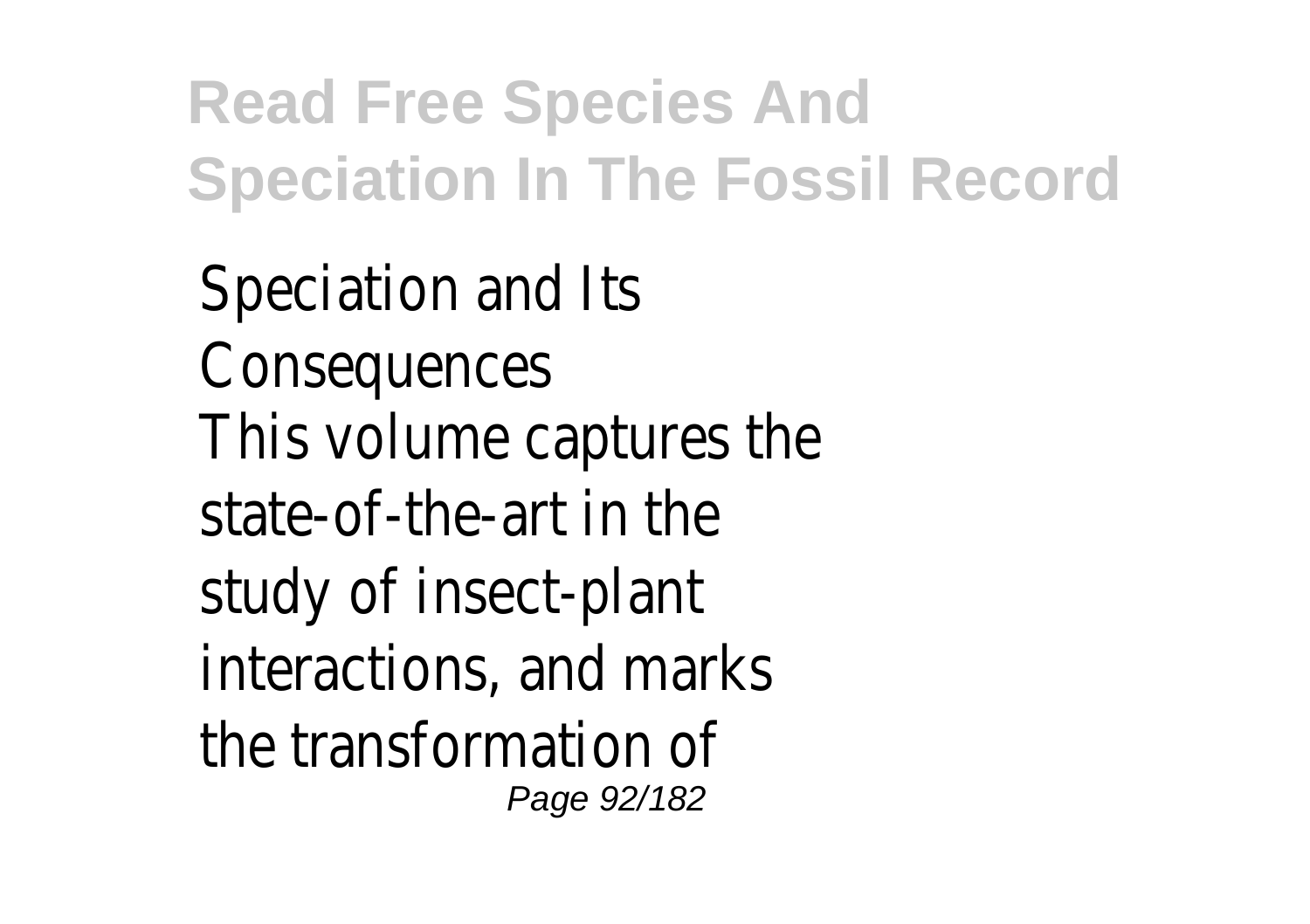the field into evolutionary biology. The contributors present integrative reviews of uniformly high quality that will inform and inspire generations of Page 93/182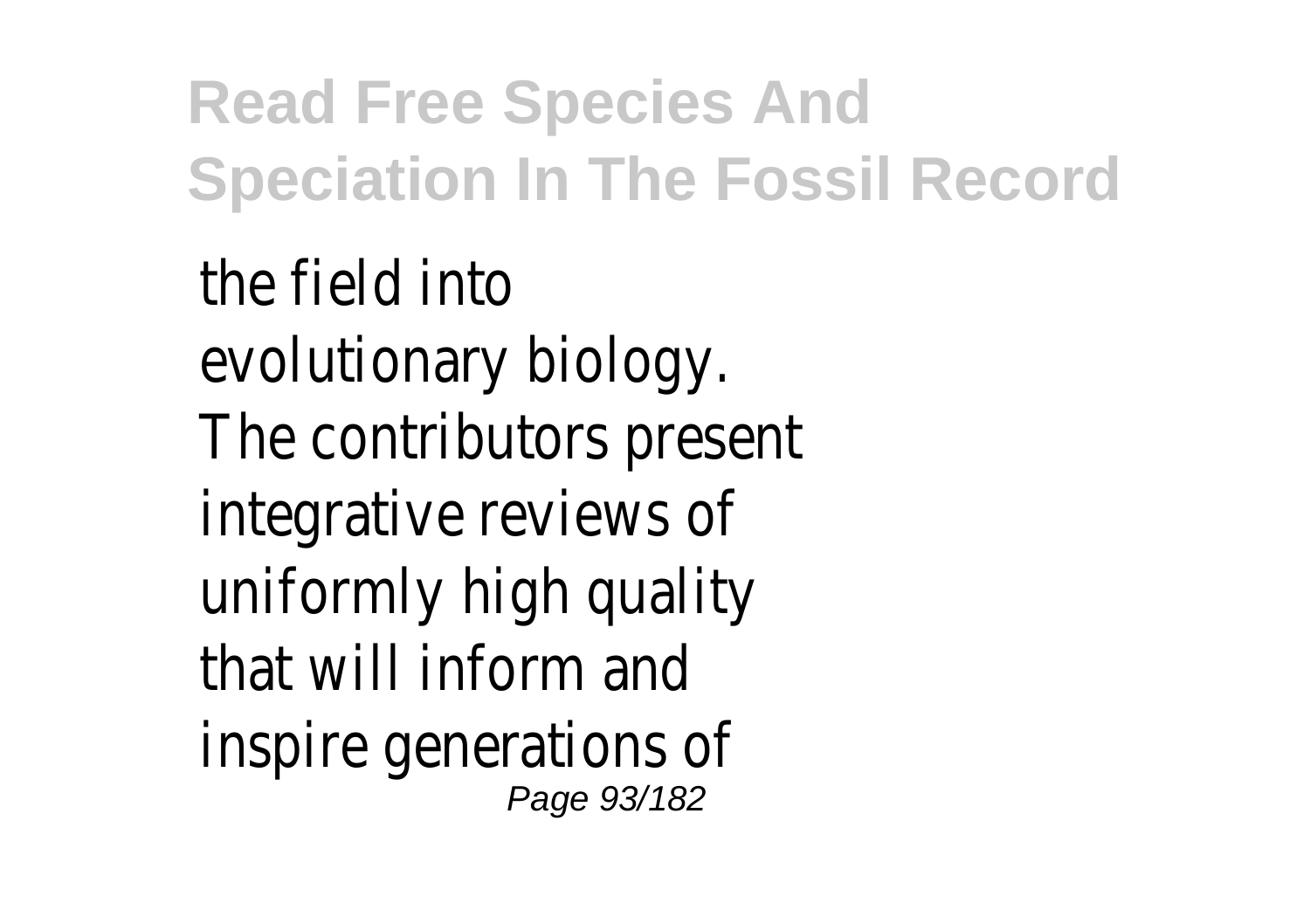academic and applied biologists. Their presentation together provides an invaluable synthesis of perspectives that is rare in any Page 94/182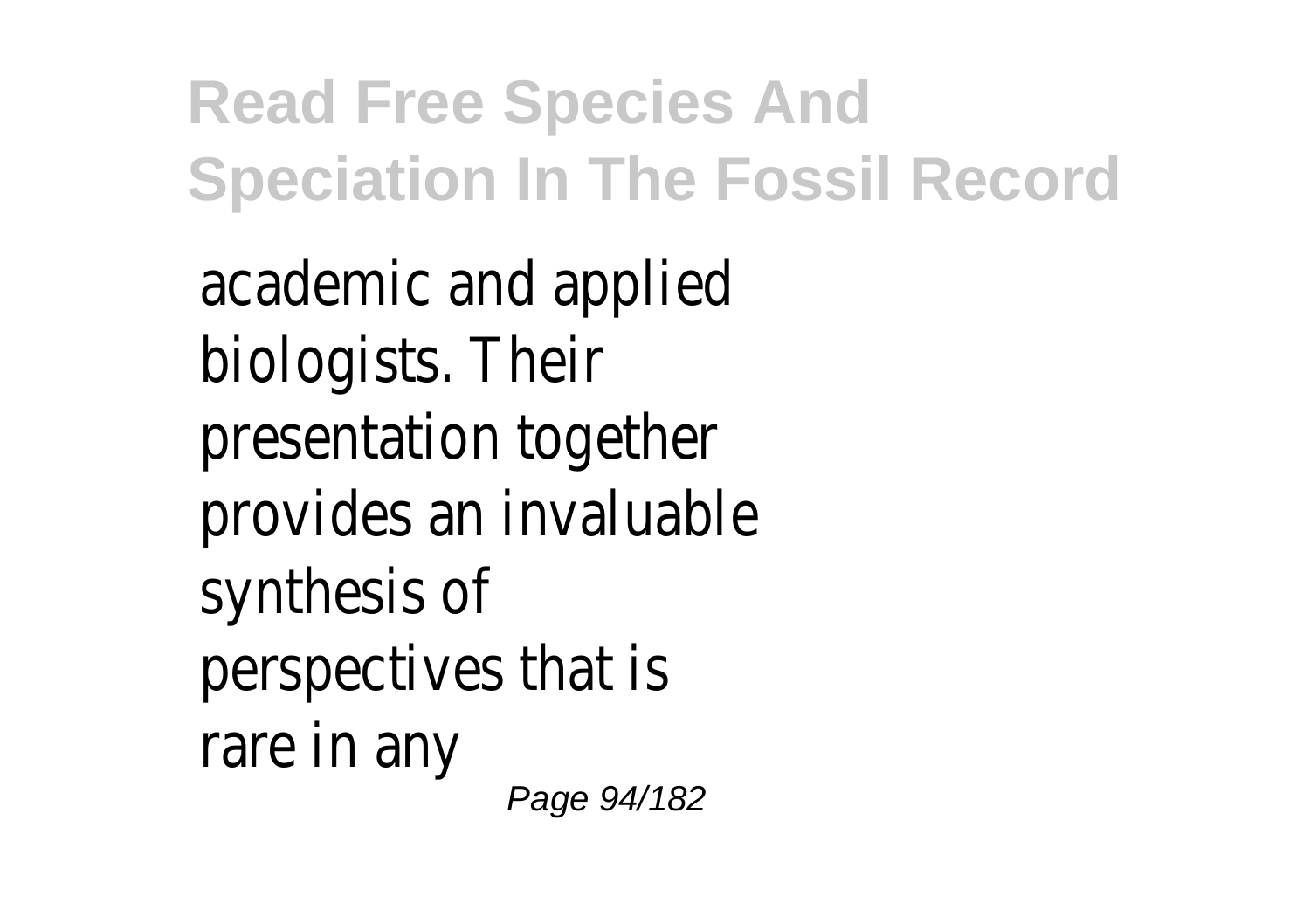discipline.--Brian D. Farrell, Professor of Organismic and Evolutionary Biology, Harvard University Tilmon has assembled a truly wonderful and rich Page 95/182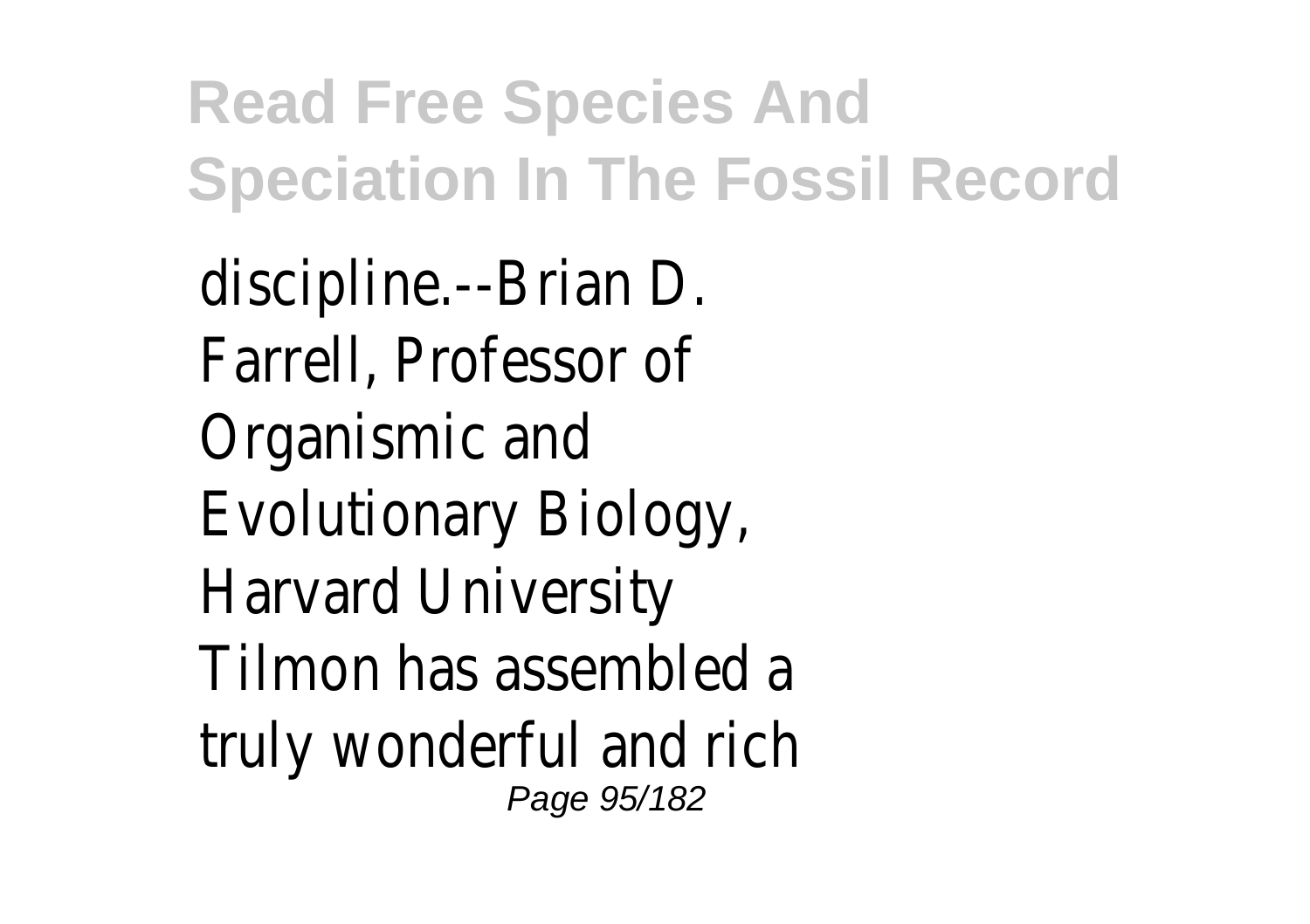volume, with contributions from the lion's share of fine minds in evolution and ecology of herbivorous insects. The topics comprise a fascinating Page 96/182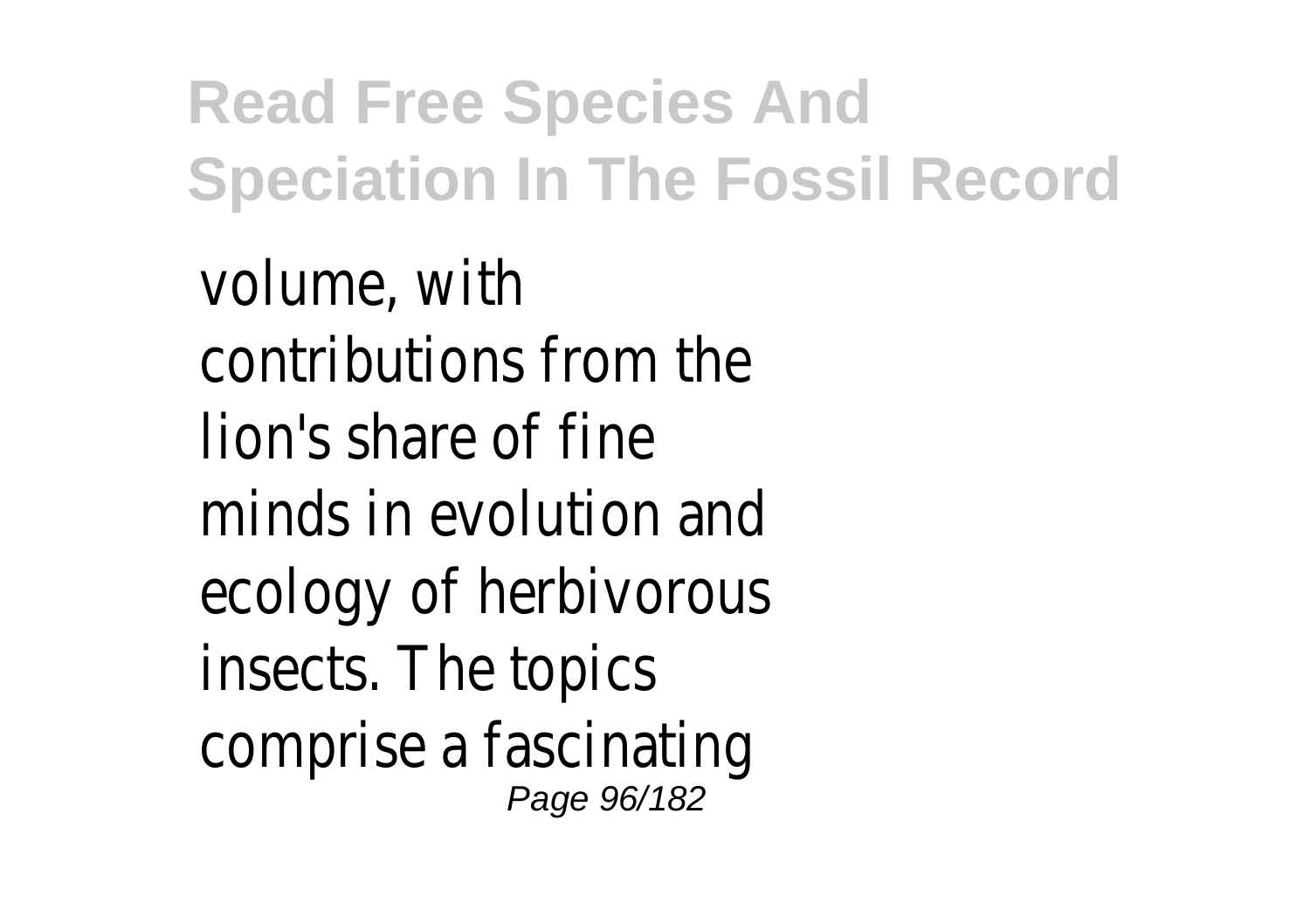and deep coverage of what has been discovered in the prolific recent decades of research with insects on plants. Fascinating chapters provide deep analyses of Page 97/182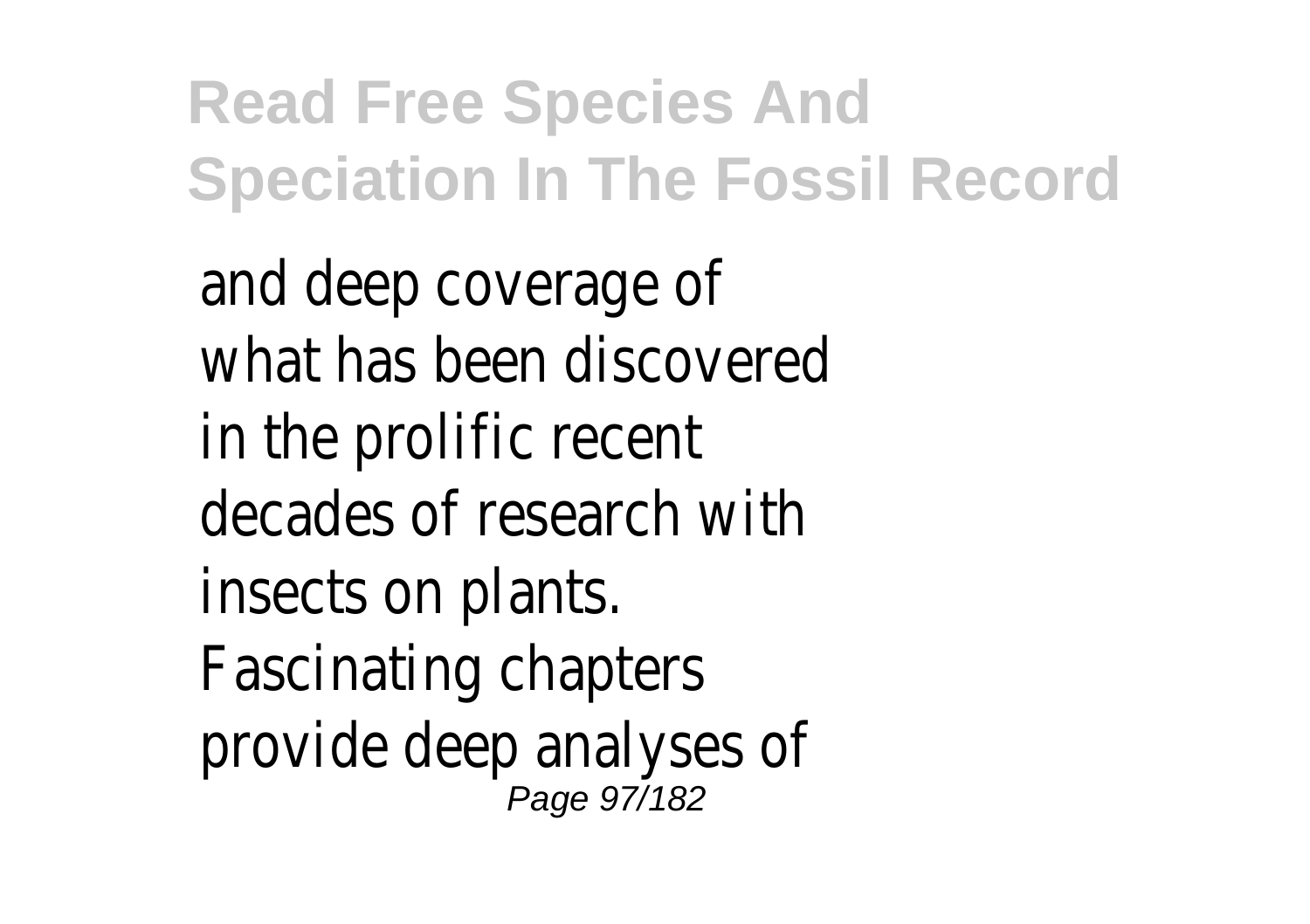some of the most interesting research on these interactions. From insect plant chemistry, behavior, and host shifting to phylogenetics, co-Page 98/182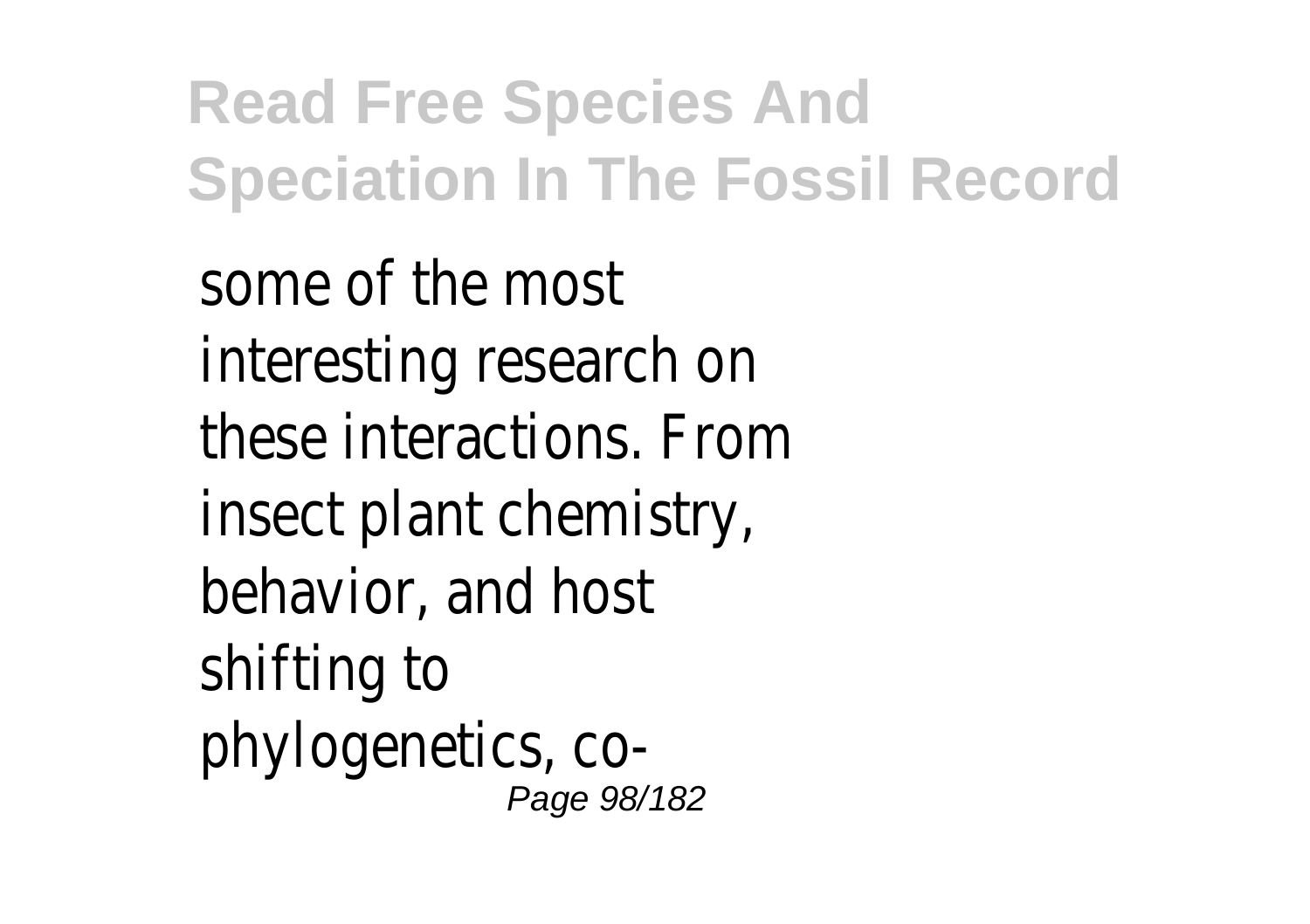evolution, life-history evolution, and invasive plant-insect interaction, one is hard pressed to name a substantial topic not included. This volume Page 99/182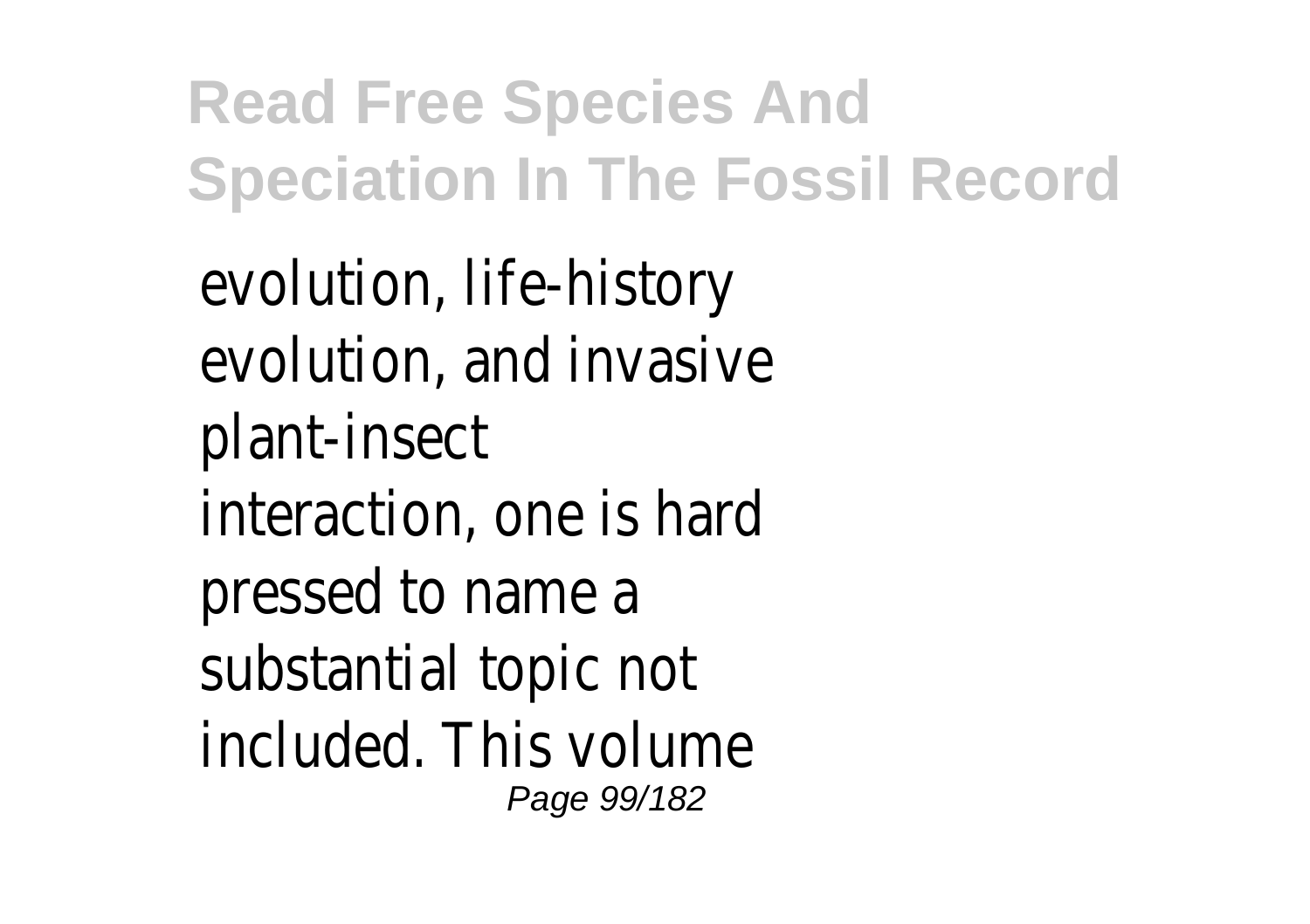will launch a hundred graduate seminars and find itself on the shelf of everyone who is anyone working in this rich landscape of disciplines.--Donald R. Page 100/182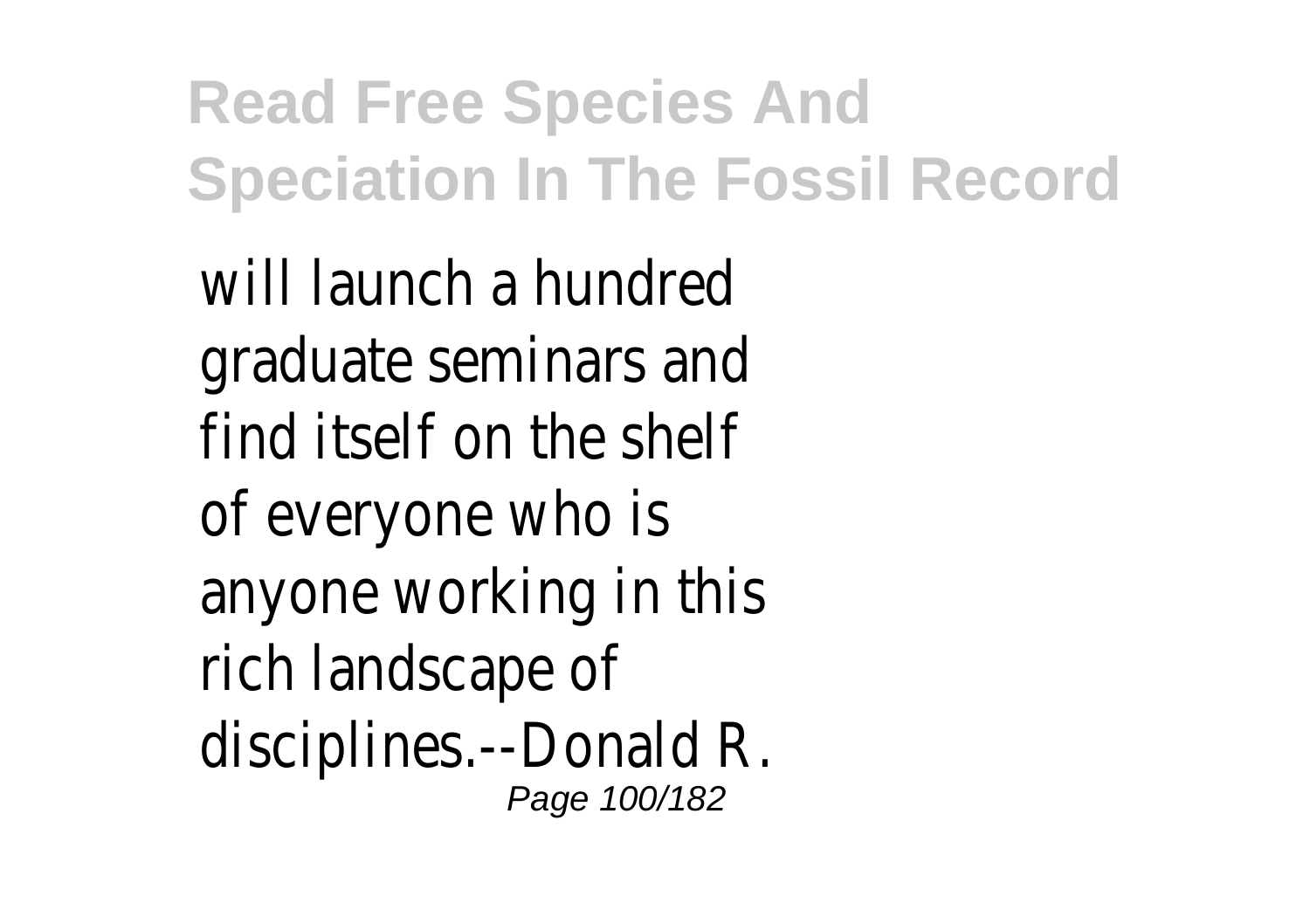Strong, Professor of Evolution and Ecology, University of California, Davis Seldom have so many excellent authors been brought together to write so Page 101/182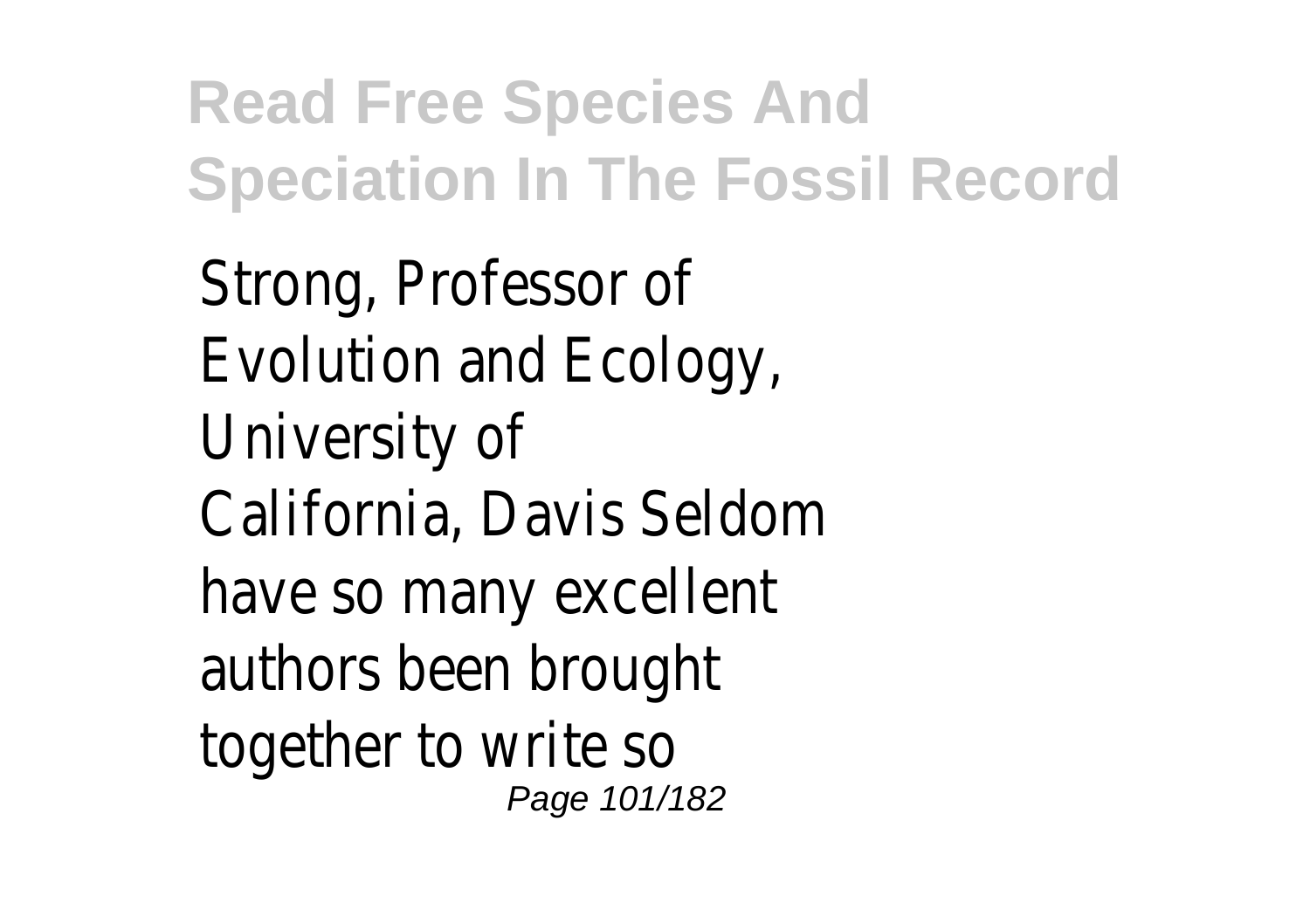many good chapters on so many important topics in organismic evolutionary biology. Tom Wood, always unassuming and inspired by living nature, would have been Page 102/182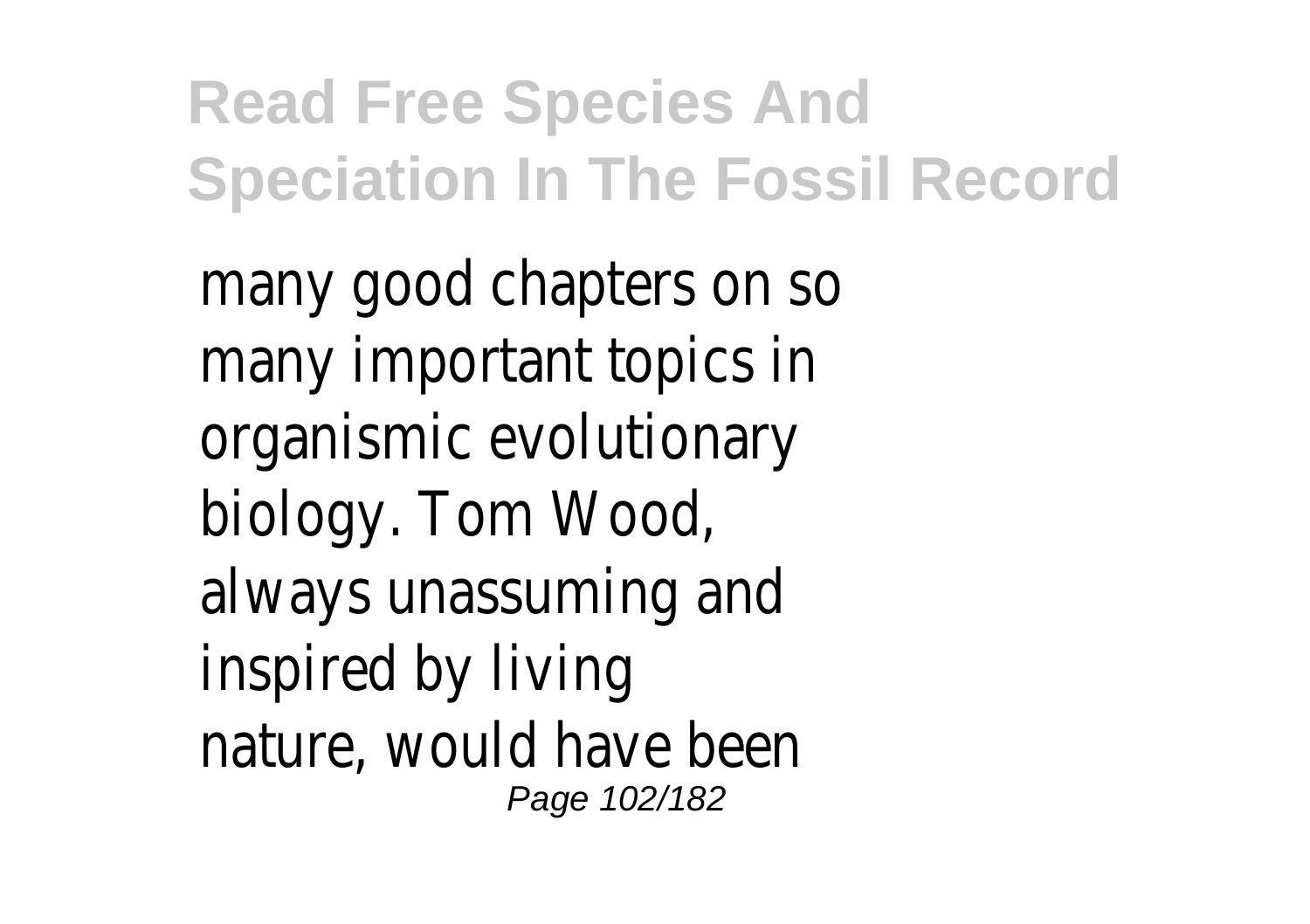amazed and pleased by this tribute.--Mary Jane West-Eberhard, Smithsonian Tropical Research Institute In 1990 Sibley and Monroe compiled a list Page 103/182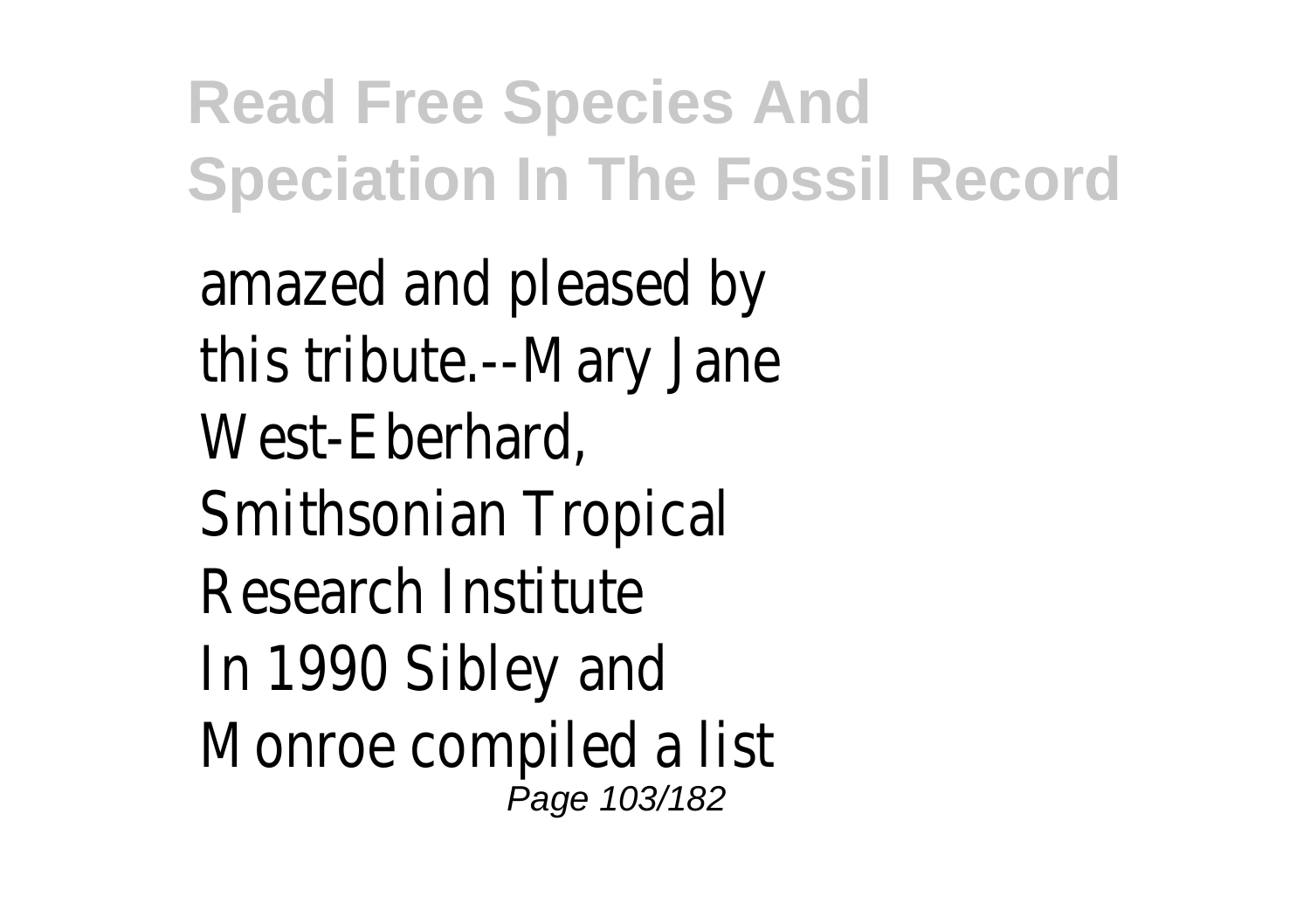of the world's birds. On that list were 9,672 species. In what has been something of a taxonomic revolution more have been added as vocalizations have been Page 104/182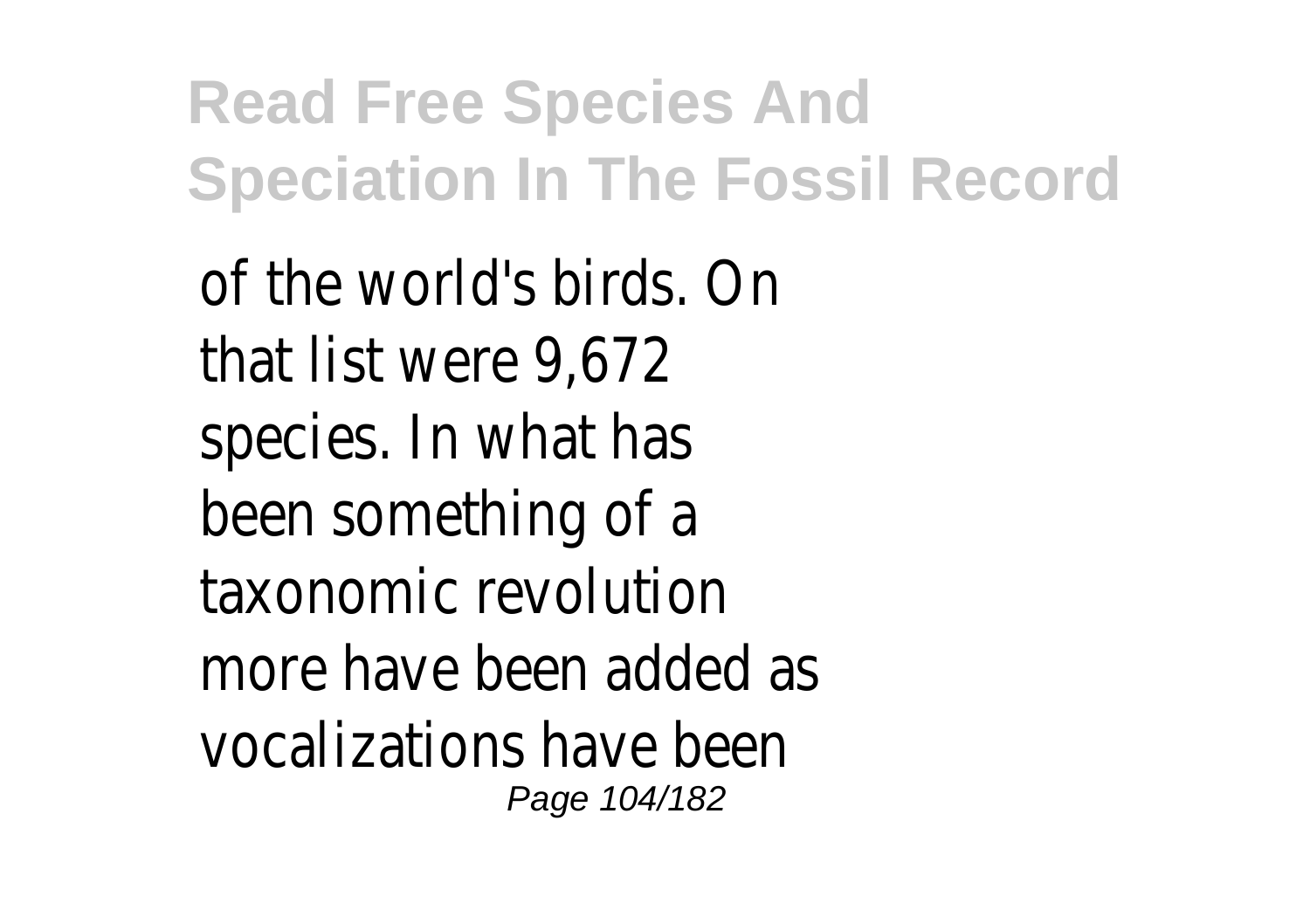studied and DNA sequenced. Now there are likely to be close to 10,000 recognized extant species of birds, and many times that number that have gone extinct Page 105/182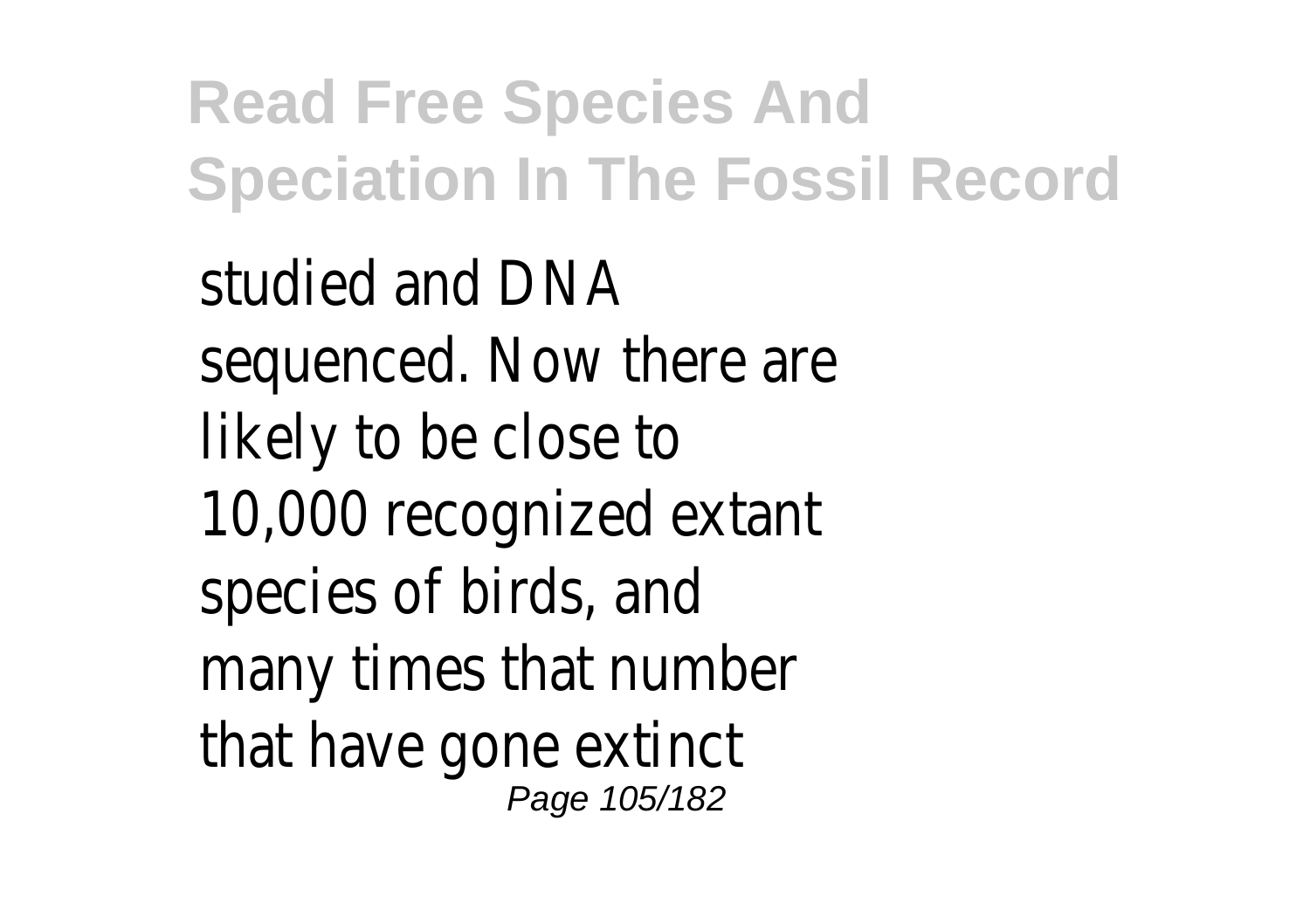over the past 145 million years or so since the first know fossil bird, Archeopteryx. Speciation in Birds is an authoritative synthesis Page 106/182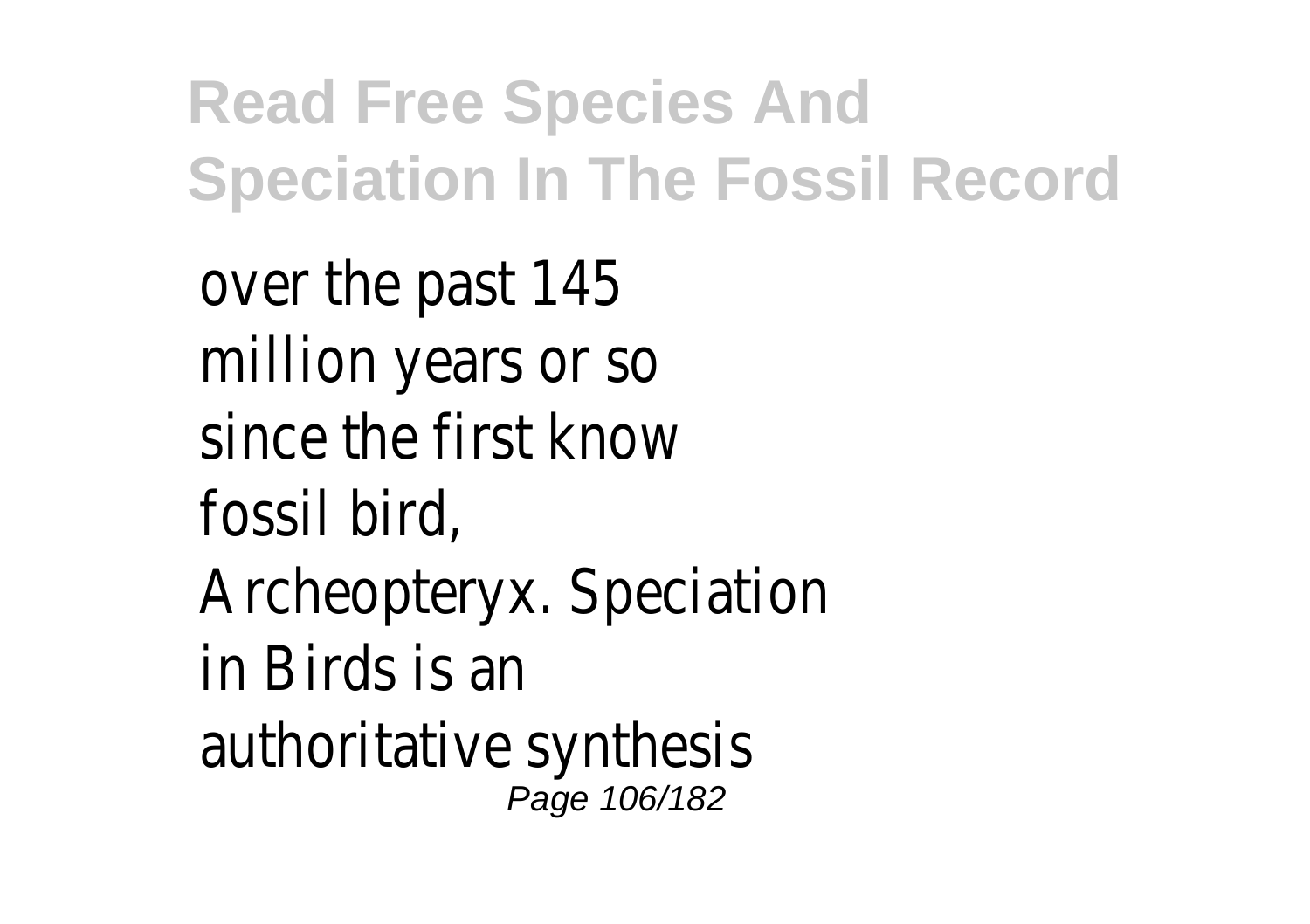on the behavioral and genetic causes and consequences of speciation in birds. How do new animal and plant species come about? How quickly does Page 107/182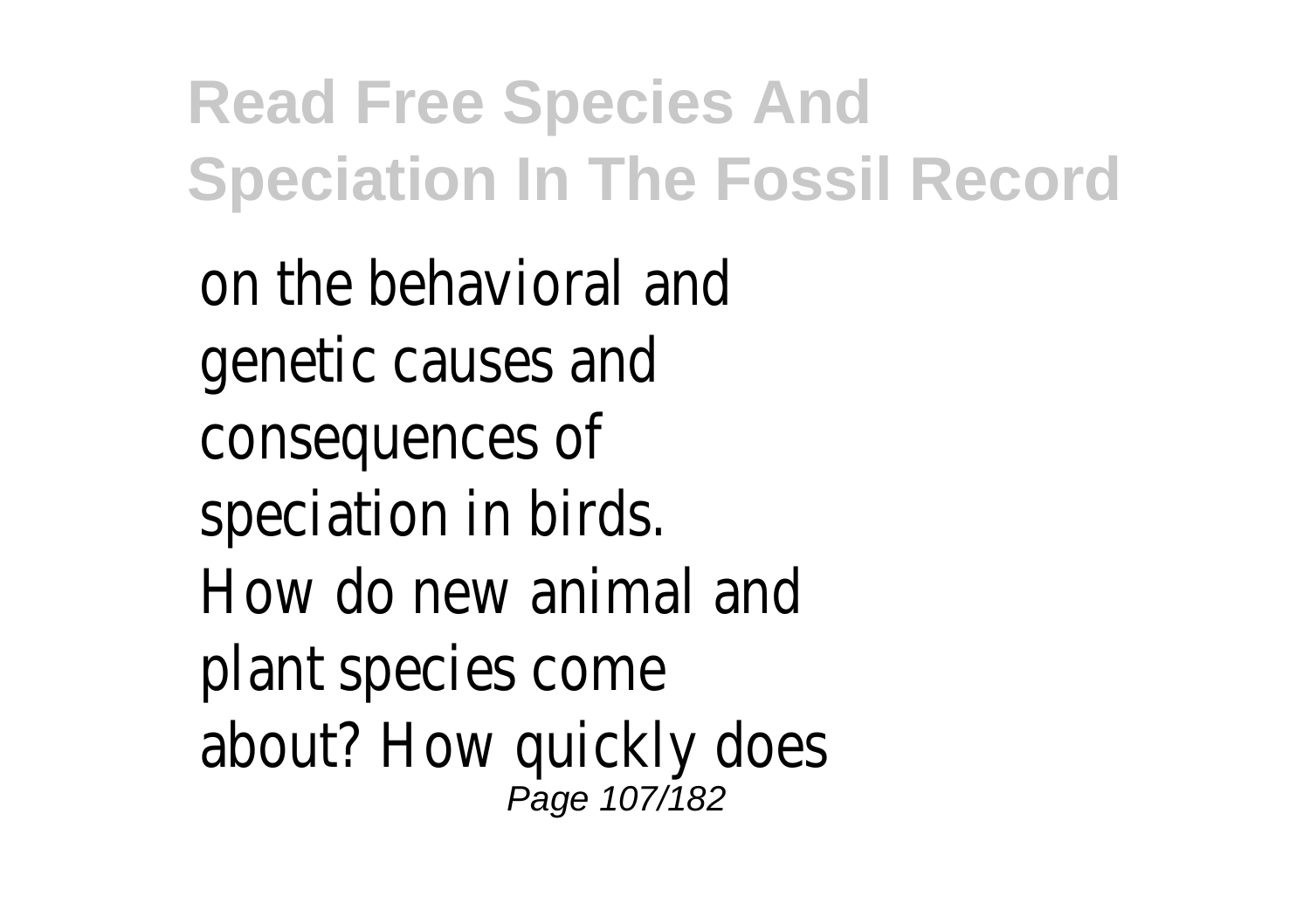it happen? And what are species anyway? Schilthuizen, reputed scientist and journalist, launches into the debate that has baffled biologists ever Page 108/182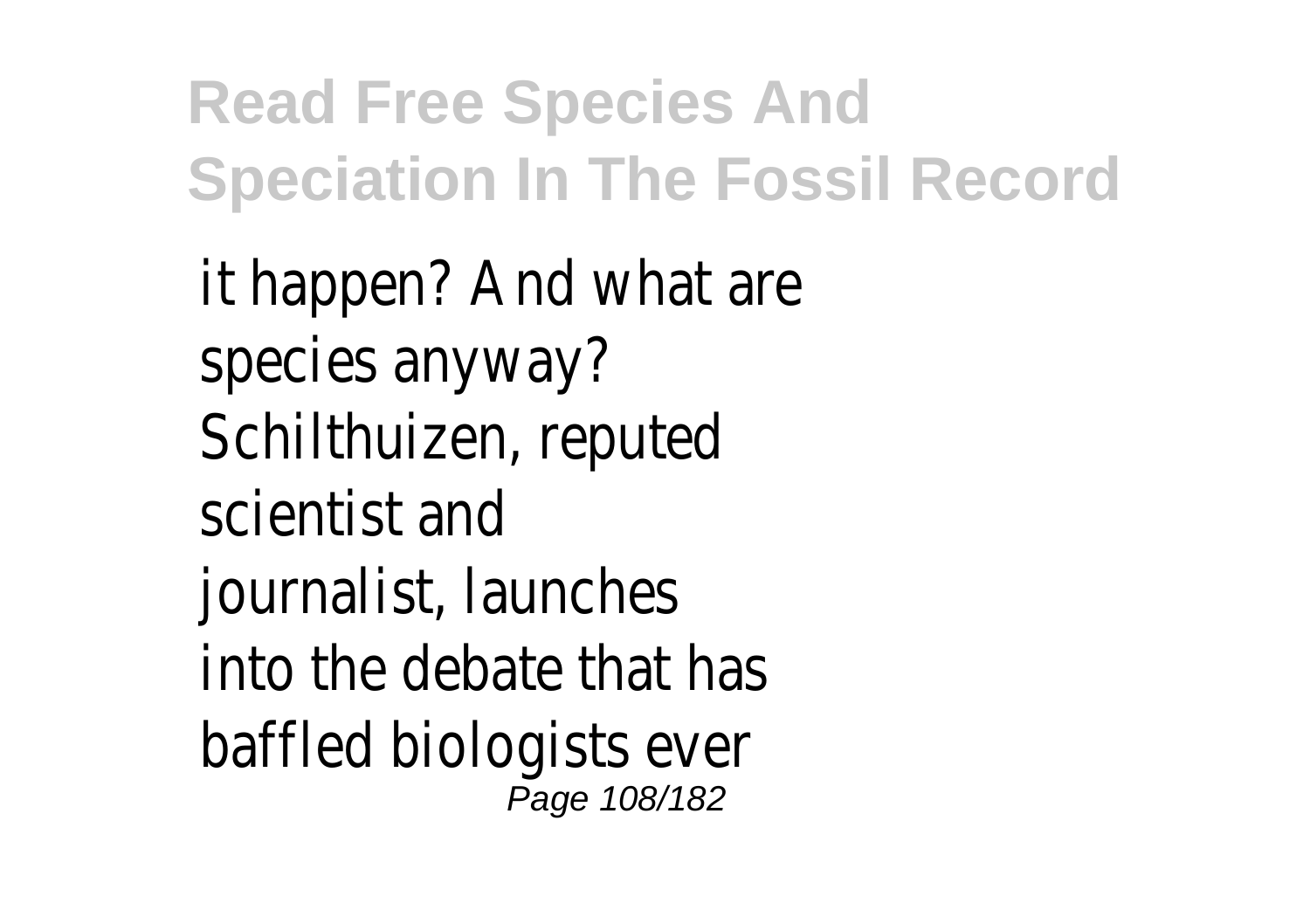since Darwin, with tremendous energy and wit. The whole subject leaps to life andits significance for understanding biodiversity comes Page 109/182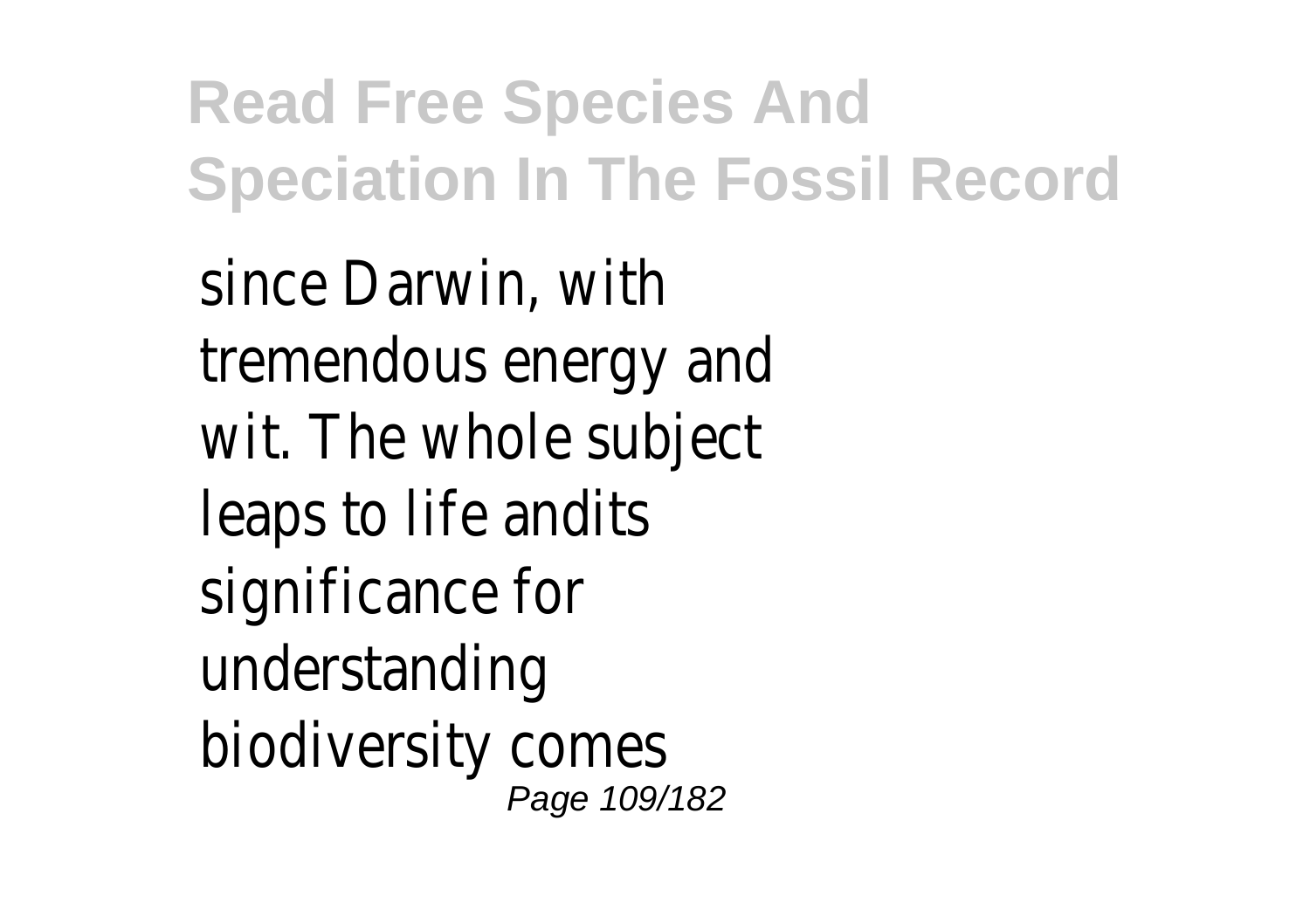clear. This is a fascinating read that will appeal equally to the lay reader and to students getting to grips with the fundementals of a Page 110/182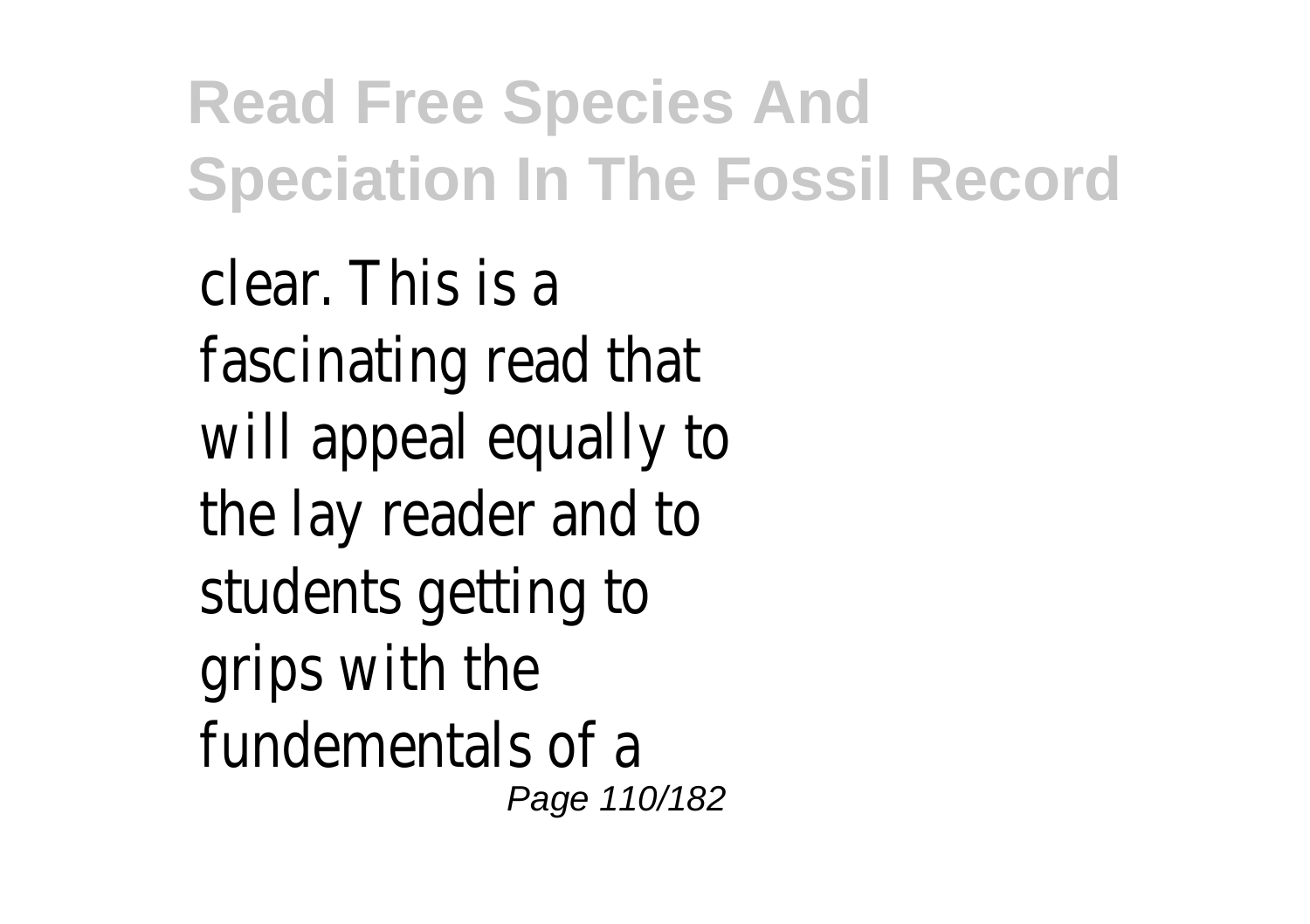complex subject. Speciation and Patterns of Diversity Species and speciation in ancient lakes Papers of a Discussion Meeting Held at the Page 111/182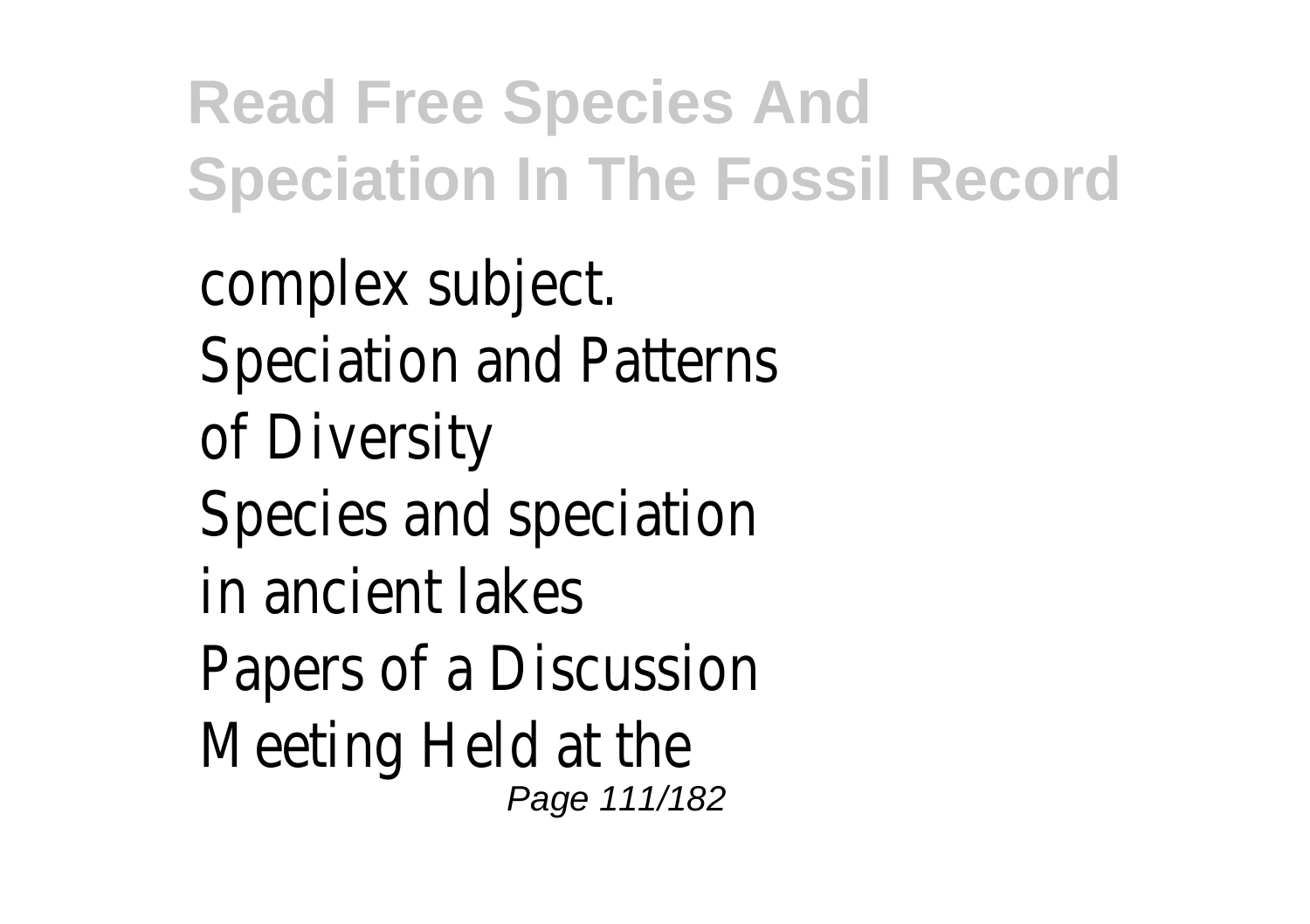Royal Society on 13 and 14 March 2006 A History of the Idea The Making of Species Essays on the Growth of Modern Paleontology

*Endless FormsSpecies and* Page 112/182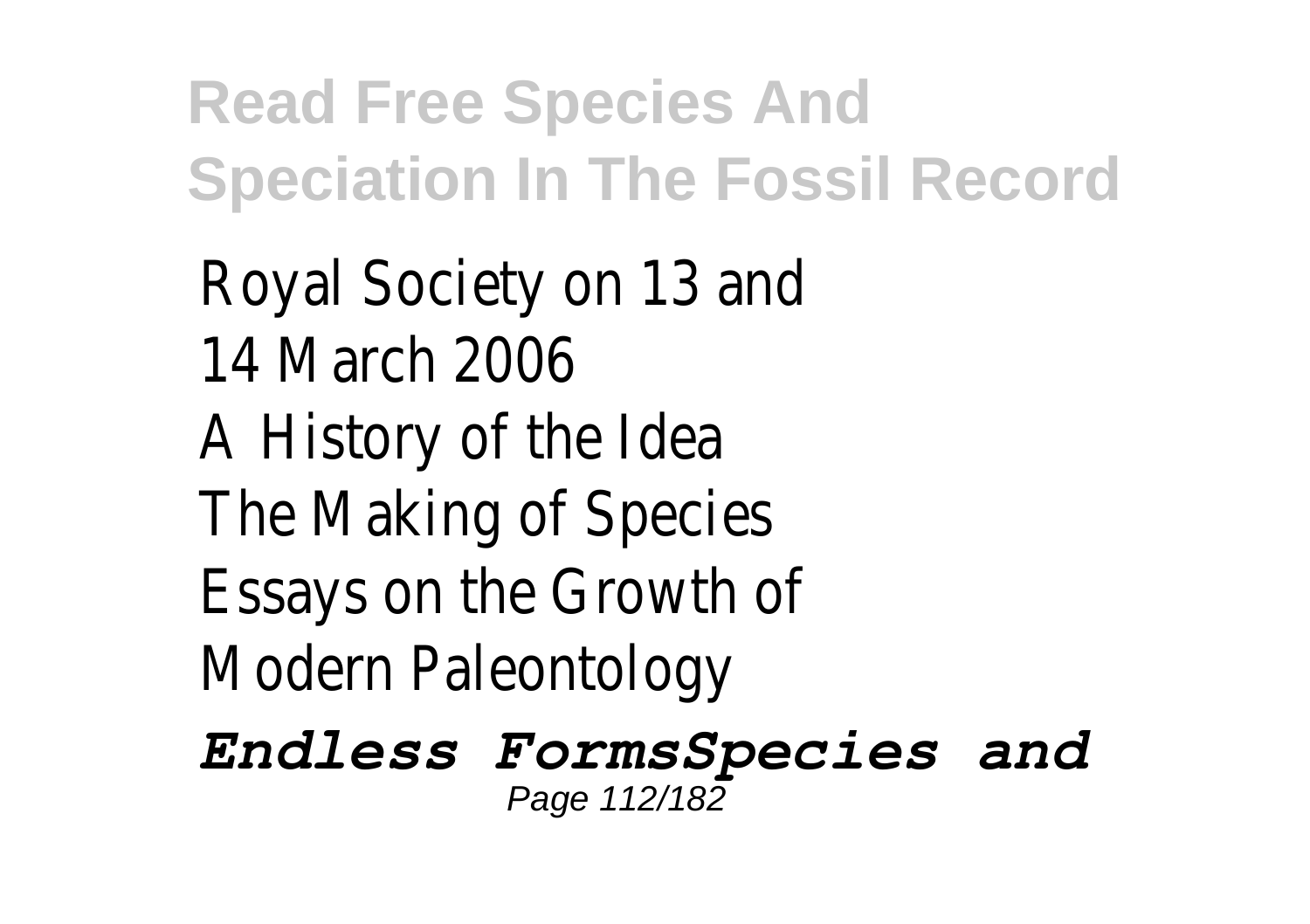*SpeciationOxford University Press on Demand The average person can name more bird species than they think, but do we really know what a* Page 113/182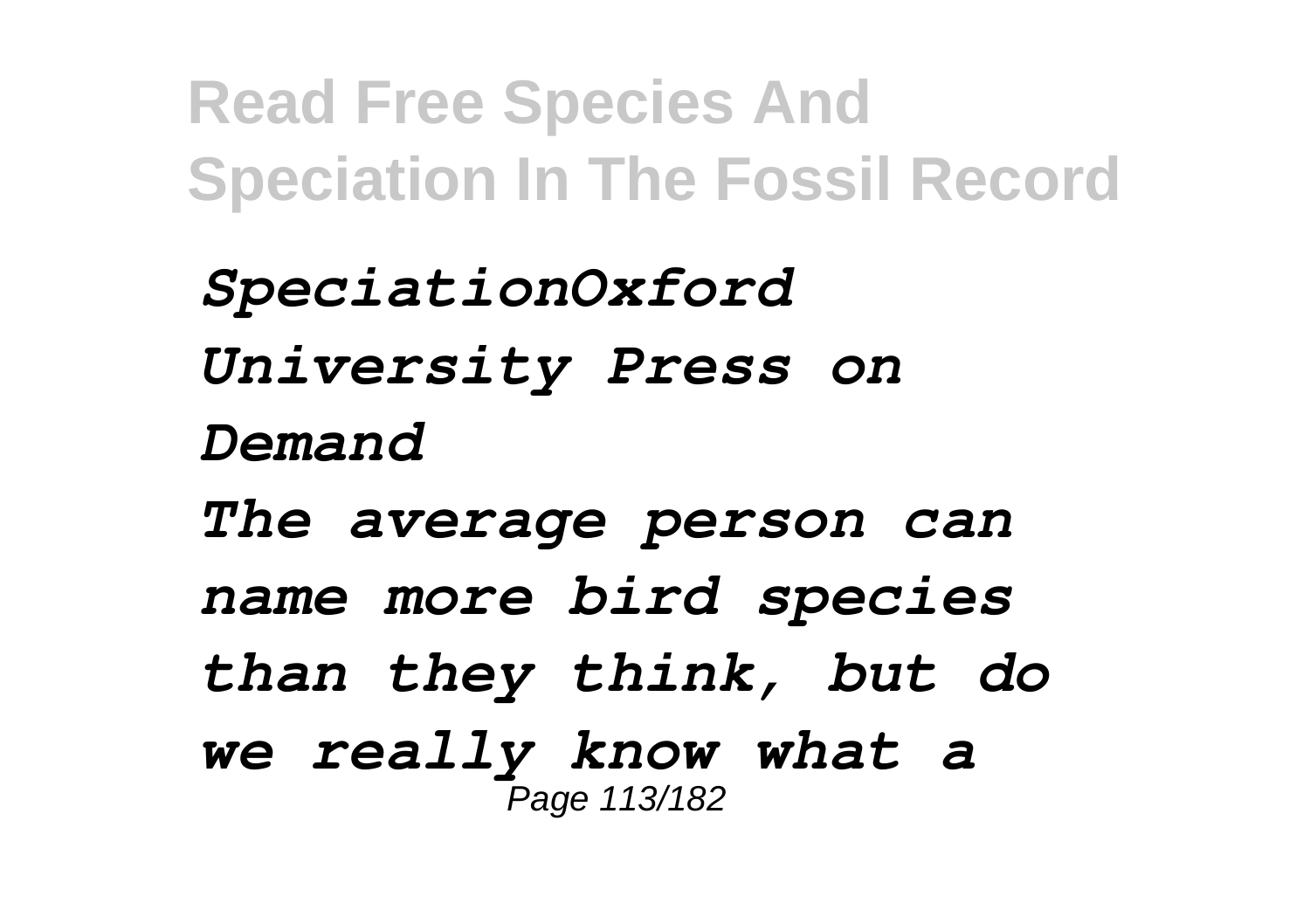*bird "species" is? This open access book takes up several fascinating aspects of bird life to elucidate this basic concept in biology. From genetic and* Page 114/182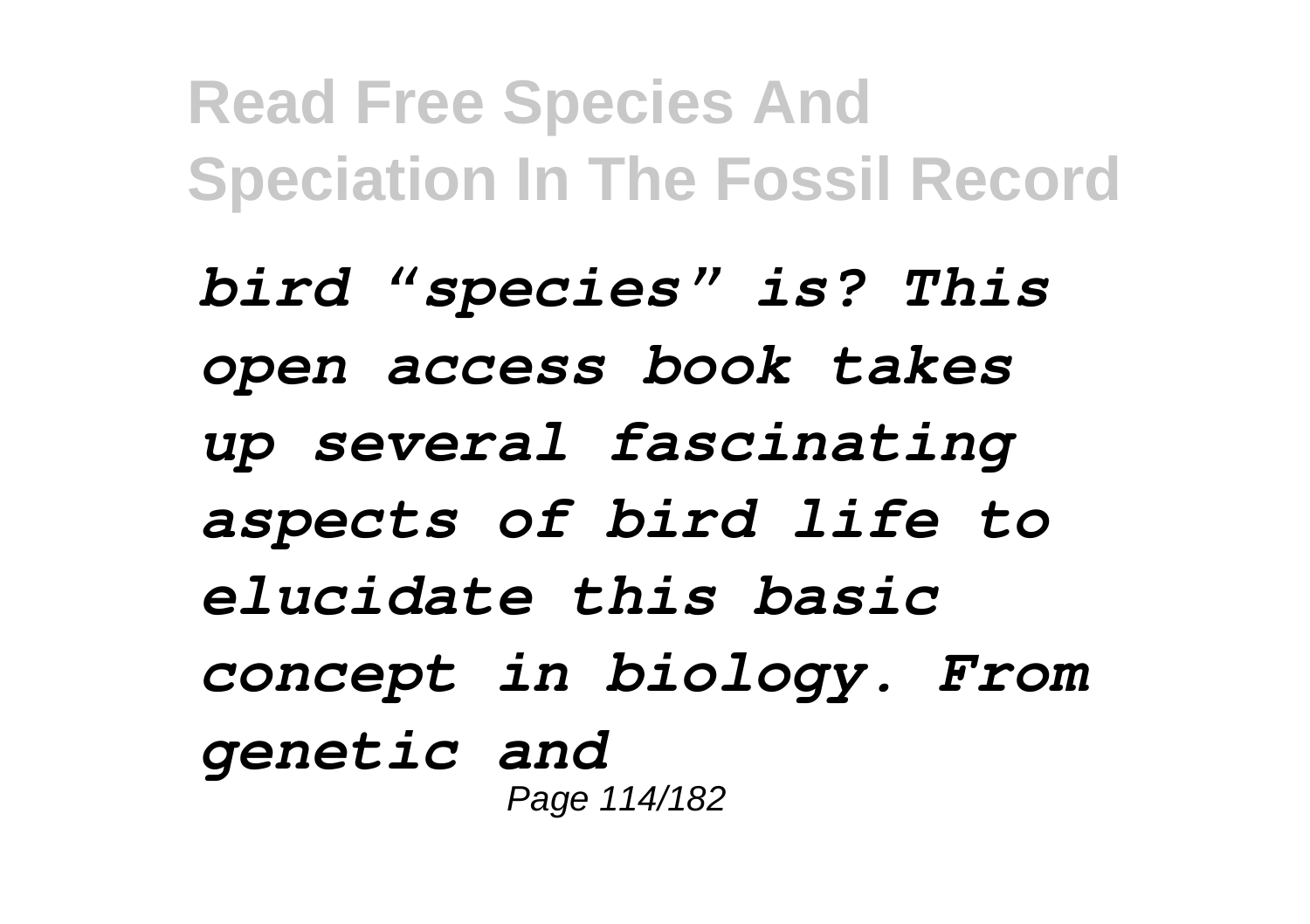*physiological basics to the phenomena of bird song and bird migration, it analyzes various interactions of birds – with their environment and other birds. Lastly,* Page 115/182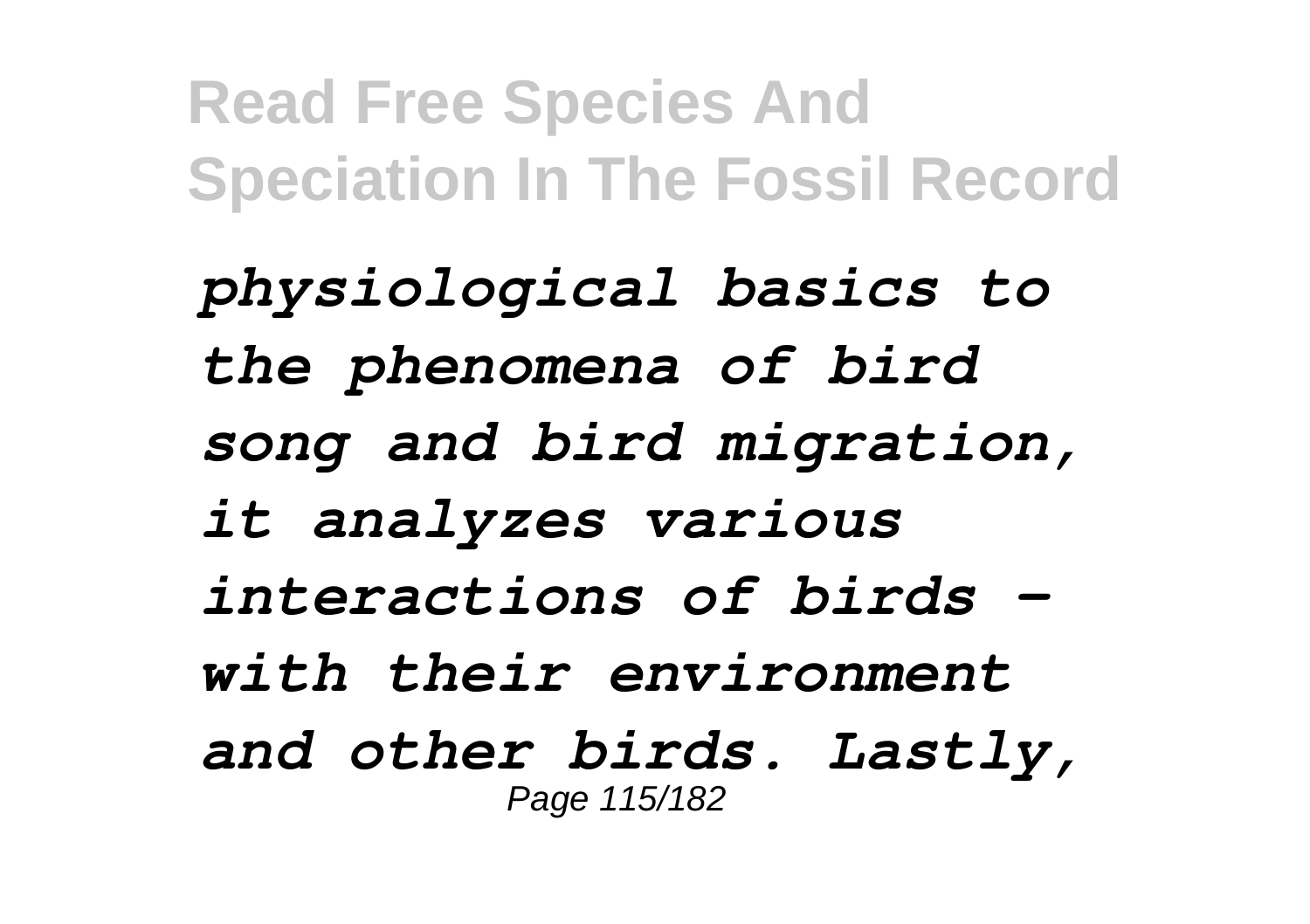*it shows imminent threats to birds in the Anthropocene, the era of global human impact. Although it seemed to be easy to define bird species, the advent of* Page 116/182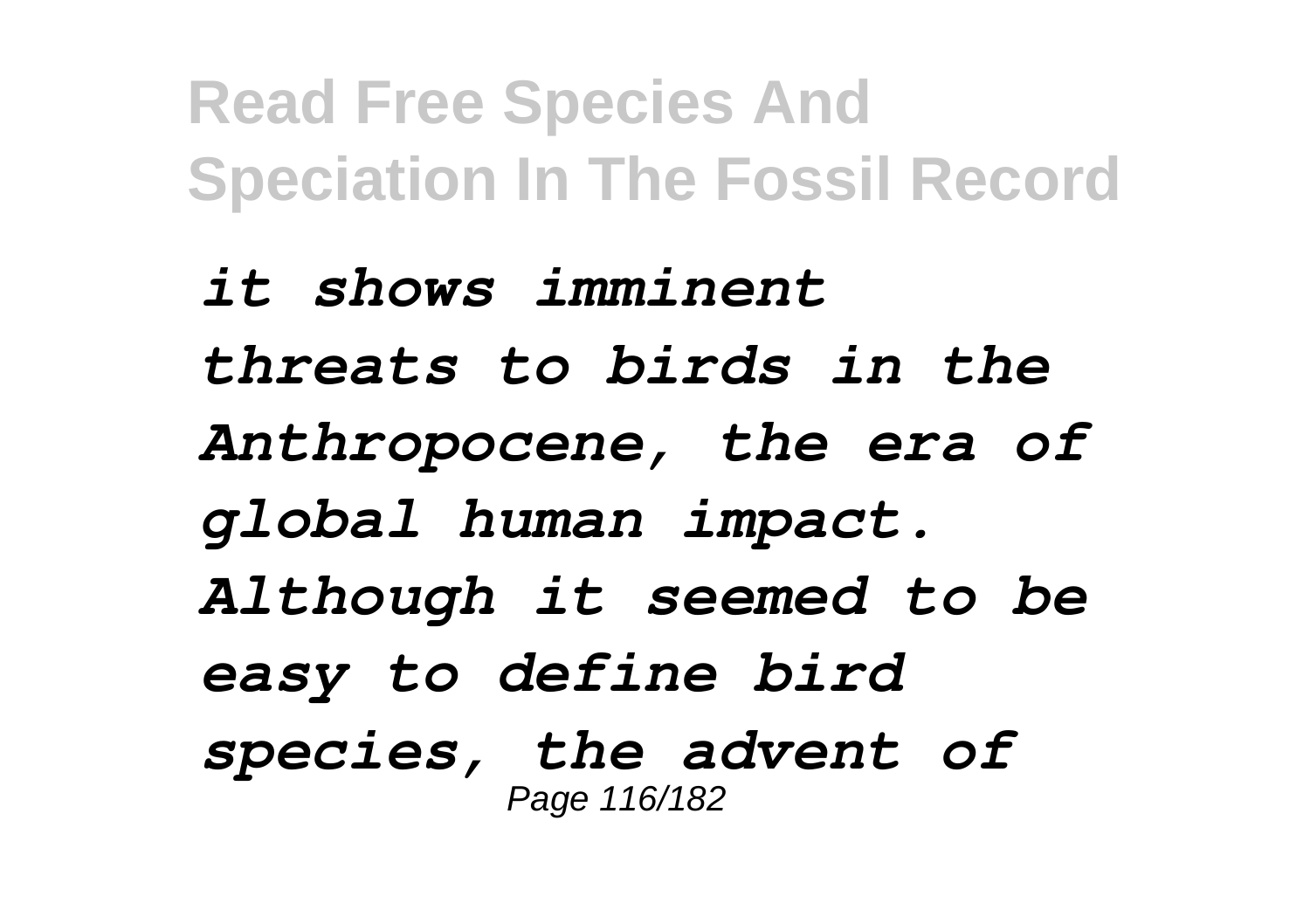*modern methods has challenged species definition and led to a multidisciplinary approach to classifying birds. One outstanding new toolbox comes with* Page 117/182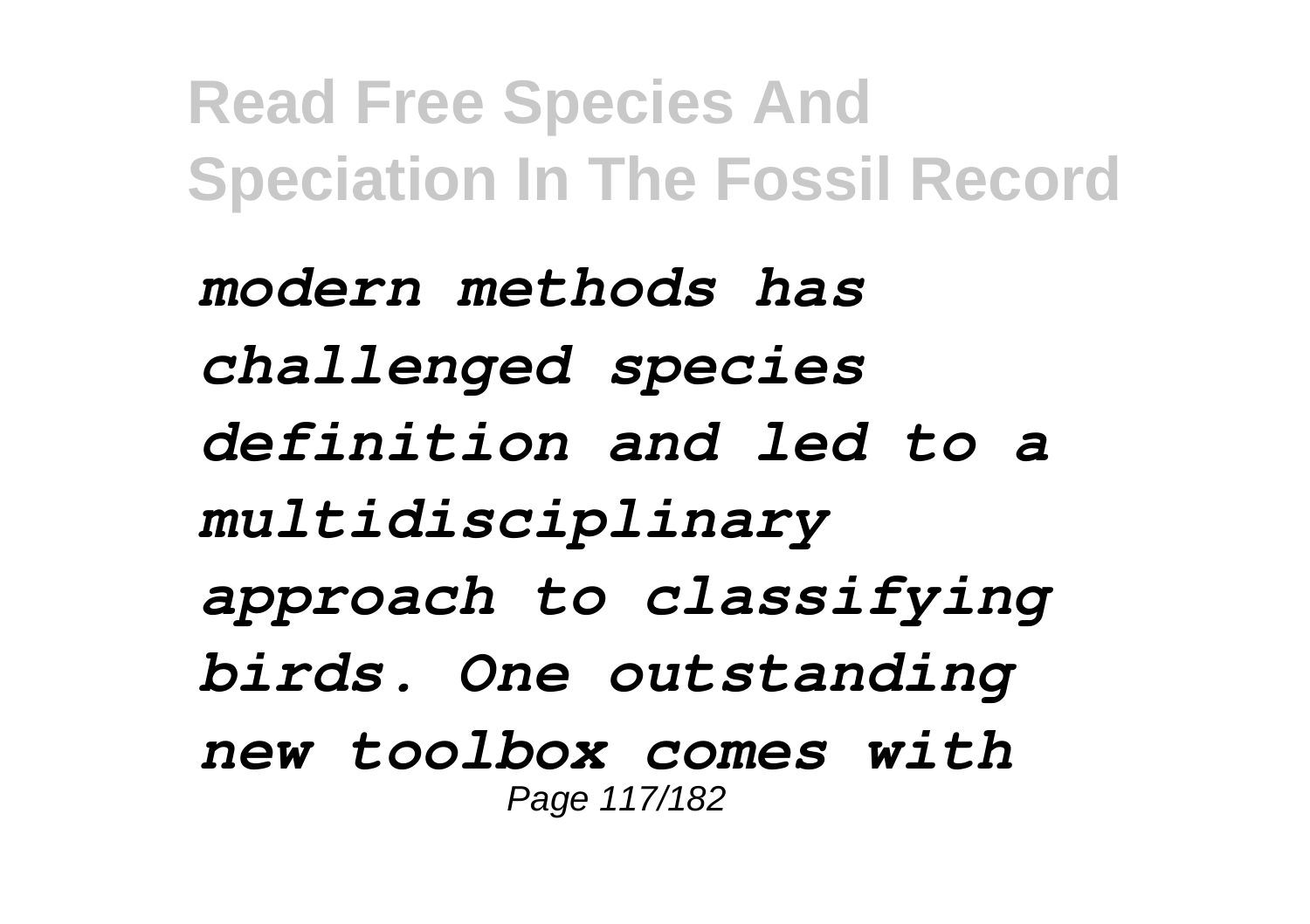*the more and more reasonably priced acquisition of wholegenome sequences that allow causative analyses of how bird species diversify. Speciation* Page 118/182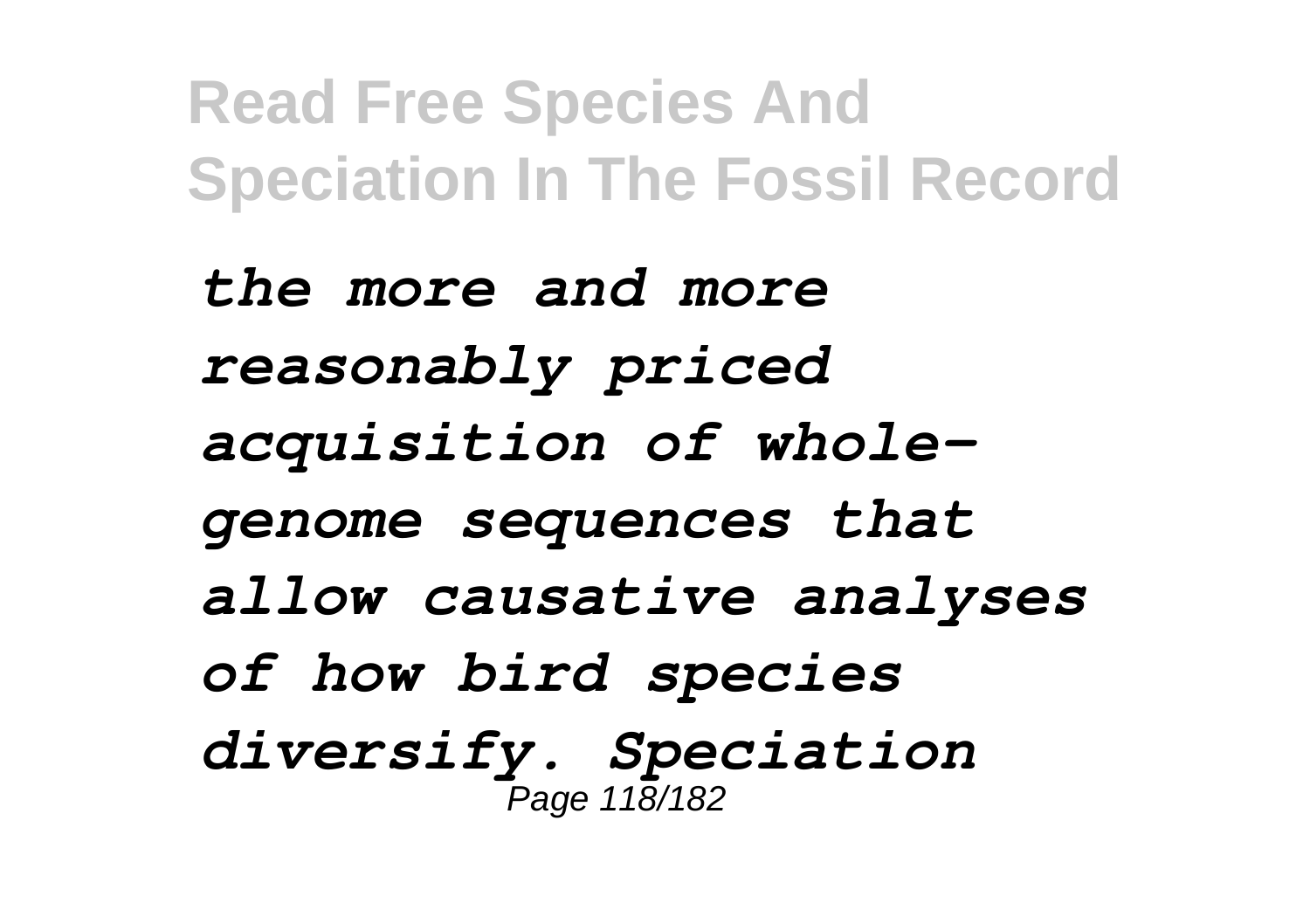*has reached a final stage when daughter species are reproductively isolated, but this stage is not easily detectable from the phenotype we* Page 119/182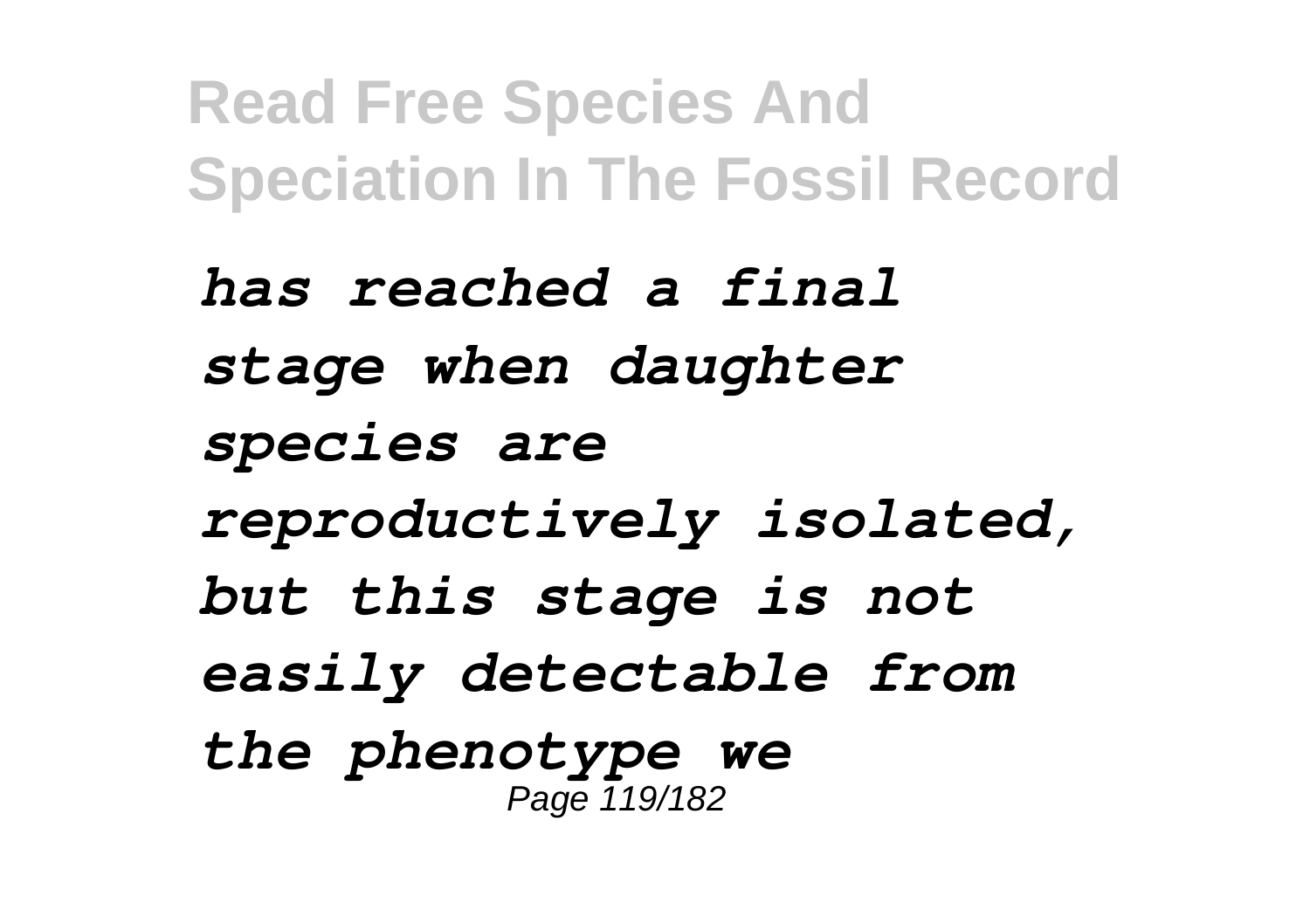*observe. Culturally transmitted traits such as bird song seem to speed up speciation processes, while another behavioral trait, migration, helps birds* Page 120/182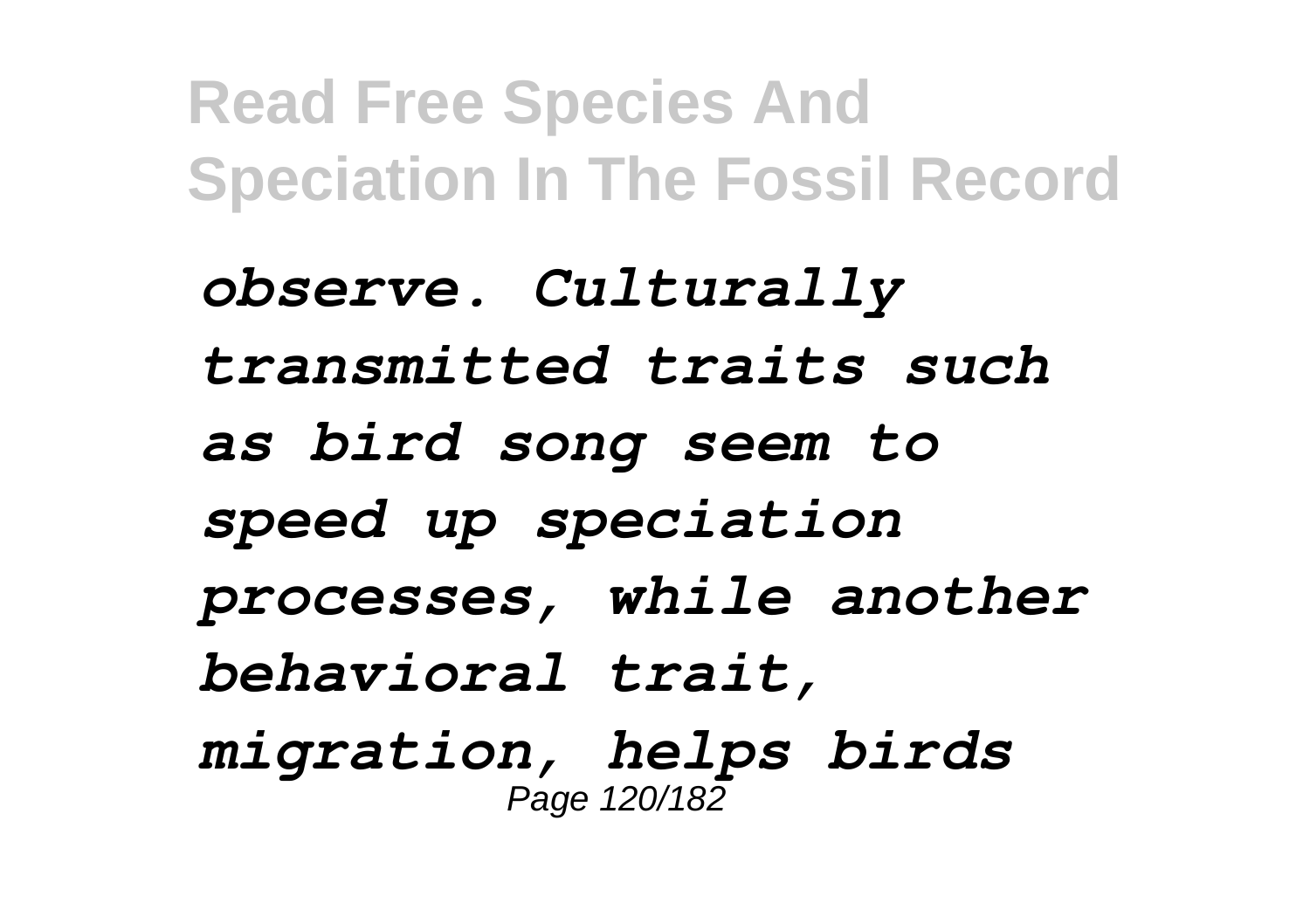*to find food resources, and also coincides with higher chances of reaching new, inhabitable areas. In general, distribution is a major key to* Page 121/182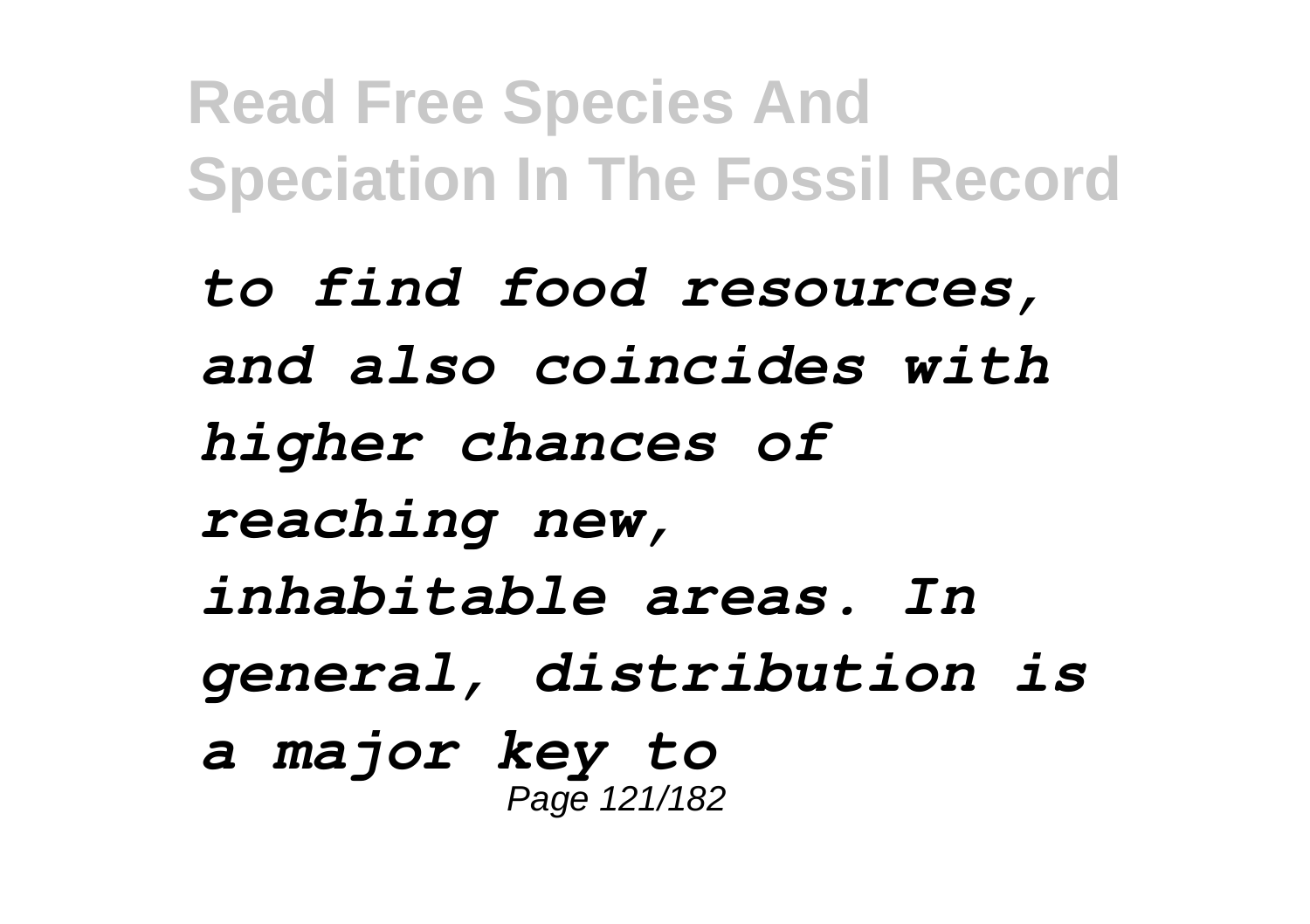*understanding speciation in birds. Examples of ecological speciation can be found in birds, and the constant interaction of birds with their biotic* Page 122/182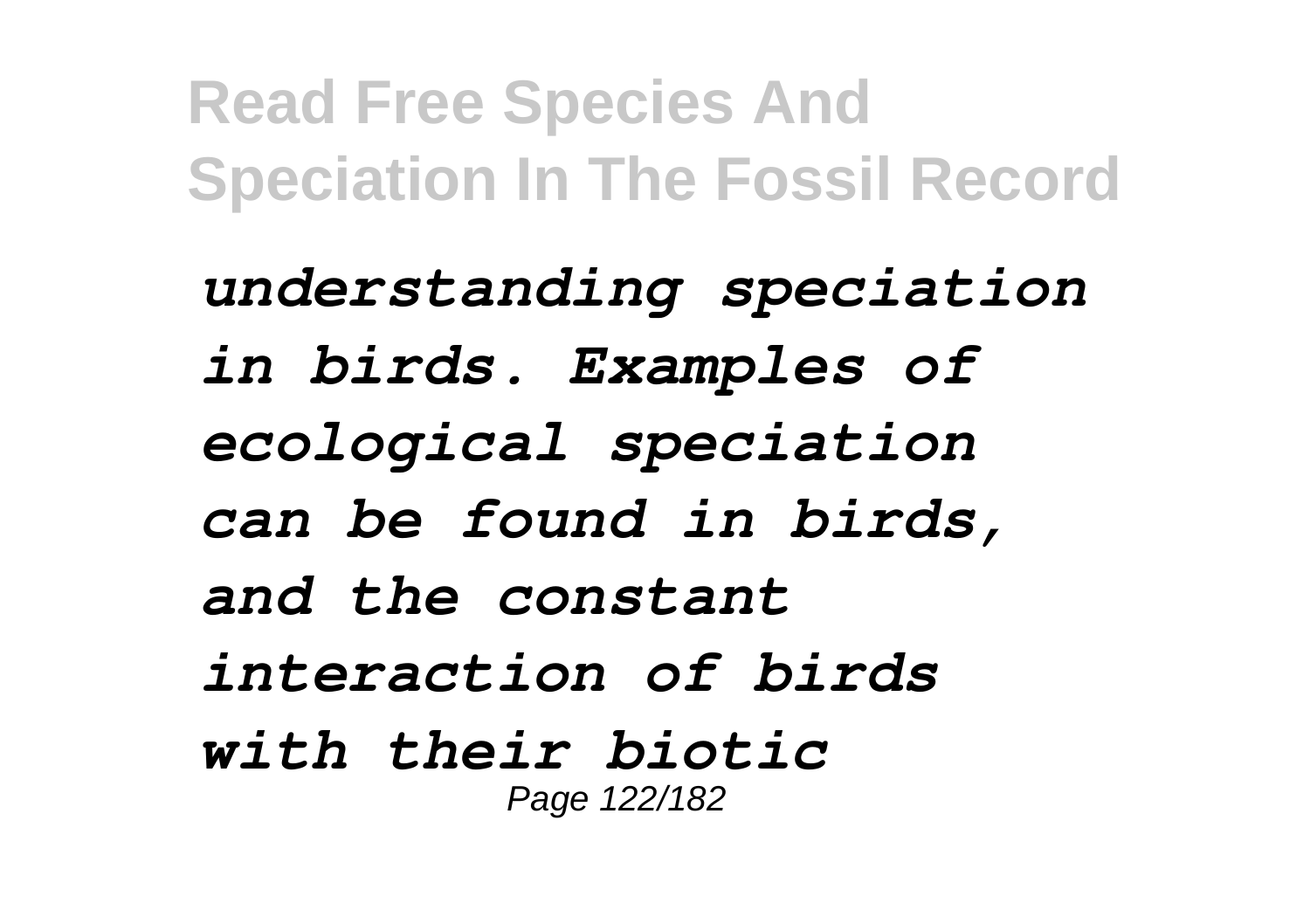*environment also contributes to evolutionary changes. In the Anthropocene, birds are confronted with rapid changes that are highly threatening for* Page 123/182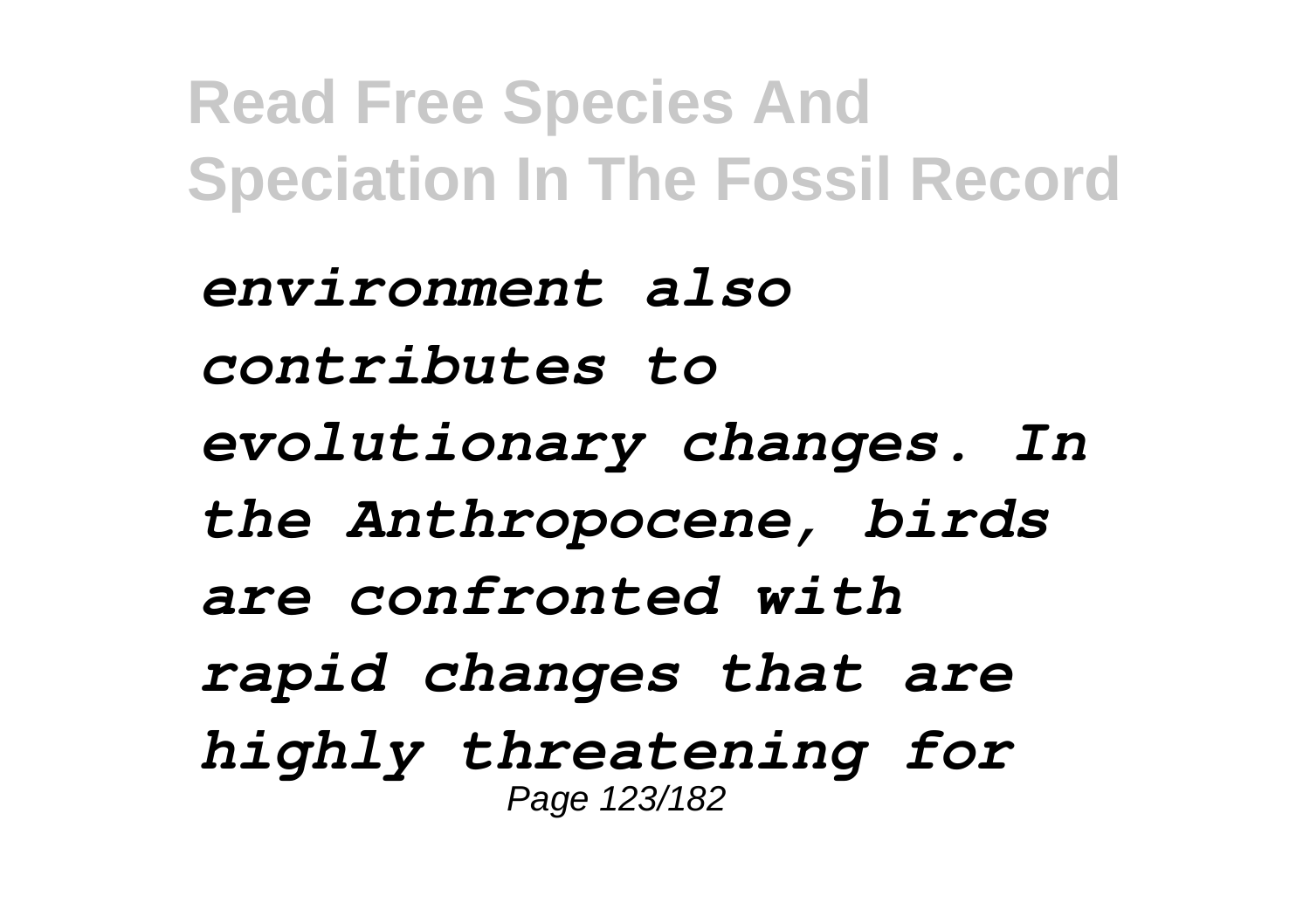*some species. Climate change forces birds to move their ranges, but may also disrupt wellestablished interactions between climate, vegetation, and food* Page 124/182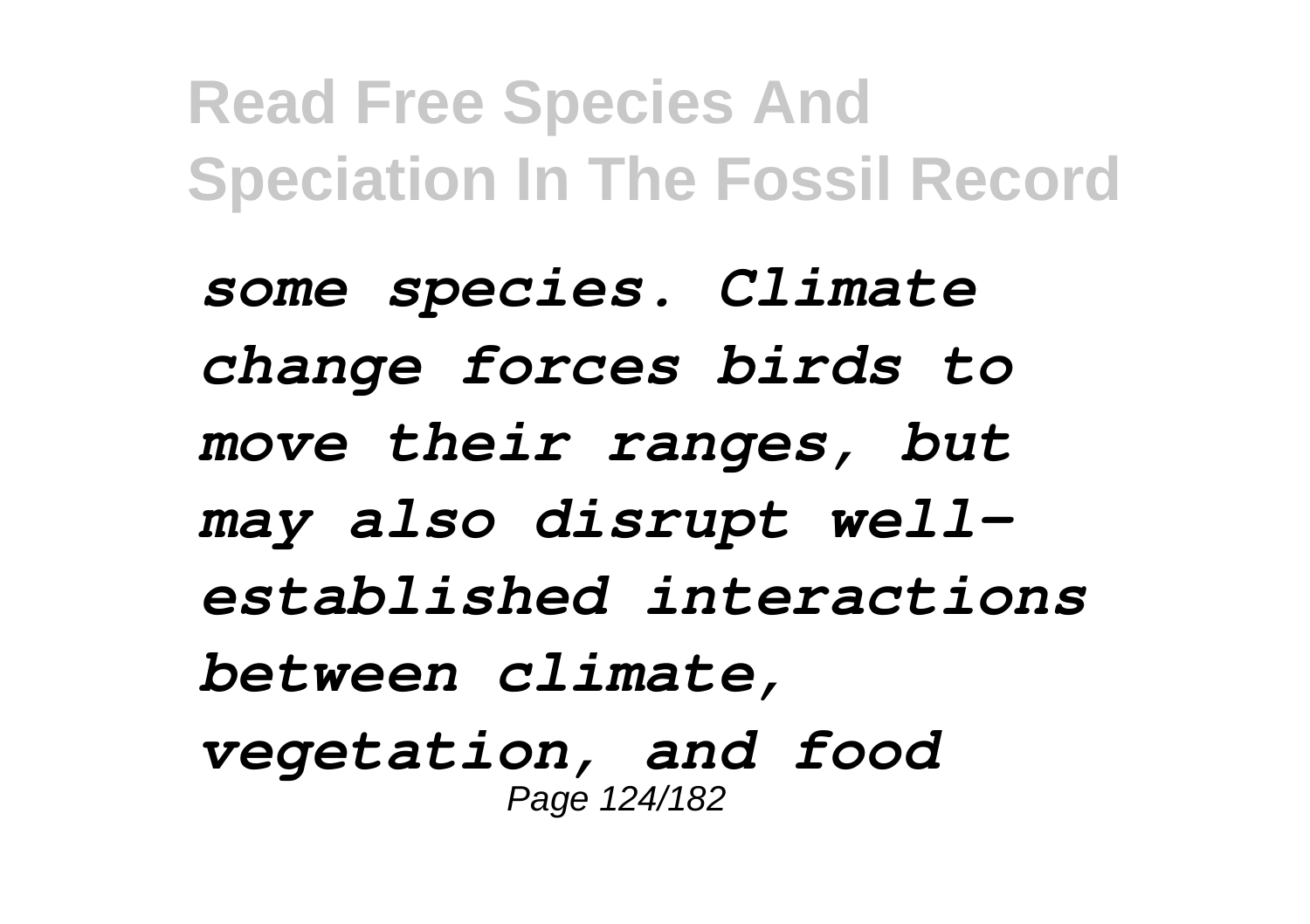*sources. This book brings together various disciplines involved in observing bird species come into existence, modify, and vanish. It is a rich resource for* Page 125/182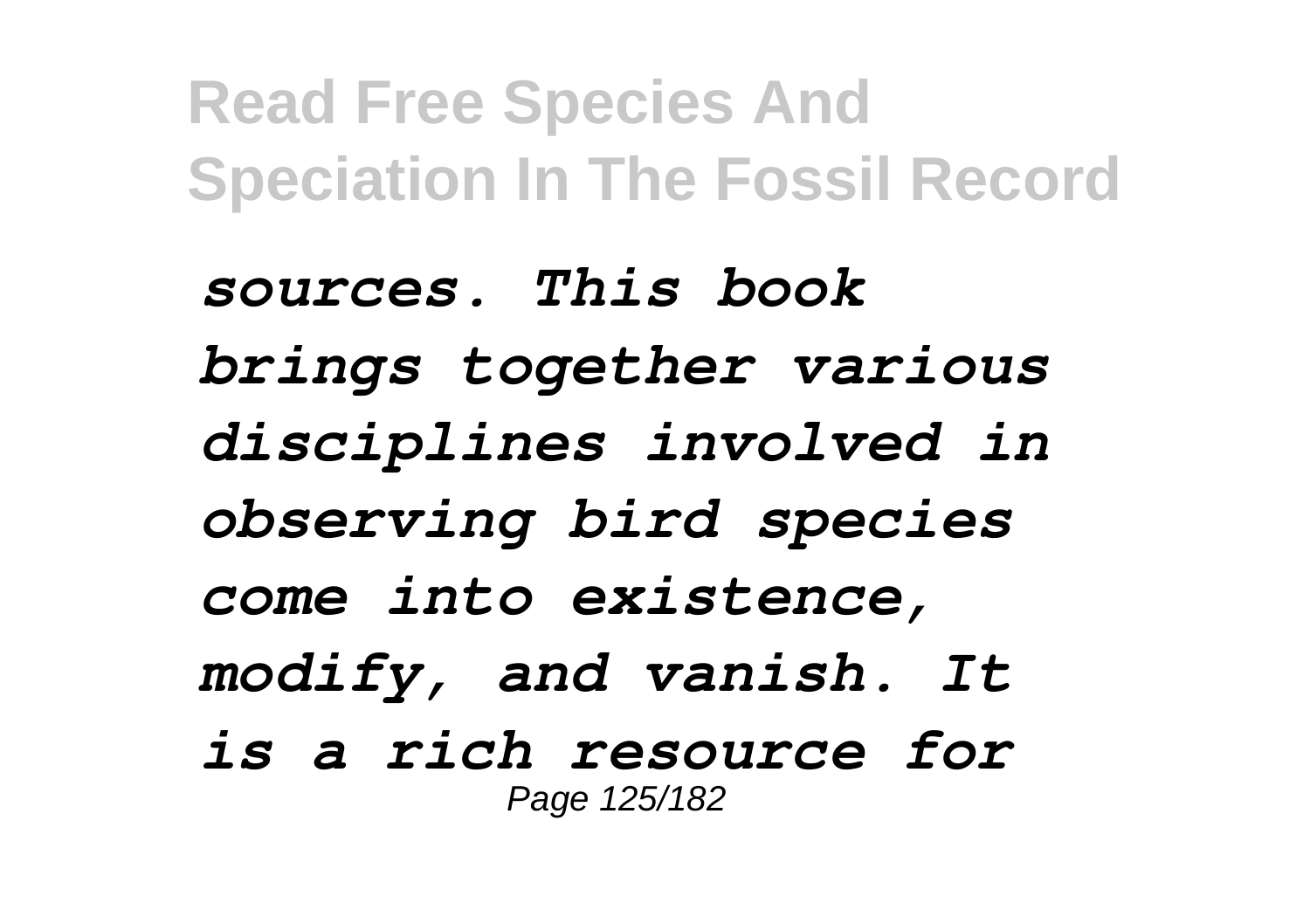*bird enthusiasts who want to understand various processes at the cutting edge of current research in more detail. At the same time it offers students the* Page 126/182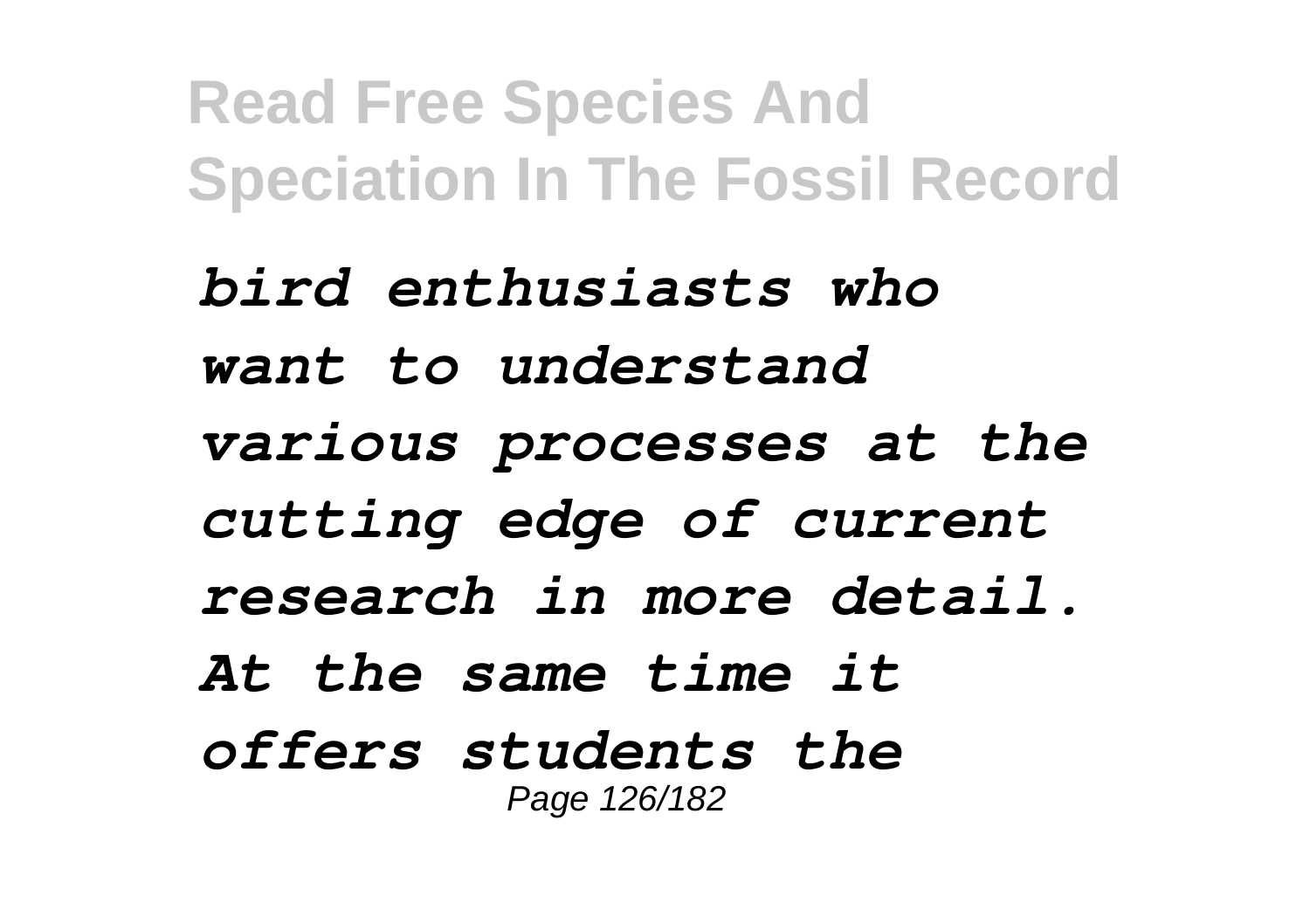*opportunity to see primarily unconnected, but booming big-data approaches such as genomics and biogeography meet in a topic of broad interest.* Page 127/182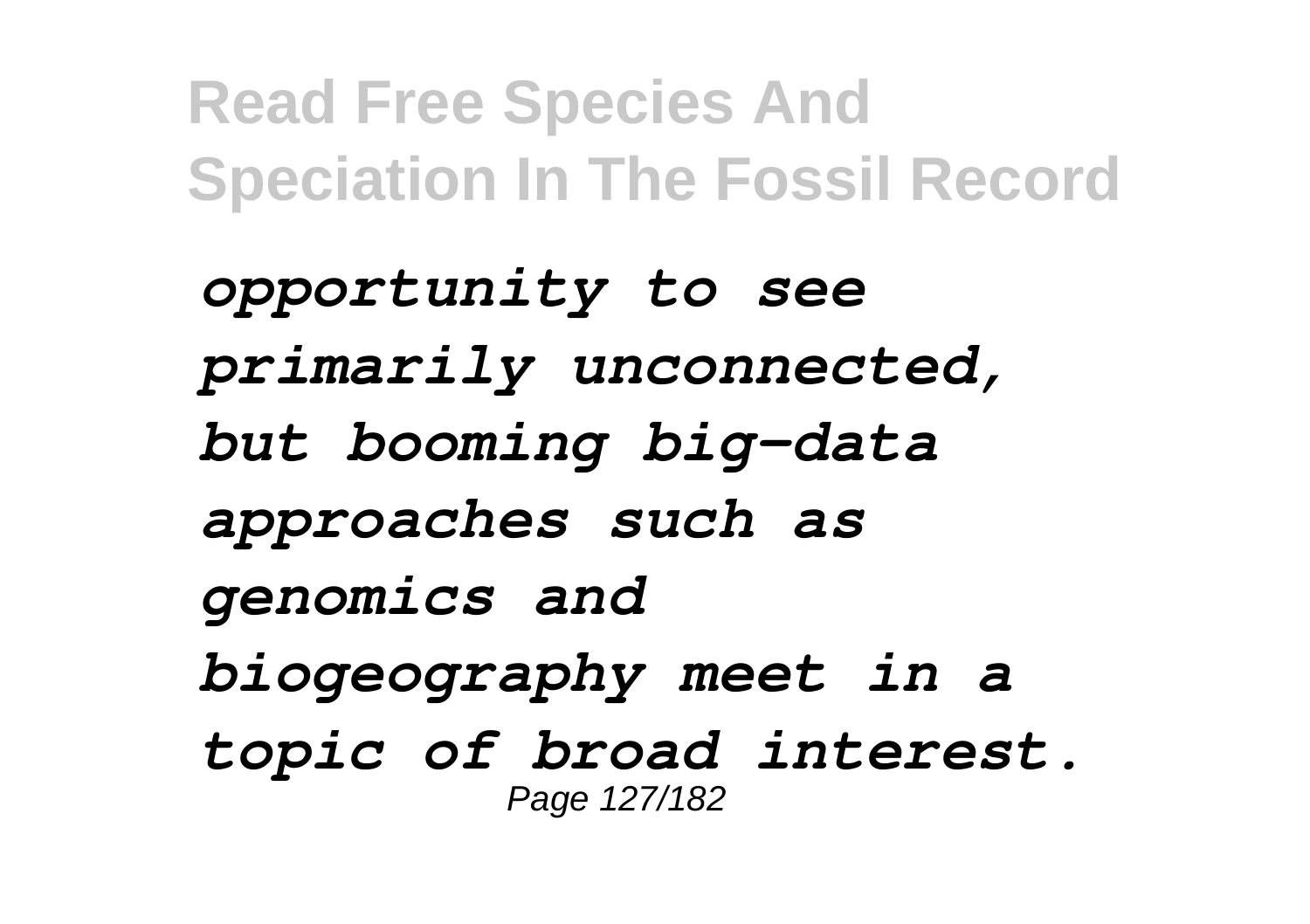*Lastly, the book enables conservationists to better understand the uncertainties surrounding "species" as entities of protection. This book should be of* Page 128/182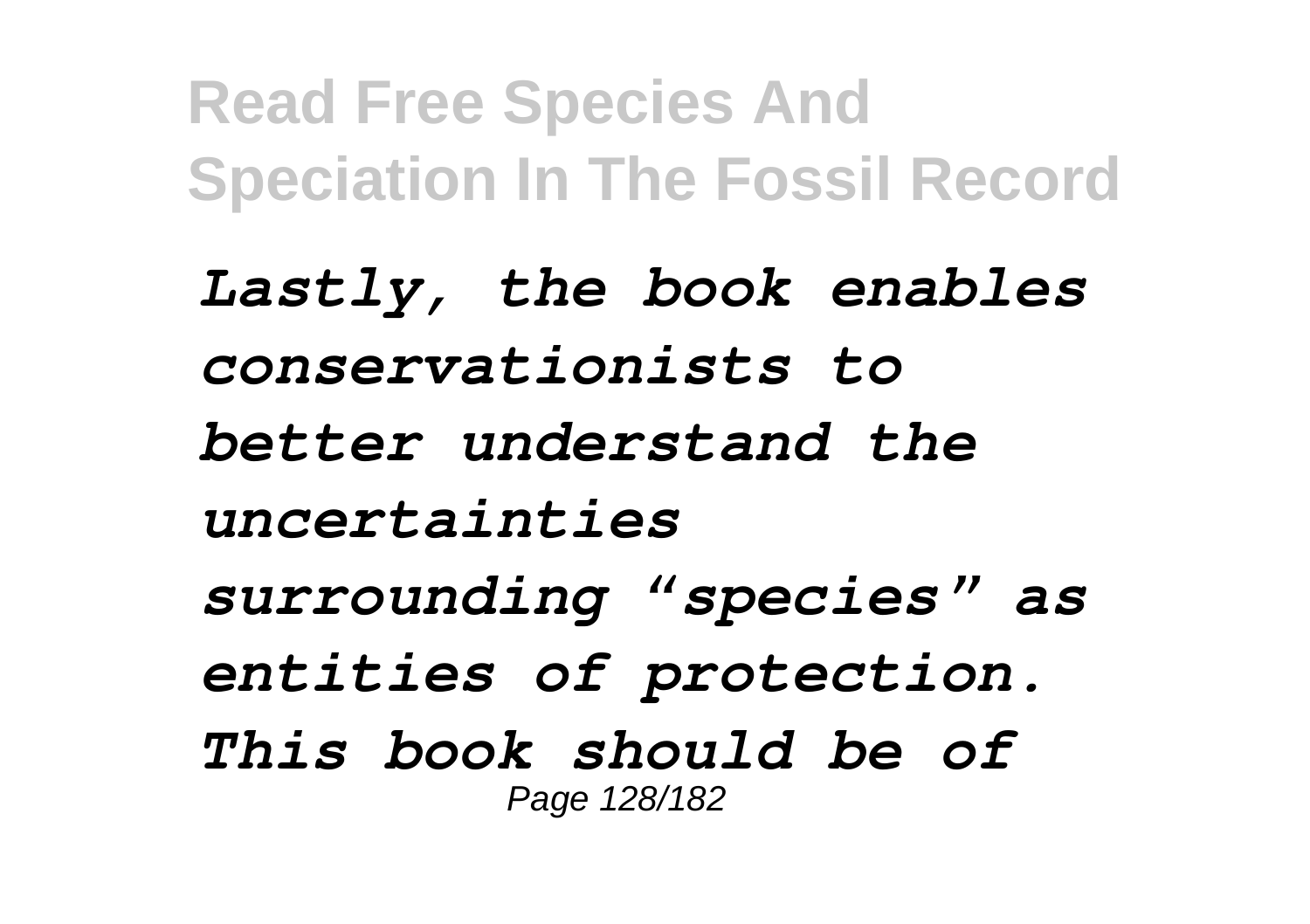*value to anyone interested in bird evolution and taxonomy, biogeography, distributional history, dispersal and migration patterns. It provides an* Page 129/182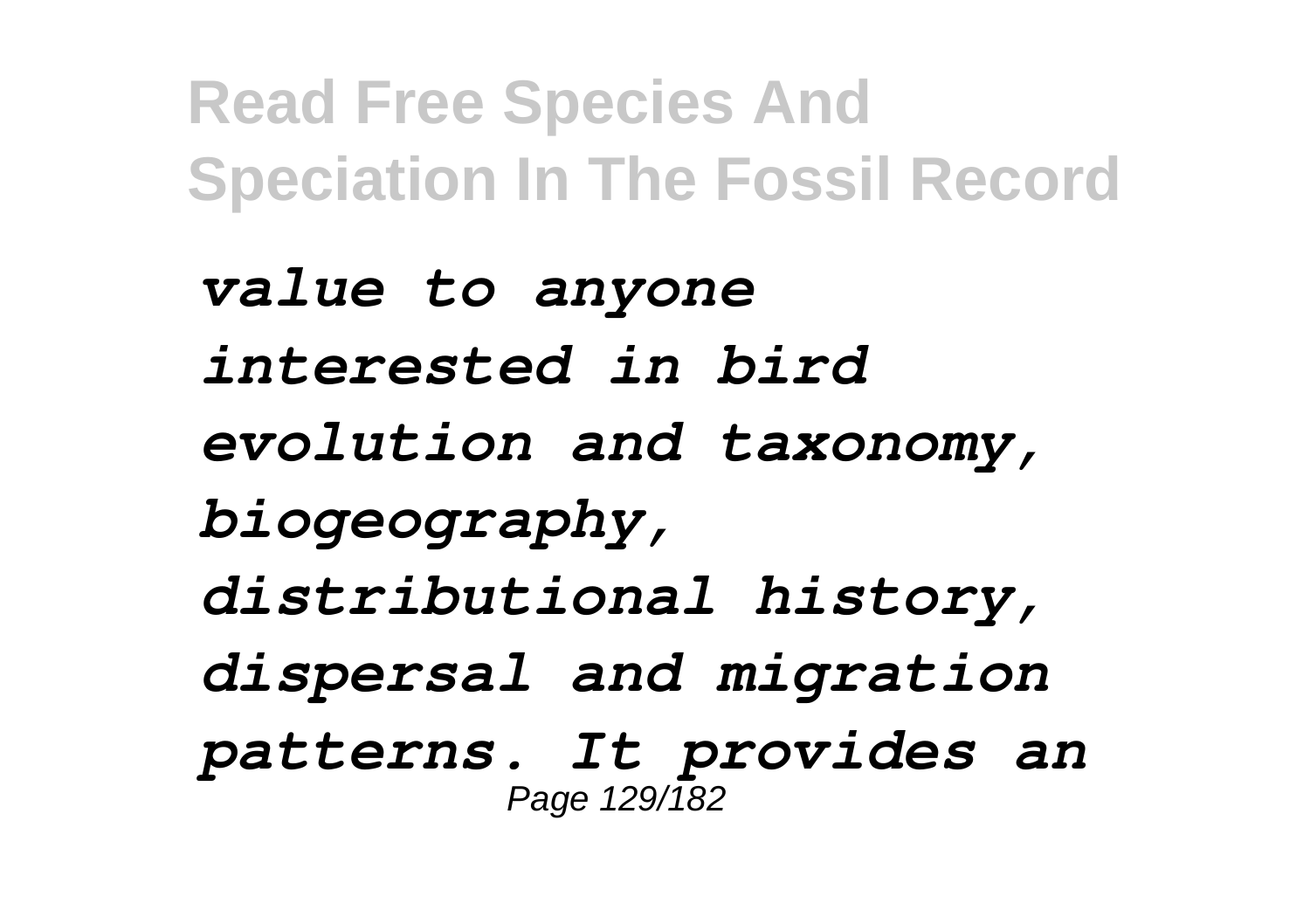*up-to-date synthesis of current knowledge on species formation, and the factors influencing current distribution patterns. It draws heavily on new* Page 130/182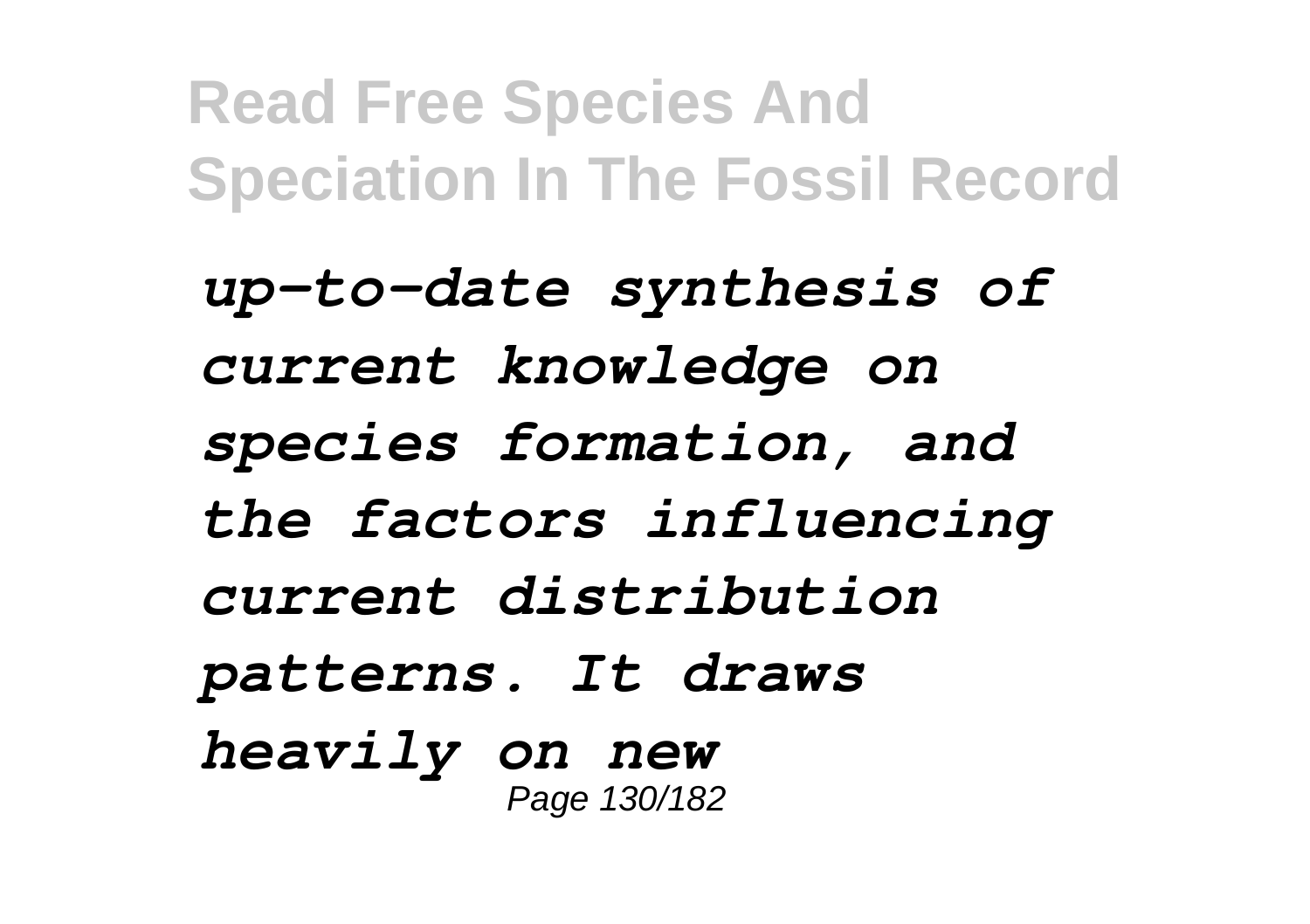*information on Earth history, including past glacial and other climatic changes, on new developments in molecular biology and palaeontology, and on* Page 131/182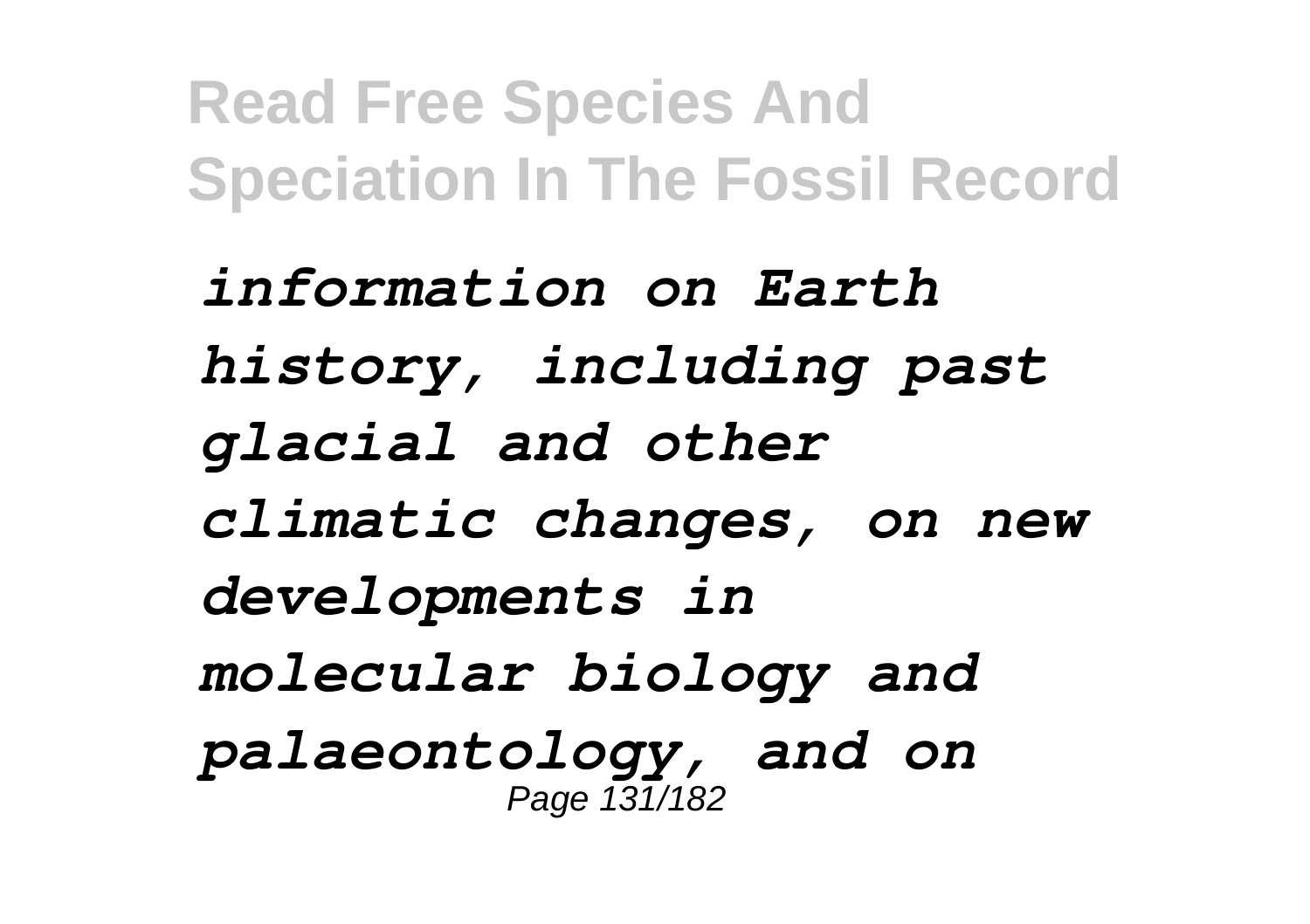*recent studies of bird distribution and migration patterns, to produce a coherent account of the factors that have influenced bird species diversity* Page 132/182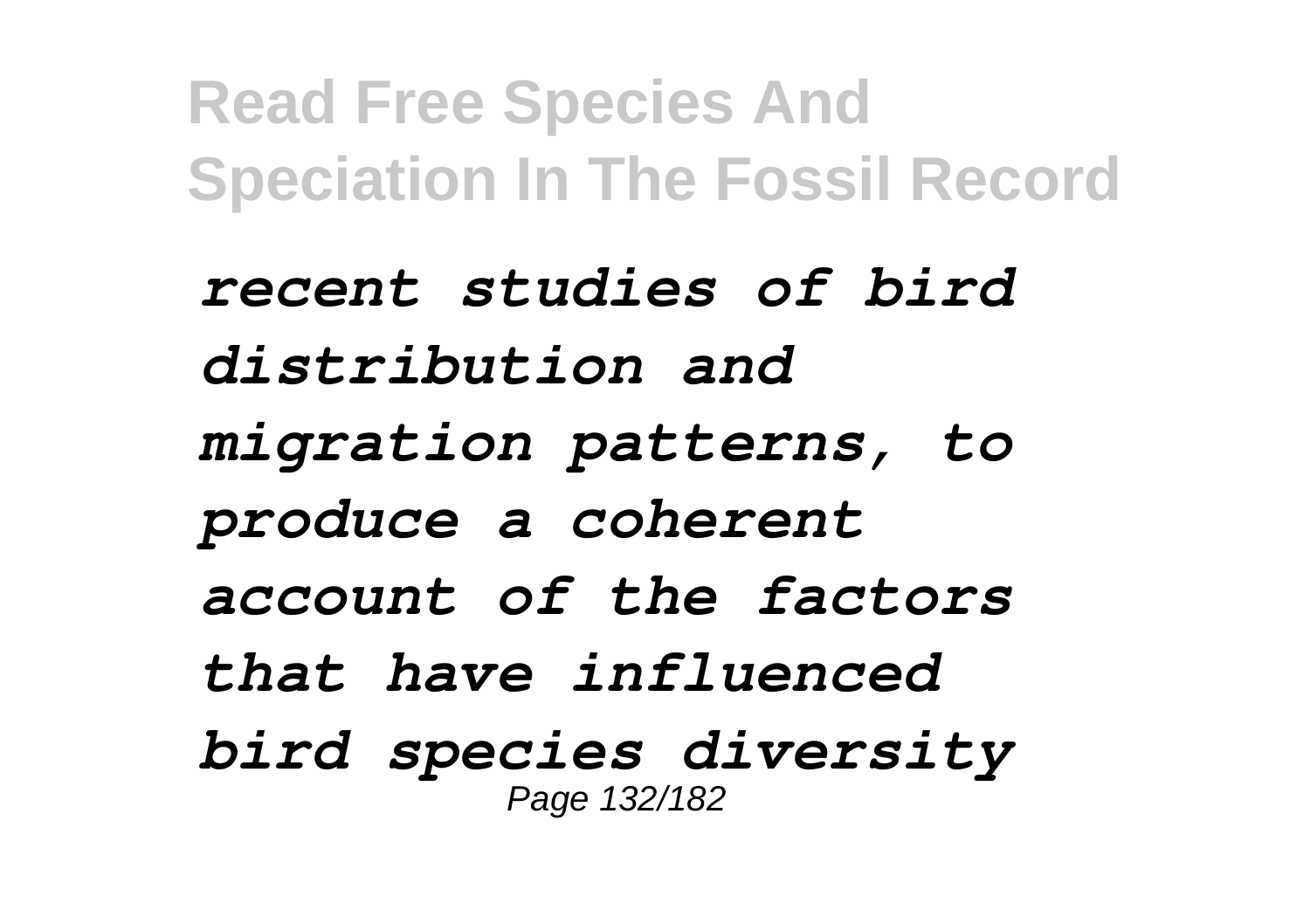*and distribution patterns worldwide. Received the Best Bird Book of the Year award for 2004 from British Birds magazine. \* Winner of the British* Page 133/182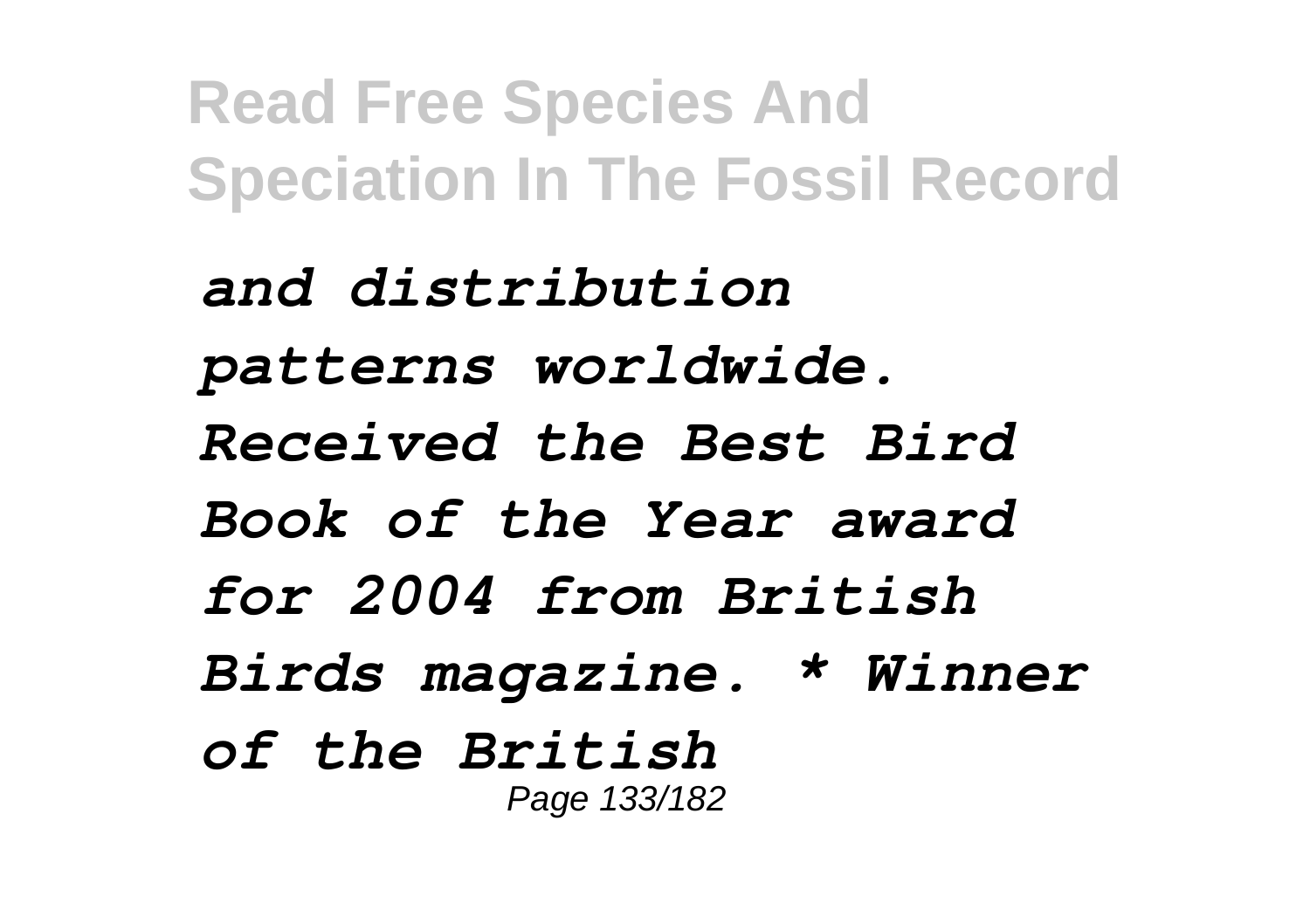*Birds/British Trust for Ornithology, Bird Book of the Year 2004! \* The first book to deal comprehensively with bird speciation and biogeography \* Up-to-*Page 134/182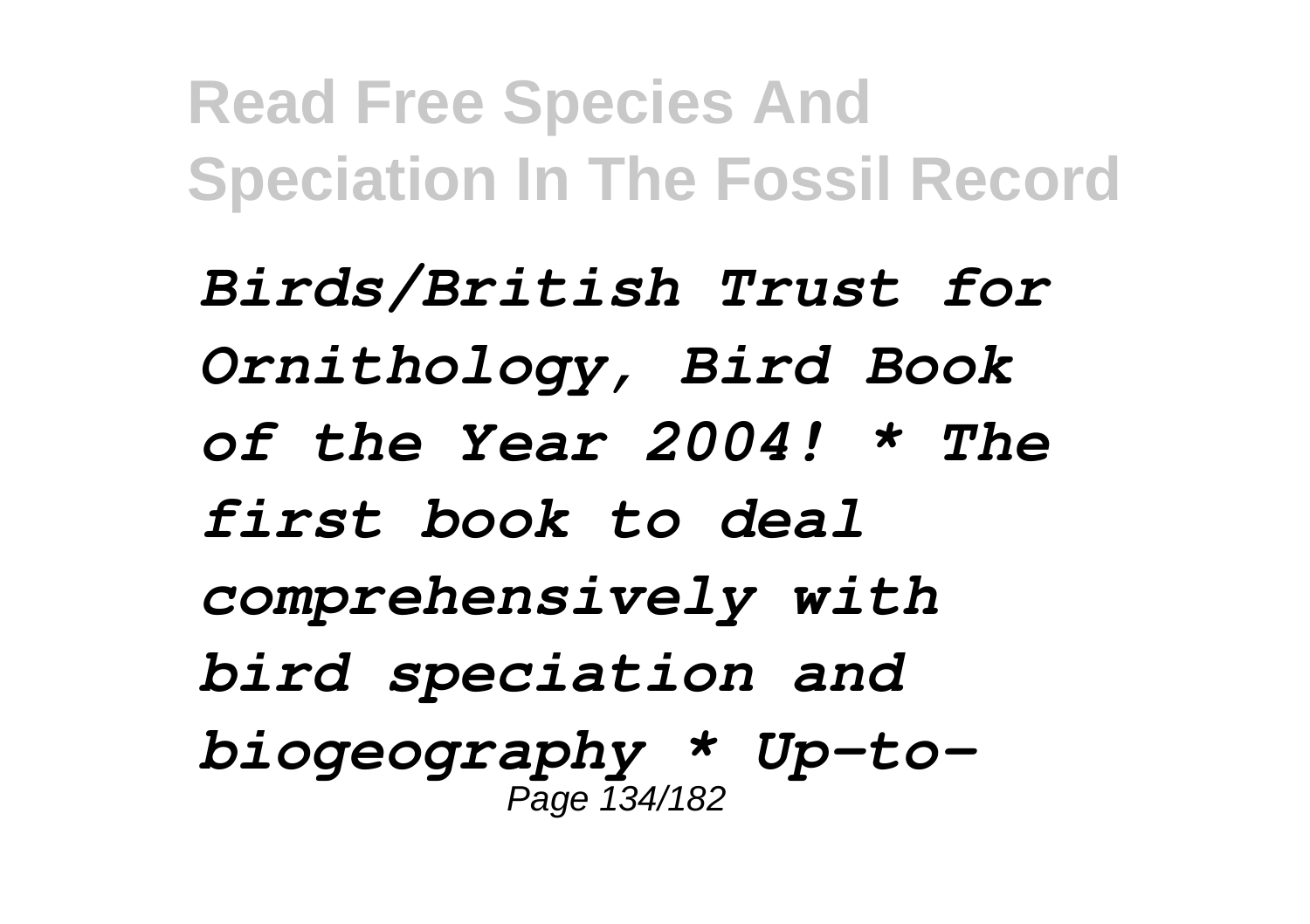*date synthesis of new information \* Clearly written \* No previous book covers the same ground \* Many maps and diagrams \* Makes difficult and widely* Page 135/182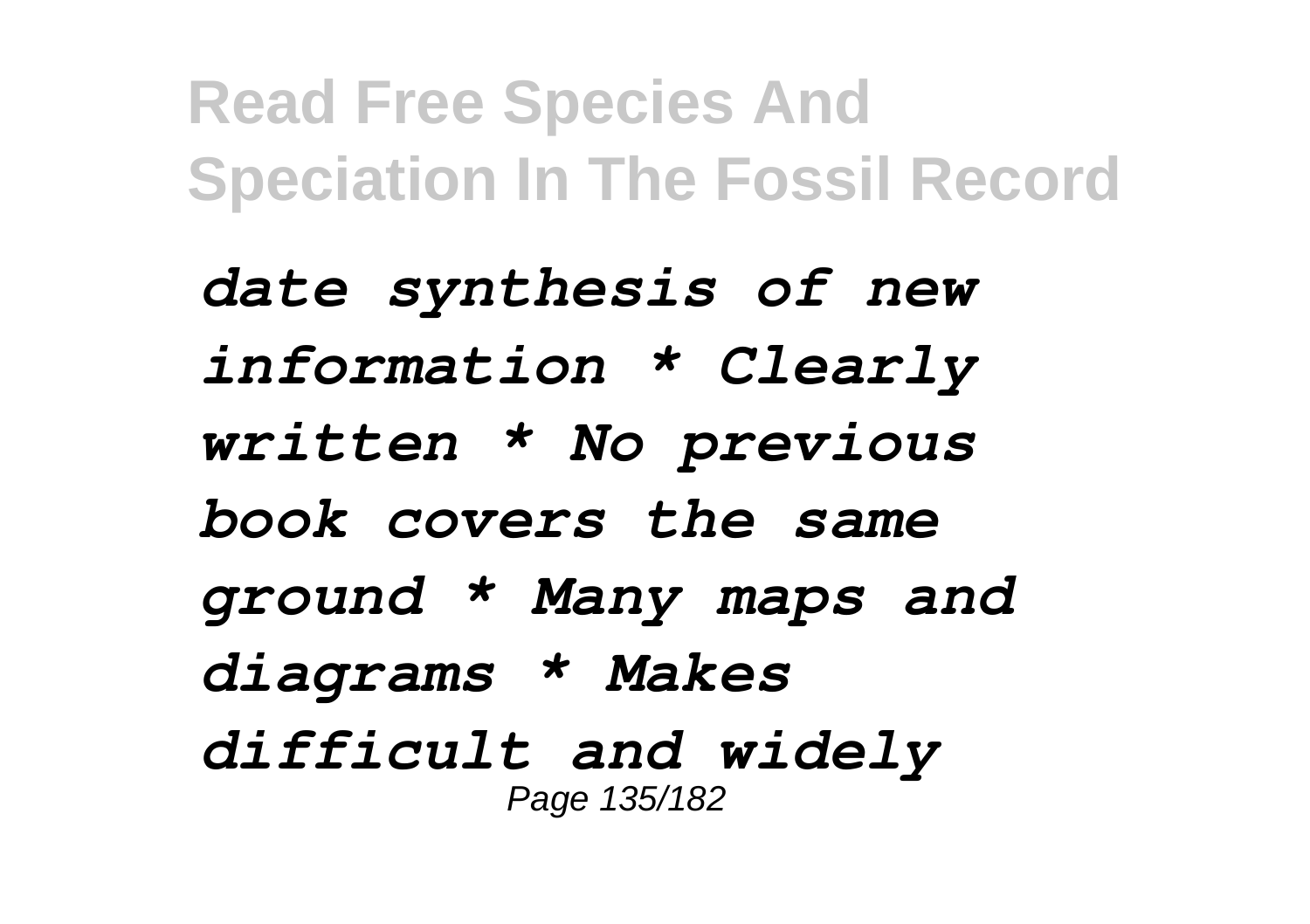*scattered information accessible and easily understood \* A sound base for future research \* Takes full account of recent developments in molecular biology* Page 136/182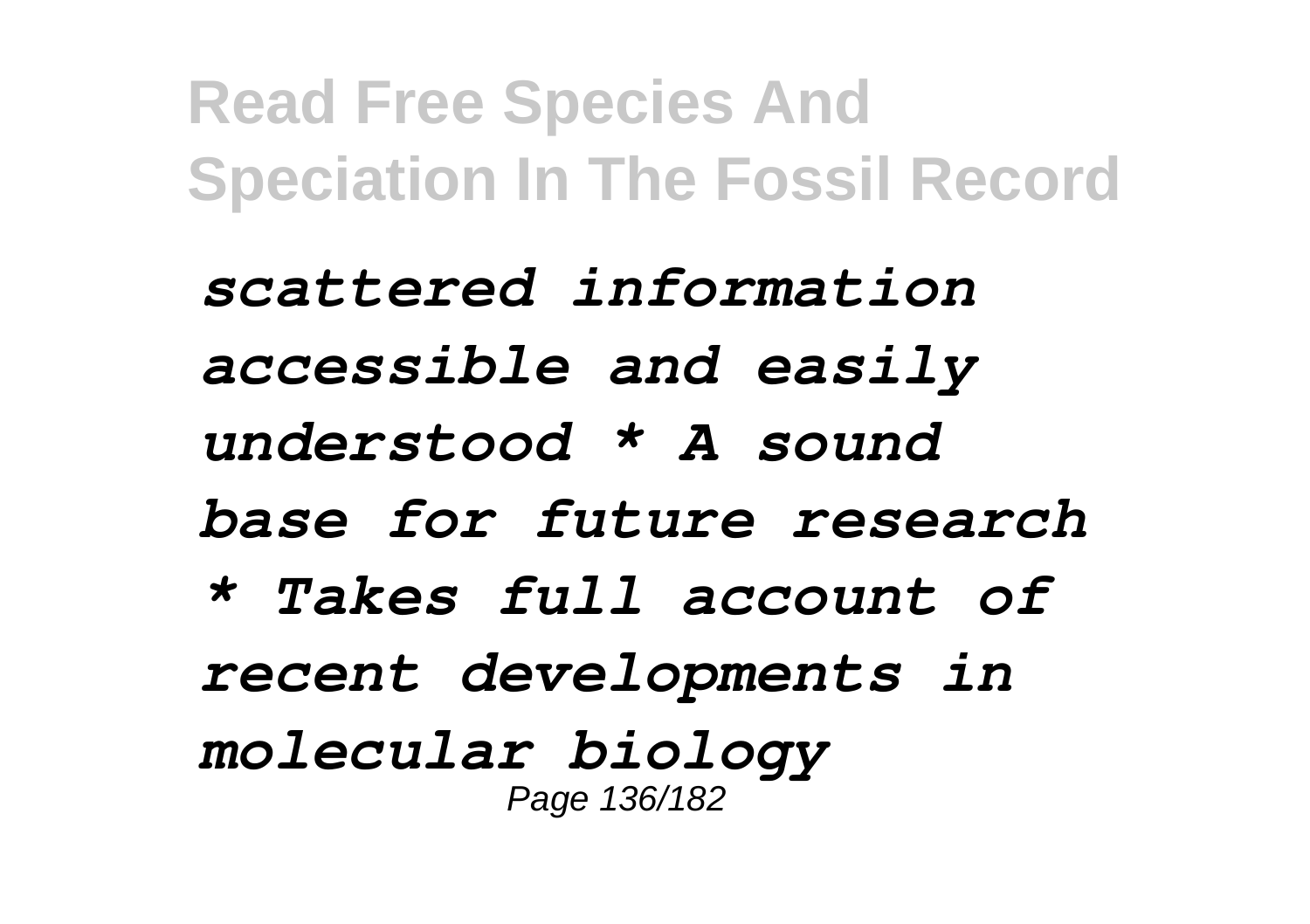*Genetics of Speciation Species Species and Speciation in the Hebeloma Crustuliniforme Complex Endless Forms Speciation* Page 137/182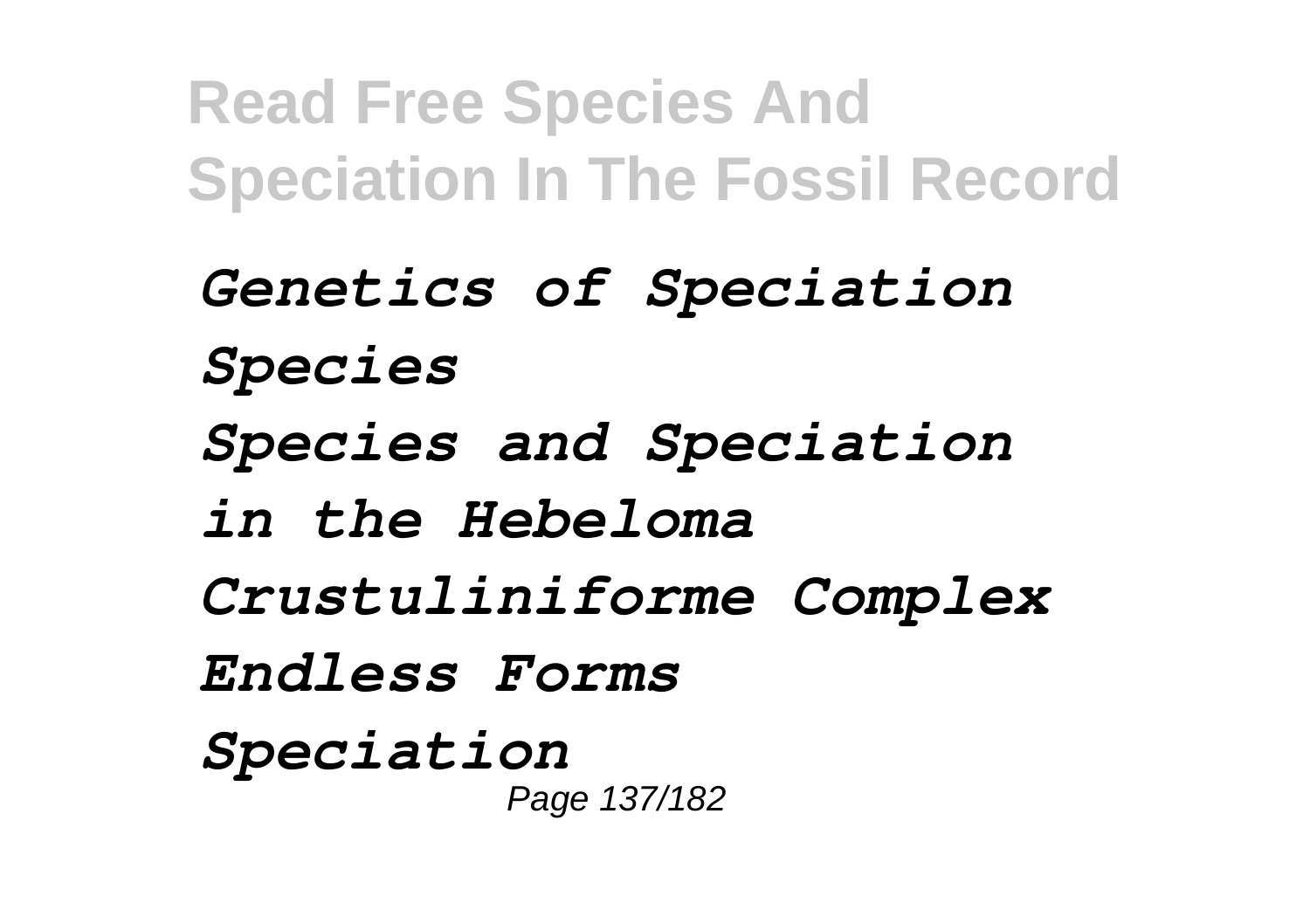The literature of paleobiology is brimming with qualifiers and cautions about using species in the fossil record, or equating such species with those recognized among living organisms. Species and Page 138/182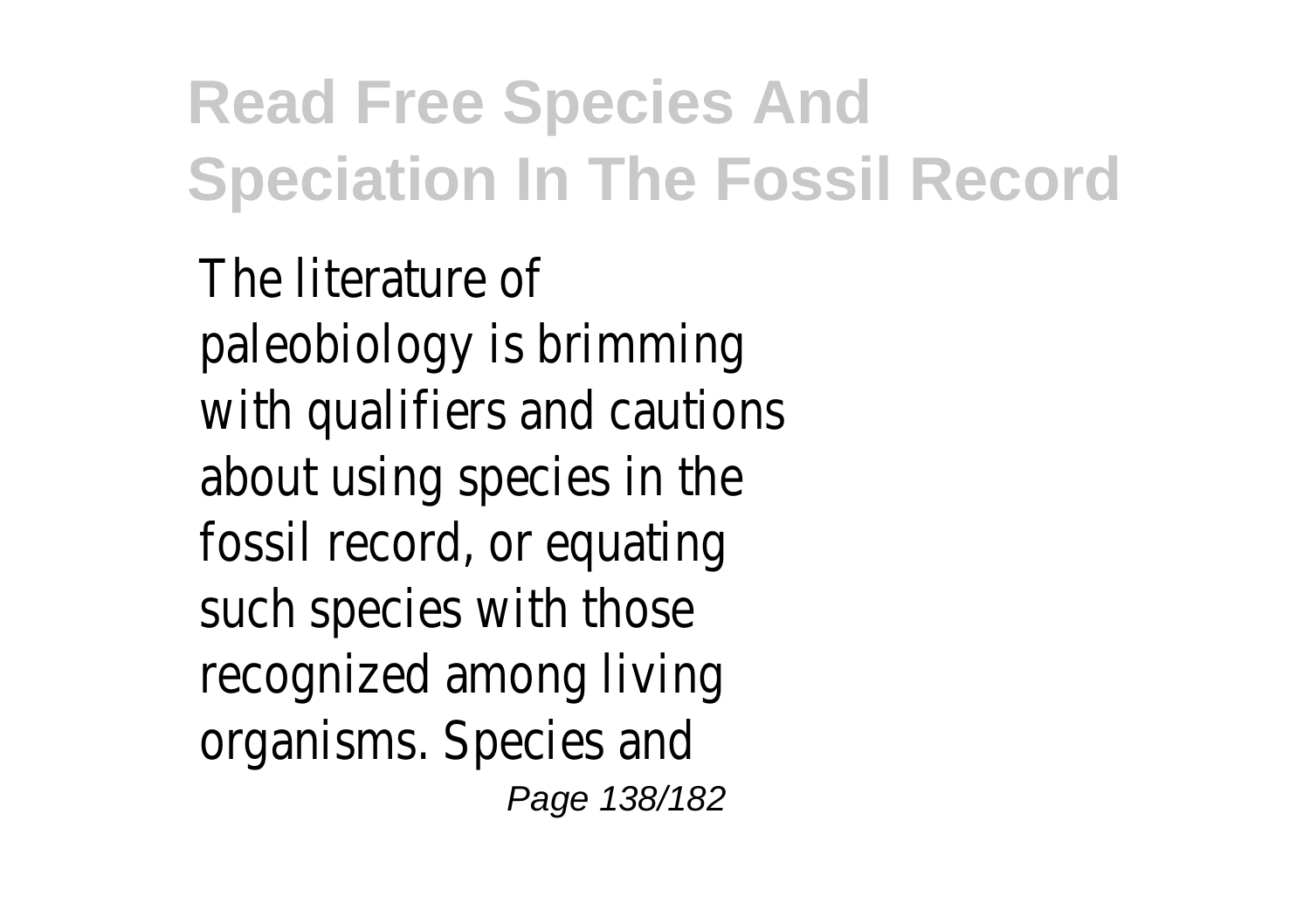Speciation in the Fossil Record digs through this literature and surveys the recent research on species in paleobiology. In these pages, experts in the field examine what they think species are in their

Page 139/182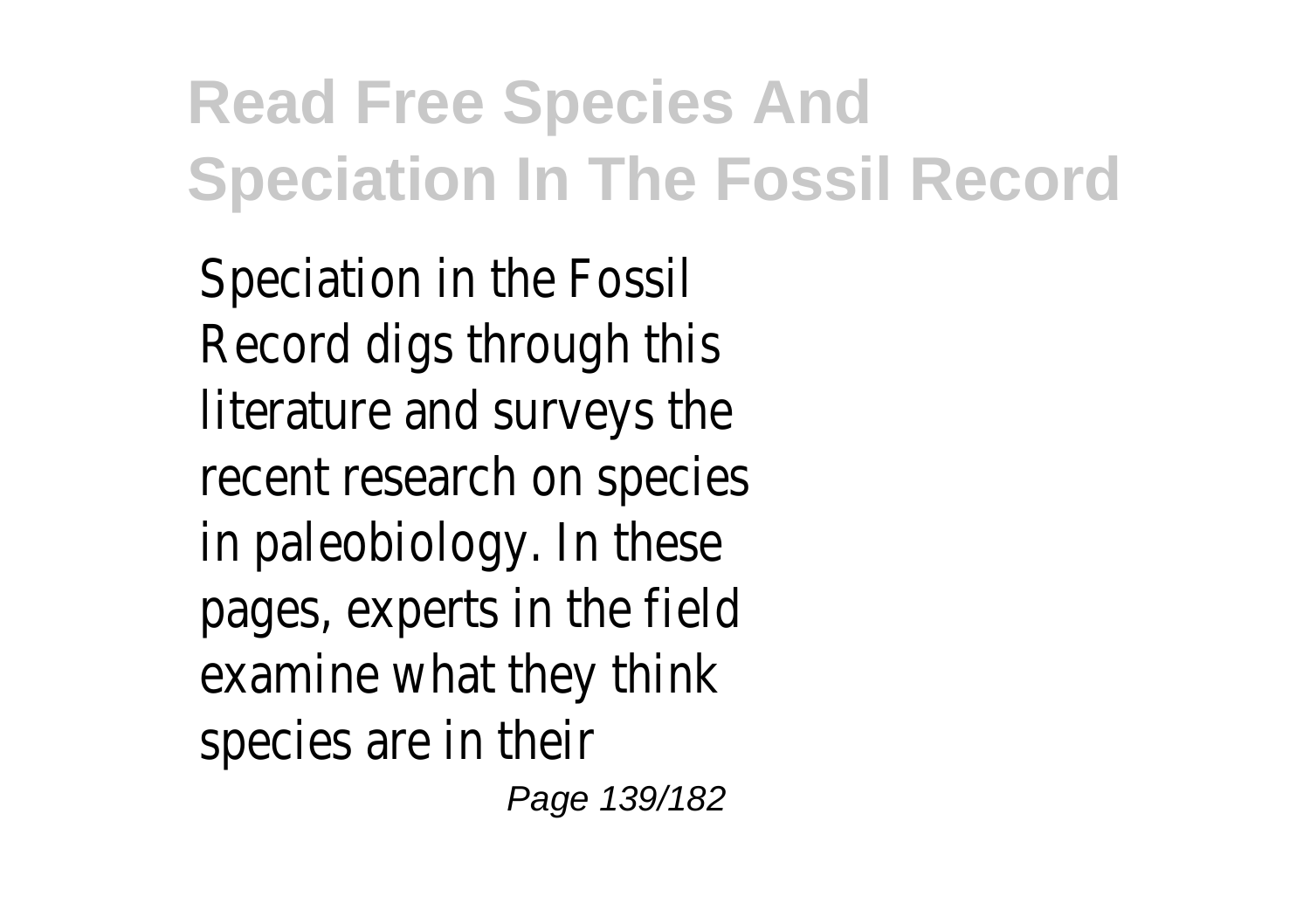particular taxon of specialty or more generally in the fossil record. They also reflect on what the answers mean for thinking about species in macroevolution. The first step in this approach is an Page 140/182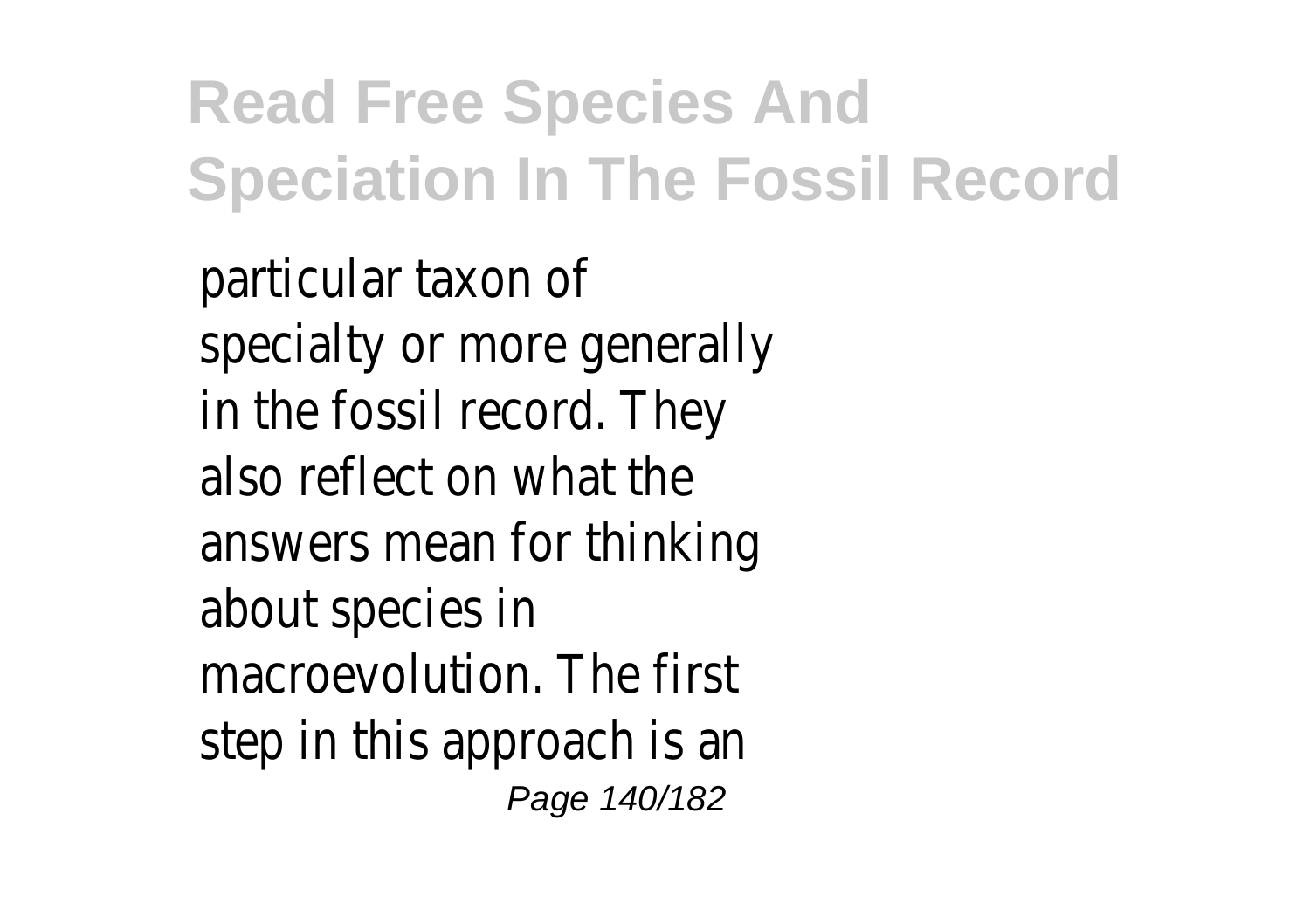overview of the Modern Synthesis, and paleobiology s development of quantitative ways of documenting and analyzing variation with fossil assemblages. Following that, this volume s central Page 141/182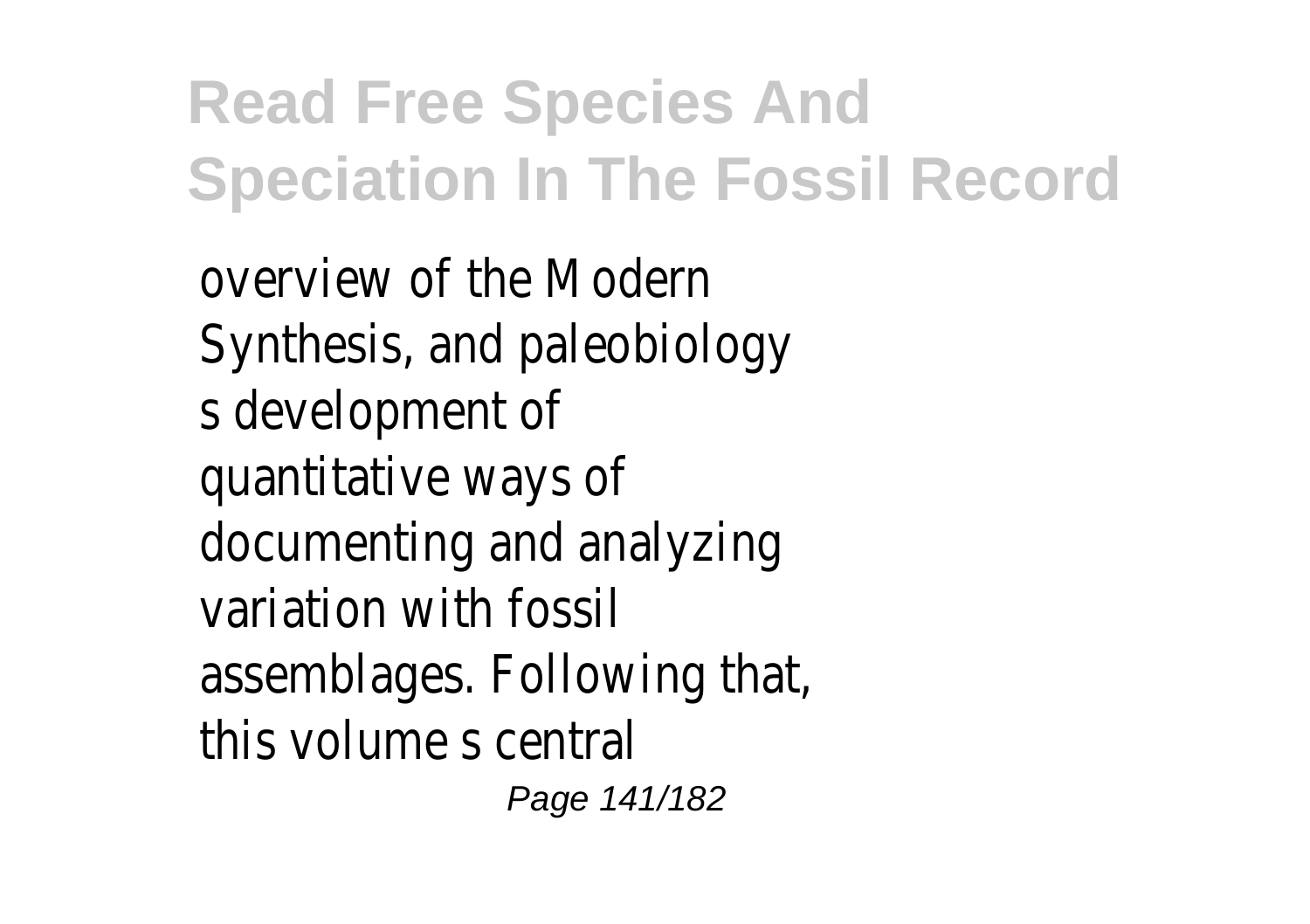chapters explore the challenges of recognizing and defining species from fossil specimens, and show how with careful interpretation and a clear species concept, fossil species may be sufficiently Page 142/182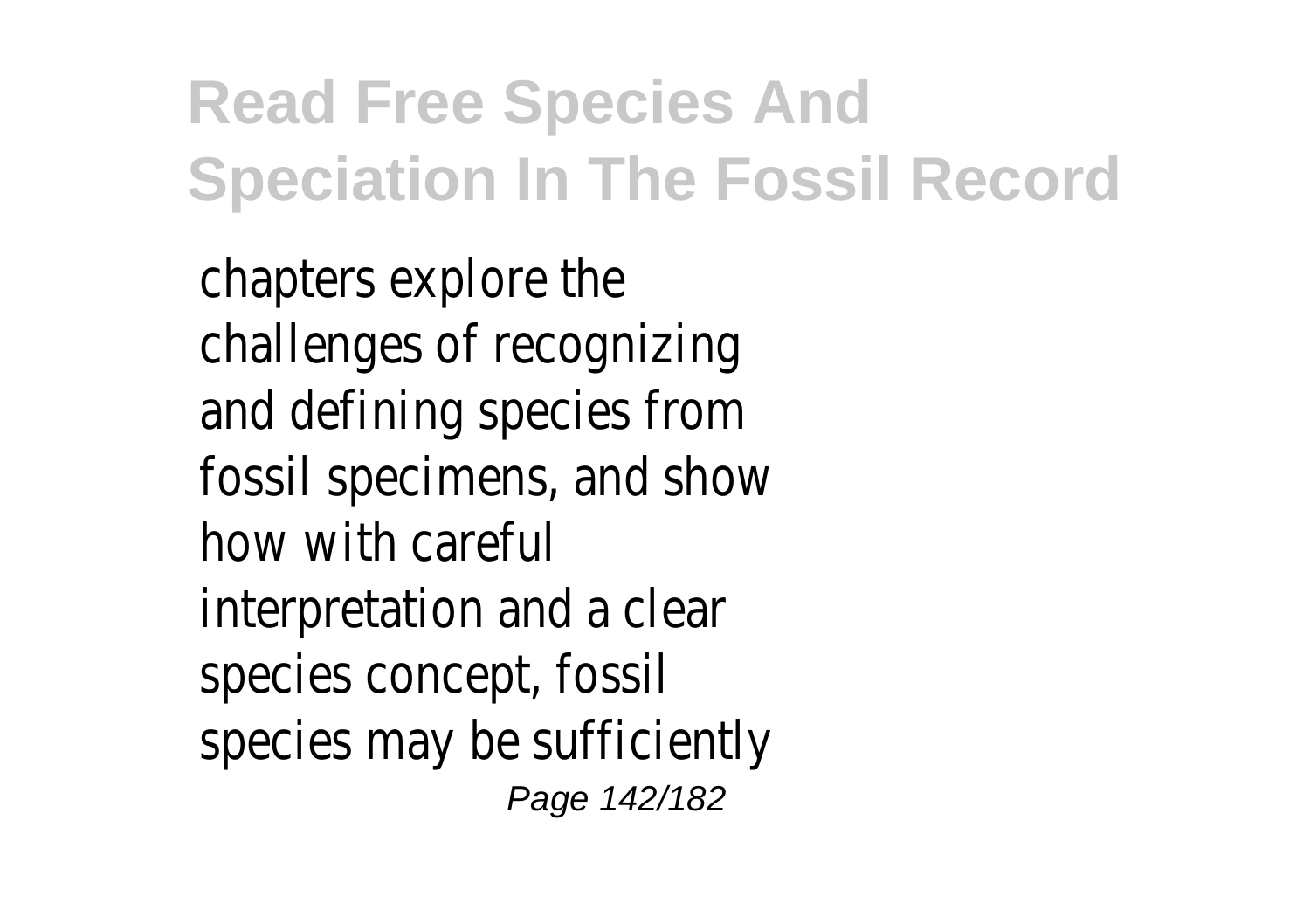robust for meaningful paleobiological analyses. Tempo and mode of speciation over time are also explored, exhibiting how the concept of species, if more refined, can reveal enormous amounts about the interplay between Page 143/182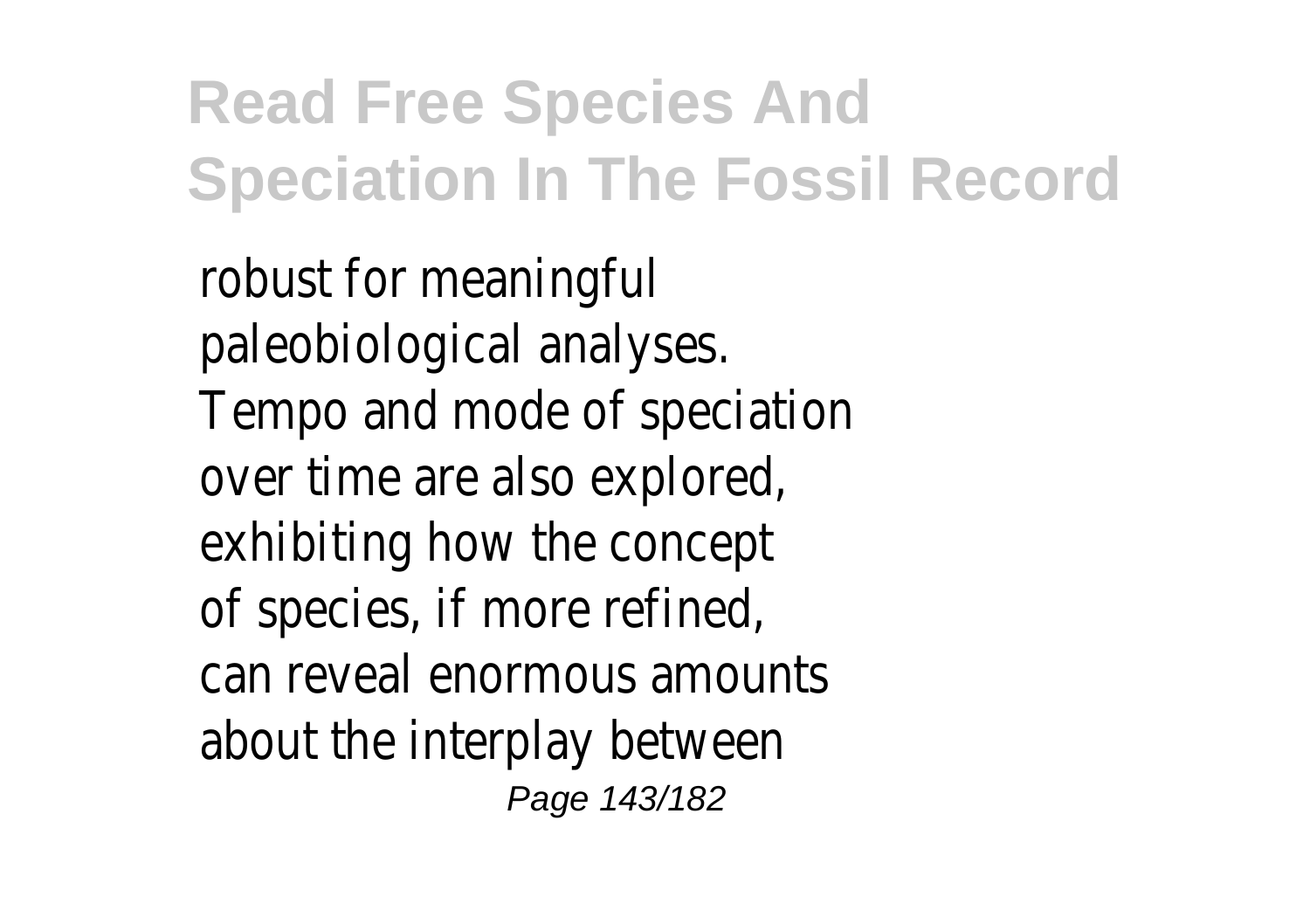species origins and extinction and local and global climate change." The origin of species, or speciation, the "mystery of mysteries", as Charles Darwin called it, is an issue at the very heart of Page 144/182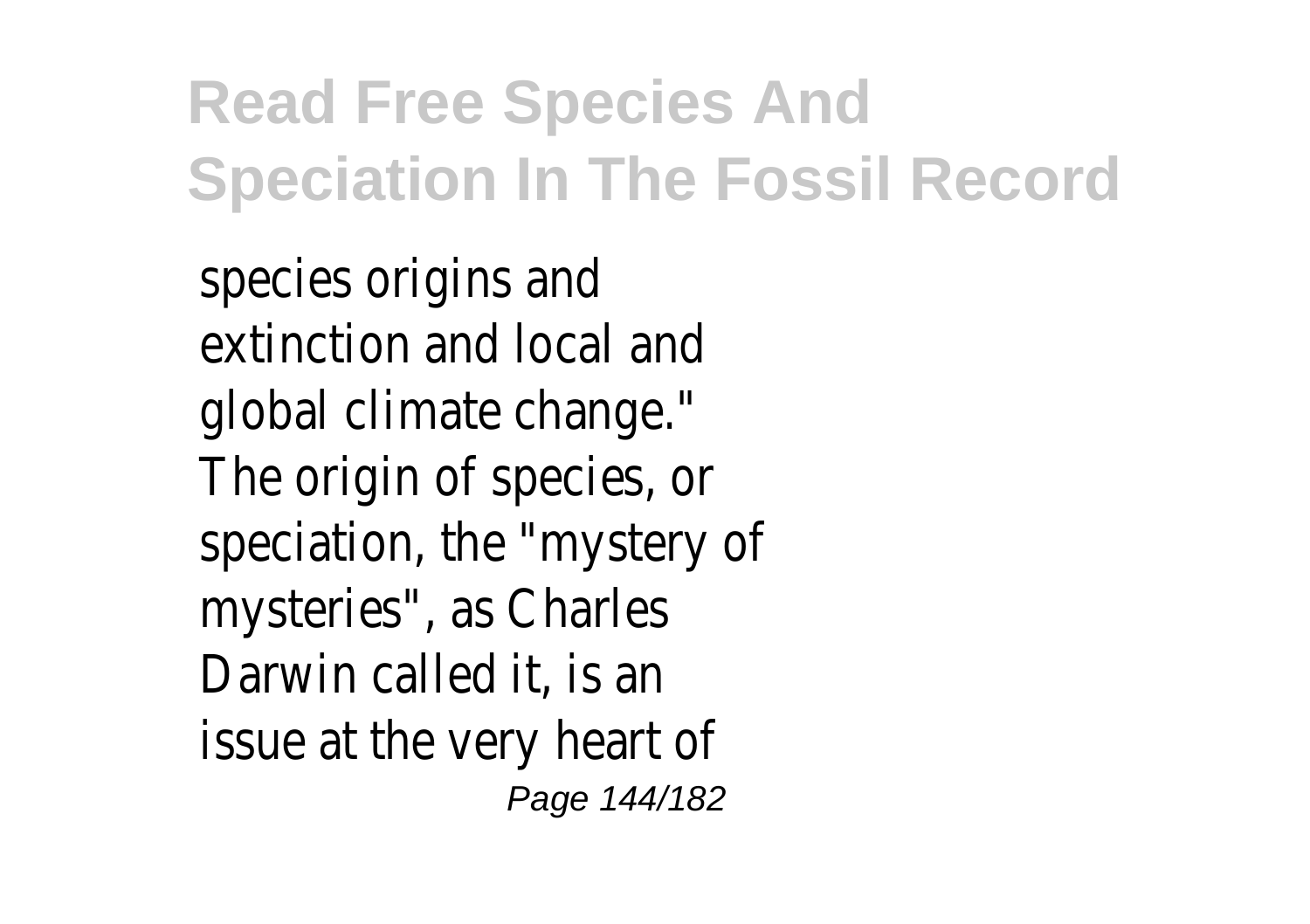evolutionary biology, critical to understanding the mechanisms behind the great diversity of life around us. This book is centred around three major research areas: (1) biodiversity patterns in Page 145/182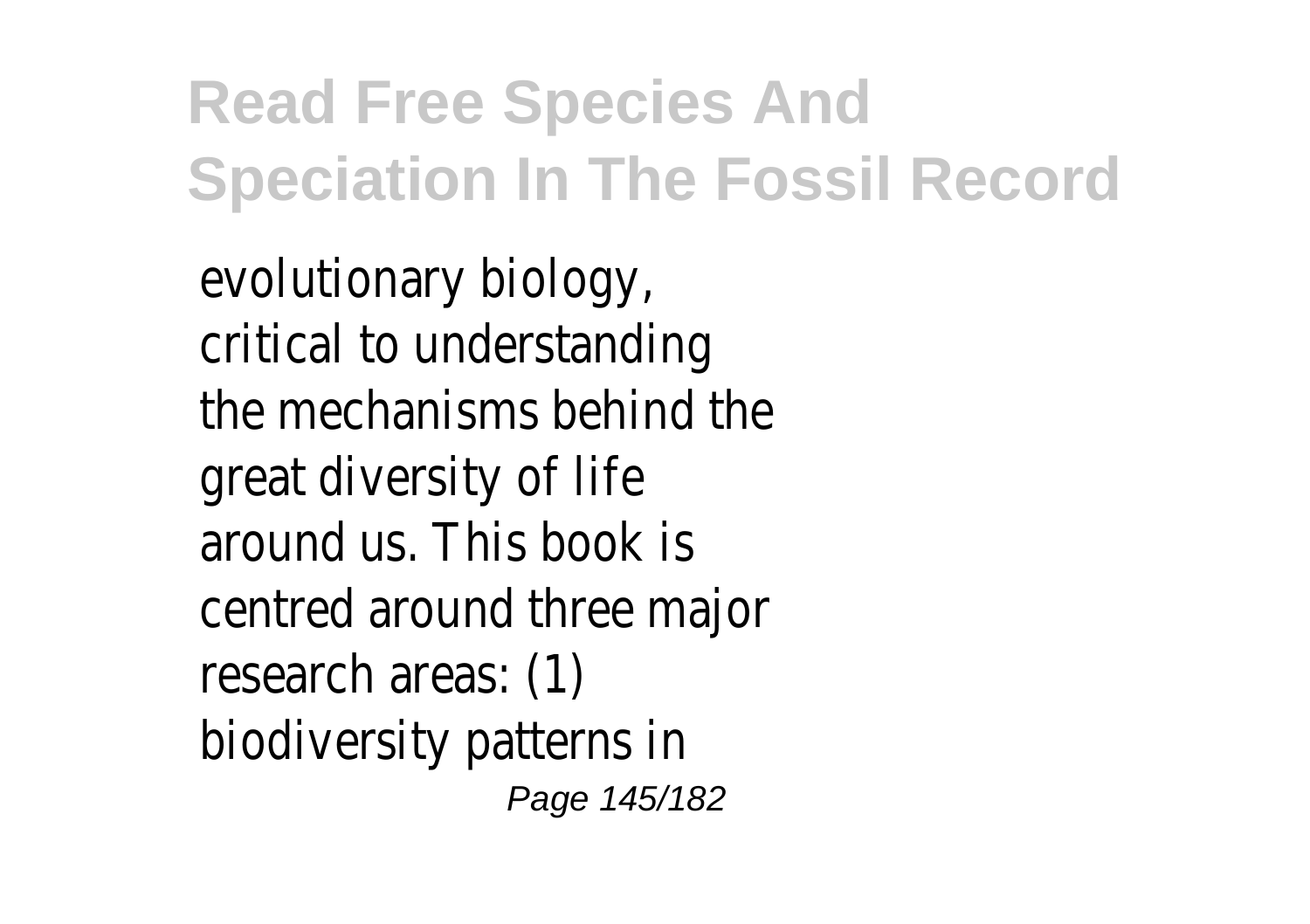relation to speciation scenarios; (2) mechanisms that produce pre- and postzygotic reproductive isolation and adaptive divergence; as well as (3) genetics, epigenetics, and genomics of speciation. Page 146/182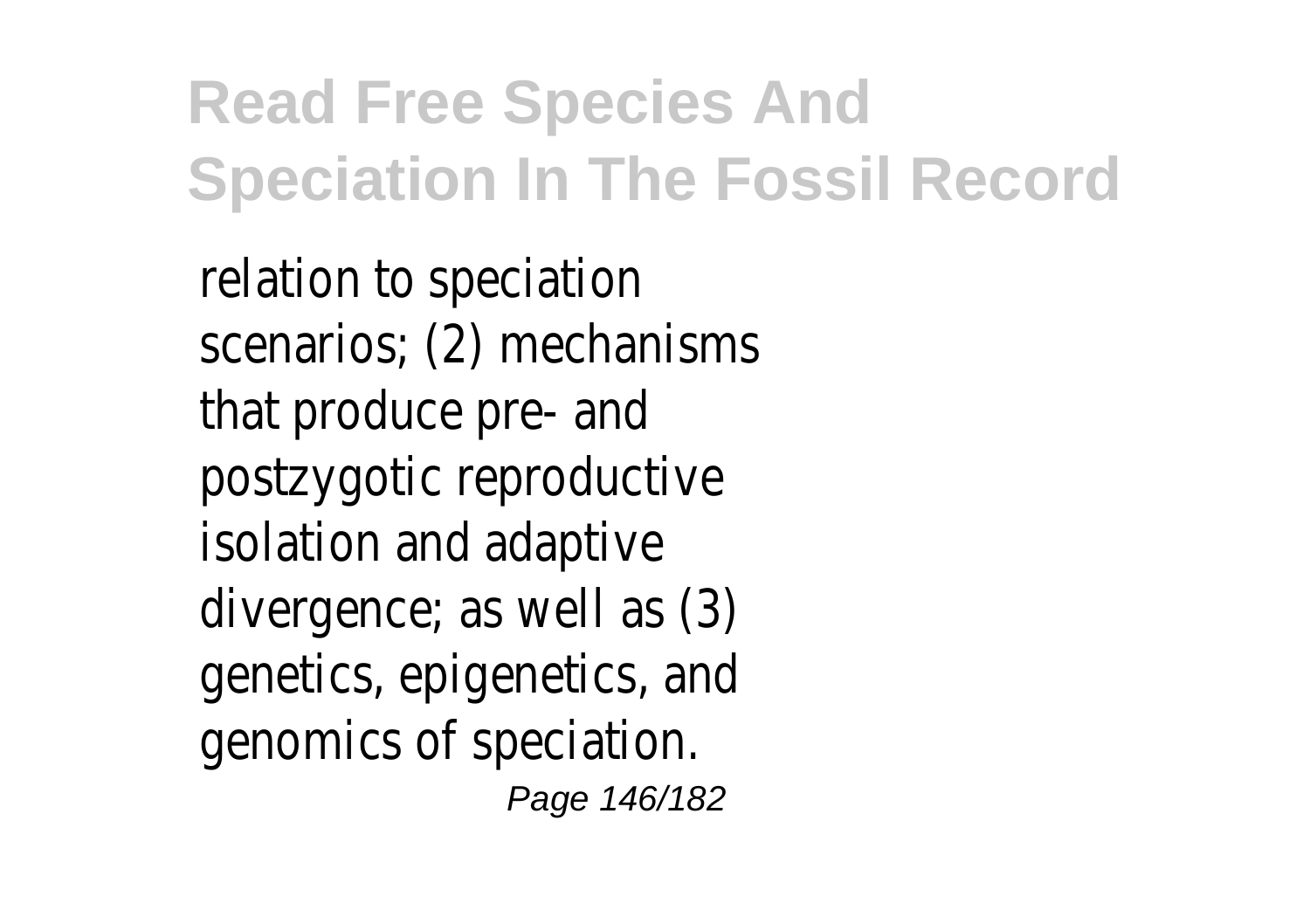Being a mishmash of new ideas, reviews, conventional and nonconventional case studies, this collection demonstrates more than anything how research can benefit from integration of traditionally divergent Page 147/182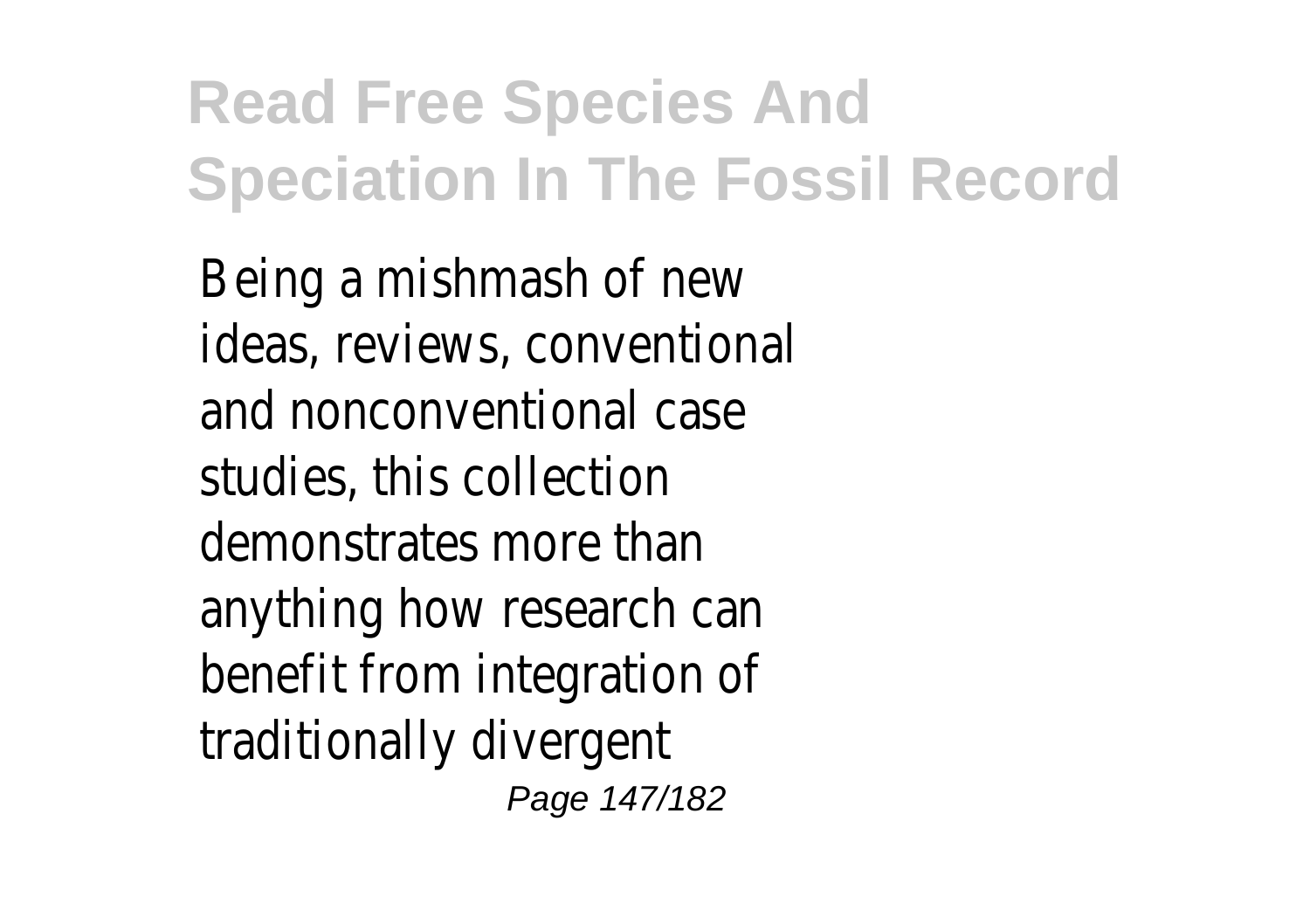disciplines, such as biogeography, paleontology, taxonomy, molecular genetics, proteomics, and genomics. Concepts of Biology is designed for the singlesemester introduction to Page 148/182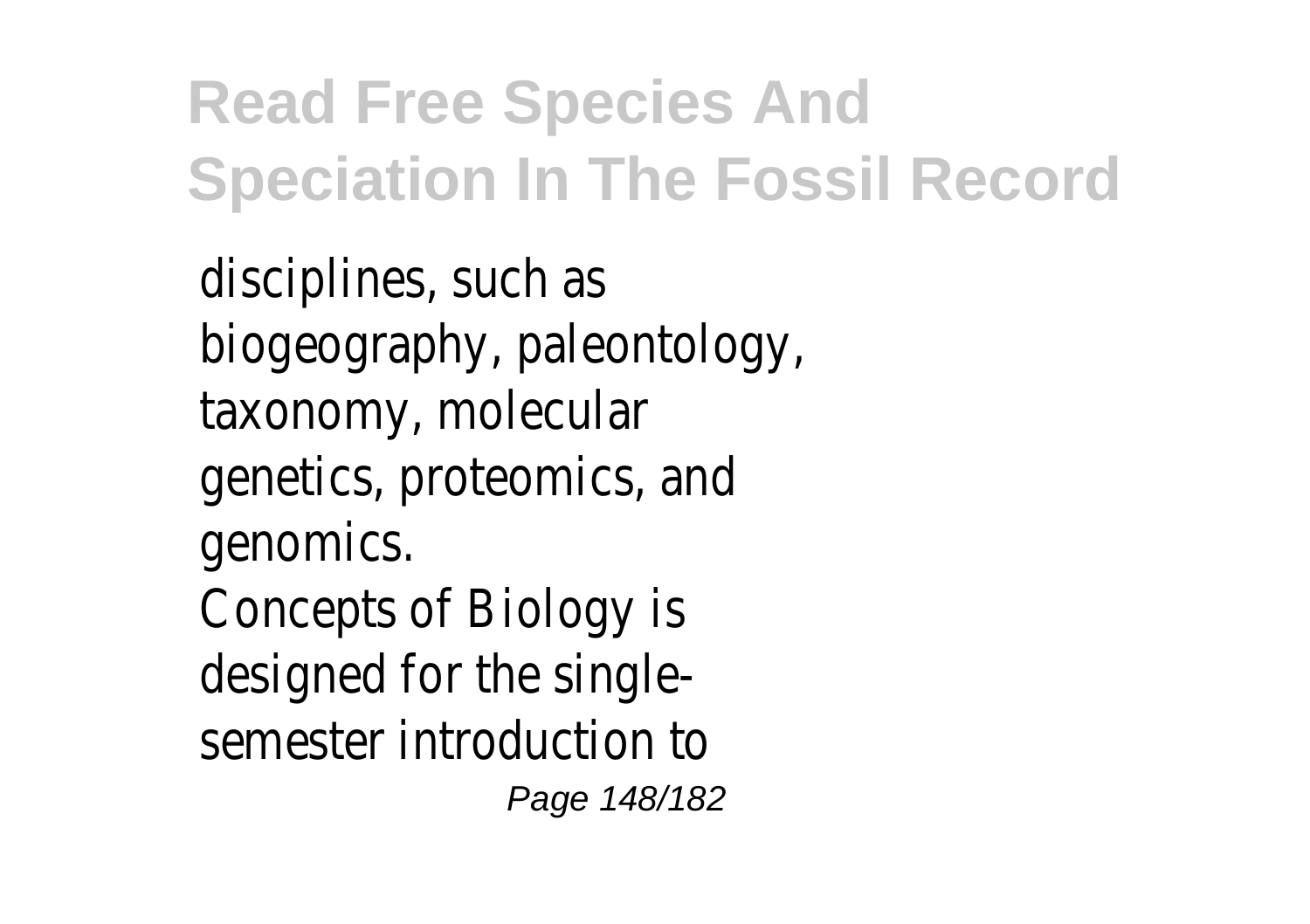biology course for nonscience majors, which for many students is their only college-level science course. As such, this course represents an important opportunity for students to develop the necessary Page 149/182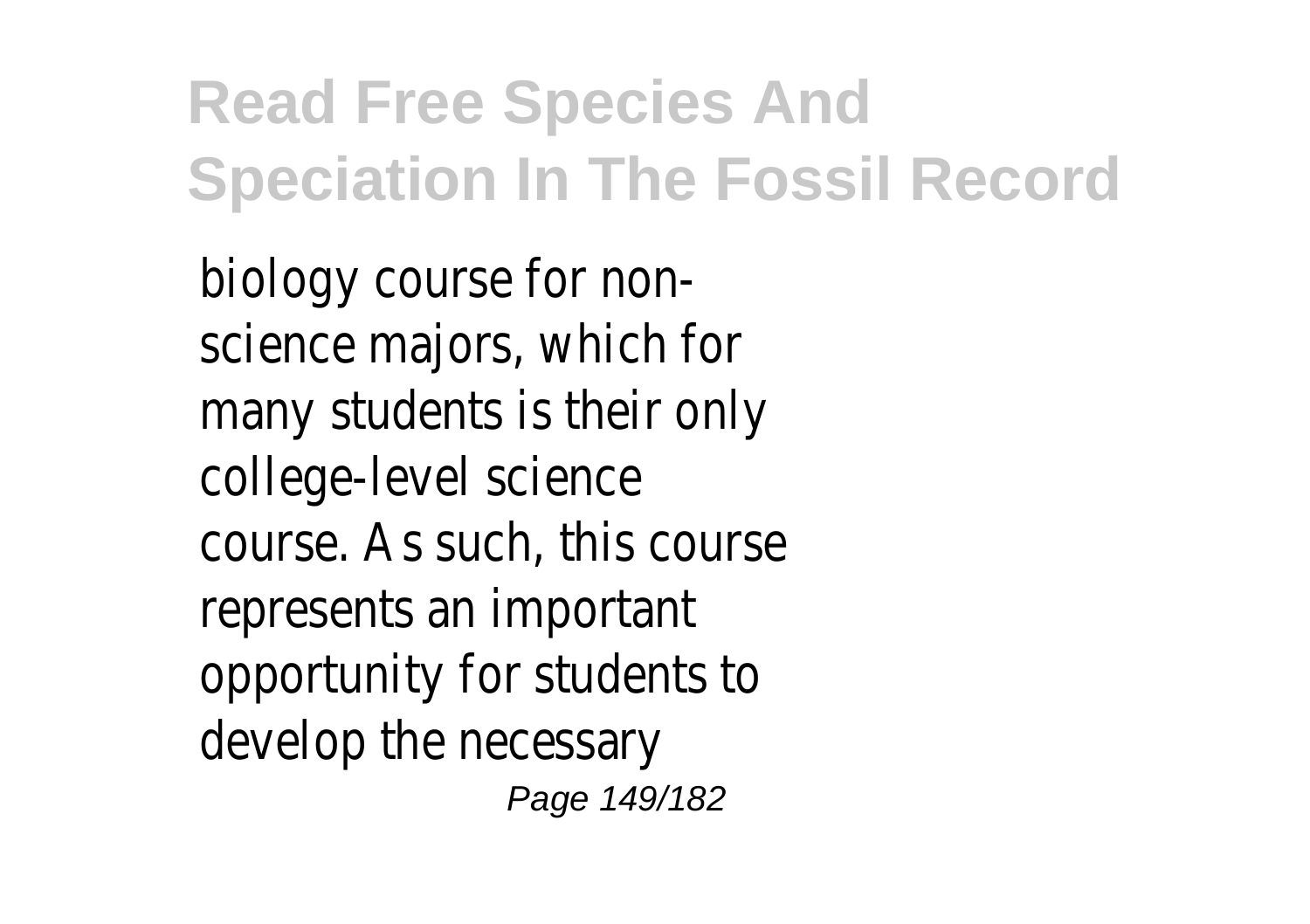knowledge, tools, and skills to make informed decisions as they continue with their lives. Rather than being mired down with facts and vocabulary, the typical nonscience major student needs information presented in a Page 150/182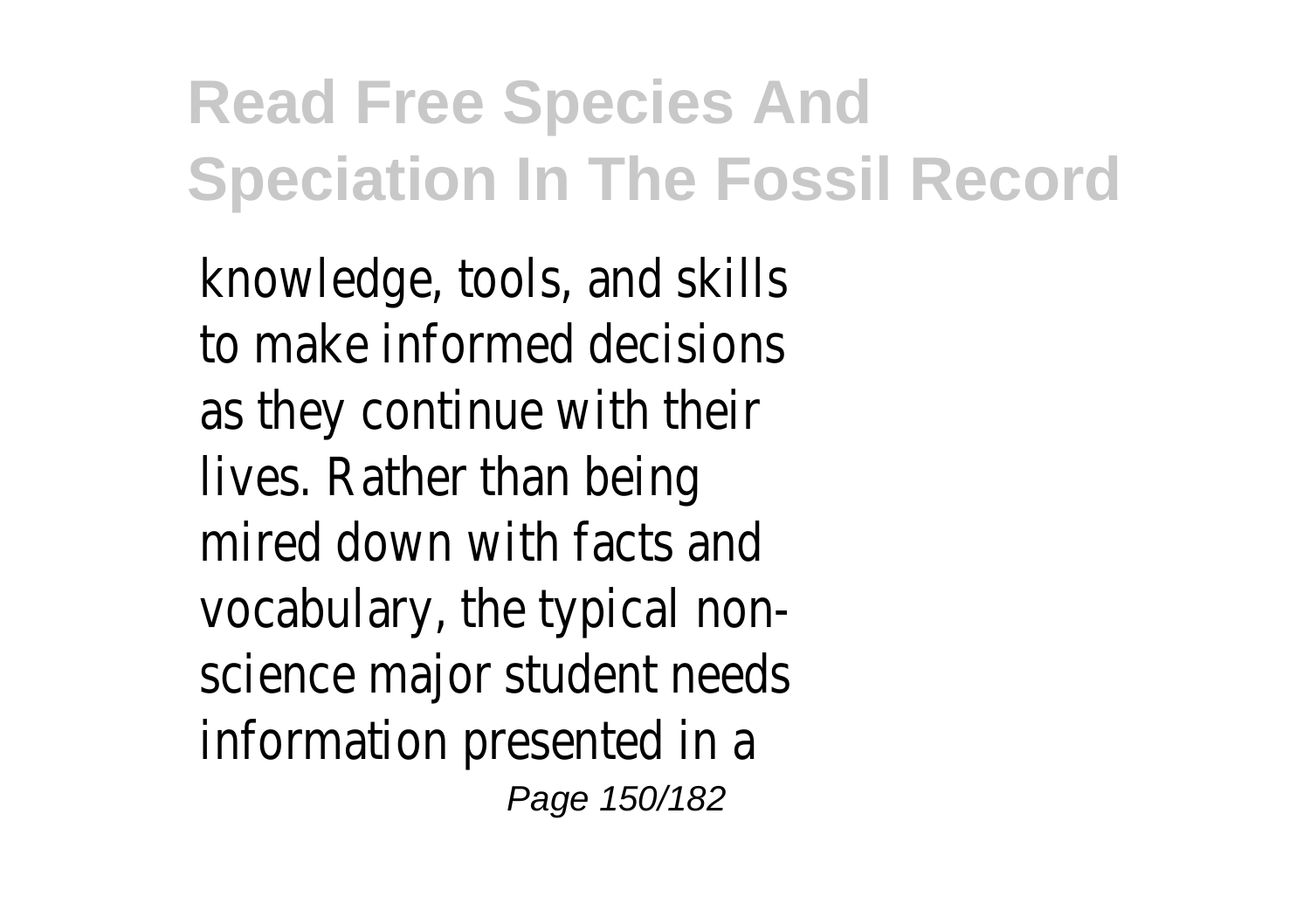way that is easy to read and understand. Even more importantly, the content should be meaningful. Students do much better when they understand why biology is relevant to their everyday lives. For these Page 151/182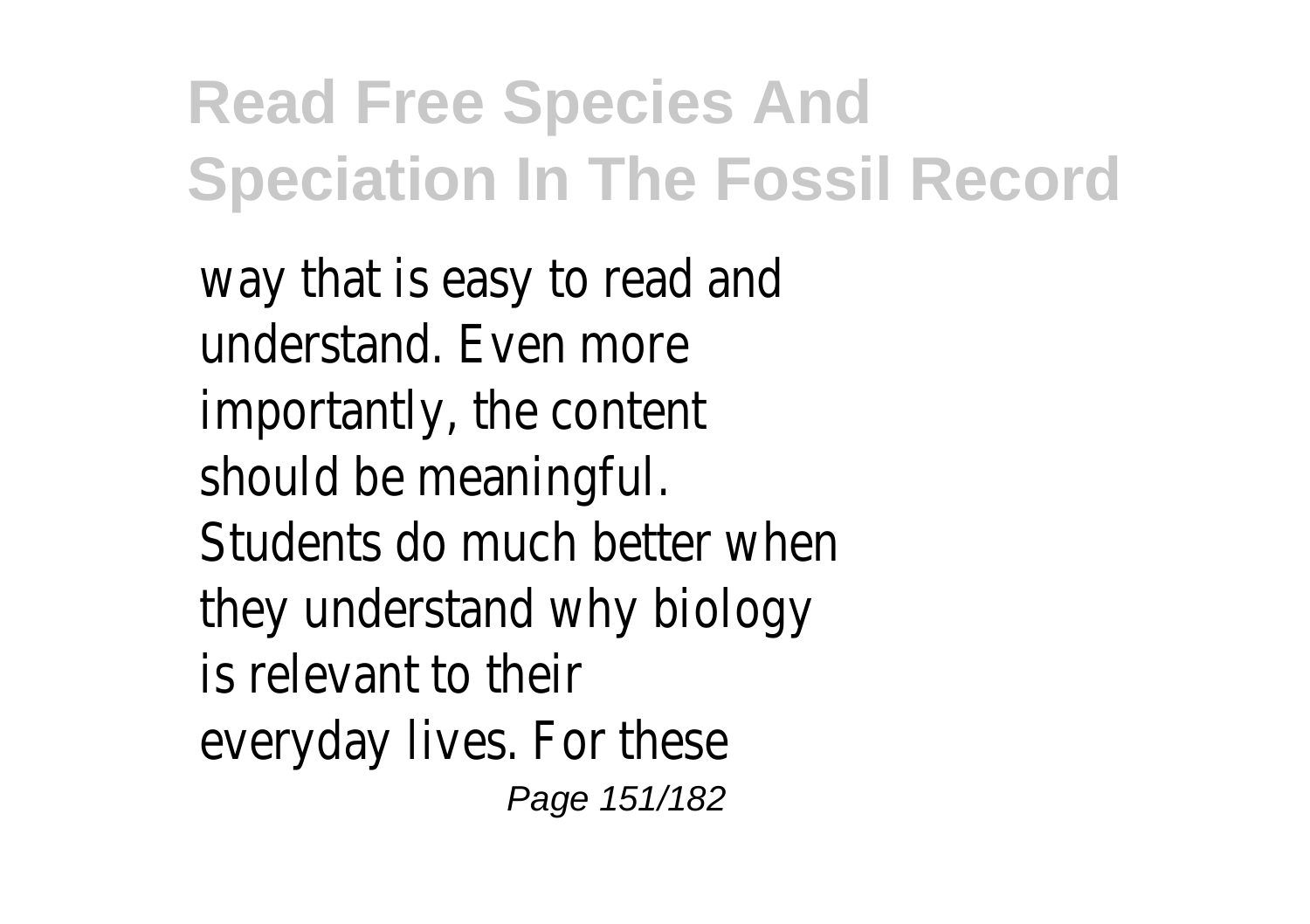reasons, Concepts of Biology is grounded on an evolutionary basis and includes exciting features that highlight careers in the biological sciences and everyday applications of the concepts at hand.We also Page 152/182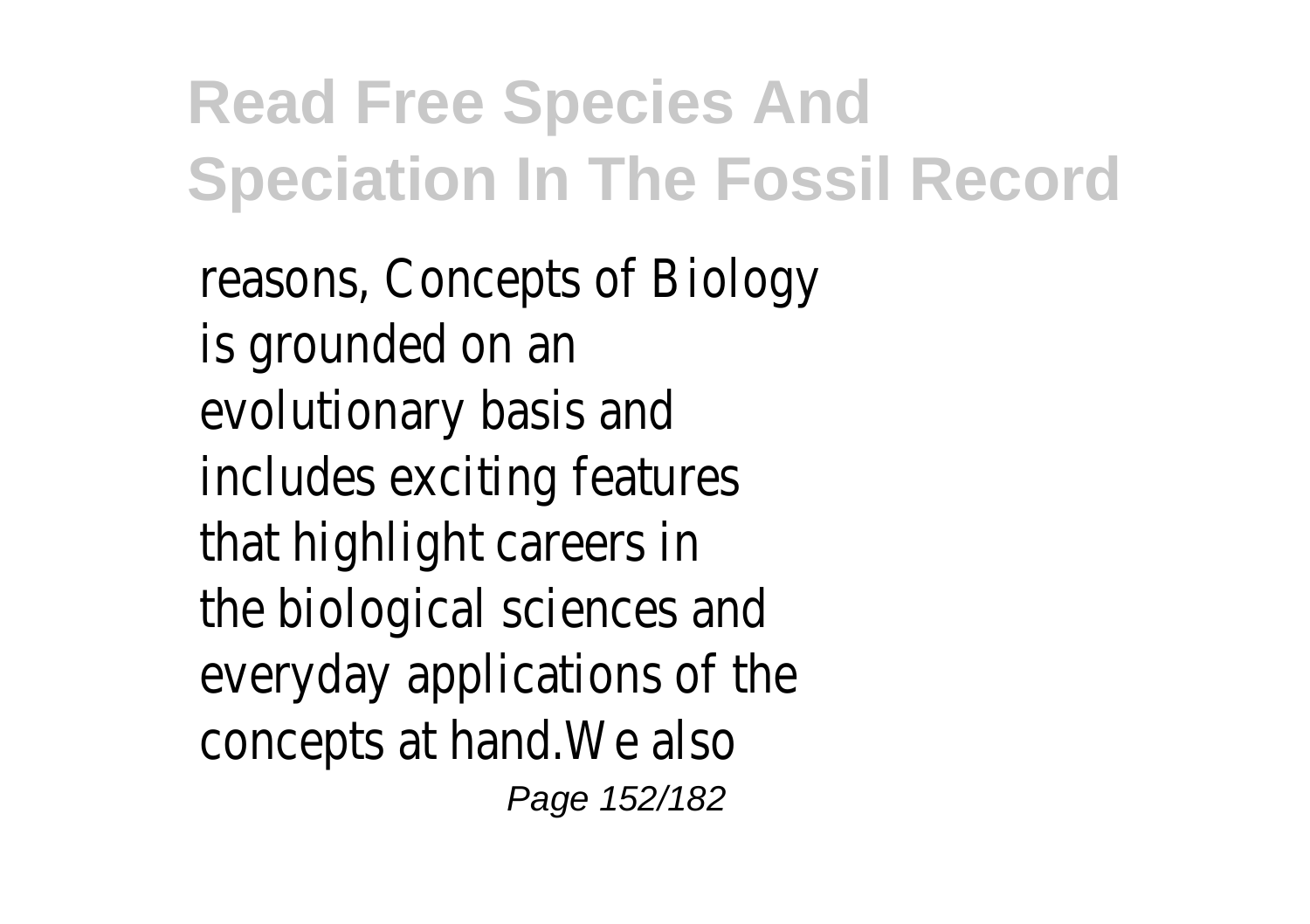strive to show the interconnectedness of topics within this extremely broad discipline. In order to meet the needs of today's instructors and students, we maintain the overall organization and coverage Page 153/182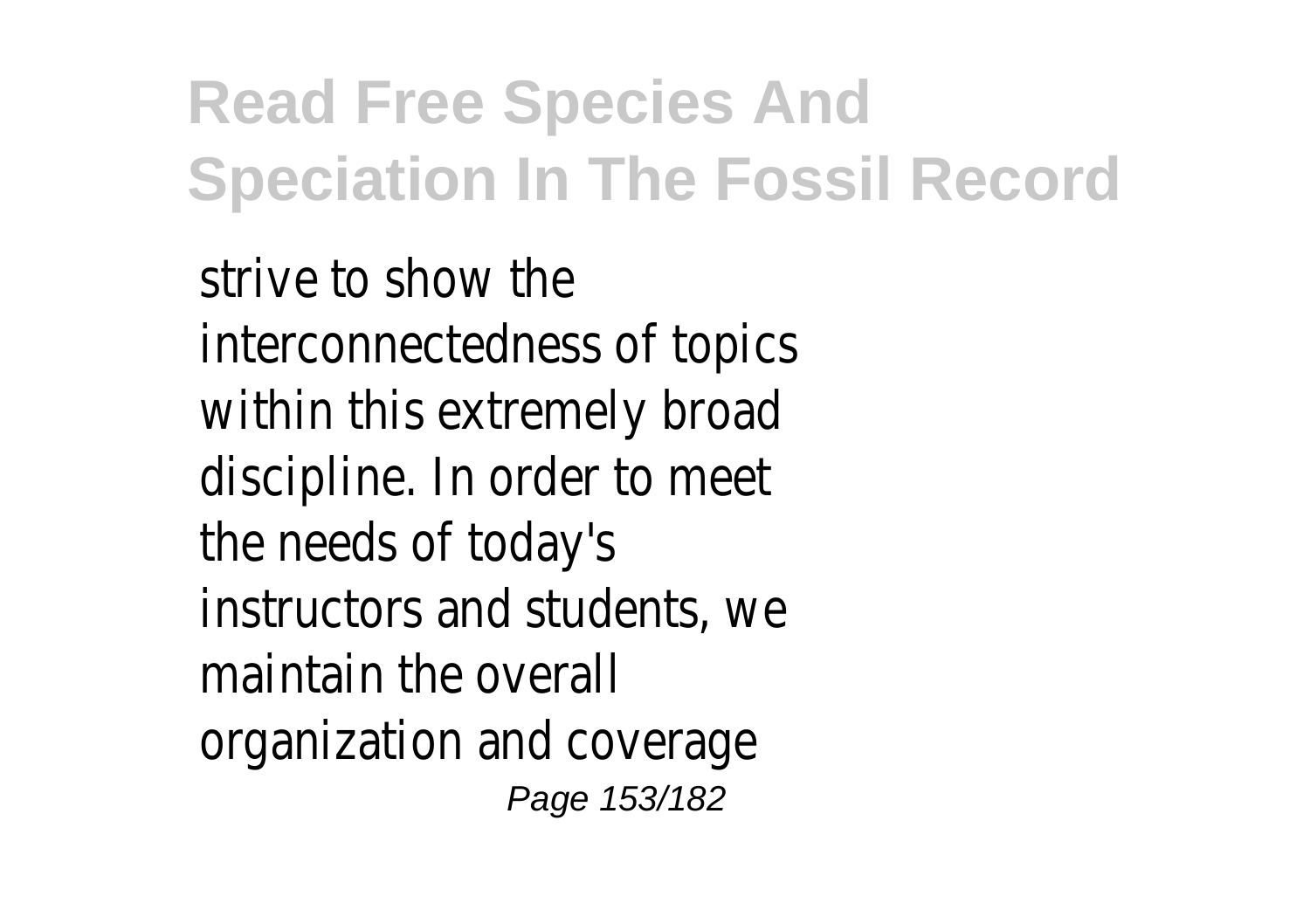found in most syllabi for this course. A strength of Concepts of Biology is that instructors can customize the book, adapting it to the approach that works best in their classroom. Concepts of Biology also includes an Page 154/182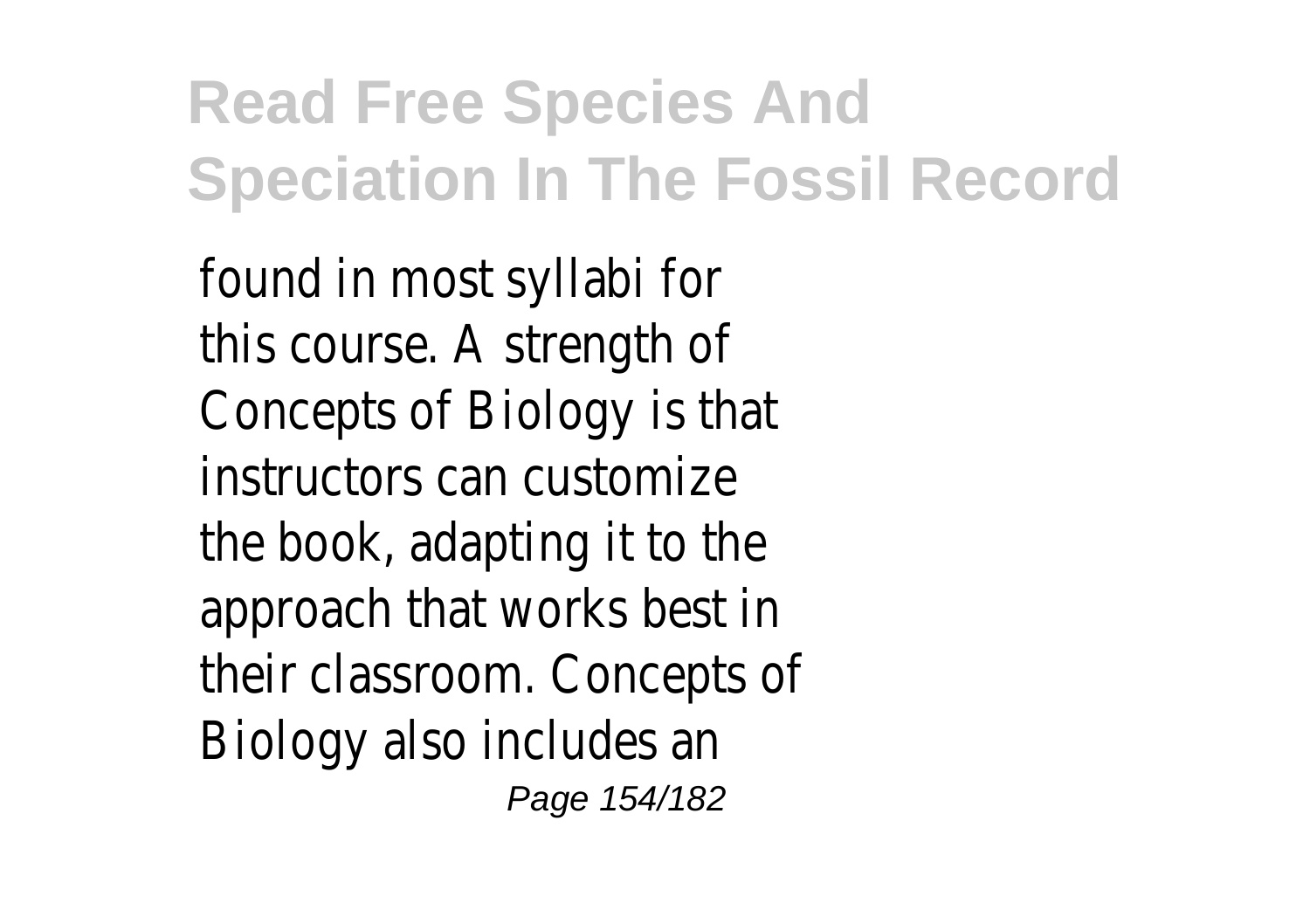innovative art program that incorporates critical thinking and clicker questions to help students understand--and apply--key concepts. In the Light of Evolution Patterns of Evolution Page 155/182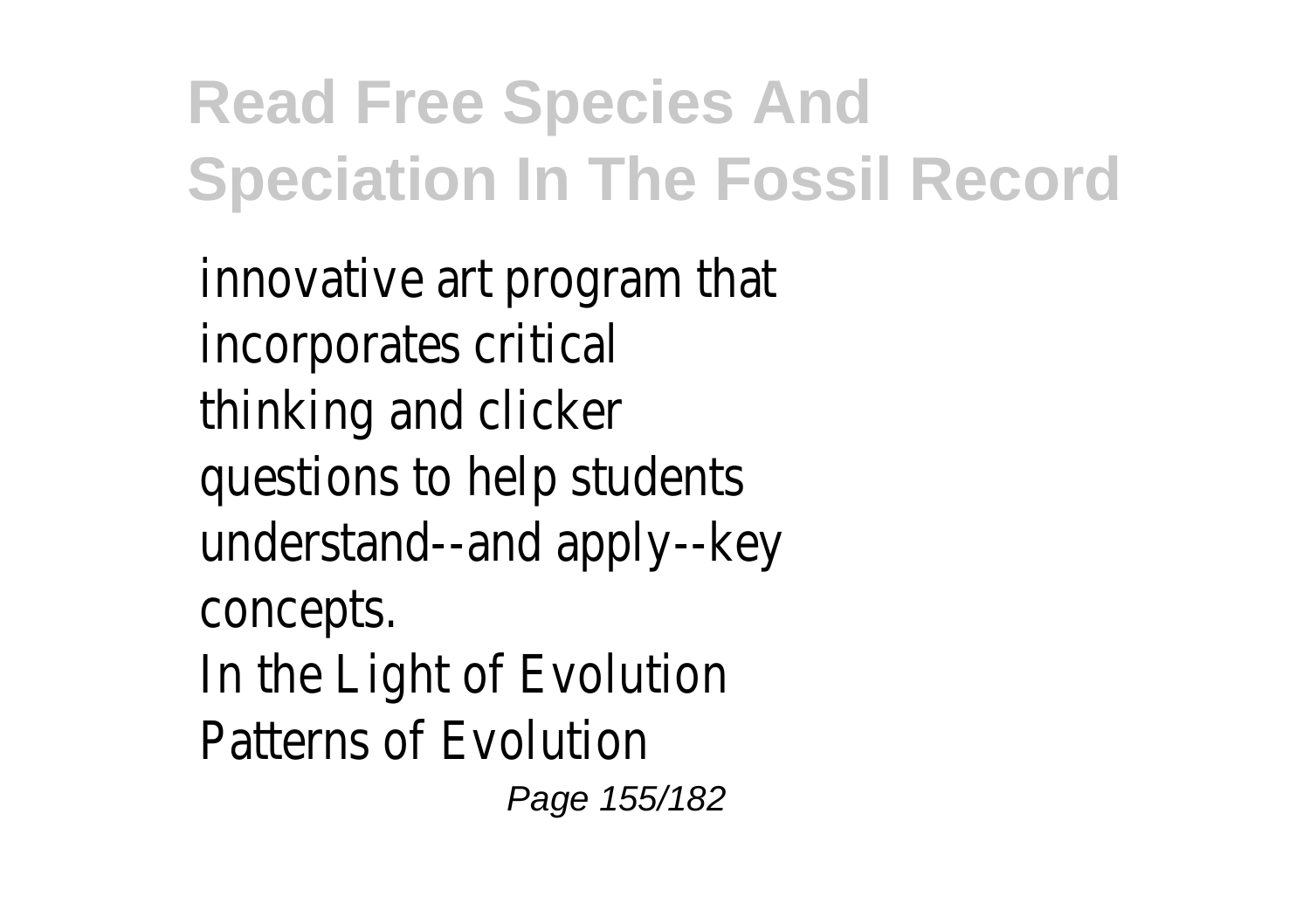Evolution and the Recognition Concept of Species Evolution in Action Concepts of Biology Species and Speciation in the Fossil Record 'Species' are central to Page 156/182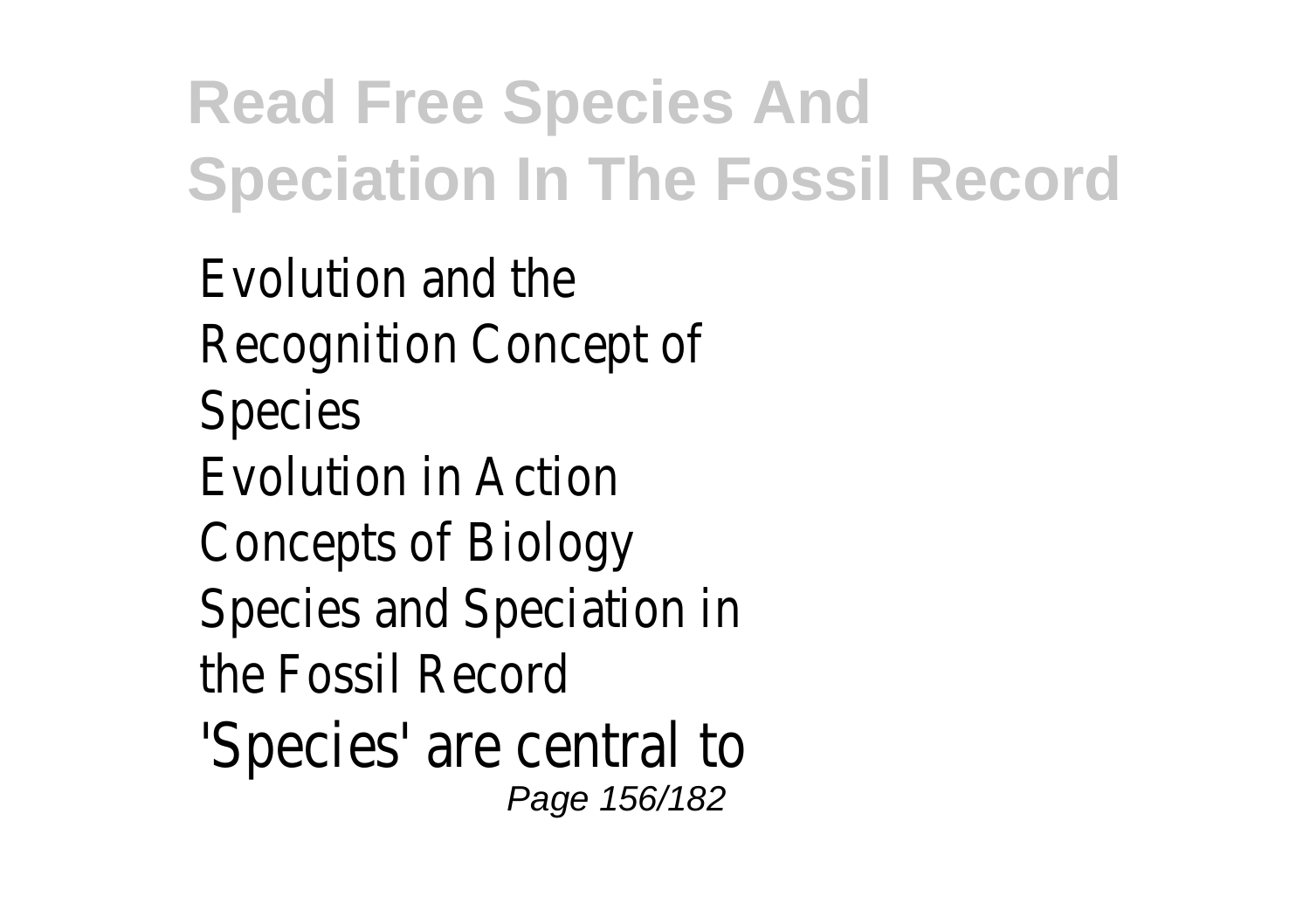understanding the origin and dynamics of biological diversity; explaining why lineages split into multiple distinct species is one of the main goals of Page 157/182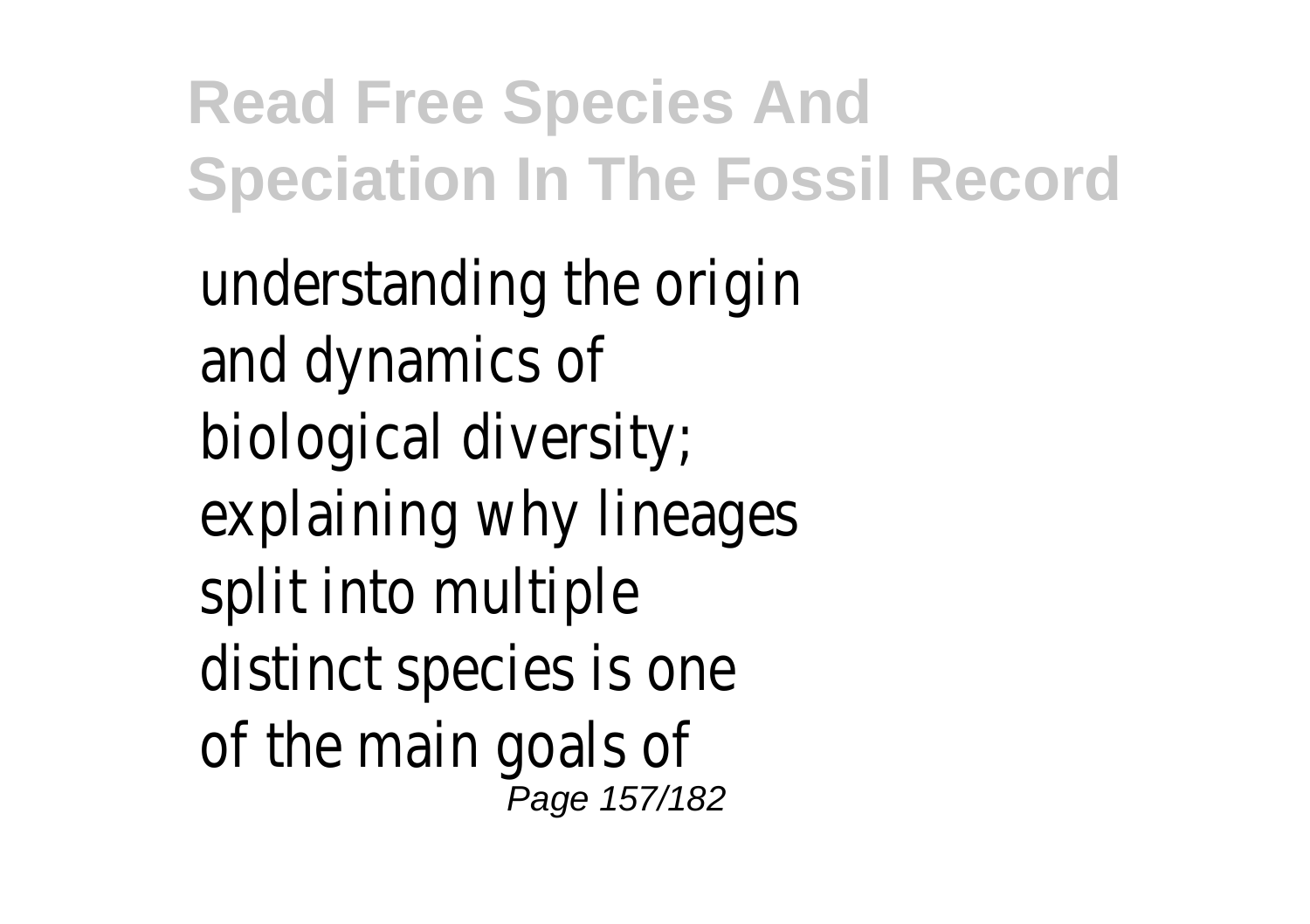evolutionary biology. However the existence of species is often taken for granted, and precisely what is meant by species and whether they really exist as a Page 158/182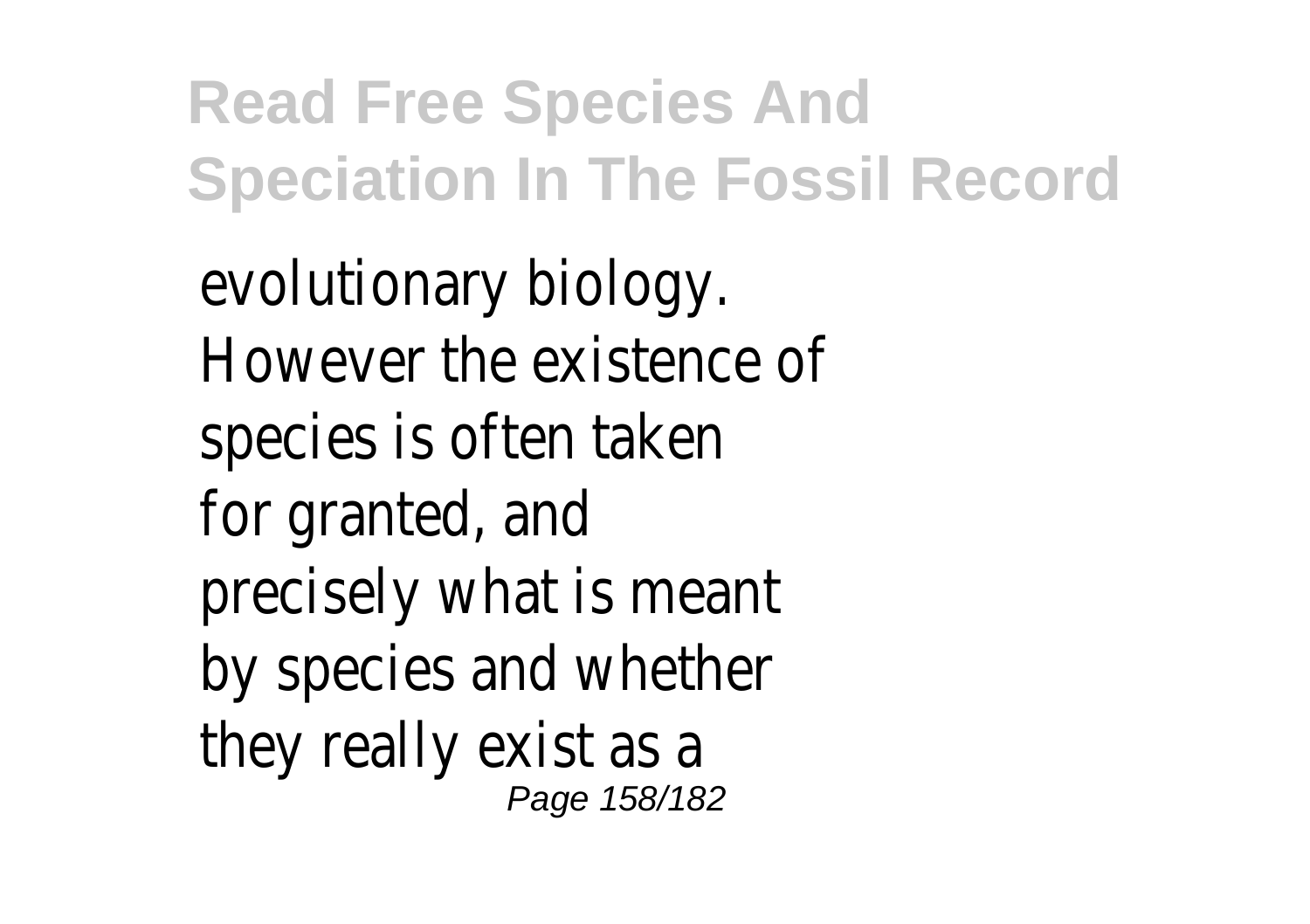pattern of nature has rarely been modelled or critically tested. This novel book presents a synthetic overview of the evolutionary biology of species, describing Page 159/182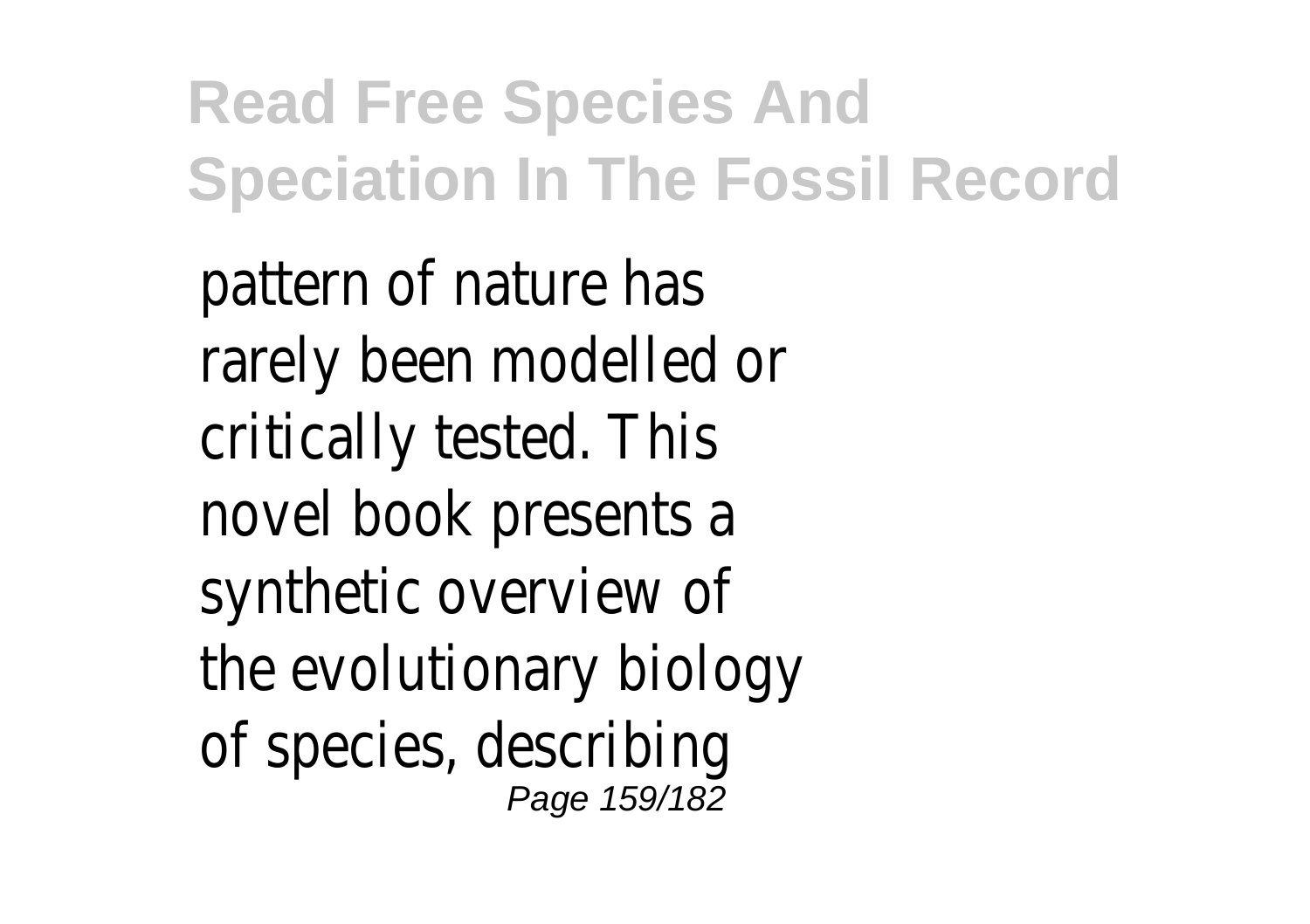what species are, how they form, the consequences of species boundaries and diversity for evolution, and patterns of species accumulation over time. Page 160/182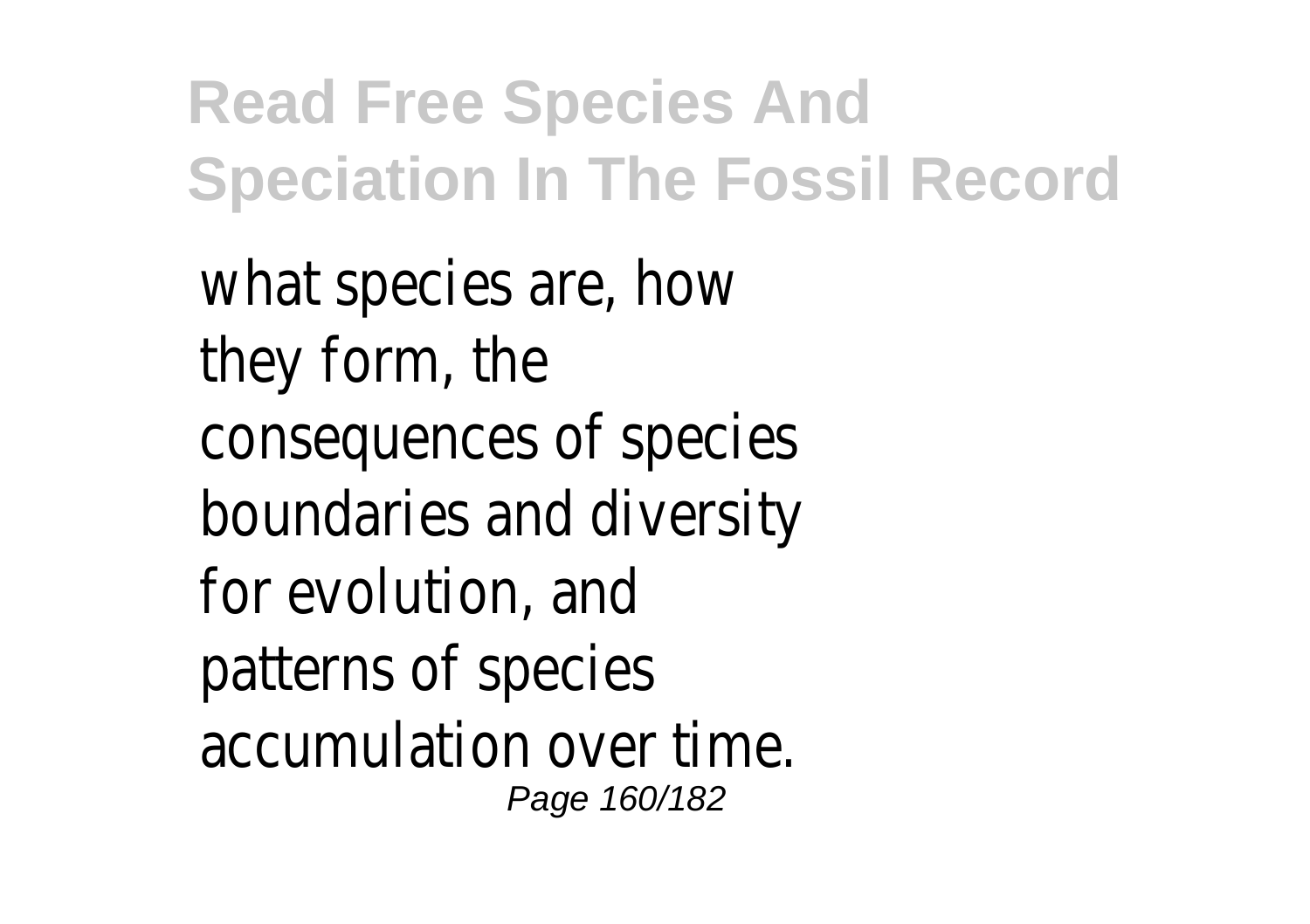The central thesis is that species represent more than just a unit of taxonomy; they are a model of how diversity is structured as well as how groups of related Page 161/182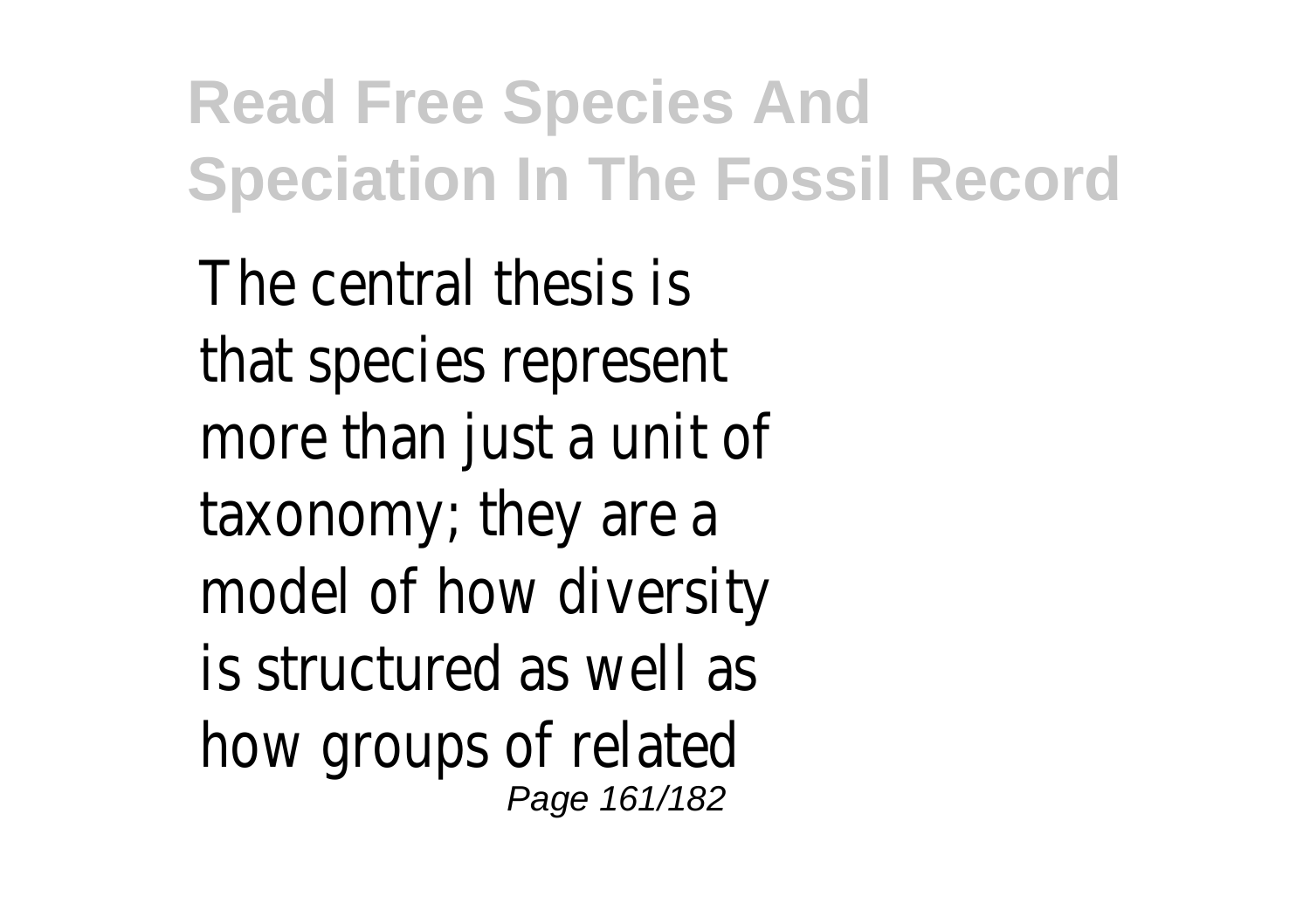organisms evolve. The author adopts an intentionally broad approach, stepping back from the details to consider what species constitute, both Page 162/182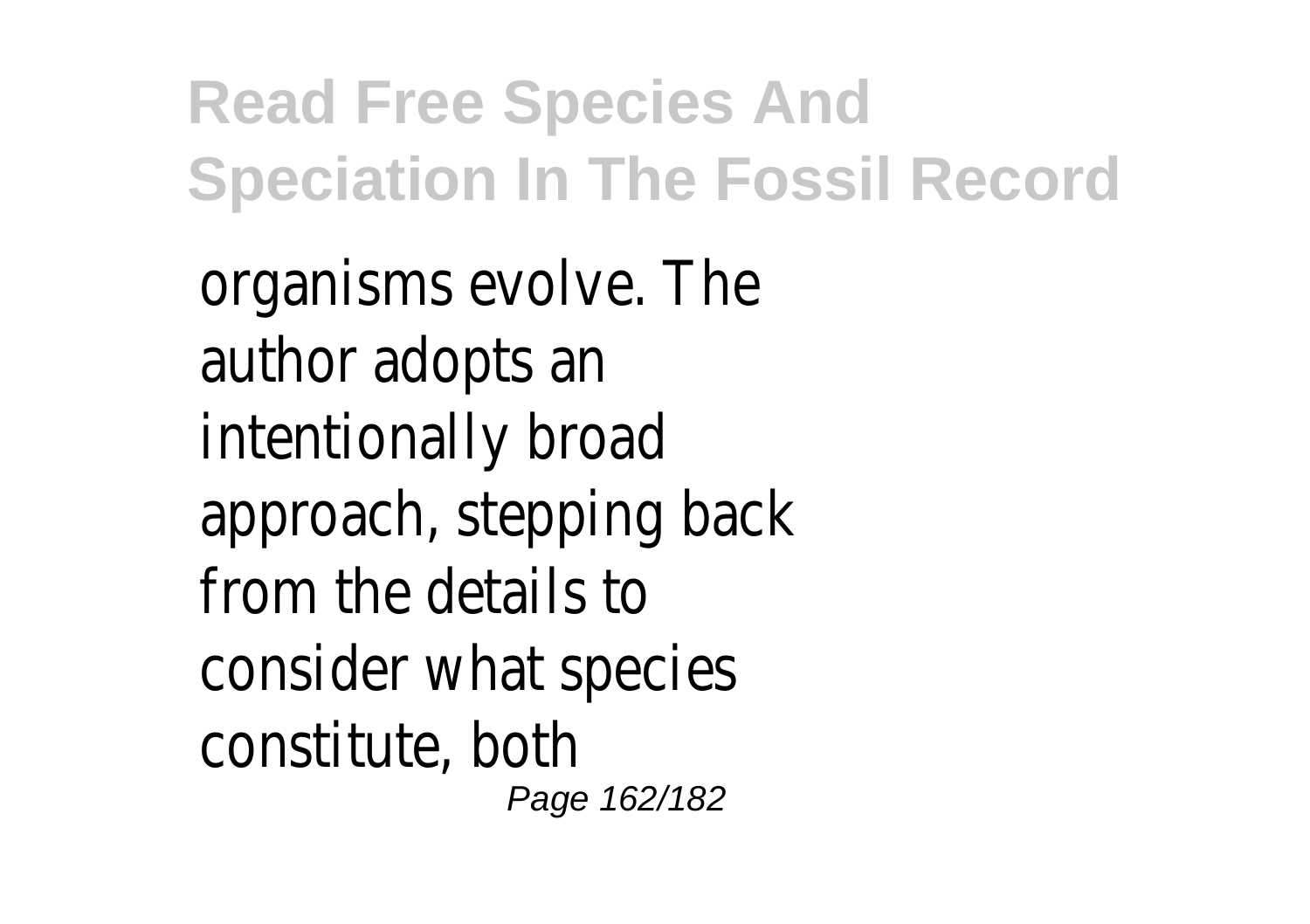theoretically and empirically, and how we detect them, drawing on a wealth of examples from microbes to multicellular organisms. Differentiation and Page 163/182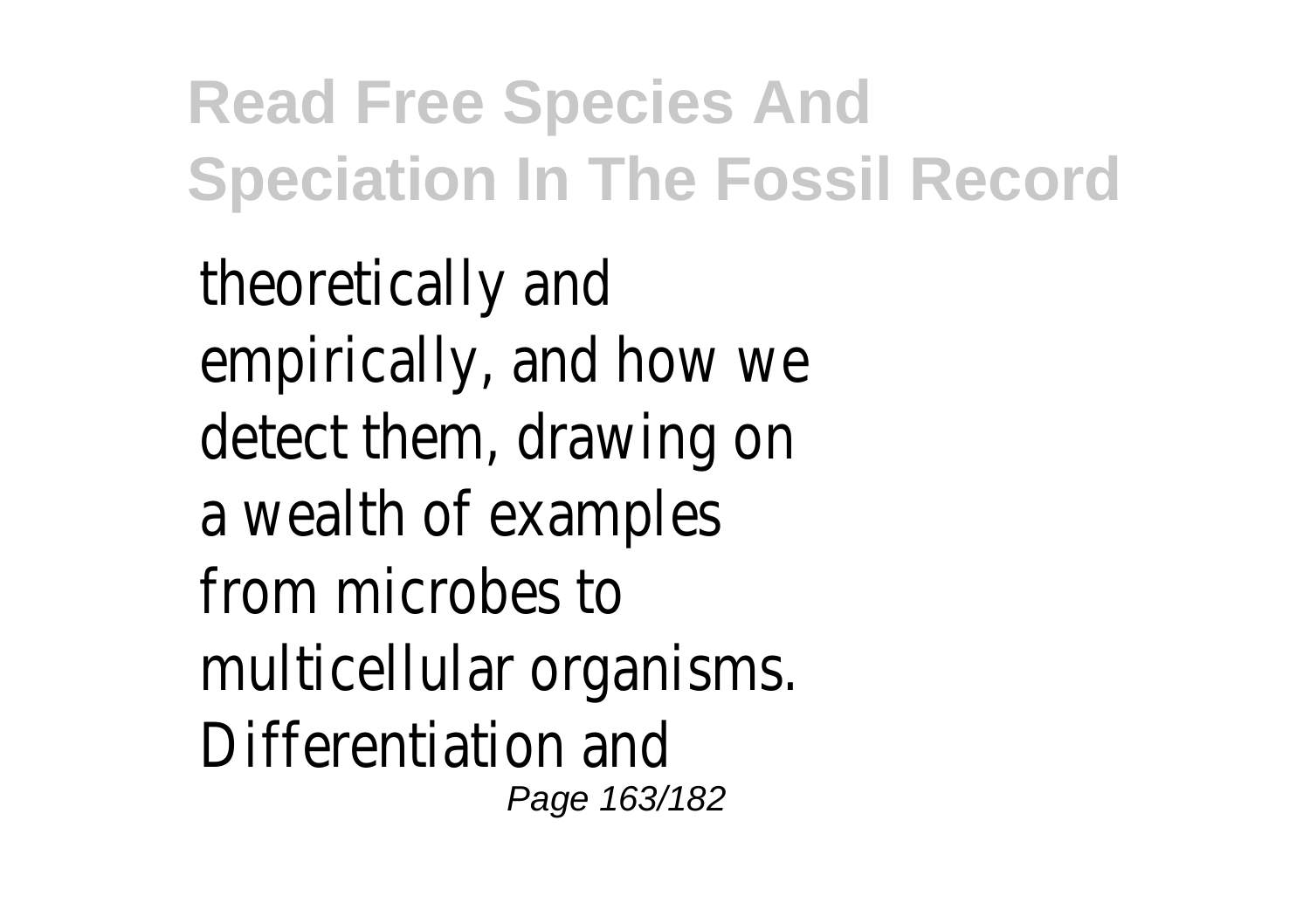speciation without extended isolation appear to be common among migratory animals. Historical oversight of this is probably due to temporal distortion in Page 164/182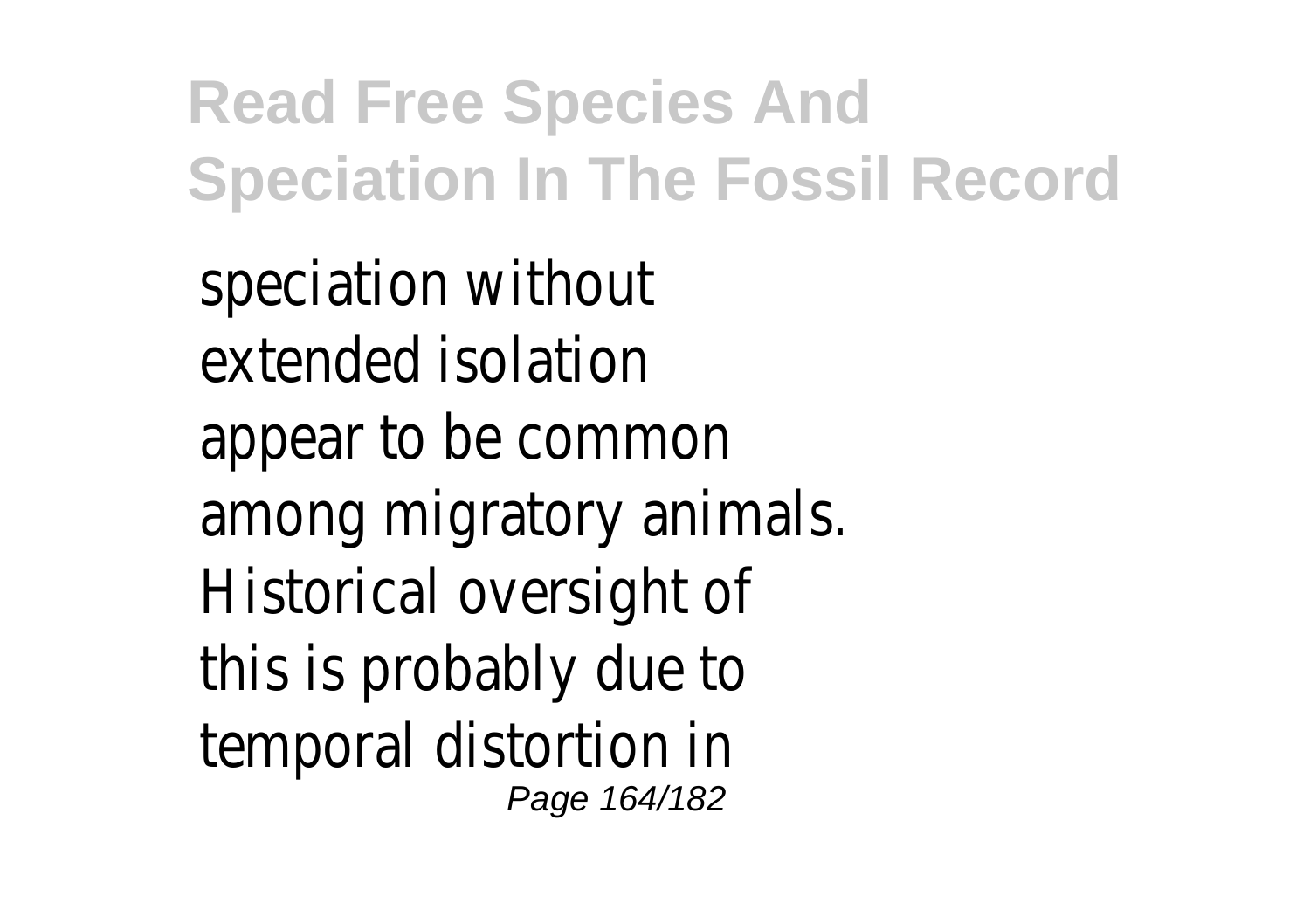distribution maps and a tendency to consider that lineages had different historical traits, such as being sedentary or much less mobile. Mobility among Page 165/182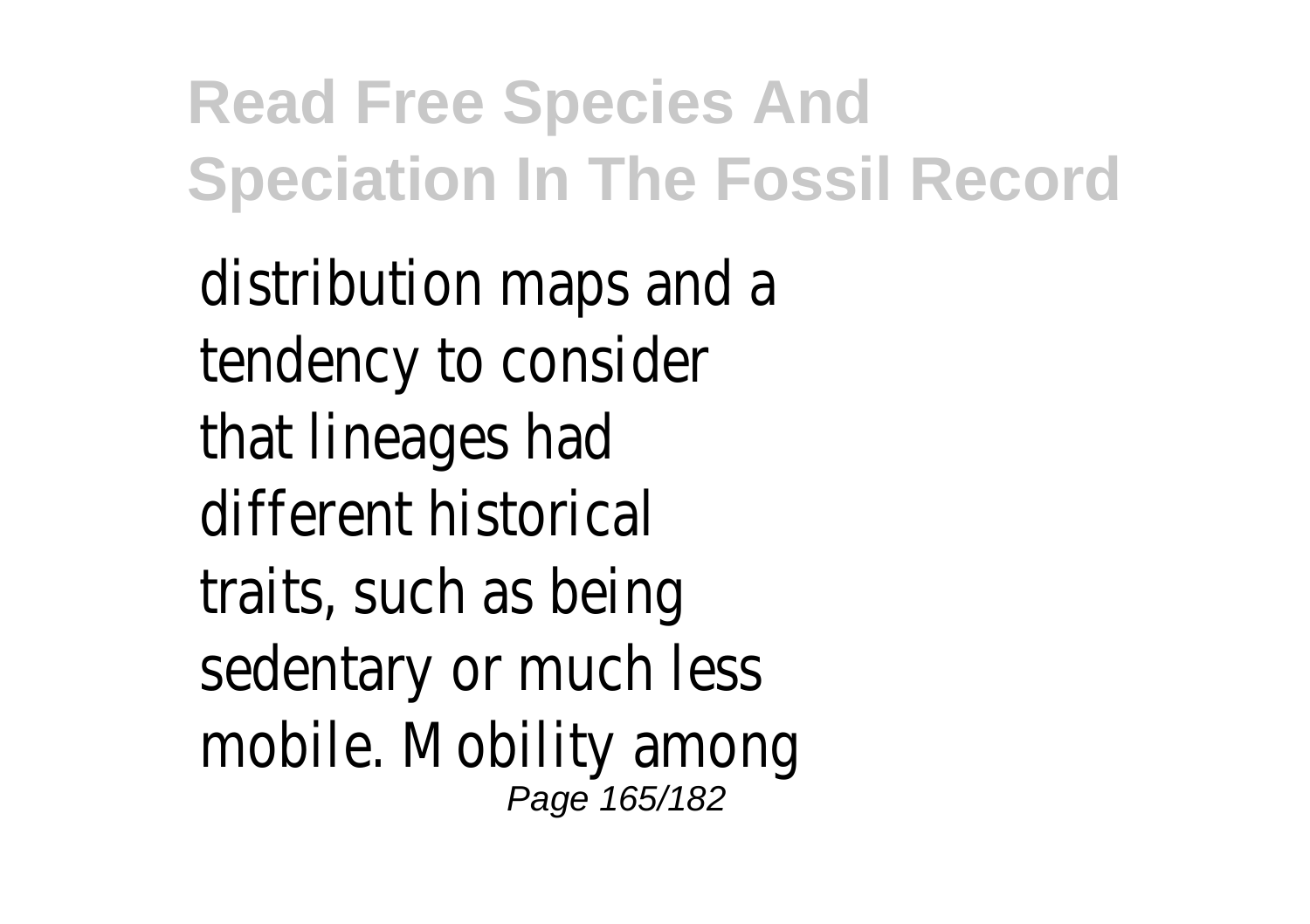cyclic migrants makes population isolation difficult, and diminished levels of intraspecific differentiation occur in avian migrants (I term Page 166/182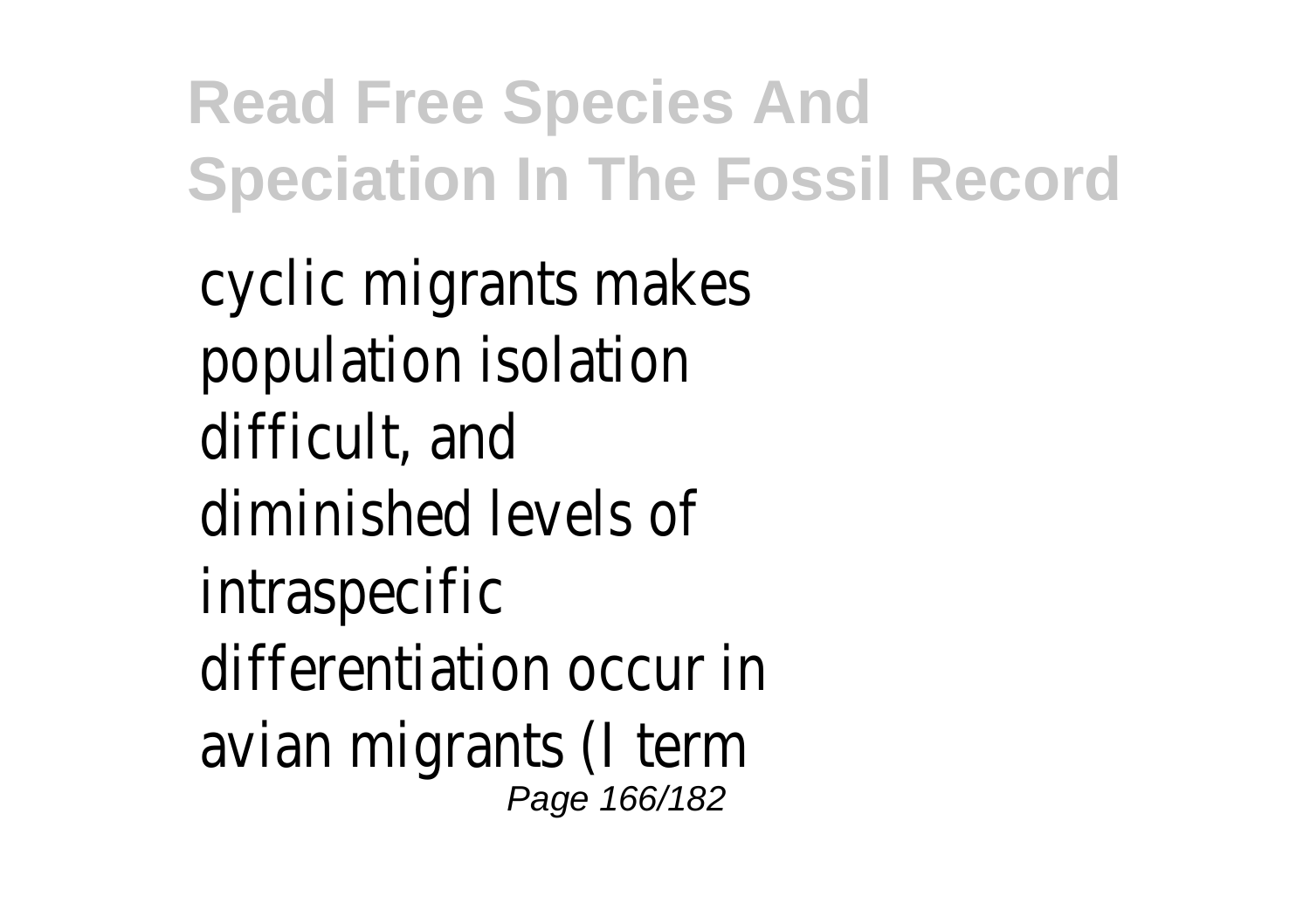this "Montgomery's rule"). Nevertheless, many lineages have differentiated despite increased mobility and a high propensity for gene flow, conditions that Page 167/182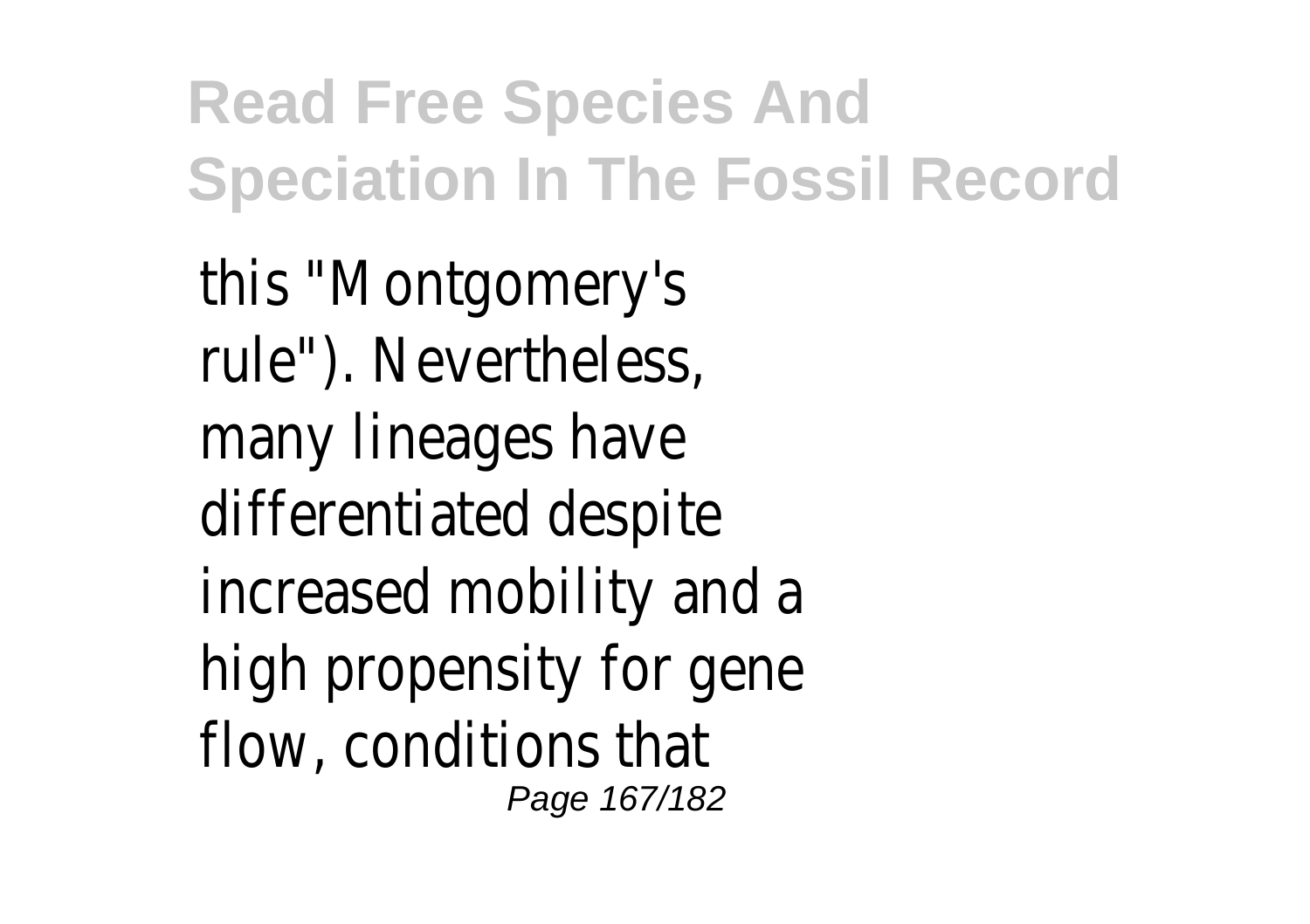speciation theory has not addressed adequately. Populations of seasonal migrants usually occur in allopatry and sympatry during a migratory Page 168/182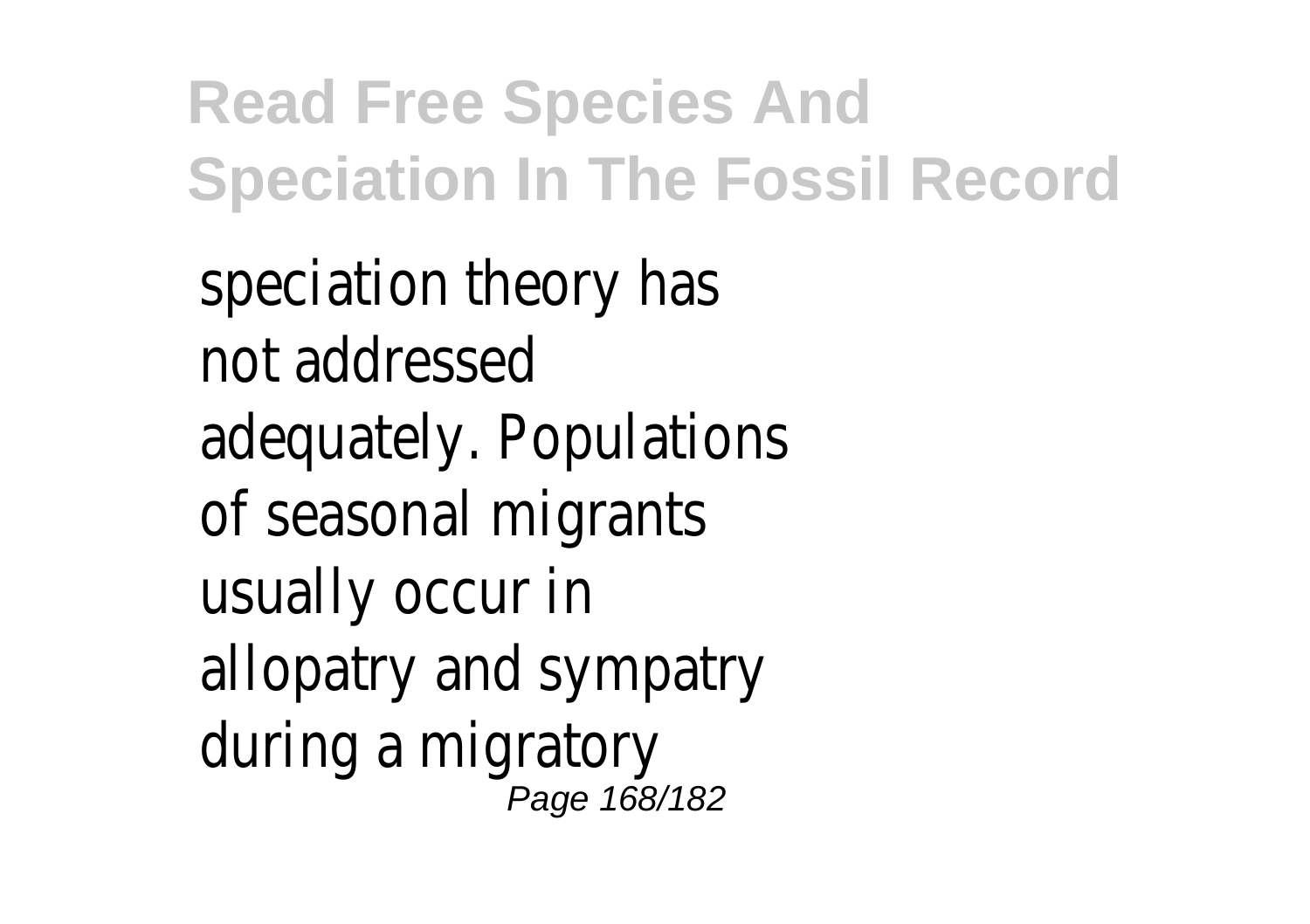cycle, and this distributional pattern (heteropatry) is the focus of a model empirically developed to explain differentiation in migratory lineages. Page 169/182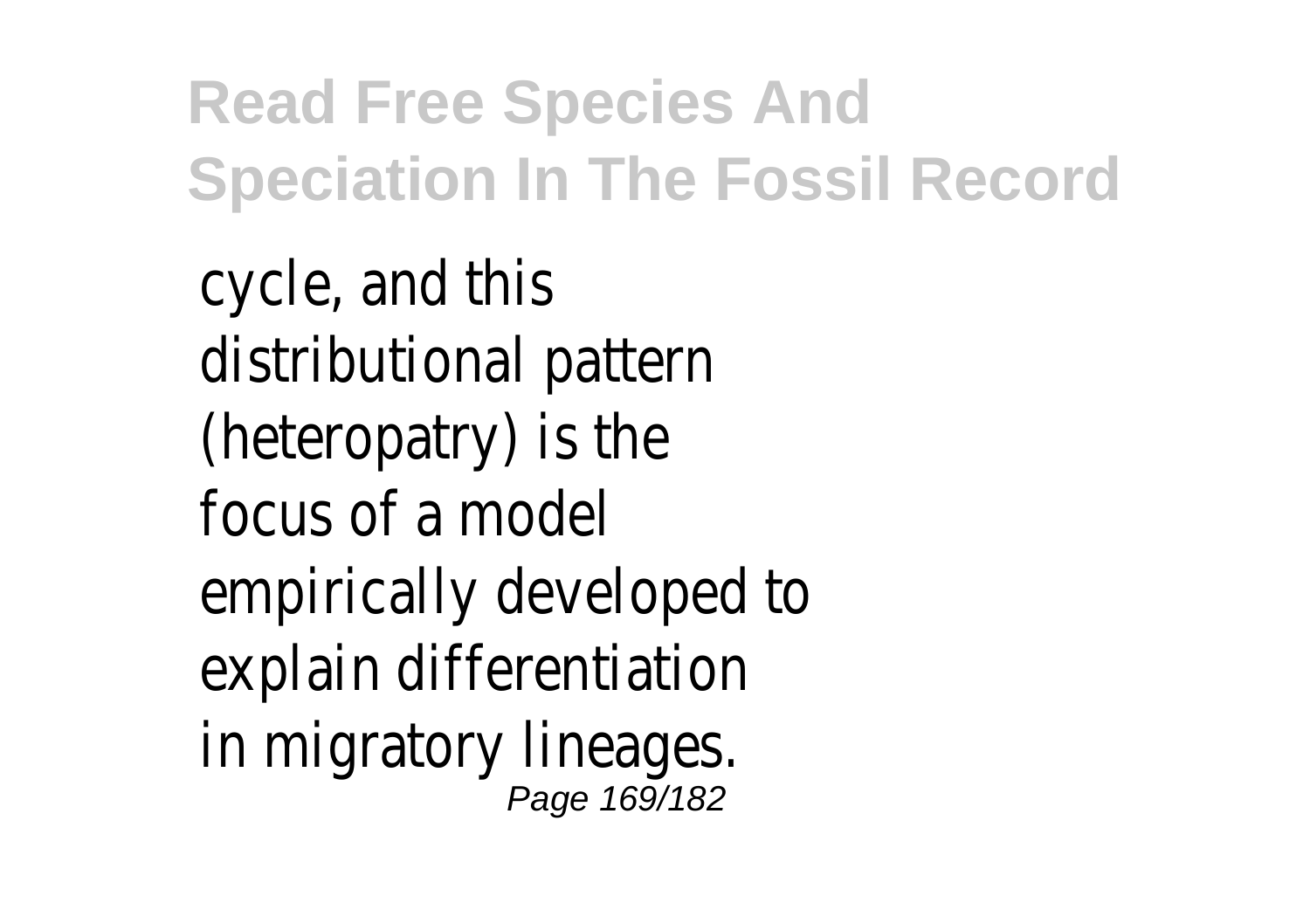Divergence arises through disruptive selection from resource competition and heterogeneously distributed cyclic resources. Heteropatric Page 170/182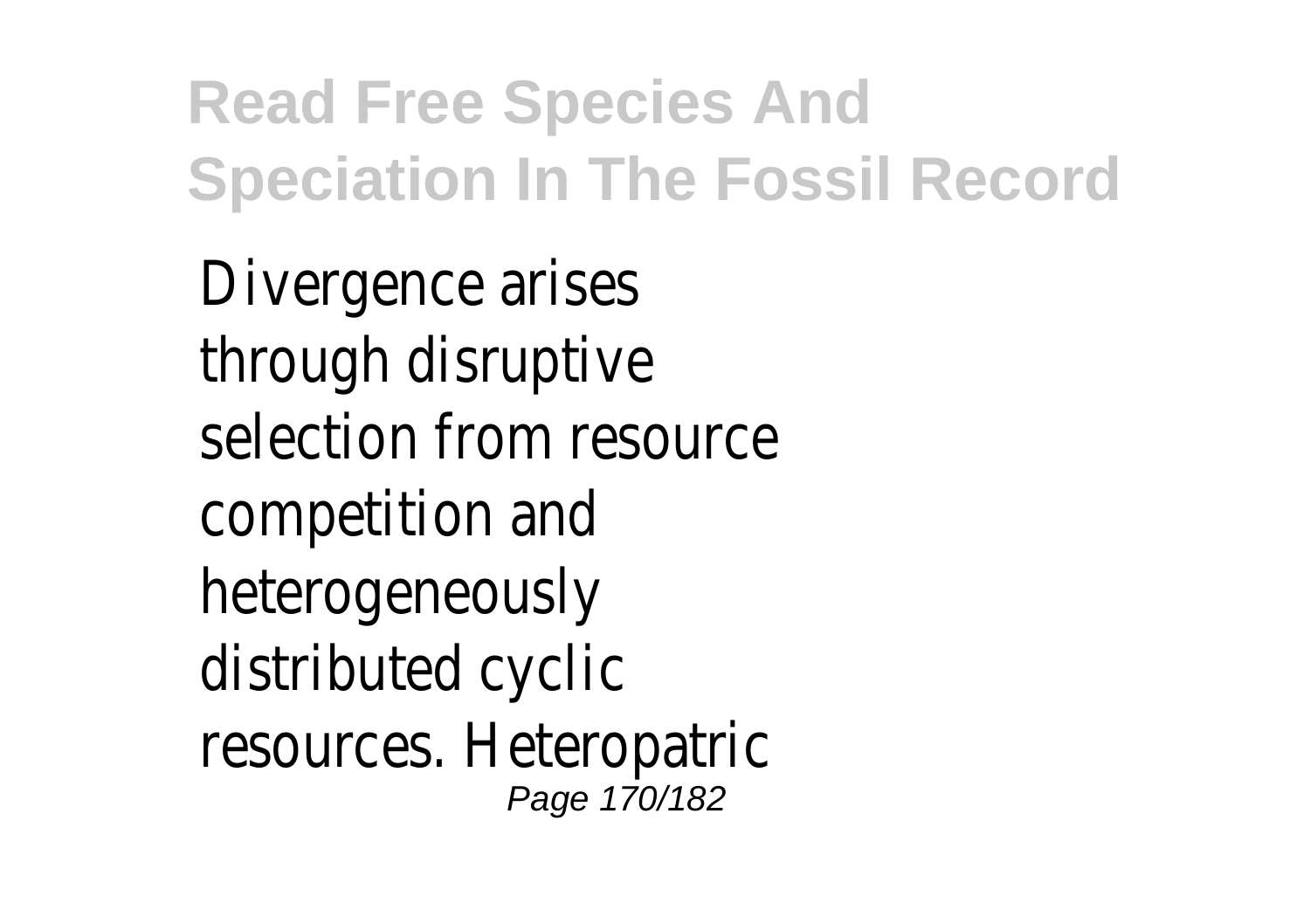speciation is a type of ecological speciation in which reproductive isolation increases between populations as a byproduct of adaptation to different Page 171/182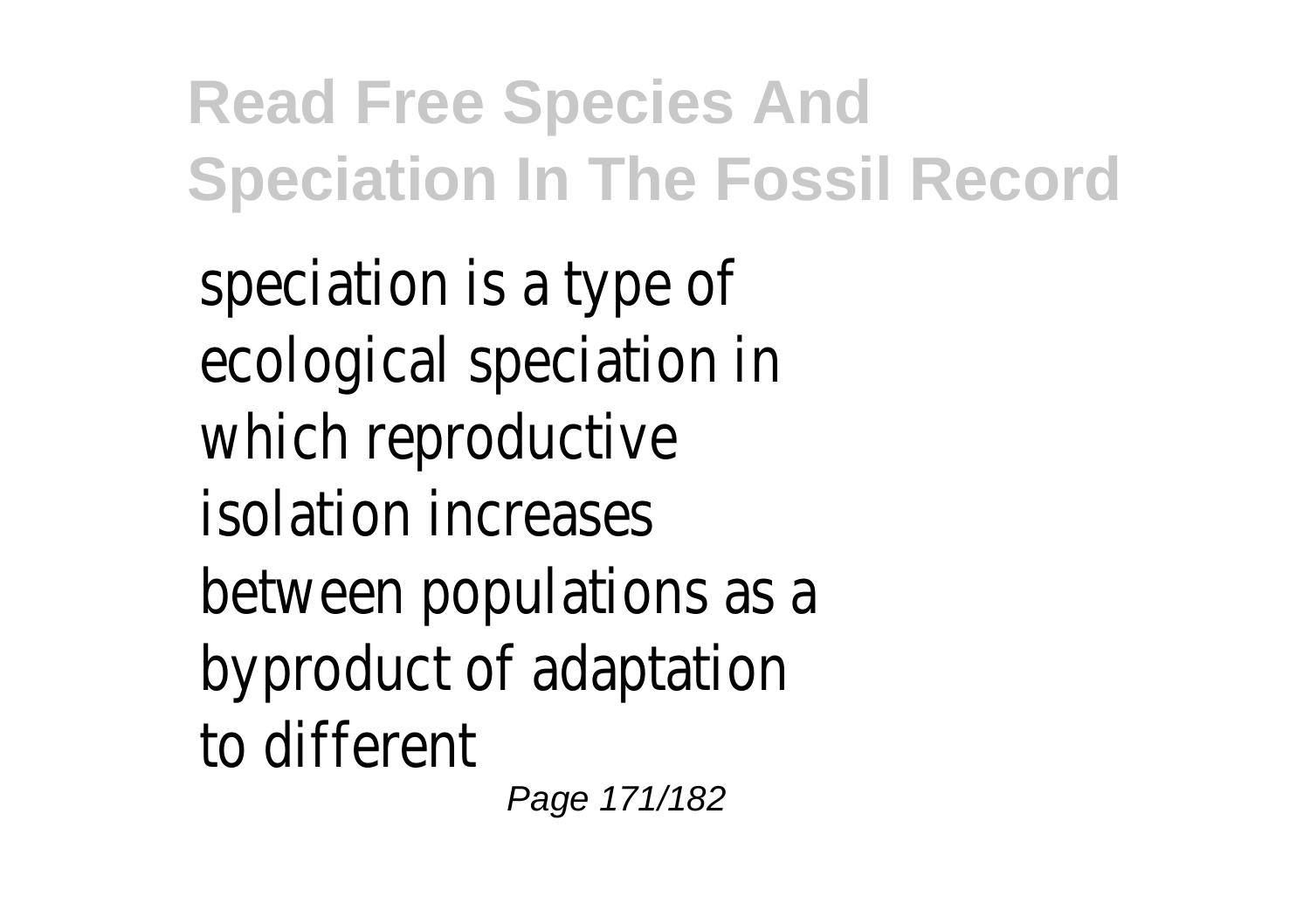environments that enhances breeding allopatry and allochrony despite degrees of sympatry that occur during the nonbreeding period in migration Page 172/182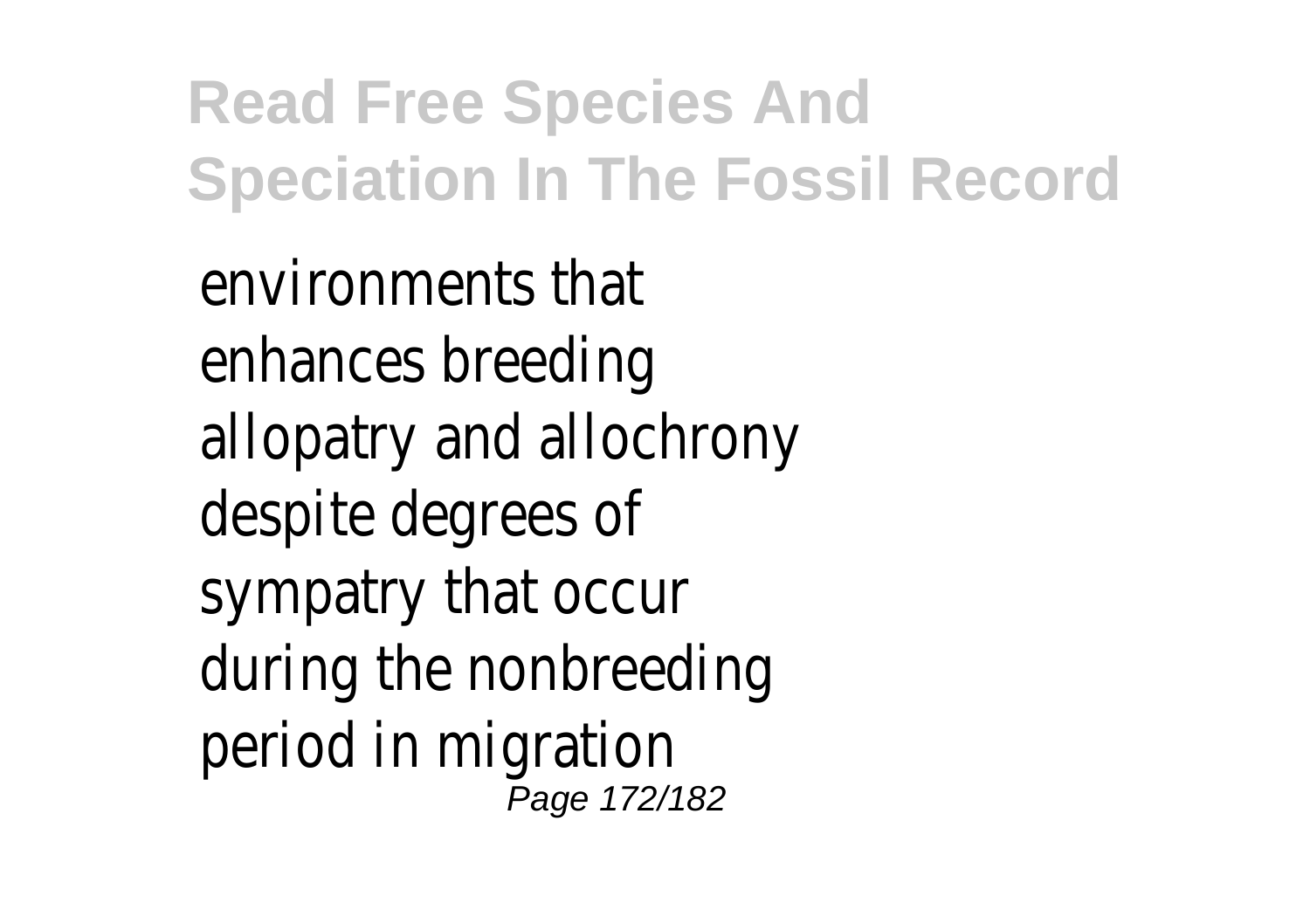cycles. Mating or pair bonding in nonbreeding areas is rare. Patterns such as leapfrog migration and limited morphological divergence suggest that Page 173/182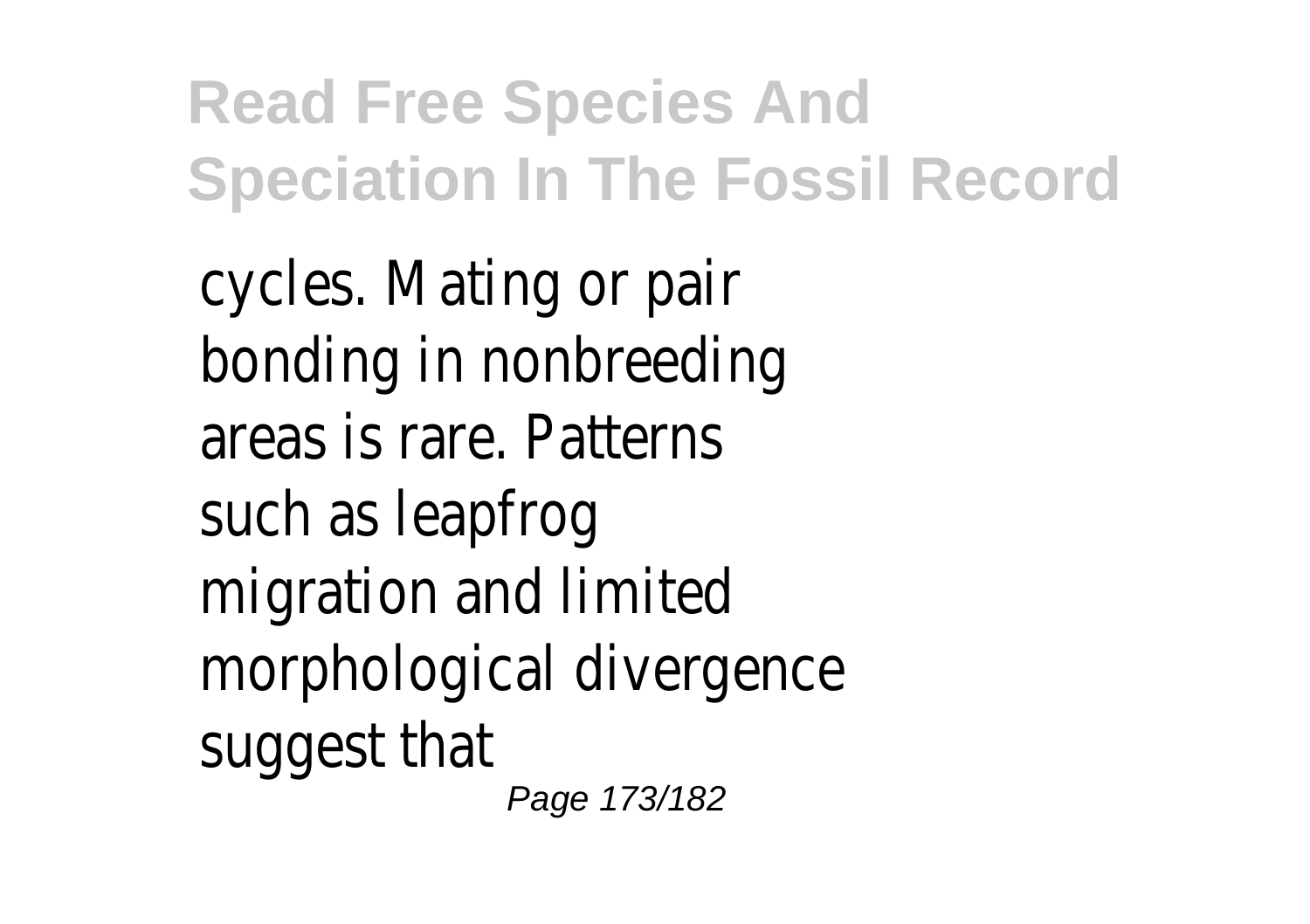differentiation is driven by these ecological factors rather than by sexual selection or nontemporal changes in the resource base itself, although Page 174/182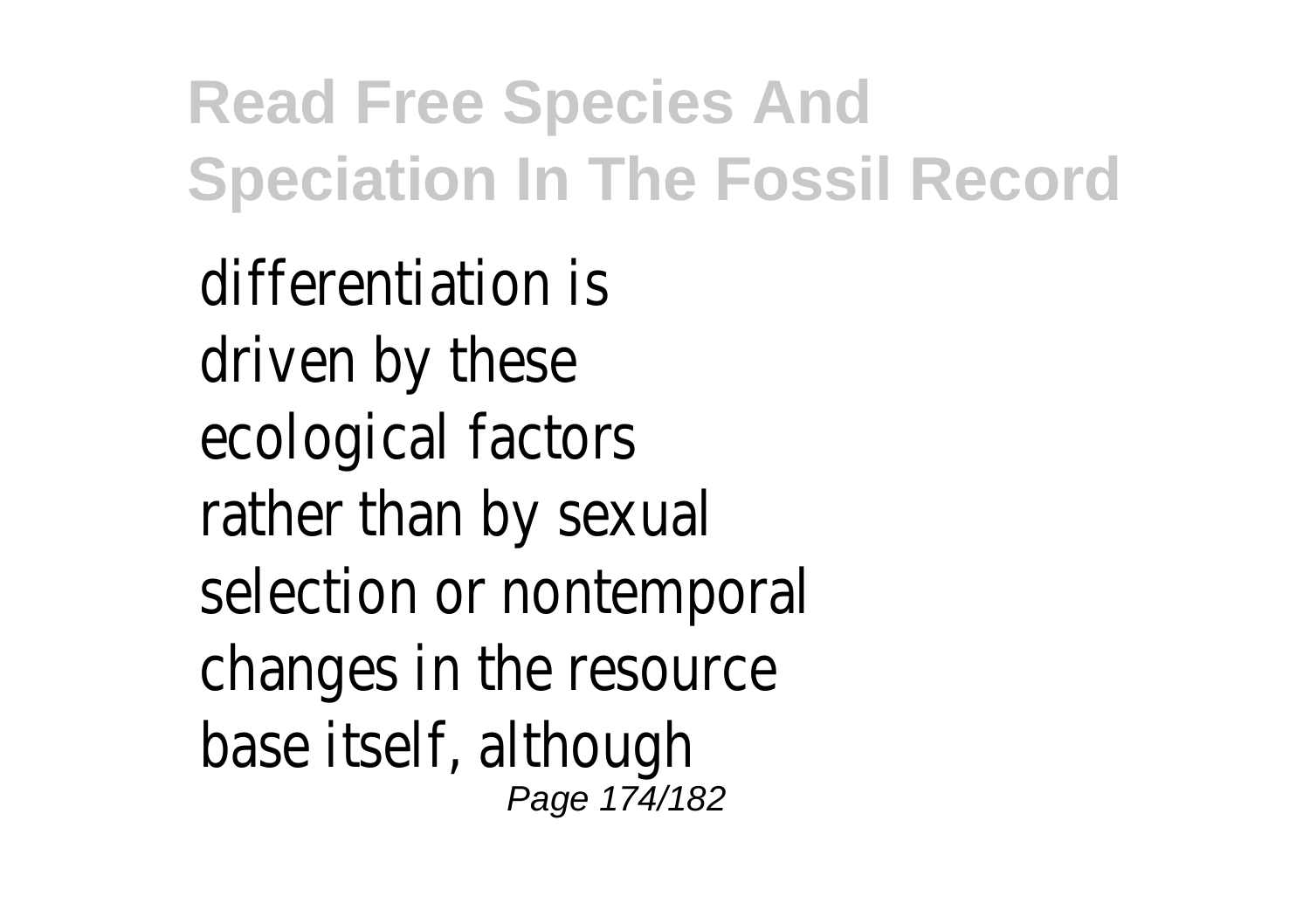the additional presence of either of the latter would have additive divergent effects. Migratory lineages provide a largely neglected series of Page 175/182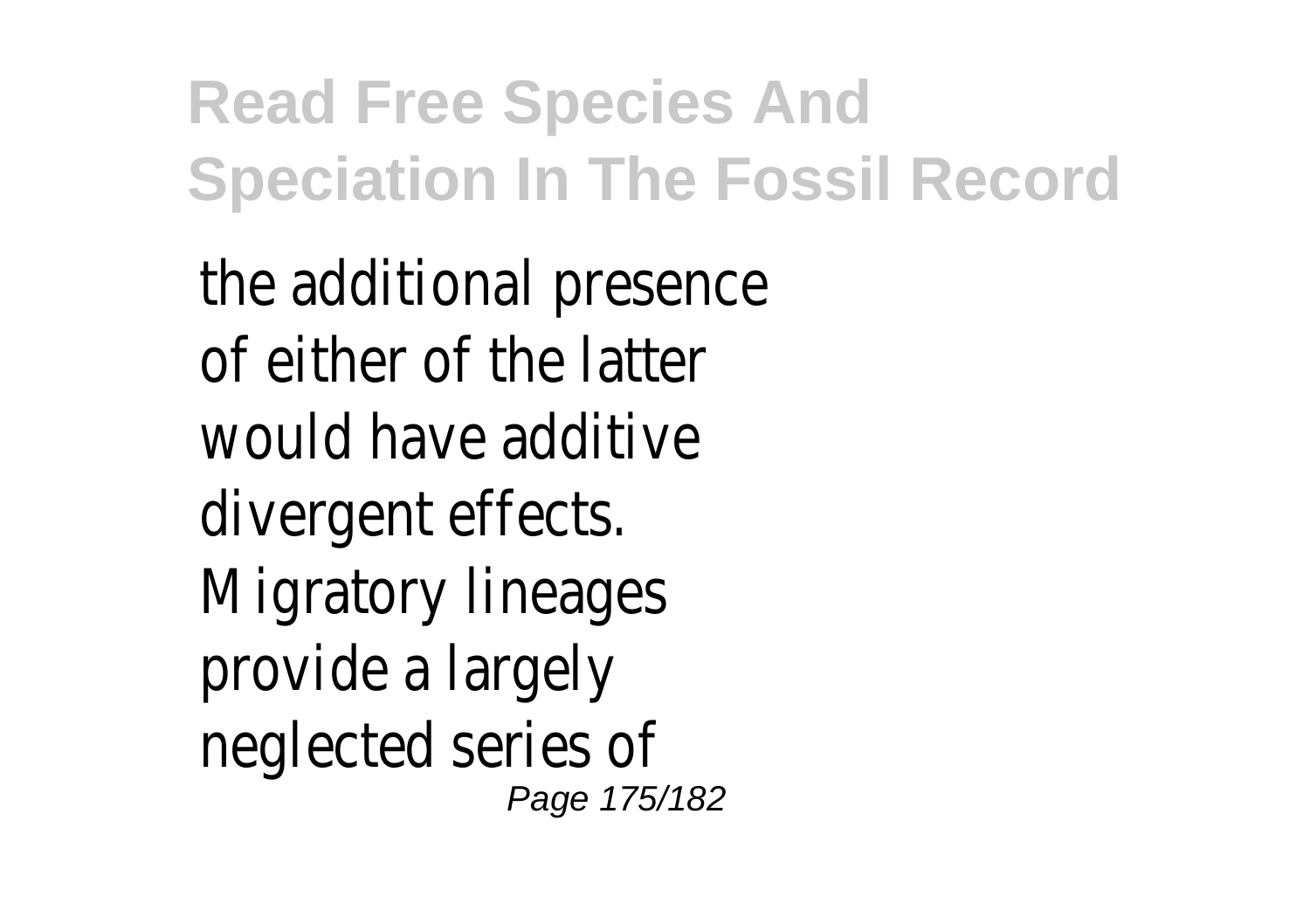natural experiments in speciation in which to test predictions stemming from this model and others focusing on ecological speciation -- In this comprehensive Page 176/182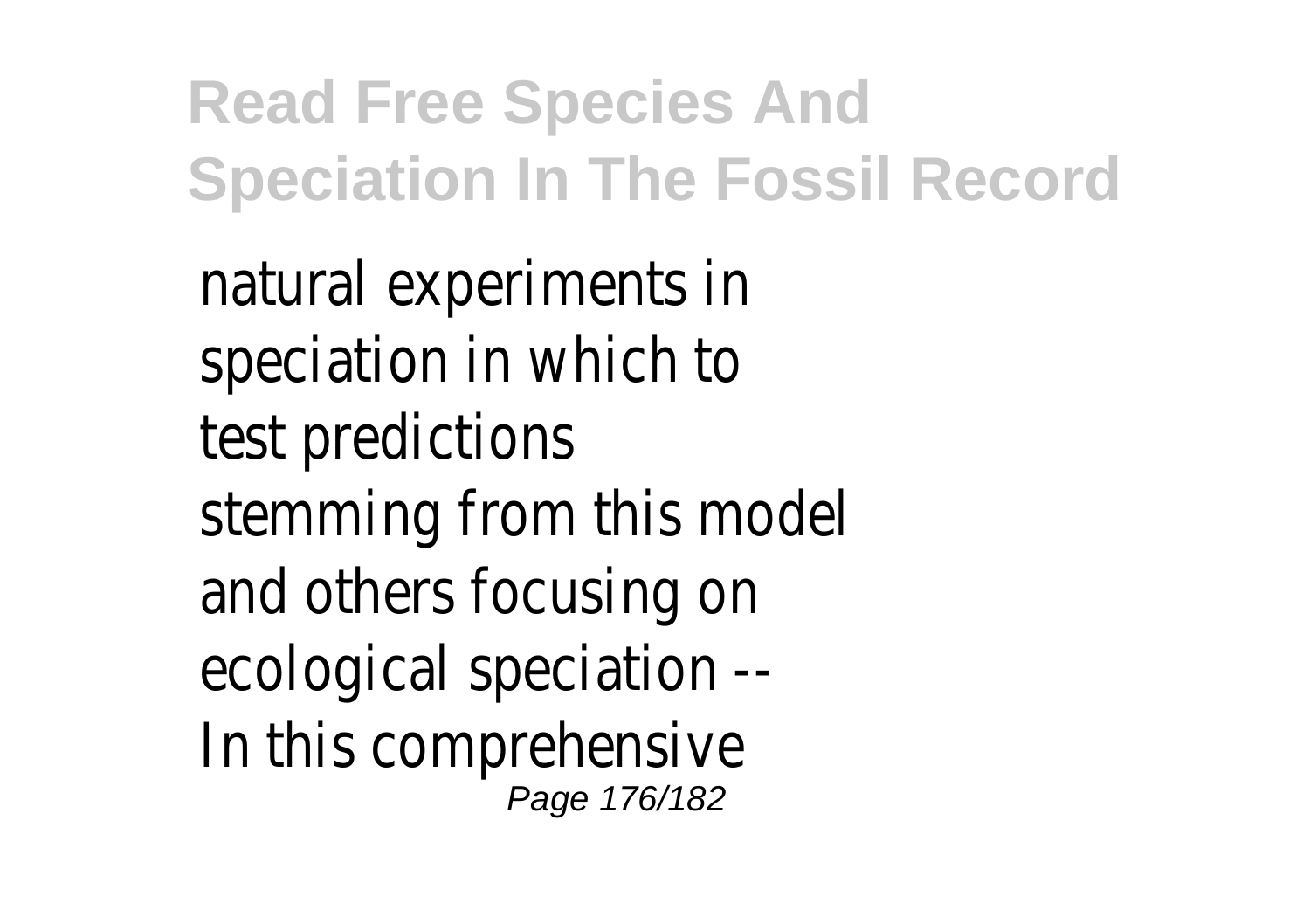work, John S. Wilkins traces the history of the idea of "species" from antiquity to today, providing a new perspective on the relationship between Page 177/182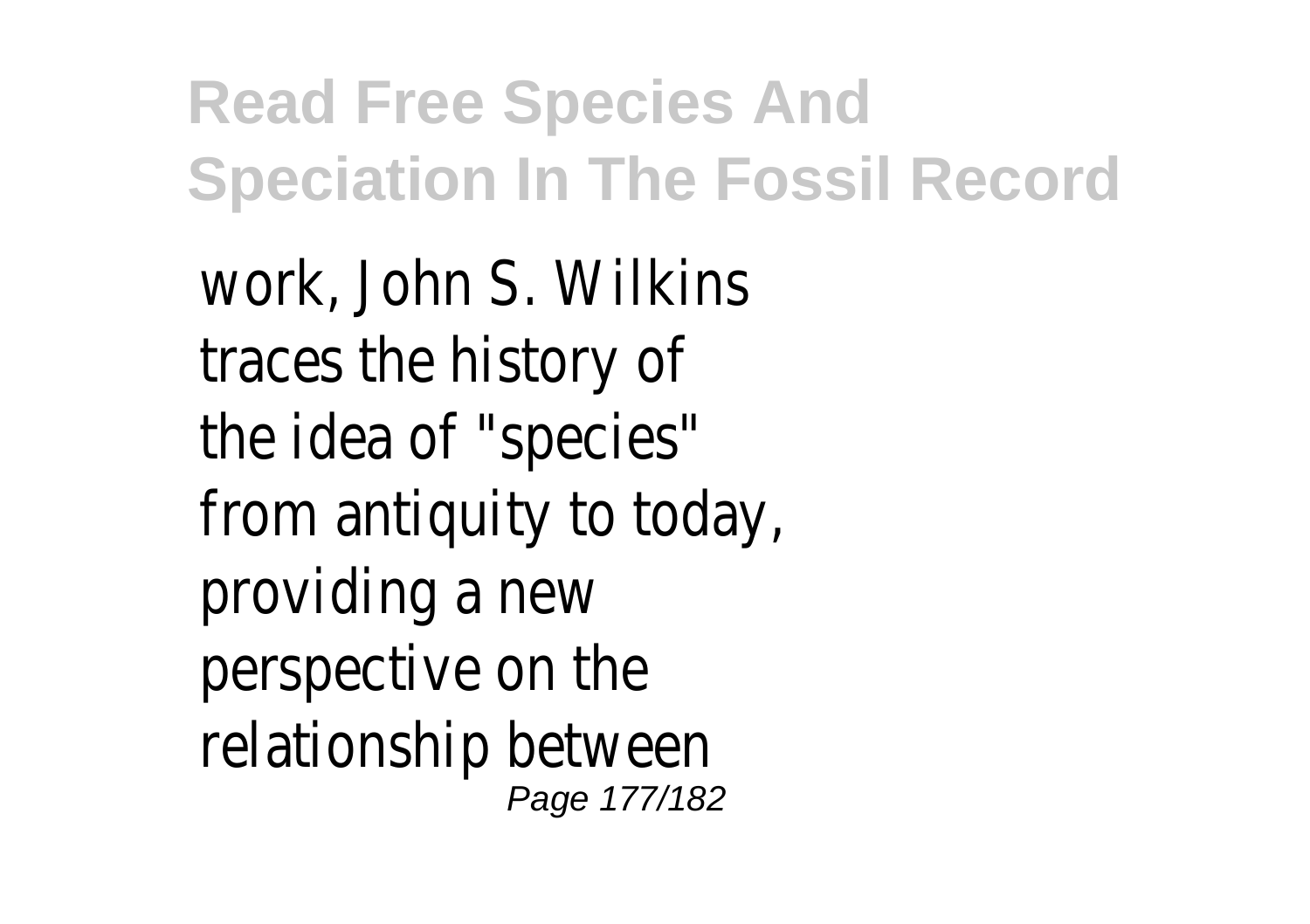philosophical and biological approaches.--[book cover]. Speciation in Birds Ecological Speciation Case studies in Adaptive Page 178/182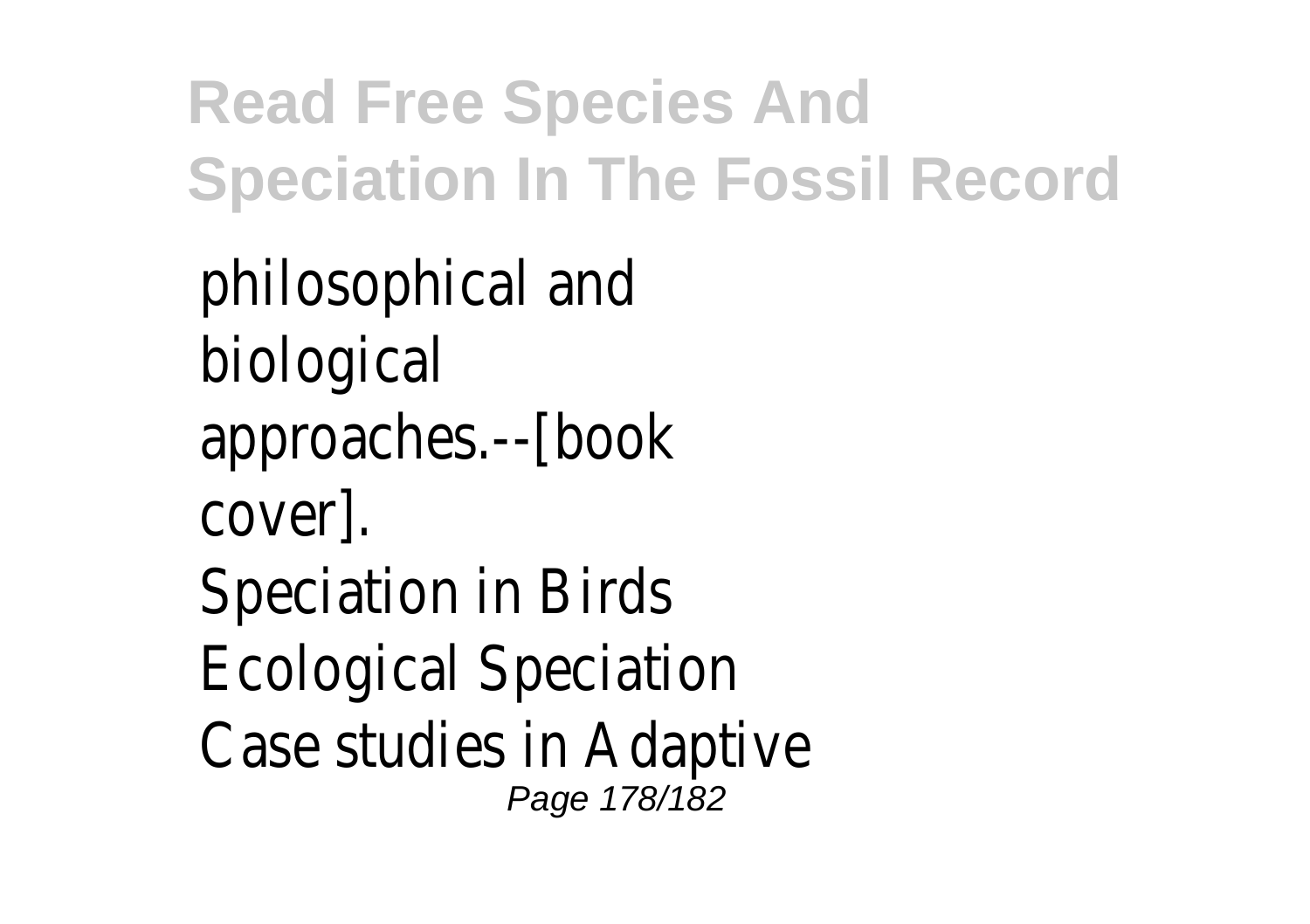Radiation, Speciation and the Origin of **Biodiversity** Snapshots from Deep Time Speciation and Biogeography of Birds Speciation is one of the great Page 179/182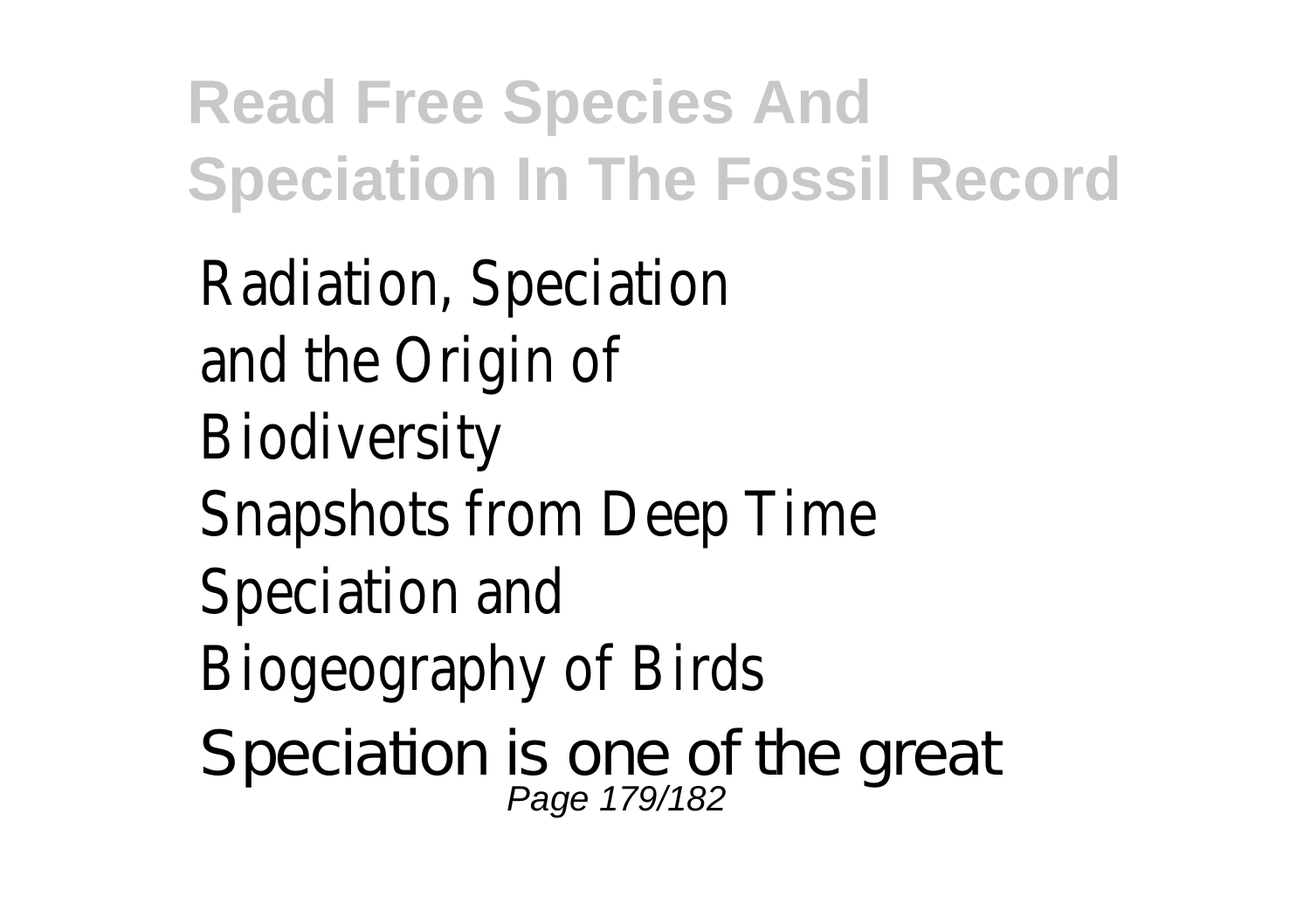themes of evolutionary biology. It is the process through which new species are born and diversity generated. In this volume, thirty authors at the forefront of research into speciation present the newest<br>Page 180/182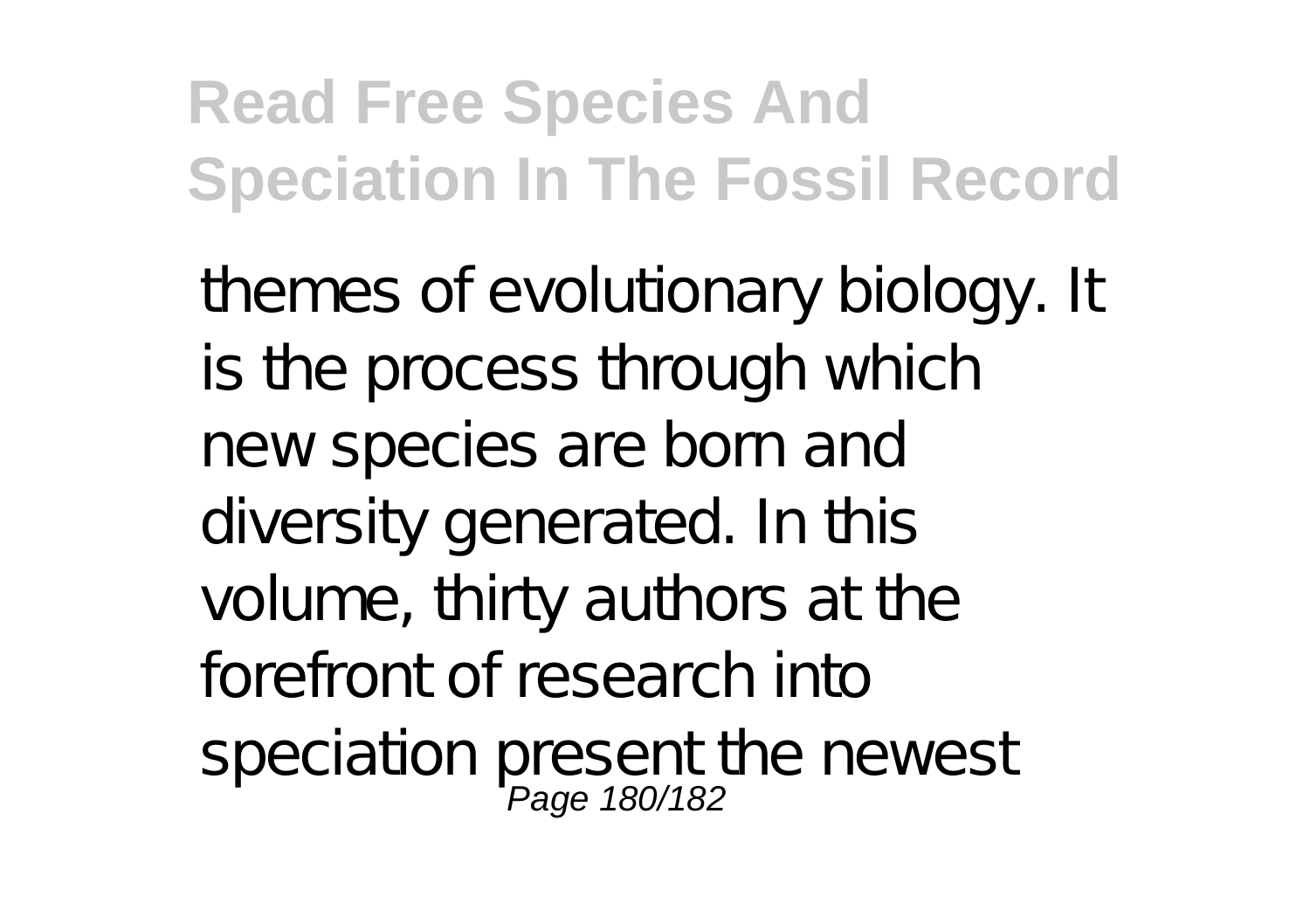**Read Free Species And Speciation In The Fossil Record**

findings from their studies and bring readers up to date on species concepts, modes of speciation, the nature of reproductive barriers, the forces that drive divergence of populations, the genetic control